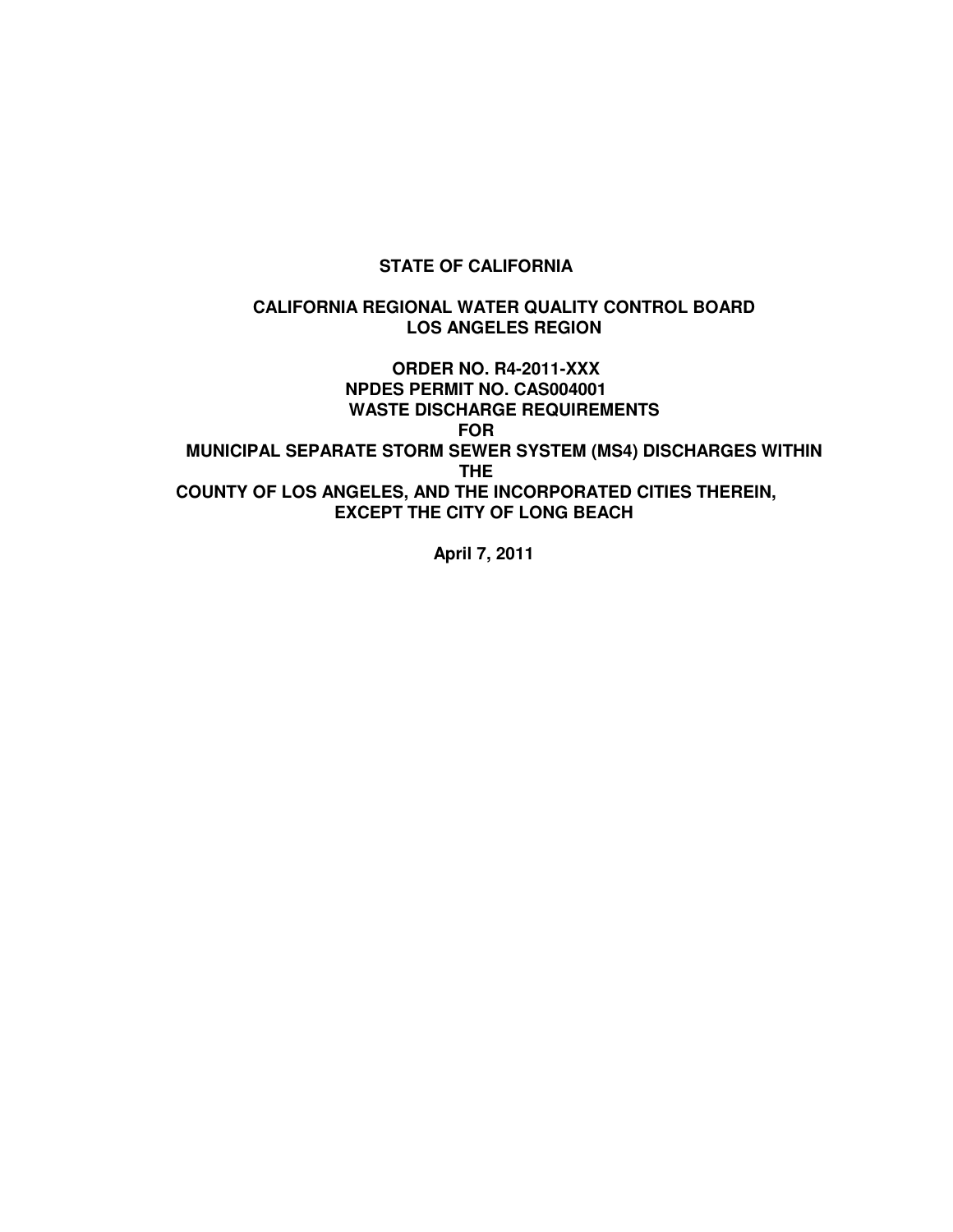# **Table of Contents**

| А.       |                                                                                       |  |
|----------|---------------------------------------------------------------------------------------|--|
| В.       |                                                                                       |  |
| C.       |                                                                                       |  |
| D.       |                                                                                       |  |
| Е.       |                                                                                       |  |
| F.       |                                                                                       |  |
| G.       |                                                                                       |  |
| Н.       | Findings Related to the Incorporation of the Santa Monica Bay Beaches Dry Weather     |  |
|          |                                                                                       |  |
|          | Findings Related to the Incorporation of the Marina Del Rey Harbor Mothers' Beach and |  |
|          |                                                                                       |  |
| J.       | Findings Related to the Incorporation of the Los Angeles River Watershed Trash TMDL   |  |
|          | 26                                                                                    |  |
| Κ.       |                                                                                       |  |
|          |                                                                                       |  |
| Part 1.  |                                                                                       |  |
| Part 2.  |                                                                                       |  |
| Part 3.  | STORM WATER QUALITY MANAGEMENT PROGRAM (SQMP)                                         |  |
|          |                                                                                       |  |
| А.       |                                                                                       |  |
| В.       |                                                                                       |  |
| C.       |                                                                                       |  |
|          |                                                                                       |  |
| D.<br>Е. |                                                                                       |  |
|          |                                                                                       |  |
| F.       |                                                                                       |  |
| G.       |                                                                                       |  |
| Part 4.  |                                                                                       |  |
| А.       |                                                                                       |  |
| В.       |                                                                                       |  |
| C.       |                                                                                       |  |
| D.       |                                                                                       |  |
| Ε.       |                                                                                       |  |
| F.       |                                                                                       |  |
| G.       |                                                                                       |  |
| Part 5.  |                                                                                       |  |
| Part 6.  |                                                                                       |  |
| А.       |                                                                                       |  |
| В.       |                                                                                       |  |
| C.       |                                                                                       |  |
| D.       |                                                                                       |  |
| Е.       |                                                                                       |  |
| F.       |                                                                                       |  |
| G.       |                                                                                       |  |
| Н.       |                                                                                       |  |
| I.       |                                                                                       |  |
| J.       |                                                                                       |  |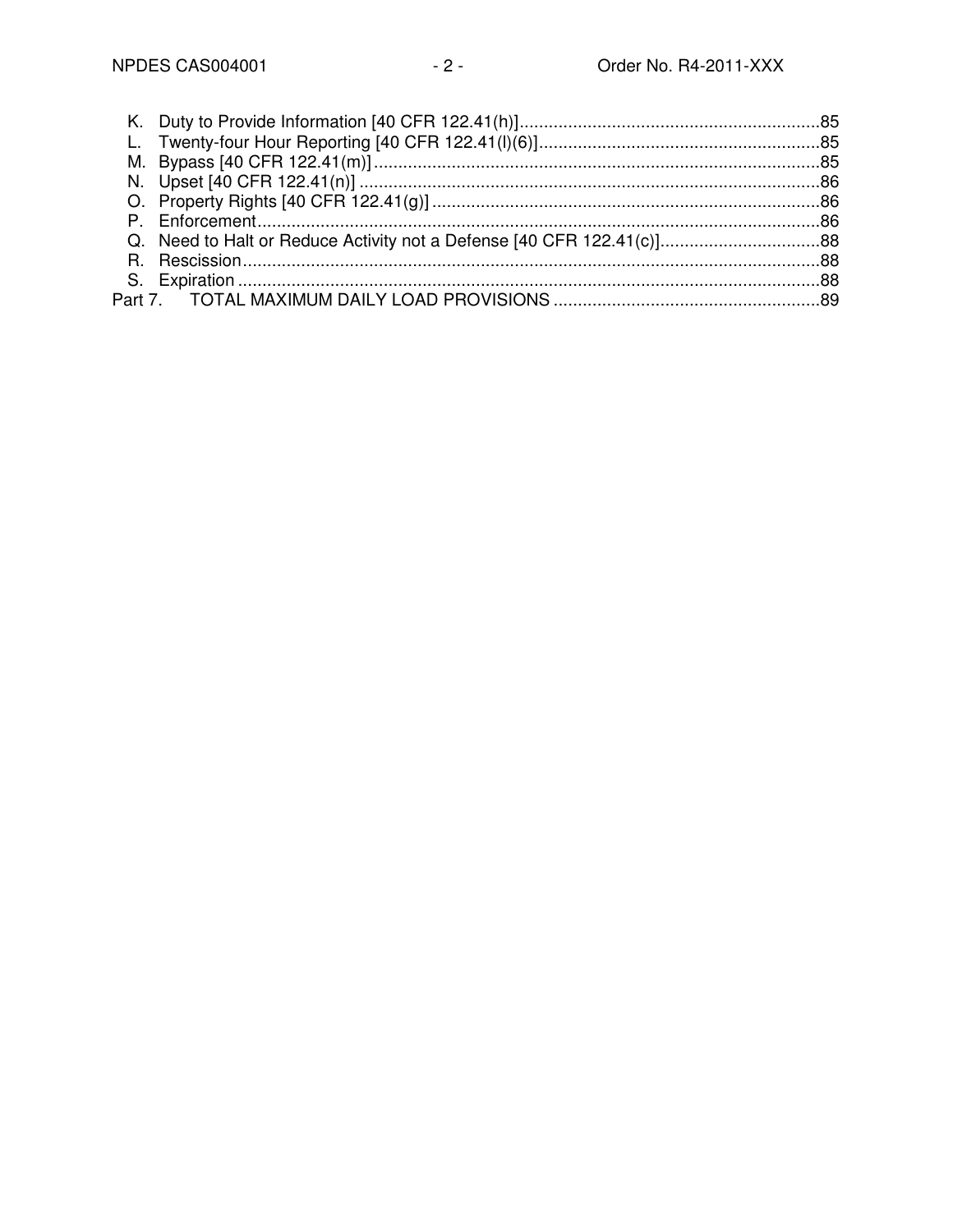#### **STATE OF CALIFORNIA**

#### **CALIFORNIA REGIONAL WATER QUALITY CONTROL BOARD LOS ANGELES REGION**

# **ORDER NO. R4-2011-XXX NPDES PERMIT NO. CAS004001 WASTE DISCHARGE REQUIREMENTS FOR MS4 DISCHARGES WITHIN THE COUNTY OF LOS ANGELES, AND THE INCORPORATED CITIES THEREIN, EXCEPT THE CITY OF LONG BEACH**

The California Regional Water Quality Control Board, Los Angeles Region (hereinafter referred to as the Regional Board) finds:

#### **A. Existing Permit**

The Los Angeles County Flood Control District, the County of Los Angeles, and 84 incorporated cities within the Los Angeles County Flood Control District with the exception of the City of Long Beach (see Attachment A, List of Permittees), hereinafter referred to separately as Permittees and jointly as the Discharger, discharge or contribute to discharges of storm water and urban runoff from municipal separate storm sewer systems (MS4s), also called storm drain systems. The discharges flow to water courses within the Los Angeles County Flood Control District and into surface water bodies of the Los Angeles Region. These discharges were previously regulated under county-wide (except the City of Long Beach) waste discharge requirements contained in Order No. 01-182 adopted by this Regional Board on December 13, 2001, which replaced Order No. 96-054 adopted by this Regional Board on July 15, 1996. The first countywide storm water permit for the County of Los Angeles was Order No. 90-079, adopted on June 18, 1990. Order No. 01-182 also served as a National Pollutant Discharge Elimination System (NPDES) permit for MS4 discharges. Order No. 01-182 was subsequently amended by this Regional Board on September 14, 2006 by Order No. R4-2006-0074 to incorporate conditions consistent with the assumptions and requirements of the Santa Monica Bay Beaches Dry Weather Bacteria TMDL wasteload allocations (WLA) (SMB Dry Weather Bacteria TMDL), on August 9, 2007 by Order No. R4-2007-0042 to incorporate conditions consistent with the assumptions and requirements of the Marina del Rey Harbor Mothers' Beach and Back Basins Bacteria TMDL, and December 10, 2009 by Order No. R4-2009-0130 to incorporate conditions consistent with the assumptions and requirements of the Los Angeles River Watershed Trash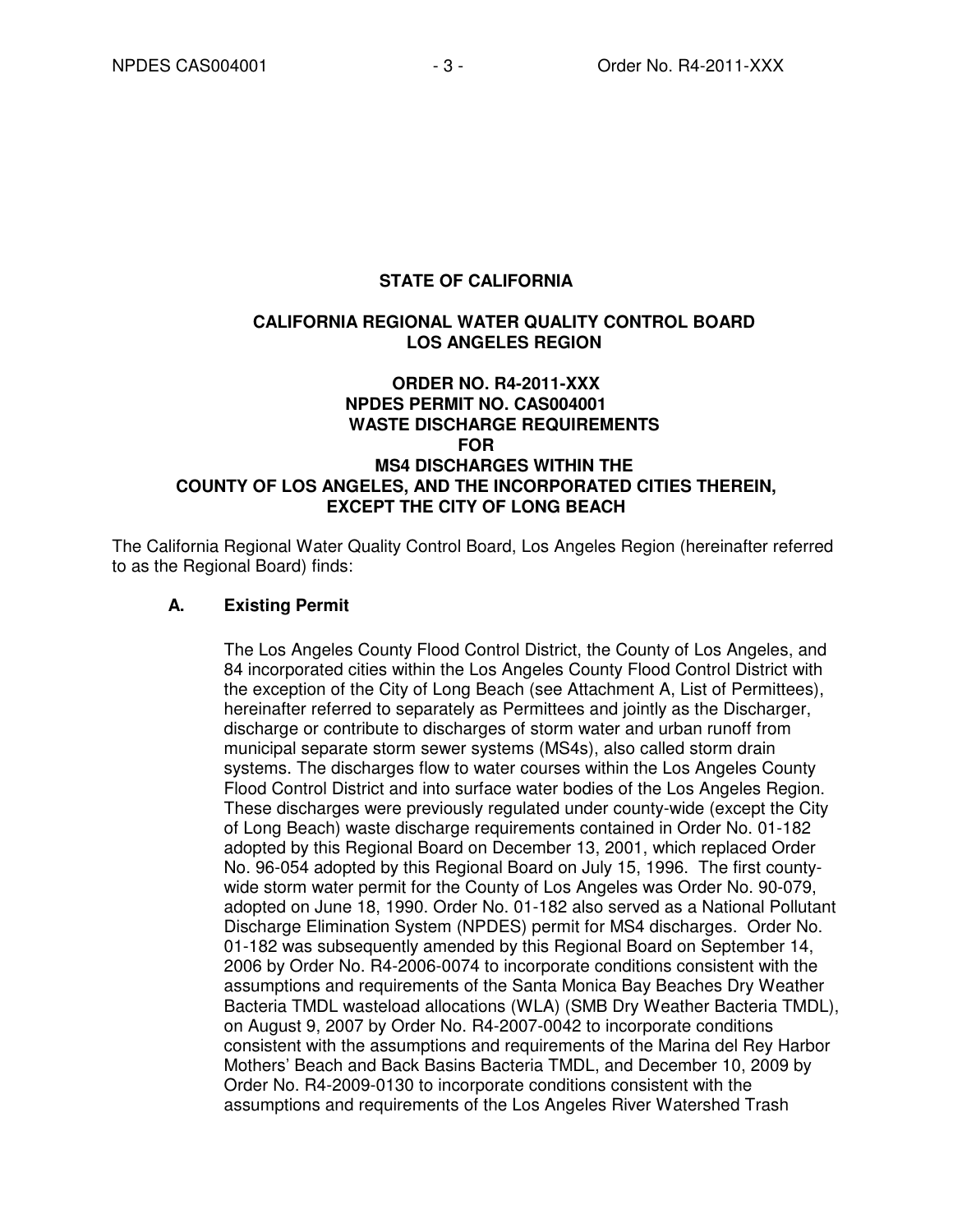TMDL. As described below, as a result of a legal challenge to Order No. R4- 2006-0074, the Los Angeles Superior Court issued a peremptory writ of mandate on July 23, 2010 requiring the Regional Board to void and set aside Order No. R4-2006-0074 in Order No. 01-182.

#### **B. Purpose**

This permit is issued for a limited-term of 18 months. (See 40 CFR §122.46(c)). The purpose of issuing this limited-term permit is to reincorporate the previously voided provisions implementing the SMB Dry Weather Bacteria TMDL summer dry weather WLA that were required to be voided and set aside in Order No. 01- 182 by the Los Angeles Superior Court, as described below. While federal law requires permits to contain effluent limitations consistent with the assumptions and requirements of any available wasteload allocation (40 CFR § 122.44(d)(1)(vii)(B)), the Regional Board does not believe it is appropriate to delay reincorporation of the SMB Dry Weather Bacteria TMDL related provisions until such time as an updated MS4 permit is developed and adopted. Rather, it is imperative that the SMB Dry Weather Bacteria TMDL provisions are immediately reincorporated into this Order prior to the start of this upcoming summer season. Compliance with the SMB Dry Weather Bacteria TMDL was supposed to have been achieved by July 15, 2006. Over four years later, compliance has not been achieved. As a result, exceedances of bacteria objectives continue at Santa Monica beaches posing health risks to millions of beachgoers.

With the exception of certain modified or new findings to reflect existing facts or law, and new findings or definitions to support provisions related to TMDL implementation, this Order contains the same substantive requirements that this Regional Board imposed in 2001 when it adopted Order No. 01-182, as well as amendments to Order No. 01-182 adopted in 2006, 2007, and 2009. While Order No. R4-2006-0074 was ultimately voided and set aside, the Permittees in the Santa Monica Bay watershed were required to comply with the requirements of that amendment for approximately 4 years until such time as those provisions were voided. Thus, this Order does not require the Permittees to comply with any new requirements that it has not already been required to comply with in the past.

During the length of this permit, staff of the Regional Board will continue to diligently work on development of an updated MS4 permit(s), which will incorporate conditions consistent with the assumptions and requirements of all available and applicable Total Maximum Daily Loads (TMDLs) adopted by this Regional Board or by the United Stated Environmental Protection Agency (USEPA). In this Order, the Regional Board is requiring that the Permittees submit updated Reports of Waste Discharge (ROWD) well in advance of the expiration date of this Order so that staff of the Regional Board have adequate time to review the submitted ROWDs, as well as be able to use the information in the new ROWDs to develop the updated MS4 permit(s). Regional Board adoption of an updated MS4 permit(s) is expected to occur in late 2012.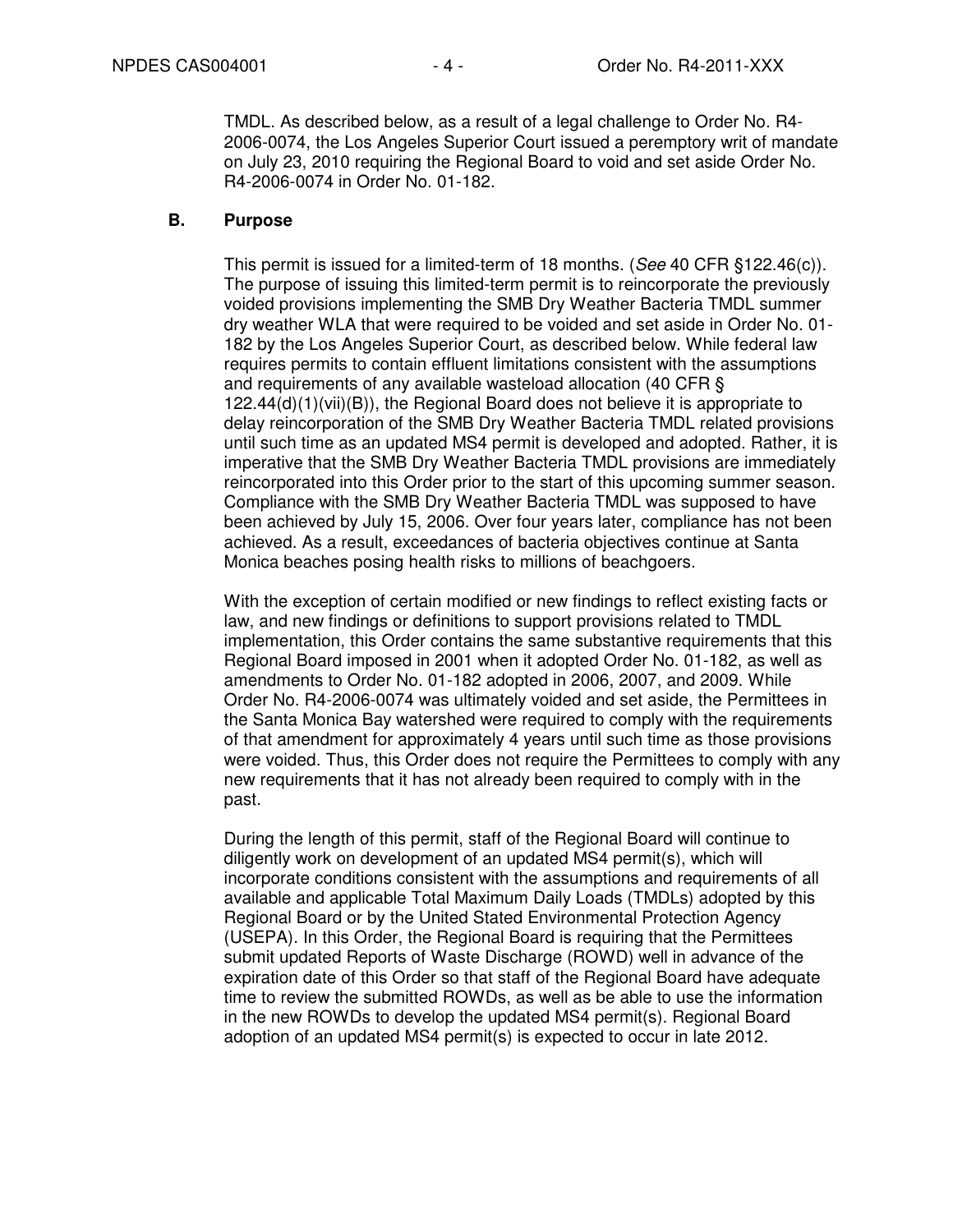### **C. Nature of Discharges and Sources of Pollutant**

- 1. Storm water discharges consist of surface runoff generated from various land uses in all the hydrologic drainage basins that discharge into water bodies of the State. The quality of these discharges varies considerably and is affected by the hydrology, geology, land use, season, and sequence and duration of hydrologic events. The primary constituents of concern currently identified by the Los Angeles County Flood Control District Integrated Receiving Water Impacts Report (1994-2000) are cyanide, indicator bacteria, total dissolved solids, turbidity, total suspended solids, nutrients, total aluminum, dissolved cadmium, copper, lead, total mercury, nickel, zinc, bis(2-ethylhexyl)phthalate, polycyclic aromatic hydrocarbons (PAHs), diazinon, and chlorpyrifos.
- 2. Certain pollutants present in storm water and/or urban runoff may be derived from extraneous sources that Permittees have no or limited jurisdiction over. Examples of such pollutants and their respective sources are: PAHs which are products of internal combustion engine operation, nitrates, bis (2-ethylhexyl) phthalate and mercury from atmospheric deposition, lead from fuels, copper from brake pad wear, zinc from tire wear, dioxins as products of combustion, and naturaloccurring minerals from local geology. However, the implementation of the measures set forth in this Order is intended to reduce the entry of these pollutants into storm water and their discharge to receiving waters.
- 3. Water quality assessments conducted by the Regional Board identified impairment, or threatened impairment, of beneficial uses of water bodies in the Los Angeles Region. The causes of impairments include pollutants of concern identified in municipal storm water discharges by the County of Los Angeles in the Integrated Receiving Water Impacts Report (1994- 2000). Pollutants in storm water can have damaging effects on both human health and aquatic ecosystems.
- 4. The Los Angeles County Grand Jury, September 2000, completed an investigation into the health risks of swimming near beaches in Los Angeles County and made several recommendations to reduce public health risks (Final Report, Grand Jury, Los Angeles County, 1999-2000). The Grand Jury recommended that the Regional Board consider among other actions, (i) a focus on setting contaminant limits rather than programmatic evaluations, (ii) audit of MS4 Permittee programs; and (iii) clarifying enforcement responsibilities between the State and local governments.
- 5. Studies and research conducted by other Regional agencies, academic institutions, and universities have also identified storm water and urban runoff as significant sources of pollutants to surface waters in Southern California. See, e.g., [Surface Runoff to the Southern California Bight, Southern California Coastal Water Research Project, (1992); Impacts of Urban Runoff on Santa Monica Bay and Surrounding Ocean Waters (Gersberg, R.M., 1995); State of the Bay 1998, Santa Monica Bay Restoration Project; Storm Water Impact, In, Southern California Environmental Report Card 1999, Institute of the Environment, University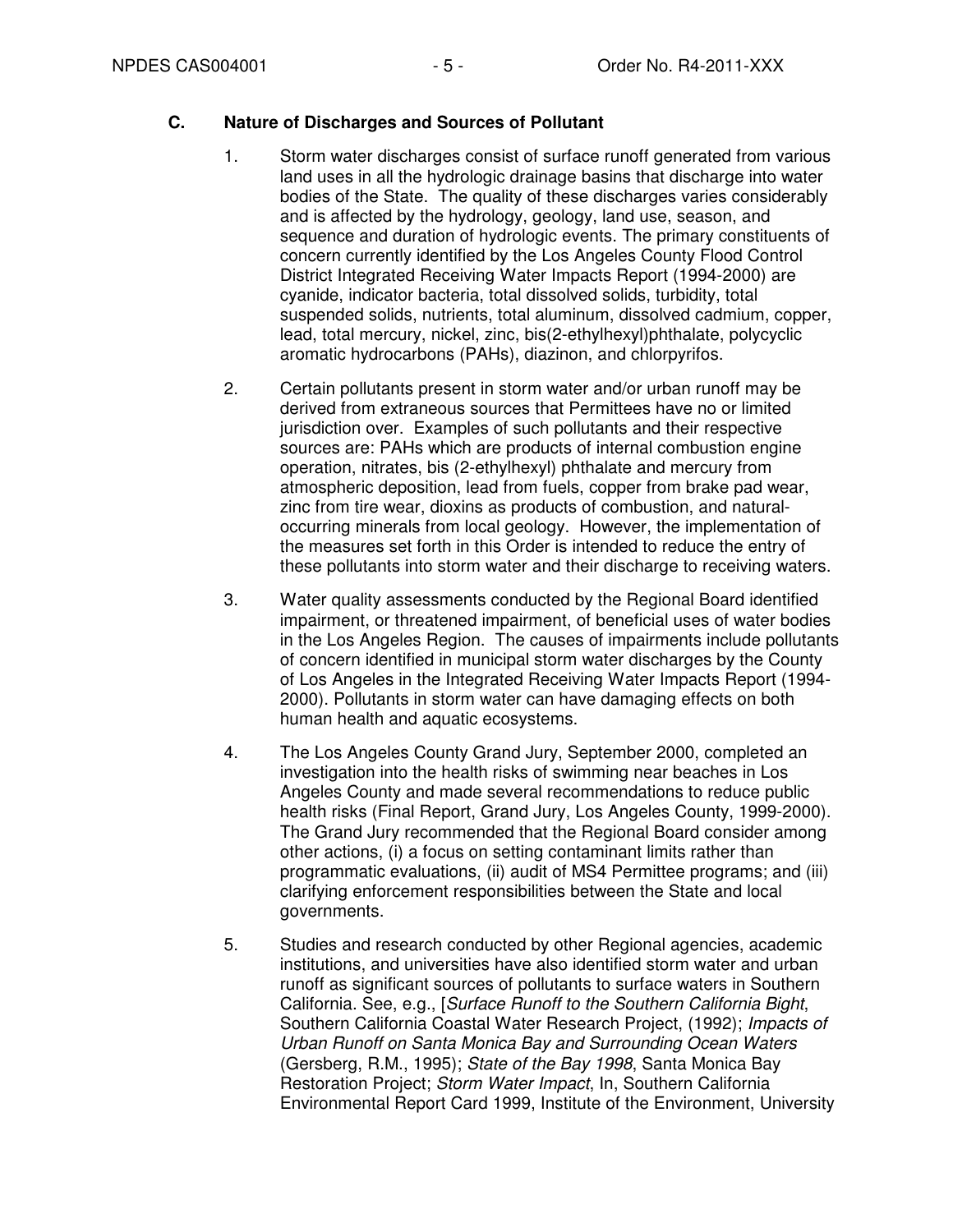of California, Los Angeles (Stenstrom, M.S., 1999); Distribution of Anthropogenic and Natural Debris on the Mainland Shelf of Southern California Bight, Shelly L. Moore and M. James Allen (1999); The Health Effects of Swimming in Ocean Water Contaminated by Storm Drain Runoff, Haile, R.W. et al. (1999); Huntington Beach Closure Investigation: Technical Review (University of Southern California, 2000); A Regional Survey of the Microbiological Water Quality Along the Shoreline of the Southern California Bight, Rachel T. Noble et al. (2001); Integrated Receiving Water Impacts Report (1994-2000), County of Los Angeles (2001)].

- 6. Development and urbanization increase pollutant load, volume, and discharge velocity. First, natural vegetated pervious ground cover is converted to impervious surfaces such as paved highways, streets, rooftops and parking lots. Natural vegetated soil can both absorb rainwater and remove pollutants providing an effective natural purification process. In contrast, pavement and concrete can neither absorb water nor remove pollutants, and thus the natural purification characteristics are lost. Second, urban development creates new pollution sources as the increased density of human population brings proportionately higher levels of vehicle emissions, vehicle maintenance wastes, municipal sewage waste, pesticides, household hazardous wastes, pet wastes, trash, and other anthropogenic pollutants. Development and urbanization especially threaten environmentally sensitive areas. Such areas have a much lower capacity to withstand pollutant shocks than might be acceptable in the general circumstance. In essence, development that is ordinarily insignificant in its impact on the environment may in a particular sensitive environment become significant. These environmentally sensitive areas designated by the State and/or the County of Los Angeles include Areas of Special Biological Significance (ASBS), water bodies designated as supporting a RARE beneficial use, Significant Natural Areas (SNAs), and Significant Ecological Areas (SEAs).
- 7. The increased volume, increased velocity, and discharge duration of storm water runoff from developed areas has the potential to greatly accelerate downstream erosion and impair stream habitat in natural drainages. Studies have demonstrated a direct correlation between the degree of imperviousness of an area and the degradation of its receiving waters. Significant declines in the biological integrity and physical habitat of streams and other receiving waters have been found to occur with as little as 10 percent conversion from natural to impervious surfaces. Percentage impervious cover is a reliable indicator and predictor of potential water quality degradation expected from new development. (Impervious Cover as An Urban Stream Indicator and a Watershed Management Tool, Schueler, T. and R. Claytor, In, Effects of Water Development and Management on Aquatic Ecosystems (1995), ASCE, New York; Leopold, L. B., (1973), River Channel Change with Time: An Example, Geological Society of America Bulletin, v. 84, p. 1845-1860; Hammer, T. R., (1972), Stream Channel Enlargement Due to Urbanization: Water Resources Research, v. 8, p. 1530-1540; Booth, D. B., (1991), Urbanization and the Natural Drainage System--Impacts,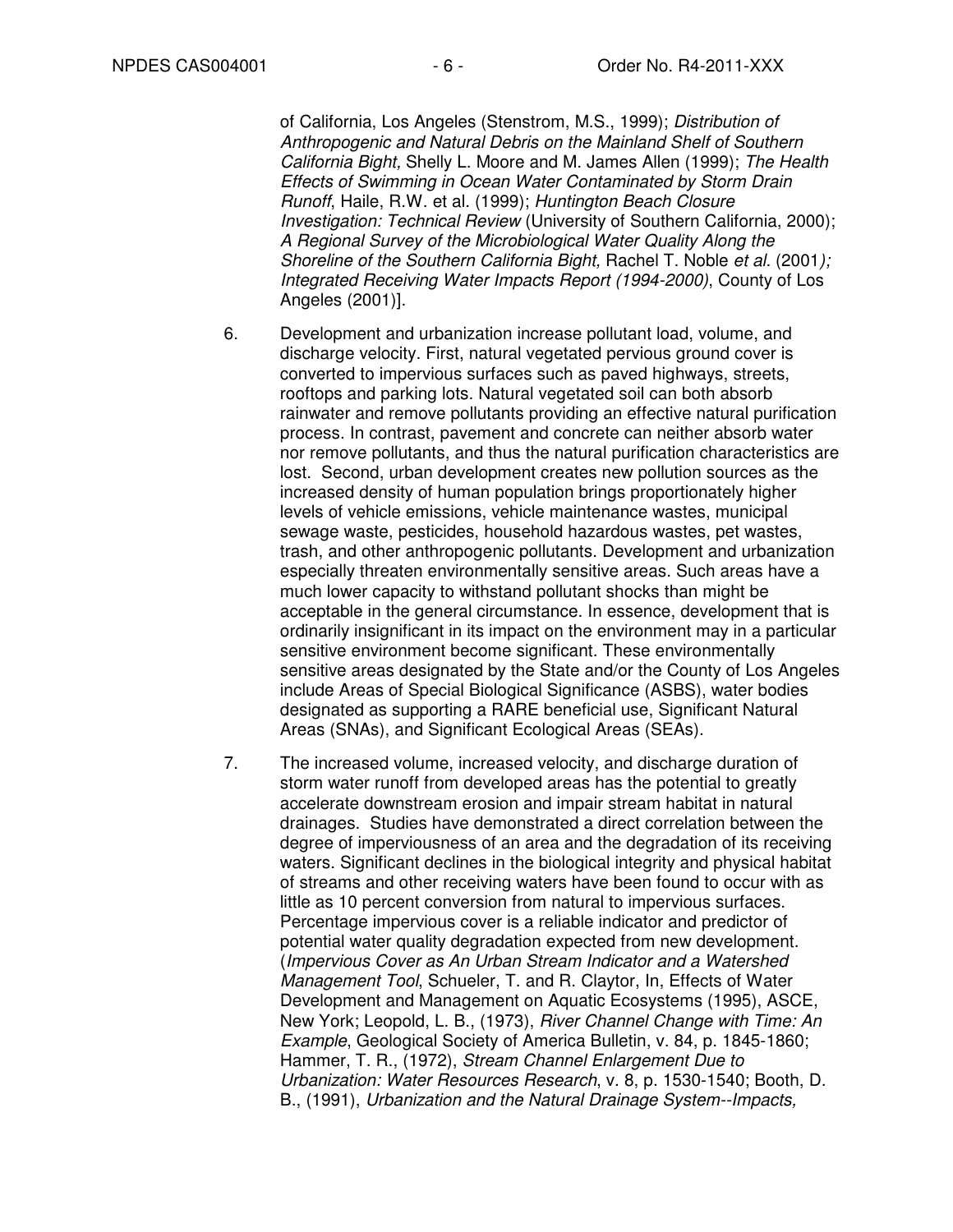Solutions and Prognoses: The Northwest Environmental Journal, v. 7, p. 93-118; Klein, R. D., (1979), Urbanization and Stream Quality Impairment: Water Resources Bulletin, v. 15, p. 948-963; May, C. W., Horner, R. R., Karr, J. R., Mar, B. W., and Welch, E. B., (1997), Effects of Urbanization on Small Streams in the Puget Sound Lowland Ecoregion: Watershed Protection Techniques, v. 2, p. 483-494; Morisawa, M. and LaFlure, E. Hydraulic Geometry, Stream Equilibrium and Urbanization In Rhodes, D. P. and Williams, G. P. Adjustments to the Fluvial System p.333-350. (1979); Dubuque, Iowa, Kendall/Hunt. Tenth Annual Geomorphology Symposia Series; and The Importance of Imperviousness: Watershed Protection Techniques, 1(3), Schueler, T.  $(1994).$ 

- 8. The County of Los Angeles has identified as the seven highest priority industrial and commercial critical source types, (i) wholesale trade (scrap recycling, auto dismantling); (ii) automotive repair/parking; (iii) fabricated metal products; (iv) motor freight; (v) chemical and allied products; (vi) automotive dealers/gas stations; (vii) primary metal products (Critical Source Selection and Monitoring Report, Los Angeles County Department of Public Works -Sept 1996). Monitoring conducted by Los Angeles County and the Regional Board demonstrates that the priority industrial sectors and auto repair facilities (one of the commercial sectors) on the list, contribute significant concentrations of heavy metals to storm water (Los Angeles County 1999-2000 Storm Water Monitoring Report, Los Angeles County Department of Public Works -July 2000; Compliance Assessment of the Auto Dismantling Industry; Evaluation of the California General Industrial Storm Water Permit, H. Chang, (2001), 70 pp., California Regional Water Quality Control Board, Los Angeles Region).
- 9. The discharge of washwaters and contaminated storm water from industries and businesses specified in this Order for inspection by Permittees is an environmental threat and can also adversely impact public health and safety. For example, a review of industrial waste/ pretreatment records performed in 1995 in the County of Los Angeles on illicit discharges indicates that automotive service facilities and food service facilities sometimes discharge polluted washwaters to the MS4. The pollutants of concern in such washwaters include food waste, oil and grease, and toxic chemicals. Other storm water/industrial waste programs in California have reported similar observations. Illicit discharges from automotive service facilities and food service facilities have been identified elsewhere as a major cause of widespread contamination and water quality problems (Washtenaw County Statutory Drainage Board - 1987 Huron River Pollution Abatement Program).
- 10. Studies indicate that facilities with paved surfaces subject to frequent motor vehicular traffic (such as parking lots and fast food restaurants), or facilities that perform vehicle repair, maintenance, or fueling (automotive service facilities) are potential sources of pollutants of concern in storm water. [References: Pitt et al., Urban Storm Water Toxic Pollutants: Assessment, Sources, and Treatability, Water Environment Res., 67, 260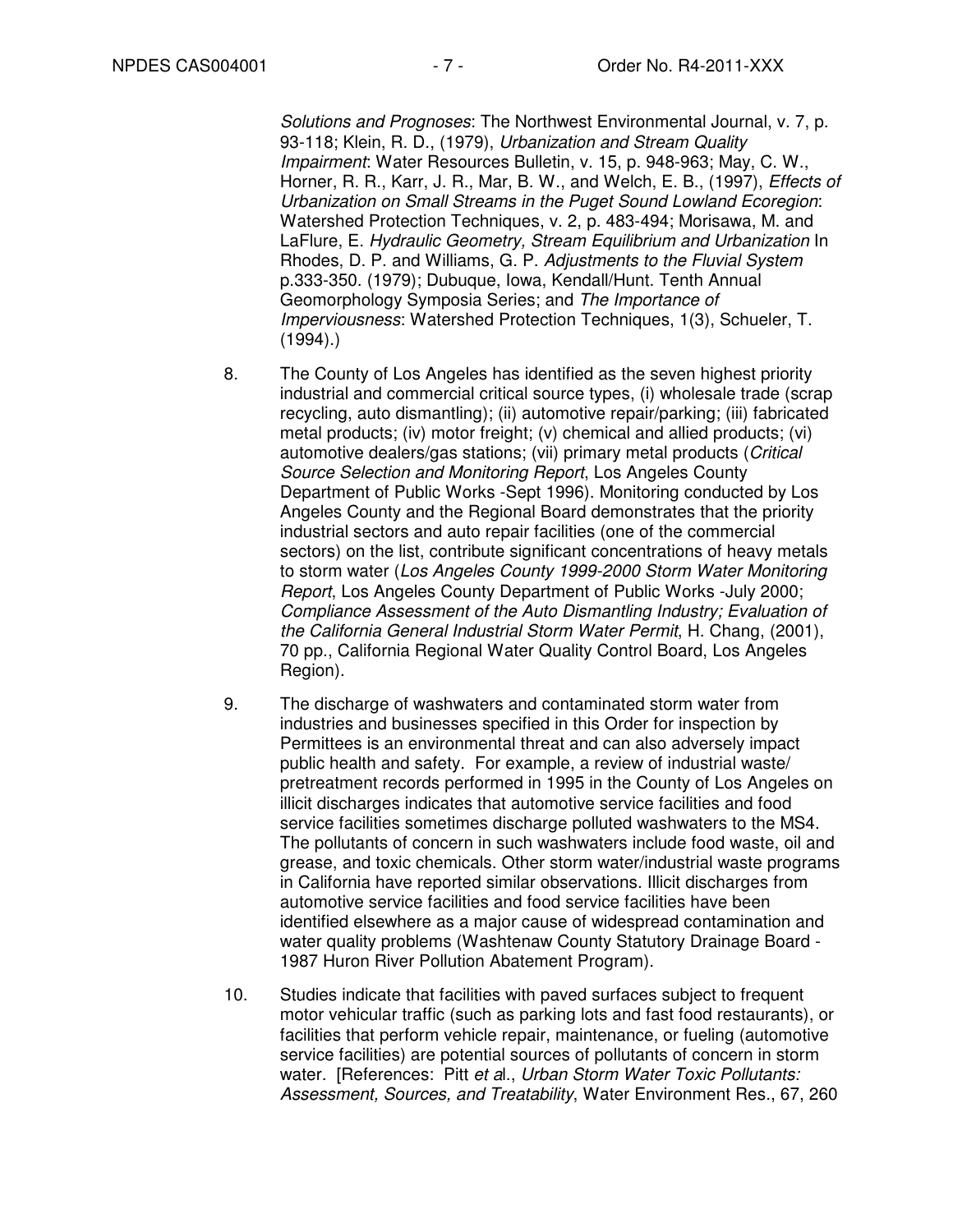(1995); Results of Retail Gas Outlet and Commercial Parking Lot Storm Water Runoff Study, Western States Petroleum Association and American Petroleum Institute, (1994); Action Plan Demonstration Project, Demonstration of Gasoline Fueling Station Best Management Practices, Final Report, County of Sacramento (1993); Source Characterization, R. Pitt, In Innovative Urban Wet-Weather Flow Management Systems (2000) Technomic Press, Field, R et al. editors; Characteristics of Parking Lot Runoff Produced by Simulated Rainfall, L.L. Tiefenthaler et al. Technical Report 343, Southern California Coastal Water Research Project (2001).]

11. Retail Gasoline Outlets (RGOs) are points of convergence for vehicular traffic and are similar to parking lots and urban roads. Studies indicate that storm water discharges from RGOs have high concentrations of hydrocarbons and heavy metals. [The Quality of Trapped Sediments and Poor Water within Oil Grit Separators in Suburban MD, Schueler T. and Shepp D. (1992), and Concentrations of Selected Constituents in Runoff from Impervious Surfaces in Four Urban Catchments of Different Landuse, Ranabal, F.I., and T.J. Gizzard (1995), In Proceedings of the Fourth Biennial Stormwater Research Conference, Florida, pp-42-52]. Pilot studies indicate that treatment control best management practices installed at retail gasoline stations are effective in removing pollutants, reasonable in capital cost, easy to operate, and do not present safety risks [Rouge River National Wet Weather Demonstration Project, Task Product Memorandum – Evaluation of On-line Media Filters RPO-NPS-TPM59.00, Wayne County, MI, March 1999]. The Regional Board and the San Diego Regional Board have jointly prepared a Technical Report on the applicability of new development BMP design criteria for retail gasoline outlets, (Retail Gasoline Outlets: New Development Design Standards for Mitigation of Storm Water Impacts, (June 2001)). Retail Gasoline Outlets in Western U.S. States (such as Washington and Oregon) are already subject to numerical BMP design criteria, as well in other U.S. States.

### **D. Permit Background**

- 1. The essential components of the Storm Water Management Program, as established by federal regulations [40 CFR 122.26(d)] are: (i) Adequate Legal Authority, (ii) Fiscal Resources, (iii) Storm Water Quality Management Program (SQMP) - (Public Information and Participation Program, Industrial/Commercial Facilities Program, Development Planning Program, Development Construction Program, Public Agency Activities Program, Illicit Connection and Illicit Discharges Elimination Program), and (iv) Monitoring and Reporting Program.
- 2. On June 12, 2006, prior to the expiration date of Order No. 01-182, the Permittees filed four separate Reports of Waste Discharge (ROWD) applying for renewal of their waste discharge requirements that serve as an NPDES permit to discharge wastes to surface waters. Specifically, the Los Angeles County Flood Control District submitted a ROWD application on behalf of itself, the County of Los Angeles, and 78 other Permittees. Several Permittees under Order No. 01-182 elected to not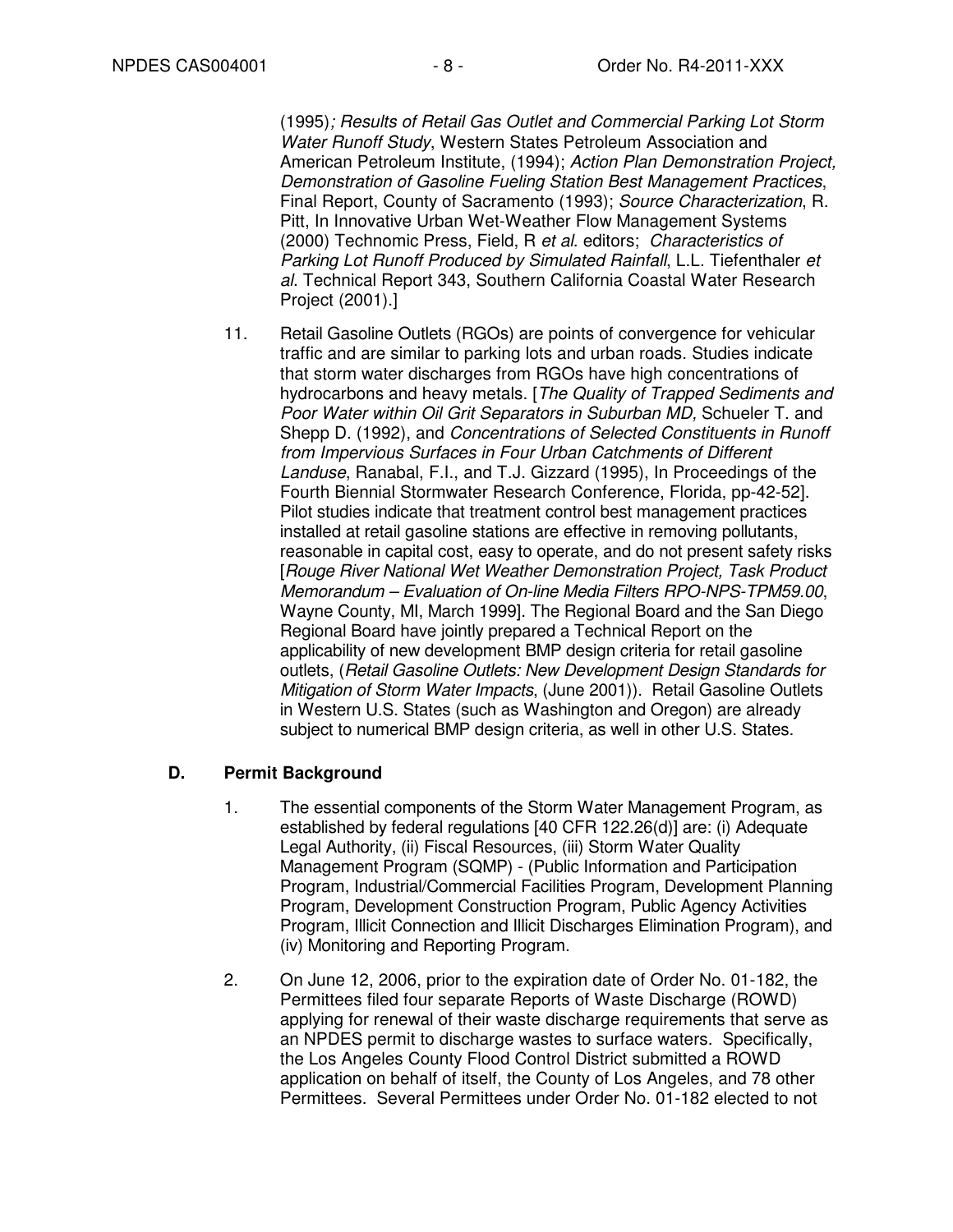be included as part of the Los Angeles County Flood Control District's ROWD. The City of Downey submitted an individual ROWD application requesting a separate MS4 Permit. The City of Signal Hill also submitted an individual ROWD application requesting a separate MS4 Permit. Lastly, the Upper San Gabriel River Watershed Coalition, comprised of the cities of Azusa, Claremont, Glendora, Irwindale, and Whittier also submitted a ROWD application requesting a separate MS4 Permit for these cities. Though four separate ROWDs were submitted, the Regional Board retains discretion as the permitting authority to determine whether to issue permits for discharges from MS4s on a system-wide or jurisdiction-wide basis (40 CFR  $122.26(a)(1)(v)$ ). Because of the complexity and networking of the MS4 within Los Angeles County, the Regional Board has previously adopted a system-wide approach to permitting MS4 discharges within Los Angeles County. Since this Order is a limited-term permit, with the purpose of reincorporating provisions implementing one TMDL prior to the summer season, the Regional Board is continuing the system-wide approach in this Order. The Regional Board will evaluate the merits and appropriateness of permitting discharges from MS4s within Los Angeles County on a system-wide or jurisdiction-wide basis or a combination as it develops an updated MS4 permit(s).

- 3. The County of Los Angeles has previously conducted source identification and pollutant characterization consistent with 40 CFR 122.26(d)(1)(ii) and (iii) under its storm water Monitoring Program. The Monitoring Program submitted with the ROWD proposes to advance the assessment of receiving water impacts, identification of sources of pollution, evaluation of Best Management Practices (BMPs), and measurement of long term trends in mass emissions.
- 4. The Regional Board reviewed the four ROWDs filed on June 12, 2006 by the Permittees. On July 12, 2006, the Regional Board notified all of the Permittees that their ROWDs did not satisfy federal storm water regulations contained in the USEPA Interpretive Policy Memorandum on Reapplication Requirements for Municipal Separate Storm Sewer Systems; Final Rule, August 9, 1996 (61 Fed Reg. 41697). Because each ROWD did not satisfy federal requirements, the Regional Board deemed all four ROWDs incomplete. This Order is, therefore, based on permit requirements, the SQMP, and monitoring program adopted as part of Order No. 01-182 and the 2007 and 2009 amendments thereto.
- 5. The City of Los Angeles has conducted shoreline and nearshore water quality monitoring off the Santa Monica Bay since the 1950s under the monitoring program for the Hyperion Waste Water Treatment Plant (NPDES No. CA0109991). The monitoring results indicate that effluent from Hyperion's 5-Mile Outfall does not impinge the shoreline, and that elevated bacterial counts are associated with runoff from storm drains and discharges from piers. In 1994, the Regional Board approved the relocation of Hyperion's shoreline stations to implement a bay-wide, regional shoreline-monitoring program associated with storm drain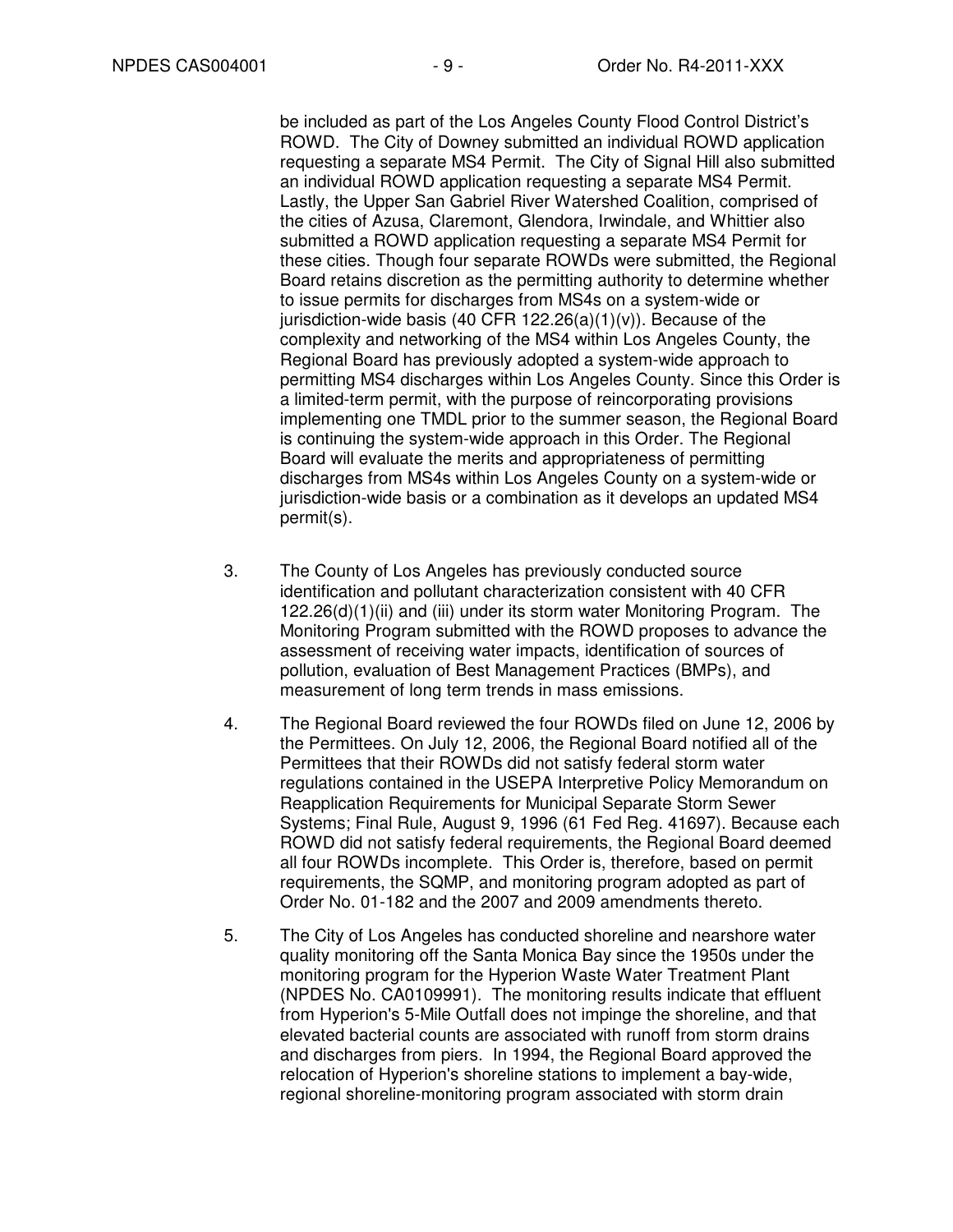outfalls in the Santa Monica Bay. The City of Los Angeles requested that the shoreline-monitoring requirement be incorporated in this Order. The shoreline pathogen monitoring requirements are outlined in the Monitoring Program for this Order.

#### **E. Permit Coverage**

- 1. The requirements in this Order cover all areas within the boundaries of the Permittee municipalities (see Attachment A) over which they have regulatory jurisdiction as well as unincorporated areas in Los Angeles County within the jurisdiction of the Regional Board. The Permittees serve a population of about 9.5 million [Reference: 2000 Census of Population and Housing, Bureau of the Census, U.S. Department of Commerce (2001)] in an area of approximately 3,100 square miles.
- 2. Federal, state, regional or local entities within the Permittees' boundaries or in jurisdictions outside the Los Angeles County Flood Control District, and not currently named in this Order, may operate storm drain facilities and/or discharge storm water to storm drains and watercourses covered by this Order. The Permittees may lack legal jurisdiction over these entities under state and federal constitutions. The Regional Board will coordinate with these entities to implement programs that are consistent with the requirements of this Order. The Regional Board will consider such facilities for coverage under its NPDES permitting scheme pursuant to USEPA Phase II storm water regulations.
- 3. Sources of discharges into receiving waters in the County of Los Angeles but in jurisdictions outside its boundary include the following:
	- About 34 square miles of unincorporated area in Ventura County, which drain into Malibu Creek and then to Santa Monica Bay,
	- About 9 square miles of the City of Thousand Oaks, which also drain into Malibu Creek and then to Santa Monica Bay, and
	- About 86 square miles of area in Orange County, which drain into Coyote Creek and then into the San Gabriel River.

 The Regional Board will ensure that storm water management programs for the areas in Ventura County and the City of Thousand Oaks that drain into Santa Monica Bay are consistent with the requirements of this Order. The Regional Board will coordinate with the Santa Ana Regional Board so that storm water management programs for the areas in Orange County that drain into Coyote Creek are consistent with the requirements of this Order.

4. This permit is intended to develop, achieve, and implement a timely, comprehensive, cost-effective storm water pollution control program to reduce the discharge of pollutants in storm water to the Maximum Extent Practicable (MEP) (through the use of management practices, control techniques, system, design, and engineering methods) and through such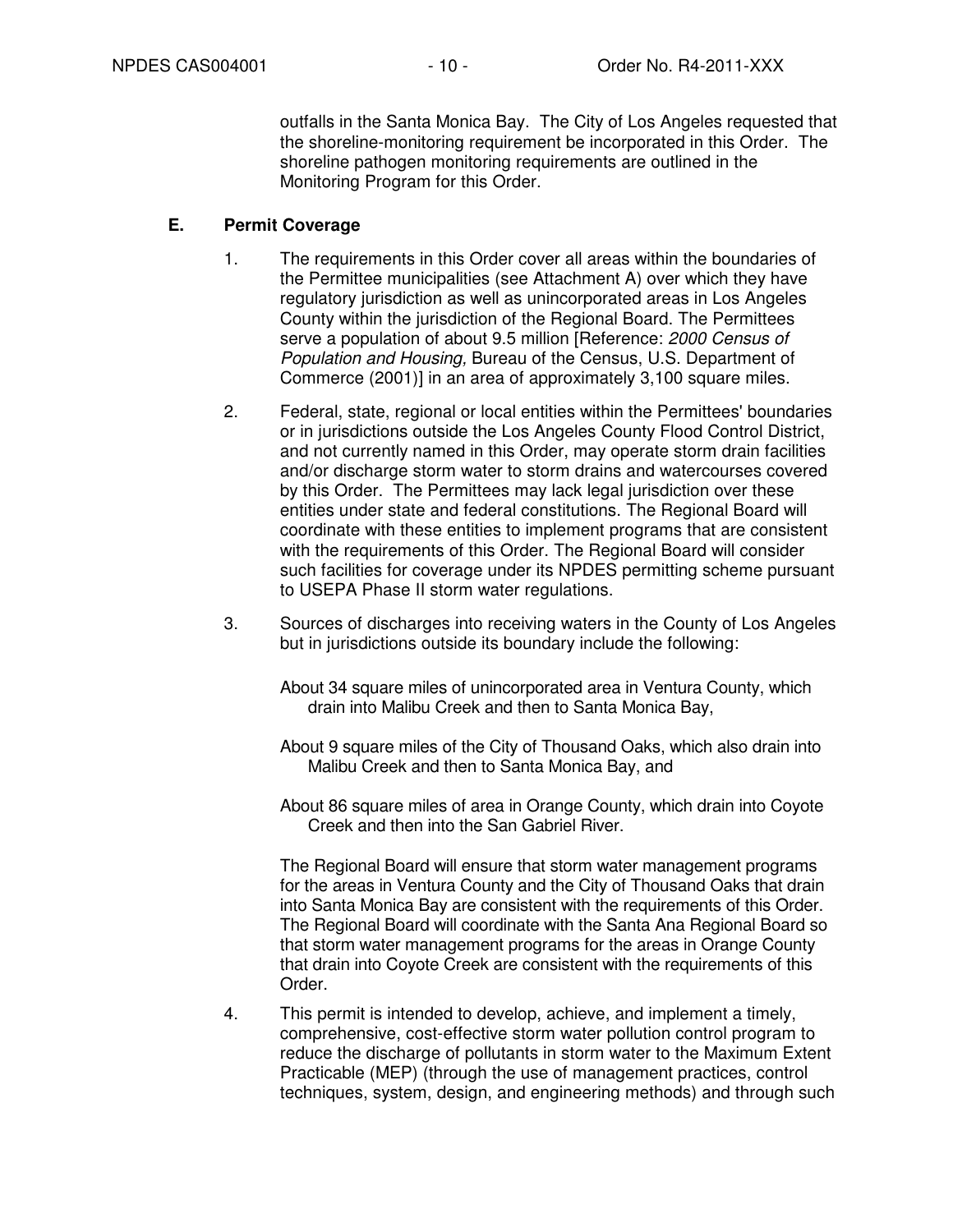other provisions as the Regional Board determines appropriate for the control of such pollutants (including numeric effluent limitations where feasible) from the permitted areas in the County of Los Angeles to the waters of the U.S. subject to the Permittees' jurisdiction.

5. Permittees have expressed their intention to work cooperatively to control the contribution of pollutants from one portion of the MS4 to another portion of the system. Permittees may control the contribution of pollutants to the MS4 from non-permittee dischargers such as the U.S. Department of Defense, and other state and federal facilities, through interagency agreements.

# **F. Litigation History**

1. On December 13, 2001, this Regional Board issued waste discharge requirements in Order No. 01-182. Seven petitions for review were filed with the State Water Resources Control Board (State Board) challenging Order No. 01-182. In 2002, those petitions were dismissed by operation of law. In January 2003, six Petitions for Writ of Mandate were filed in Los Angeles Superior Court challenging Order No. 01-182. The City of Los Angeles dismissed its petition in September 2003. The remaining five cases were designated as In re Los Angeles County Municipal Storm Water Permit Litigation [Cities of Arcadia, et al. v. RWQCB, LASC Case No. BS 080548; City of Los Angeles v. RWQCB, LASC Case No. BS080753; County of Los Angeles v. RWQCB, LASC Case No. BS080758; City of Alhambra v. RWQCB, LASC Case No. BS080791; Los Angeles County EDC v. RWQCB, LASC Case No. BS080792; and City of Monrovia, et al. v. RWQCB, LASC Case No. BS080807]. Natural Resources Defense Council, Heal the Bay, and Santa Monica BayKeeper joined the litigation as Intervenors on behalf of the Regional Board and State Board, who was also named as a defendant in some of the actions. The five cases proceeded to a two-phased trial. On March 24, 2005, judgments upholding Order No. 01-182 were entered in favor of the Regional Board, State Board, and the Intervenors in all five cases.

Thirty-three cities, the County of Los Angeles, the Los Angeles County Flood Control District, the Building Industry Legal Defense Fund, and the Construction Industry Coalition on Water Quality appealed the March 24, 2005 judgments to the Second District Court of Appeal. In an October 5, 2006 opinion and a November 6, 2006 order modifying the opinion, the Court of Appeal unanimously affirmed the judgment in its entirety rejecting all challenges to the permit. (County of Los Angeles et al. v. California State Water Resources Control Board et al. (2006) 143 Cal.App.4<sup>th</sup> 985). The County of Los Angeles, the Los Angeles County Flood Control District, twenty-two cities, the Building Industry Legal Defense Foundation, and the Construction Industry Coalition on Water Quality filed two petitions for review with the California Supreme Court seeking to overturn the Court of Appeal's decision. The California Supreme Court declined to review either appeal.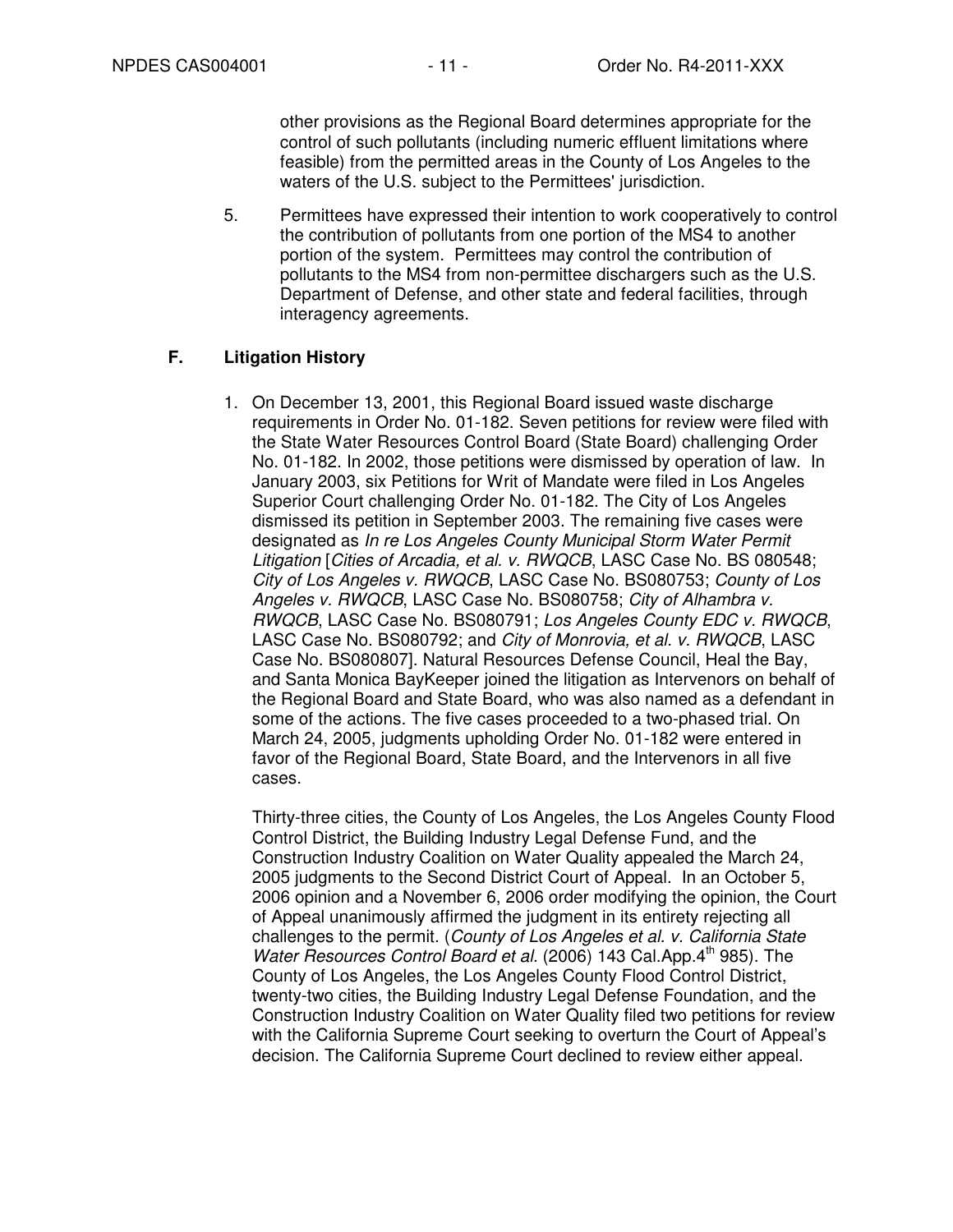2. In 2003 and 2007, the County of Los Angeles and fourteen cities submitted test claims (03-TC-04, 03-TC-19, 03-TC-20, and 03-TC-21) to the Commission on State Mandates ("Commission"). The test claims asserted that provisions of Order No. 01-182 constitute reimbursable state mandates, specifically the permit provisions that required the Permittees to install and maintain trash receptacles at specified transit stops and to inspect certain industrial, construction, and commercial facilities for compliance with local and/or state storm water requirements. On September 3, 2009, the Commission issued a final decision that partially approved the test claims. The Commission found that only the requirement for placement of trash receptacles at transit stops was a reimbursable state mandate. While the Commission found that the inspection requirements were state mandates, the Permittees have sufficient fee authority to carry out the mandated activities. (In re Test Claim on: Los Angeles Regional Quality Control Board Order No. 01-182, Case Nos.: 03-TC-04, 03-TC-19, 03-TC-20, 03-TC-21).

On July 20, 2010, the State of California Department of Finance, the State Board, and the Regional Board filed a petition for writ of mandate in Sacramento Superior Court seeking a writ directing the Commission to set aside, in part, its final decision and to issue a new decision. (State of California Department of Finance et al., v. Commission on State Mandates, Sacramento County Superior Court Case No. 34-2010-80000605). The Regional Board continues to believe that the Commission wrongly applied existing court decisions to conclude that the exercise of discretion mandated by federal law established a reimbursable state mandate. The matter is currently awaiting a trial date.

During the pendency of this litigation, the Permittees must continue to comply with all provisions of this Order as the Commission's decision only concerns funding of the mandated activities and not the validity of Order No. 01-182 or any provisions contained therein, or this Order or any provisions contained herein.

3. On September 14, 2006, the Regional Board issued Order No. R4-2006- 0074, which amended Order No. 01-182 by incorporating requirements to implement the Santa Monica Bay Beaches Summer Dry Weather Bacteria TMDL (SMB Dry Weather Bacteria TMDL). The next month, the County of Los Angeles and the Los Angeles County Flood Control District (collectively, the "County") filed a petition for review with the State Board, but asked that it be held in abeyance. At the request of the County, it remained in abeyance until 2008. In 2009, the State Board issued Order WQ-2009-0008, which upheld the Regional Board's amendments.

On September 10, 2009, the County filed a petition for a writ of mandate with the Los Angeles County Superior Court seeking to set aside Order No. R4- 2006-0074. They alleged that the process used in the Regional Board permit proceeding violated the Administrative Procedure Act, and that the permit provisions themselves are not supported by the weight of the evidence. On July 16, 2010, the Court concluded that the permit proceeding at which Order No. R4-2006-0074 was adopted was procedurally deficient. The Court did not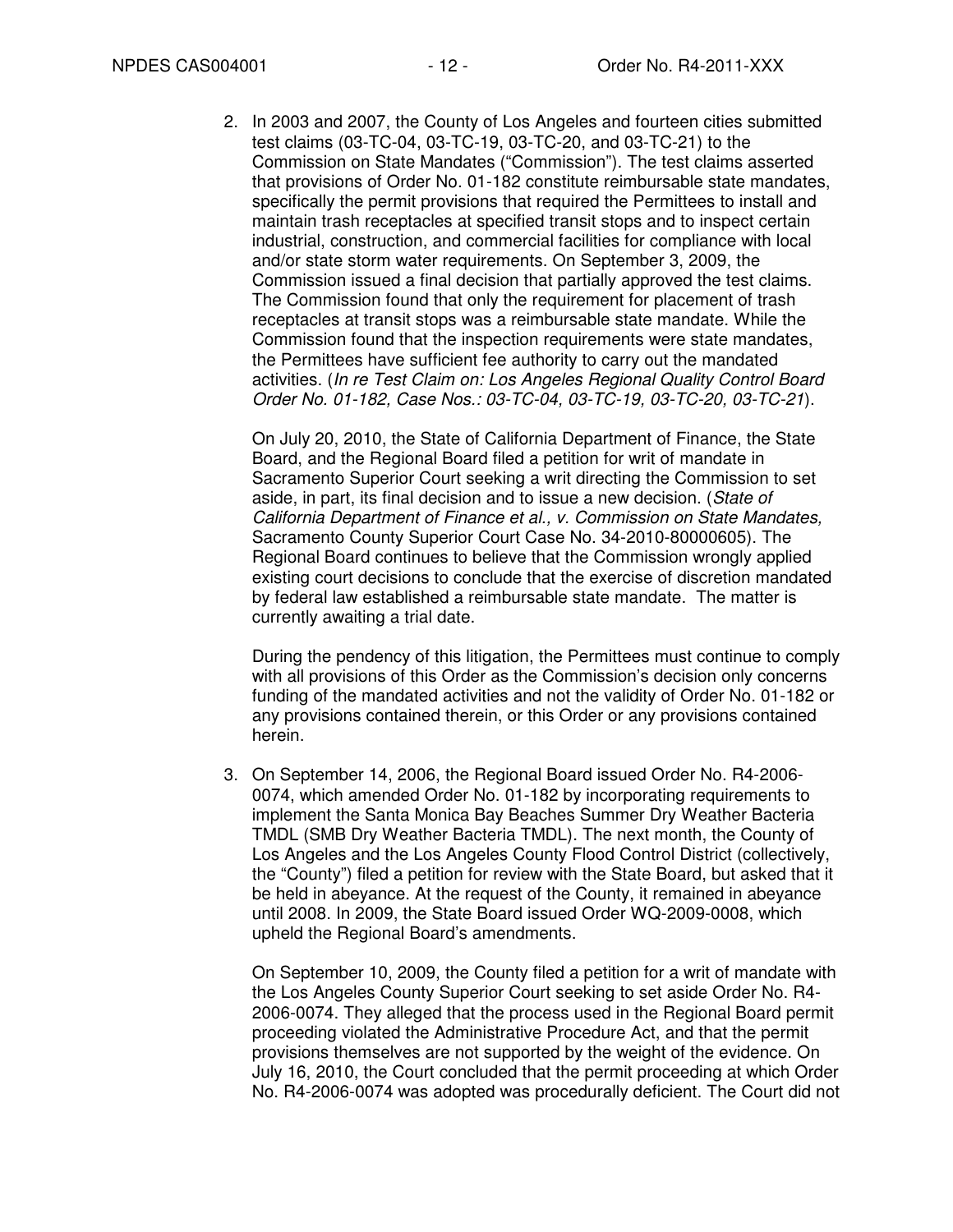address the substantive merits of the amendments themselves, and thus made no determination about the substantive validity of Order No. R4-2006- 0074. As a result of the Court's judgment, the Court issued a peremptory writ of mandate directing the Regional Board to set aside and void Order No.R4- 2006-0074 amending Order No. 01-182. The Court also required the State Board to void and set aside Order WQ-2009-0008. (County of Los Angeles and Los Angeles County Flood Control District v. State Water Resources Control Board and Los Angeles Regional Water Quality Control Board, Los Angeles Superior Court Case No. BS122724).

# **G. Federal, State, and Regional Regulations**

- 1. The Water Quality Act of 1987 added Section 402(p) to the federal Clean Water Act (CWA) (33 U.S.C. § 1251-1387). This section requires the USEPA to establish regulations setting forth NPDES requirements for storm water discharges in two phases.
	- The USEPA Phase I storm water regulations were directed at MS4s serving a population of 100,000 or more, including interconnected systems and storm water discharges associated with industrial activities, including construction activities. The Phase I Final Rule was published on November 16, 1990 (55 Fed. Reg. 47990).
	- The USEPA Phase II storm water regulations are directed at storm water discharges not covered in Phase I, including small MS4s (serving a population of less than 100,000), small construction projects (one to five acres), municipal facilities with delayed coverage under the Intermodal Surface Transportation Efficiency Act of 1991, and other discharges for which the USEPA Administrator or the State determines that the storm water discharge contributes to a violation of a water quality standard, or is a significant contributor of pollutants to waters of the United States. The Phase II Final Rule was published on December 8, 1999 (64 Fed. Reg. 68722).
- 2. On November 12, 2010, the USEPA published a memorandum " "Revisions to the November 22, 2002 Memorandum 'Establishing Total Maximum Daily Load (TMDL) Wasteload Allocations (WLAs) for Storm Water Sources and NPDES Permit Requirements Based on Those WLAs'". This policy discusses the appropriate kinds of water qualitybased effluent limitations to be included in NPDES storm water permits to provide for the attainment of water quality standards and to implement TMDL wasteload allocations for MS4 discharges.
- 3. The USEPA published an 'Interpretative Policy Memorandum on Reapplication Requirements' for MS4 permits on August 9, 1996 (61 Fed. Reg. 41697). This policy requires that MS4 reapplication for reissuance for a subsequent five-year permit term contain certain basic information and information for proposed changes and improvements to the storm water management program and monitoring program.
- 4. The USEPA has entered into a Memorandum of Agreement (MOA) with the U.S. Fish and Wildlife Service and the National Marine Fisheries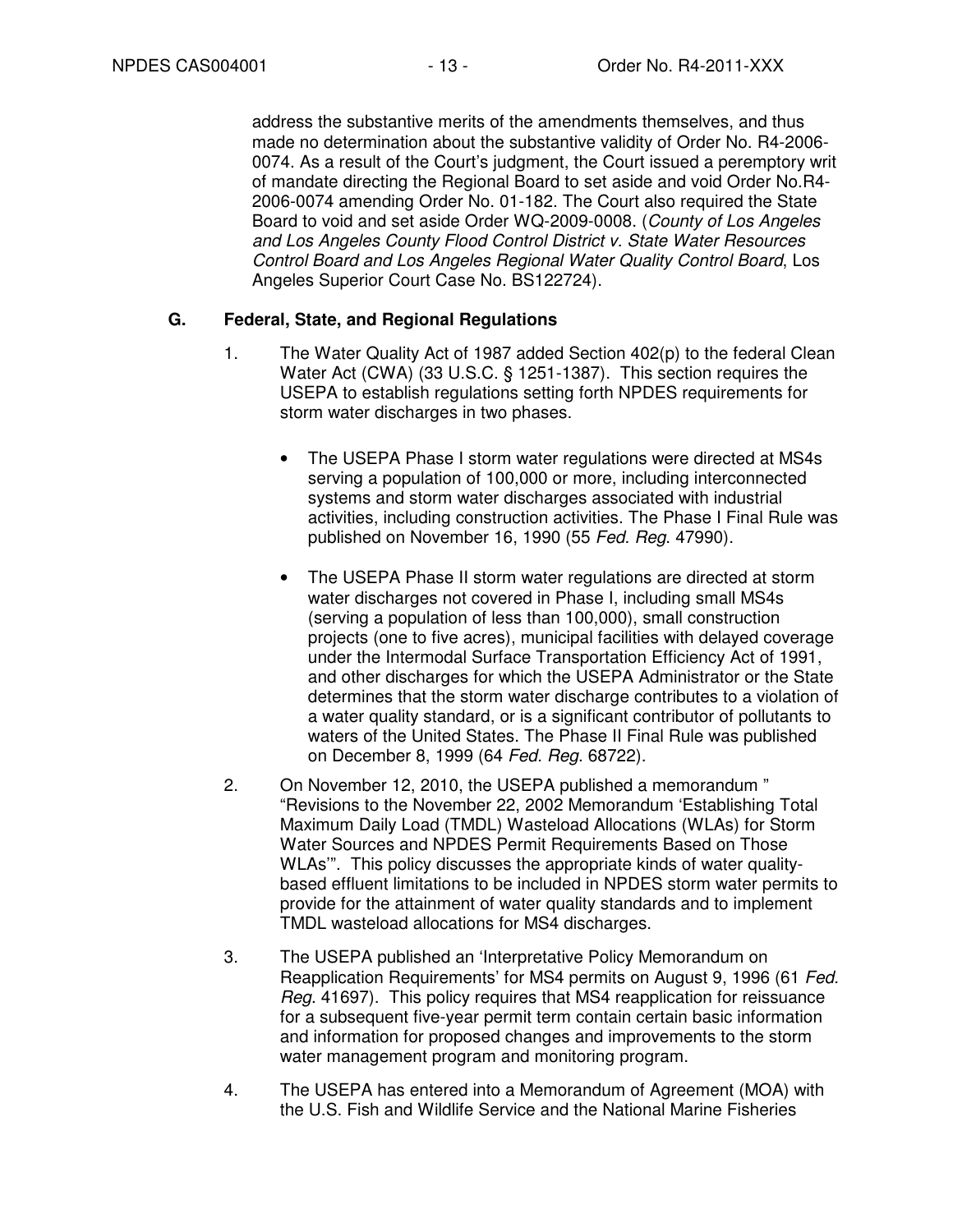Service for enhancing coordination regarding the protection of endangered and threatened species under Section 7 of the Endangered Species Act and the CWA's Water Quality Standards and NPDES programs. Among other actions, the MOA establishes a framework for coordination of actions by the USEPA, the Services, and CWA delegated States on CWA permit issuance under Section 402 of the CWA [66 Fed. Reg. 11202 – 11217].

- 5. USEPA regulations at 40 CFR 122.26(d)(2)(iv)(A) and 40 CFR 122.26(d)(2)(iv)(C) require that MS4 permittees implement a program to monitor and control pollutants in discharges to the municipal system from industrial and commercial facilities that contribute a substantial pollutant load to the MS4. The regulations require that permittees establish priorities and procedures for inspection of industrial facilities and priority commercial establishments. This permit, consistent with the USEPA policy, incorporates a cooperative partnership, including the specifications of minimum expectations, between the Regional Board and the Permittees for the inspection of industrial facilities and priority commercial establishments to control pollutants in storm water discharges (58 Fed. Reg. 61157).
- 6. Section 402 (p) of the CWA (33 U.S.C. § 1342(p) provides that MS4 permits must "require controls to reduce the discharge of pollutants to the maximum extent practicable, including management practices, control techniques and system, design engineering method and such other provisions as the [EPA] Administrator or the State determines appropriate for the control of such pollutants." The State Board's Office of Chief Counsel (OCC) has issued a memorandum interpreting the meaning of MEP to include technical feasibility, cost, and benefit derived with the burden being on the municipality to demonstrate compliance with MEP by showing that a BMP is not technically feasible in the locality or that BMPs costs would exceed any benefit to be derived (dated February 11, 1993).
- 7. The CWA authorizes the USEPA to permit a state to serve as the NPDES permitting authority in lieu of the USEPA. The State of California has in-lieu authority for an NPDES program. The Porter-Cologne Water Quality Control Act authorizes the State Board, through the Regional Boards, to regulate and control the discharge of pollutants into waters of the State. The State Board entered into a MOA with the USEPA, on September 22, 1989, to administer the NPDES Program governing discharges to waters of the U.S.
- 8. Section 303(d) of the CWA requires that the State identify a list of impaired water-bodies and develop and implement Total Maximum Daily Loads (TMDLs) for these waterbodies (33 U.S.C. §1313(d)(1)). A TMDL specifies the maximum amount of a pollutant that a waterbody can receive, still meet applicable water quality standards and protect beneficial uses. The USEPA entered into a consent decree with the Natural Resources Defense Council (NRDC), Heal the Bay, and the Santa Monica BayKeeper on March 22, 1999, under which the Regional Board must adopt all TMDLs for the Los Angeles Region within 13 years from that date, or the USEPA will adopt the TMDLs in the Regional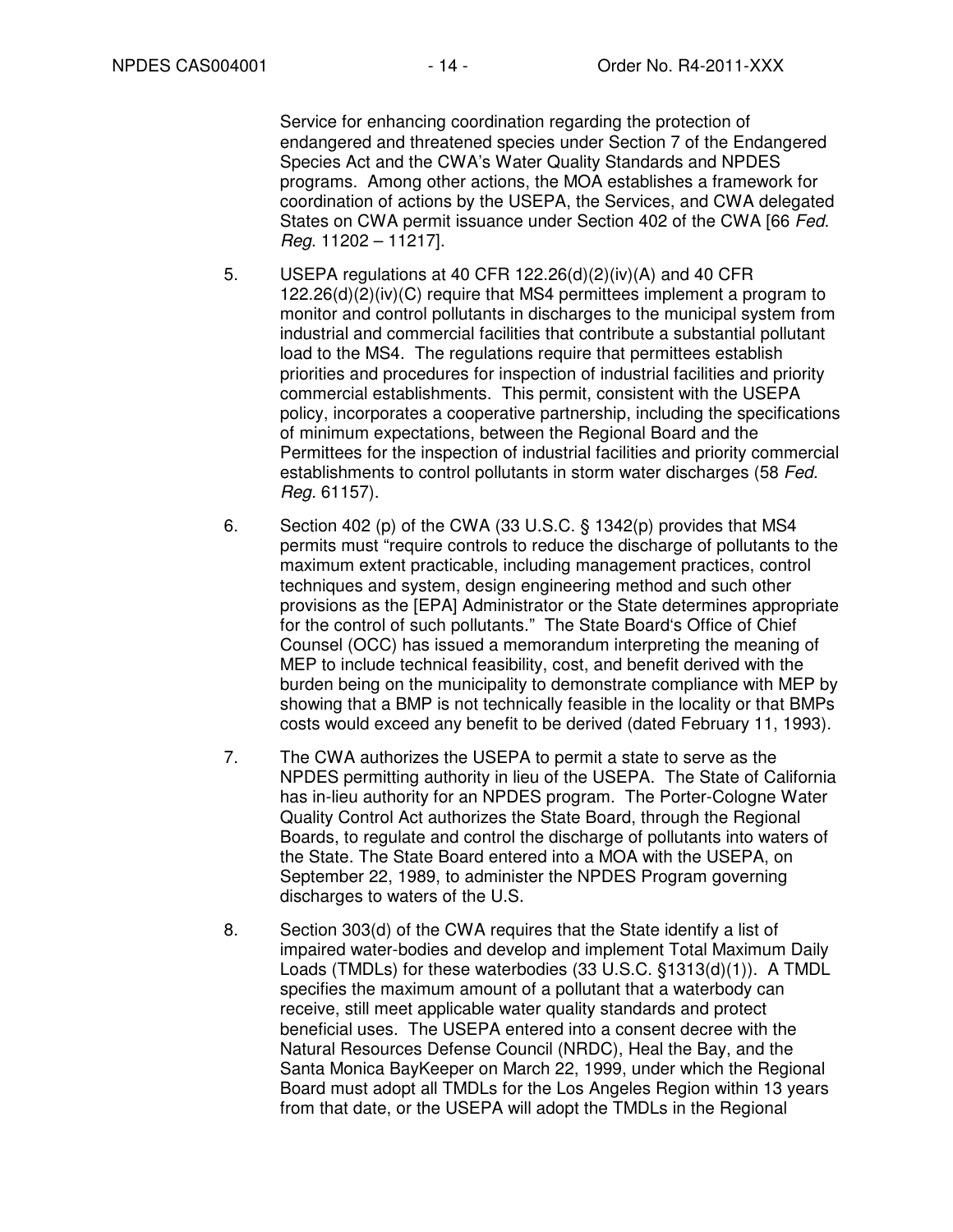Board's stead. This permit incorporates provisions to implement and enforce approved wasteload allocations for MS4 discharges and requires amending the SQMP after pollutants loads have been allocated and approved.

- 9. Section 6217(g) of the Coastal Zone Act Reauthorization Amendments of 1990 (CZARA) requires coastal states with approved coastal zone management programs to address non-point pollution impacting or threatening coastal water quality. CZARA (16 U.S.C. § 1451-1465) amends the Coastal Zone Management Act of 1972, to address five sources of non-point pollution: agriculture, silviculture, urban, marinas, and hydromodification. This NPDES permit addresses the management measures required for the urban category, with the exception of septic systems. The Regional Board addresses septic systems through the administration of other programs.
- 10. On May 18, 2000, the USEPA established numeric criteria for priority toxic pollutants for the State of California (California Toxics Rule (CTR)) 65 Fed. Reg. 31682 (40 CFR 131.38), for the protection of human health and aquatic life. These apply as ambient water quality criteria for inland surface waters, enclosed bays, and estuaries. The State Board adopted the Policy for Implementation of Toxics Standards for Inland Surface Waters, Enclosed Bays, and Estuaries of California (SIP) – 2000, on March 2, 2000, for implementation of the CTR (State Board Resolution No. 2000-15 as amended by Board Resolution No. 2000-030). This policy requires that discharges comply with TMDL-derived load allocations as soon as possible but no later than 20 years from the effective date of the policy.
- 11. The State Board adopted a revised Water Quality Control Plan for Ocean Waters of California (Ocean Plan) on September 15, 2009. The Ocean Plan contains water quality objectives which apply to all discharges to the coastal waters of California.
- 12. The State Board in *In Re*: California Department of Transportation (State Board Order WQ 2001-08), determined that the discharge of storm water to ASBS is subject to the prohibition in the Ocean Plan against the discharge of wastes to an ASBS.
- 13. The Regional Board adopted an updated Water Quality Control Plan (Basin Plan) for the Los Angeles Region on June 13, 1994, Water Quality Control Plan, Los Angeles Region: Basin Plan for the Coastal Watersheds of Los Angeles and Ventura Counties, (1994). The Basin Plan designates beneficial uses of receiving waters and specifies both narrative and numerical water quality objectives for the receiving waters in Los Angeles County.
- 14. The Regional Board on September 19, 2001, adopted amendments to the Basin Plan, to incorporate TMDLs for trash in the Los Angeles River Watershed (Resolution No. R01-013) and Ballona Creek Watershed (Resolution No. R01-014). The amendments were subsequently approved by the State Board, the Office of Administrative Law, and the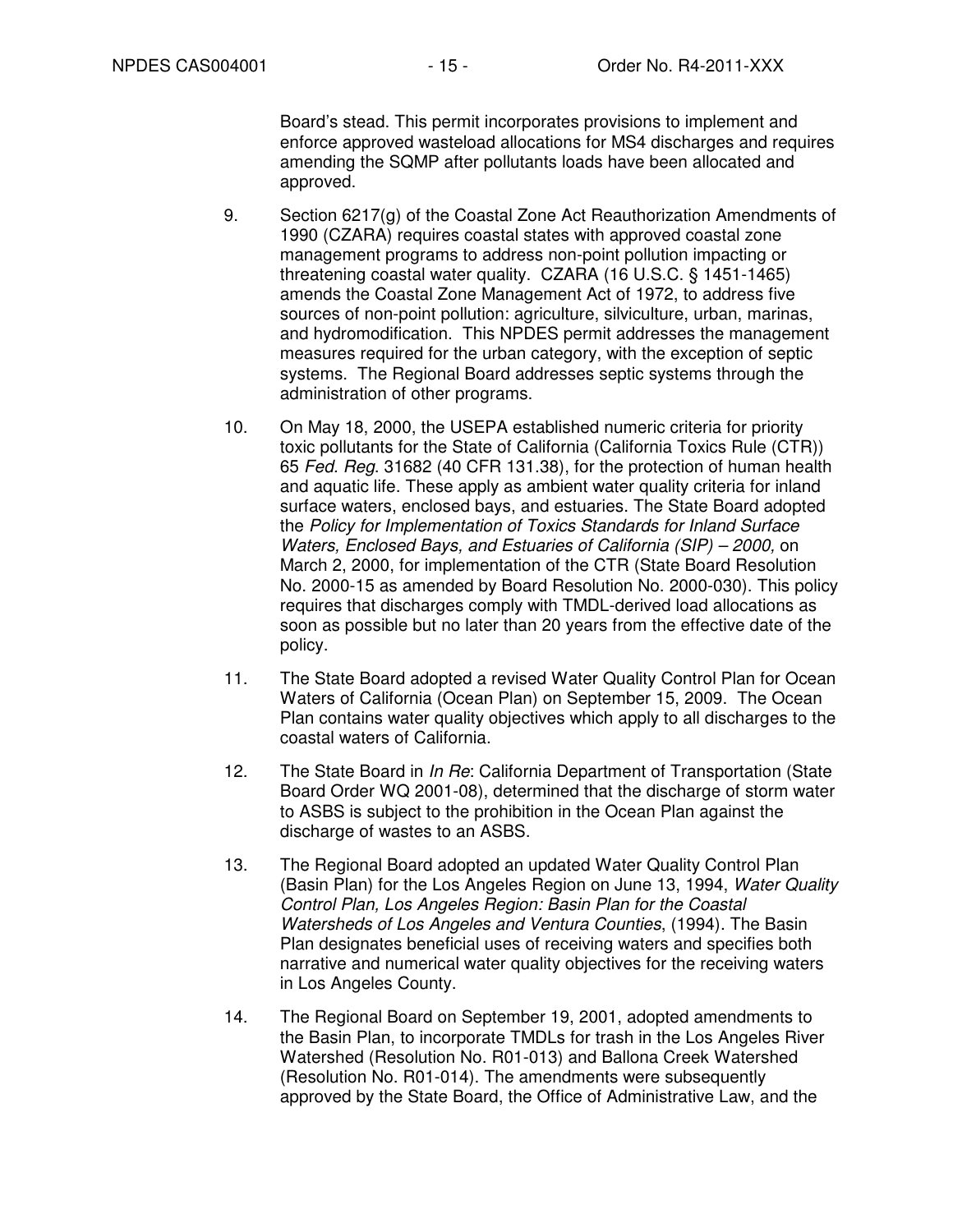j

United States Environmental Protection Agency. Twenty-two cities<sup>1</sup> ("Cities") sued the Regional Board and State Board to set aside the Los Angeles River Trash TMDL. The trial court entered an order deciding some claims in favor of the Water Boards and some in favor of the Cities. Both sides appealed, and on January 26, 2006, the Court of Appeal decided every one of the Cities' claims in favor of the Water Boards, except with respect to California Environmental Quality Act (CEQA) compliance (City of Arcadia et al. v. Los Angeles Regional Water Quality Control Board et al. (2006) 135 Cal.App.4th 1392). The Court therefore declared the Los Angeles River Trash TMDL void, and issued a writ of mandate that ordered the Water Boards to set aside and not implement the TMDL, until it had been brought into compliance with CEQA. As a result of the appellate court's decision, in 2006, the Regional Board set aside its 2001 action incorporating the TMDL into the Basin Plan (Resolution R06-013) (City of Arcadia et al. v. Los Angeles Regional Water Quality Control Board et al. (2006) 135 Cal.App.4<sup>th</sup> 1392). After conducting the required CEQA analysis, the Regional Board readopted the Los Angeles River Watershed Trash TMDL on August 9, 2007 (Resolution No. R07-012). This TMDL was subsequently approved by the State Board (Resolution No. 2008-0024), the Office of Administrative Law (File No. 2008-0519-02 S), and the United States Environmental Protection Agency, and became effective on September 23, 2008. The Water Boards filed their final return to the writ of mandate on August 6, 2008, and on August 26, 2008, the superior court entered an order discharging the writ, and dismissing the case, thus concluding the legal challenges to the Trash TMDL.

- 15. The Regional Board on April 13, 1998, approved BMPs for sidewalk rinsing to minimize the discharge of wash waters to the storm drain system (Resolution No. 98-08). By the same resolution, the Regional Board prohibited the discharge of municipal street wash waters to the storm drain system.
- 16. The Regional Board on April 13, 1998, approved recommended BMPs for industrial/commercial facilities (Resolution No. 98-08).
- 17. The Regional Board on April 22, 1999, approved a list of BMPs for use in development planning and development construction (Resolution No. 99- 03)
- 18. The Regional Board adopted and approved requirements for new development and significant redevelopment projects in Los Angeles County to control the discharge of storm water pollutants in post-construction storm water, on January 26, 2000, in Board Resolution No. R-00-02. The Regional Board Executive Officer issued the approved Standard Urban Storm Water Mitigation Plans (SUSMPs) on March 8, 2000. The State

<sup>1</sup> The cities include Arcadia, Baldwin Park, Bellflower, Cerritos, Commerce, Diamond Bar, Downey, Irwindale, Lawndale, Monrovia, Montebello, Monterey Park, Pico Rivera, Rosemead, San Gabriel, Santa Fe Springs, Sierra Madre, Signal Hill, South Pasadena, Vernon, West Covina, and Whittier.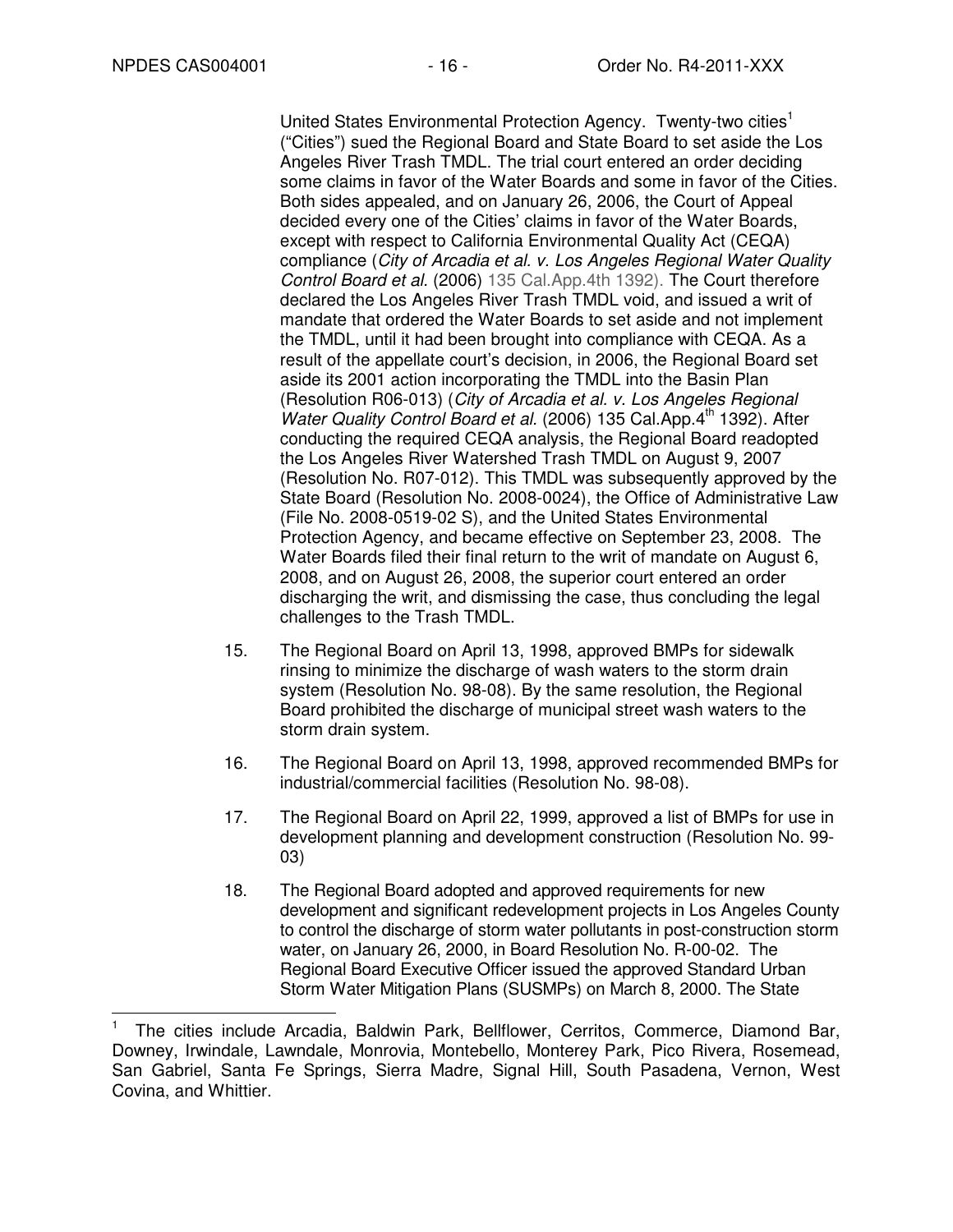Board in large part affirmed the Regional Board action and SUSMPs in State Board Order No. WQ 2000-11 issued on October 5, 2000.

- The State Board's OCC issued a statewide policy memorandum (dated December 26, 2000), which interprets the Order to provide broad discretion to Regional Boards and identifies potential future areas for inclusion in SUSMPs and the types of evidence and findings necessary. Such areas include ministerial projects, projects in environmentally sensitive areas, and water quality design criteria for RGOs.
- The State Board's OCC interpreted the Order to encourage regional solutions and endorses a mitigation fund or "bank" that may be funded by developers who obtain waivers from the numerical design standards for new development and significant redevelopment.
- 19. 40 CFR 131.10(a) prohibits states from designating waste transport or waste assimilation as a use for any water of the U.S. Authorizing the construction of a storm water/ urban runoff treatment facility in a jurisdictional water body would be tantamount to accepting waste assimilation as an appropriate use for that water body. Furthermore, the construction and operation of a pollution control facility in a water body can impact the physical, chemical, and biological integrity as well as the beneficial uses of the water body. Therefore, storm water treatment and/or mitigation in accordance with SUSMPs and any other requirements of this Order must occur prior to the discharge of storm water into a water of the U.S.
- 20. The Regional Board supports a Watershed Management Approach to address water quality protection in the region. The objective of the Watershed Management Approach should be to provide a comprehensive and integrated strategy towards water resource protection, enhancement, and restoration while balancing economic and environmental impacts within a hydrologically defined drainage basin or watershed. It emphasizes cooperative relationships between regulatory agencies, the regulated community, environmental groups, and other stakeholders in the watershed to achieve the greatest environmental improvements with available resources.
- 21. To promote a watershed management approach, the County of Los Angeles is divided into six Watershed Management Areas (WMAs) as follows:

Malibu Creek and Rural Santa Monica Bay WMA Ballona Creek and Urban Santa Monica Bay WMA Los Angeles River WMA San Gabriel River WMA Dominguez Channel/Los Angeles Harbor WMA, and Santa Clara River WMA

Attachment A shows the list of Permittees under each WMA and some Permittees have expressed an intent to form sub-watershed groups within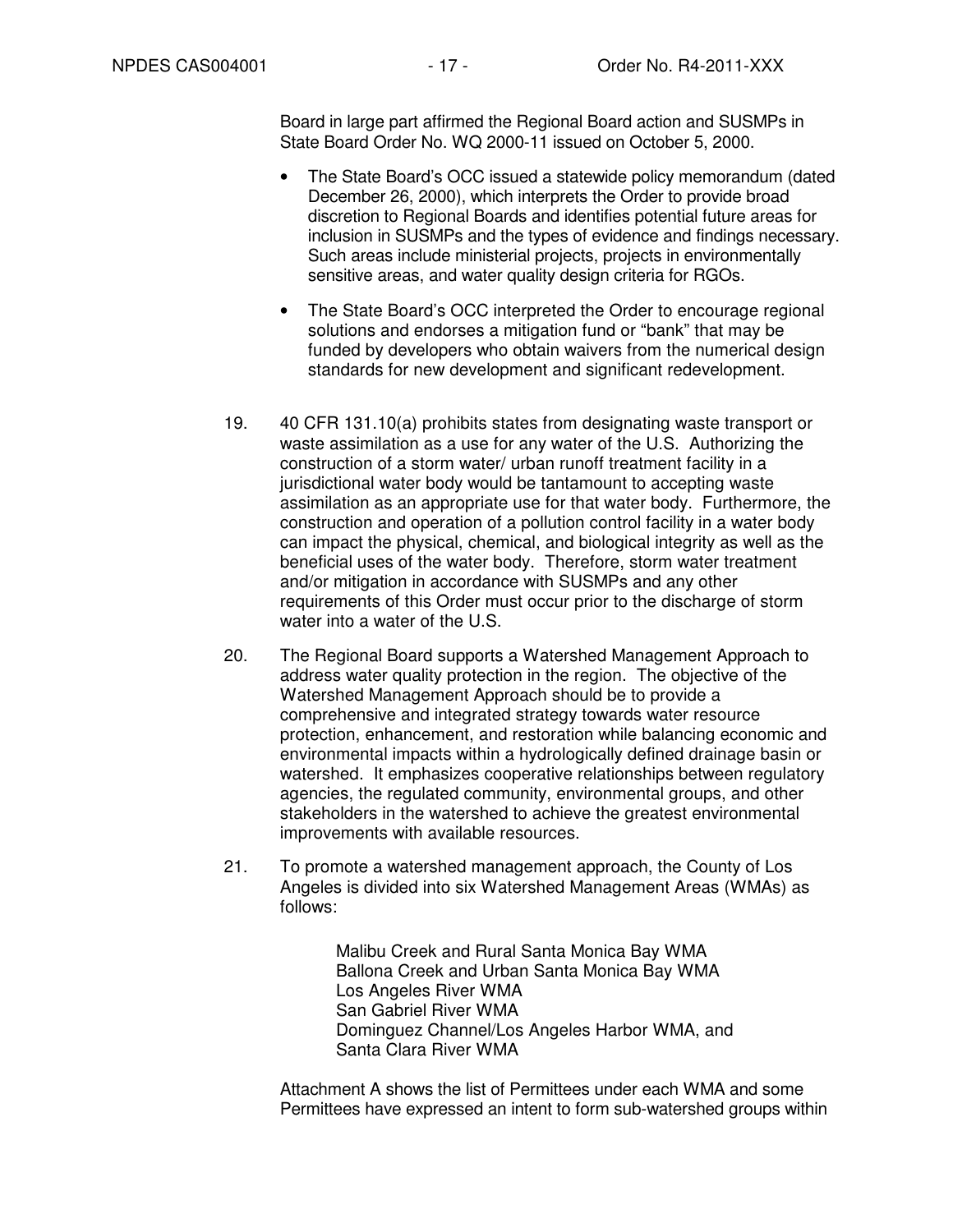the WMA to promote regional solutions for the mitigation of storm water discharge pollution.

22. To facilitate compliance with federal regulations, the State Board has issued two statewide general NPDES permits for storm water discharges: one for storm water from industrial sites [NPDES No. CAS000001, General Industrial Activity Storm Water Permit (GIASP)] and the other for storm water from construction sites [NPDES No. CAS000002, General Permit for Discharges of Storm Water Associated with Construction Activities (CGP)]. The CGP was reissued on September 2, 2009 (Order No. 2009-0009-DWQ). The GIASP was reissued on April 17, 1997 (Order 97-03-DWQ). Facilities discharging storm water associated with industrial activities and construction projects with a disturbed area of five acres or more are required to obtain individual NPDES permits for storm water discharges, or to be covered by a statewide general permit by completing and filing a Notice of Intent (NOI) with the State Board. The USEPA guidance anticipates coordination of the state-administered programs for industrial and construction activities with the local agency program to reduce pollutants in storm water discharges to the MS4.

The Regional Board is the enforcement authority in the Los Angeles Region for the two statewide general permits regulating discharges from industrial facilities and construction sites, and all NPDES storm water and non-storm water permits issued by the Regional Board. These industrial and construction sites and discharges are also regulated under local laws and regulations.

- 23. The State Board, on October 28, 1968, adopted Resolution No. 68-16, which established an anti-degradation policy for the State and Regional Boards. This policy restricts the degradation of surface waters and protects waterbodies where existing water quality is higher than is necessary for the protection of beneficial uses.
- 24. The State Board, on June 17, 1999, adopted Order No. WQ 99-05, which, in a precedential decision, identifies acceptable receiving water limitations language to be included in municipal storm water permits issued by the State and Regional Boards. The receiving water limitations included herein are consistent with the State Board Order, USEPA Policy, and the U.S. Appellate court decision in, Defenders of Wildlife v. Browner  $(9<sup>th</sup>$  Cir. 1999). The State Board's OCC has determined that the federal court decision did not conflict with State Board Order No. WQ 99-05 (memorandum dated October 14, 1999)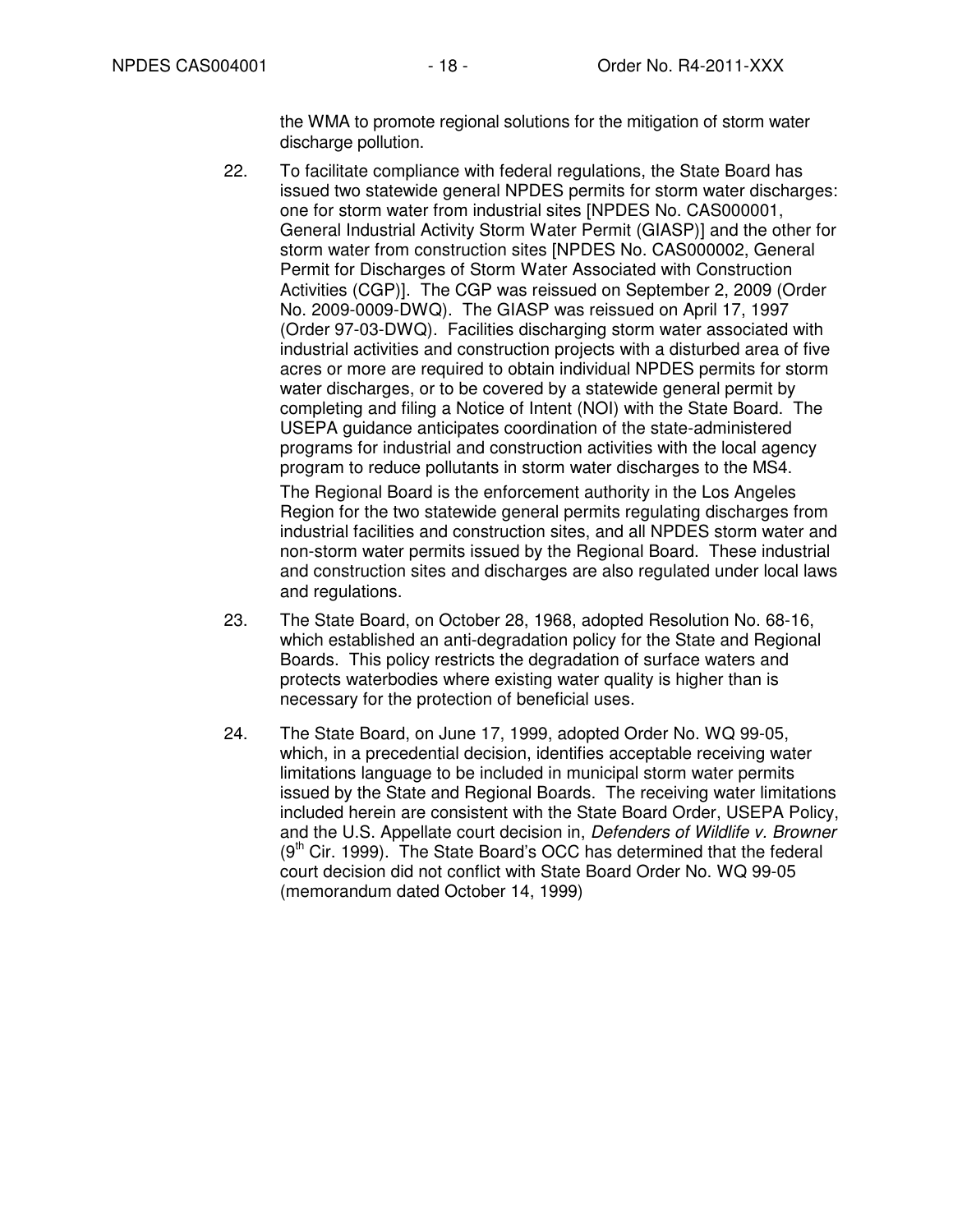- 25. California Water Code (CWC) § 13263(a) requires that waste discharge requirements issued by the Regional Board shall implement any relevant water quality control plans that have been adopted; shall take into consideration the beneficial uses to be protected and the water quality objectives reasonably required for that purpose; other waste discharges; the need to prevent nuisance; and provisions of CWC § 13241. The Regional Board has considered the requirements of § 13263 and § 13241, and applicable plans, policies, rules, and regulations in developing these waste discharge requirements.
- 26. CWC § 13370 *et seq.* requires that waste discharge requirements issued by the Regional Boards be consistent with provisions of the federal CWA and its amendments.
- 27. On March 12, 2001, the U.S. Court of Appeals ruled that it is necessary to obtain a NPDES permit for application of aquatic pesticides to waterways. (Headwaters, Inc. vs. Talent Irrigation District, 243 F.3d. 526  $(9<sup>th</sup> Cir., 2001)$ ) This decision is controlling in California for nonagricultural applications of pesticides to waterways. The State Board reissued general NPDES permits (Order No. 2004-0008-DWQ and 2004-0009- DWQ) on May 20, 2004, for public entities that discharge pollutants to waters of the U.S. associated with the application of aquatic pesticides for resource or pest management. Public entities that conduct such activities must seek coverage under the general permit.
- 28. This Order does not constitute an unfunded local government mandate subject to subvention under Article XIIIB, Section (6) of the California Constitution. This Order implements federally mandated requirements under CWA § 402, subdivision (p)(3)(B)(33 U.S.C. § 1342(p)(3)(B)). This includes federal requirements to effectively prohibit non-storm water discharges, to reduce the discharge of pollutants to the maximum extent practicable, and to include such other provisions as the Administrator or the State determines appropriate for the control of such pollutants. Federal cases have held these provisions require the development of permits and permit provisions on a case-by-case basis to satisfy federal requirements. (Natural Resources Defense Council, Inc. v. U.S. E.P.A. (9th Cir. 1992) 966 F.2d 1292, 1308, fn. 17.) The authority exercised under this Order is not reserved state authority under the Clean Water Act's savings clause (cf. Burbank v. State Water Resources Control Bd. (2005) 35 Cal.4th 613, 627-628 [relying on 33 U.S.C. § 1370, which allows a state to develop requirements which are not "less stringent" than federal requirements]), but instead, is part of a federal mandate to develop pollutant reduction requirements for municipal separate storm sewer systems. To this extent, it is entirely federal authority that forms the legal basis to establish the permit provisions. (See, City of Rancho Cucamonga v. Regional Water Quality Control Bd.-Santa Ana Region (2006) 135 Cal.App.4th 1377, 1389; Building Industry Ass'n of San Diego County v. State Water Resources Control Bd. (2004) 124 Cal.App.4th 866, 882-883.)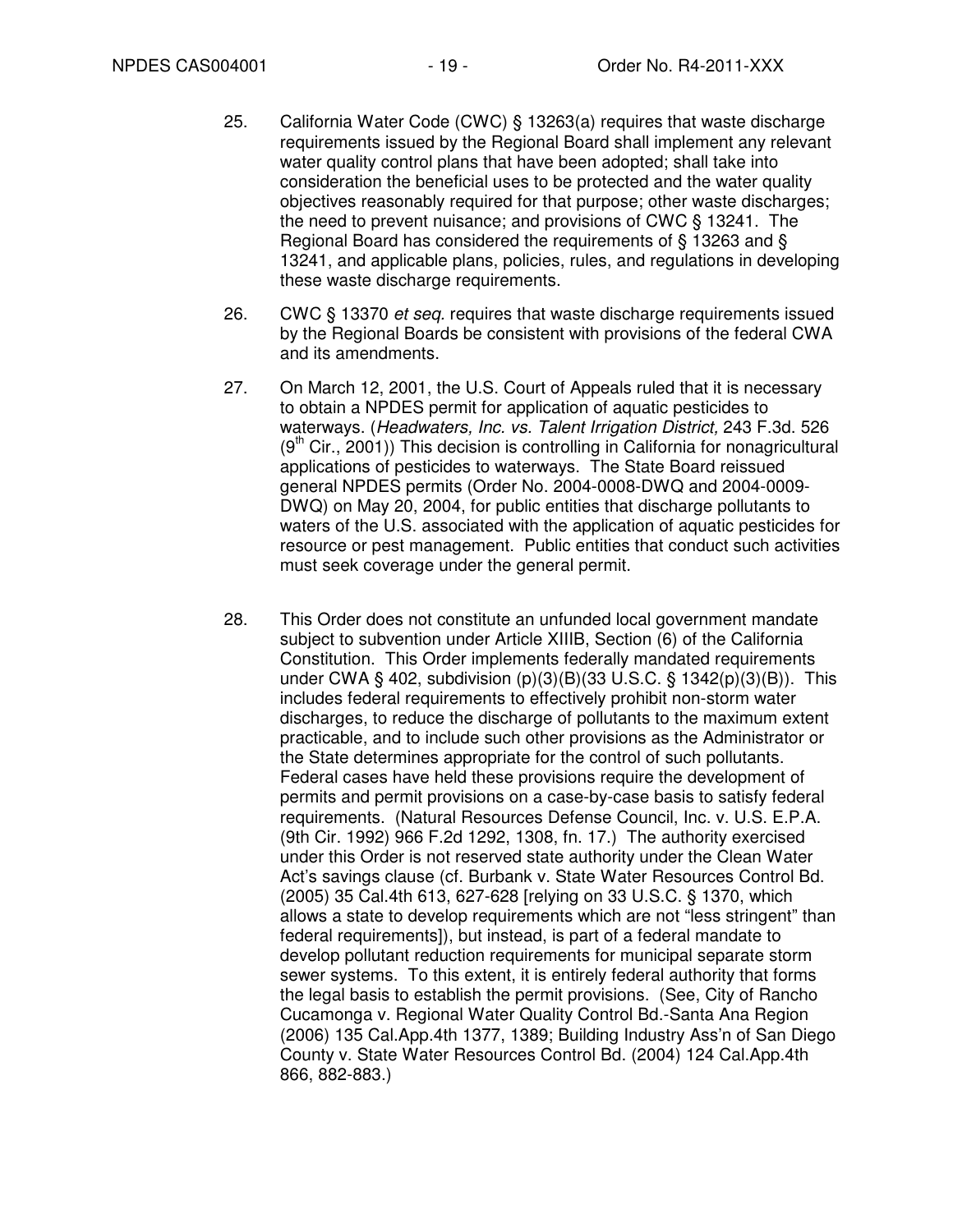Likewise, the provisions of this Order to implement TMDLs are federal mandates. The CWA requires TMDLs to be developed for waterbodies that do not meet federal water quality standards (33 U.S.C. § 1313(d)). Once the U.S. EPA or a state establishes or adopts a TMDL, federal law requires that permits must contain effluent limitations consistent with the assumptions of any applicable wasteload allocation. (40 CFR 122.44(d)(1)(vii)(B)).

Second, the local agency Permittees have the authority to levy service charges, fees, or assessments sufficient to pay for compliance with this Order subject to certain voting requirements contained in the California Constitution. (See California Constitution XIII D, section 6, subdivision (c); see also Howard Jarvis Taxpayers Association v. City of Salinas (2002) 98 Cal. App.  $4<sup>th</sup>$  1351, 1358-1359.). The fact sheet demonstrates that numerous activities contribute to the pollutant loading in the municipal separate storm sewer system. Local agencies can levy service charges, fees, or assessments on these activities, independent of real property ownership. (See, e.g., Apartment Ass'n of Los Angeles County, Inc. v. City of Los Angeles (2001) 24 Cal.4th 830, 842 [upholding inspection fees associated with renting property].) The ability of a local agency to defray the cost of a program without raising taxes indicates that a program does not entail a cost subject to subvention. (County of Fresno v. State of California (1991) 53 Cal.3d 482, 487-488.)

29. On November 12, 2010, USEPA revised its November 22, 2002 guidance memorandum entitled "Establishing Total Maximum Daily Load (TMDL) Wasteload Allocations (WLAs) for Storm Water Sources and NPDES Permit Requirements Based on Those WLAs." In the revised memorandum, USEPA recognized that where MS4 discharges and/or small construction stormwater discharges have the reasonable potential to cause or contribute to water quality standards excursions, permits for MS4s and/or small construction stormwater discharges should contain numeric effluent limitations where feasible to do so. Additionally, where a TMDL includes WLAs for stormwater sources that provide numeric pollutant load objectives, the WLA should, where feasible, be translated into numeric effluent limitations.

#### **H. Findings Related to the Incorporation of the Santa Monica Bay Beaches Dry Weather Bacteria TMDL**

- 1. The Regional Board adopted the Santa Monica Bay Beaches Dry Weather TMDL for Bacteria (hereinafter "SMB Dry Weather Bacteria TMDL") on January 24, 2002. The TMDL was subsequently approved by the State Board, the Office of Administrative Law (OAL), and the USEPA and became effective on July 15, 2003. Dischargers were required to comply with the summer dry weather WLA by July 15, 2006.
- 2. The Waste Load Allocations (WLAs) in the SMB Dry Weather Bacteria TMDL are expressed as the number of allowable days that the Santa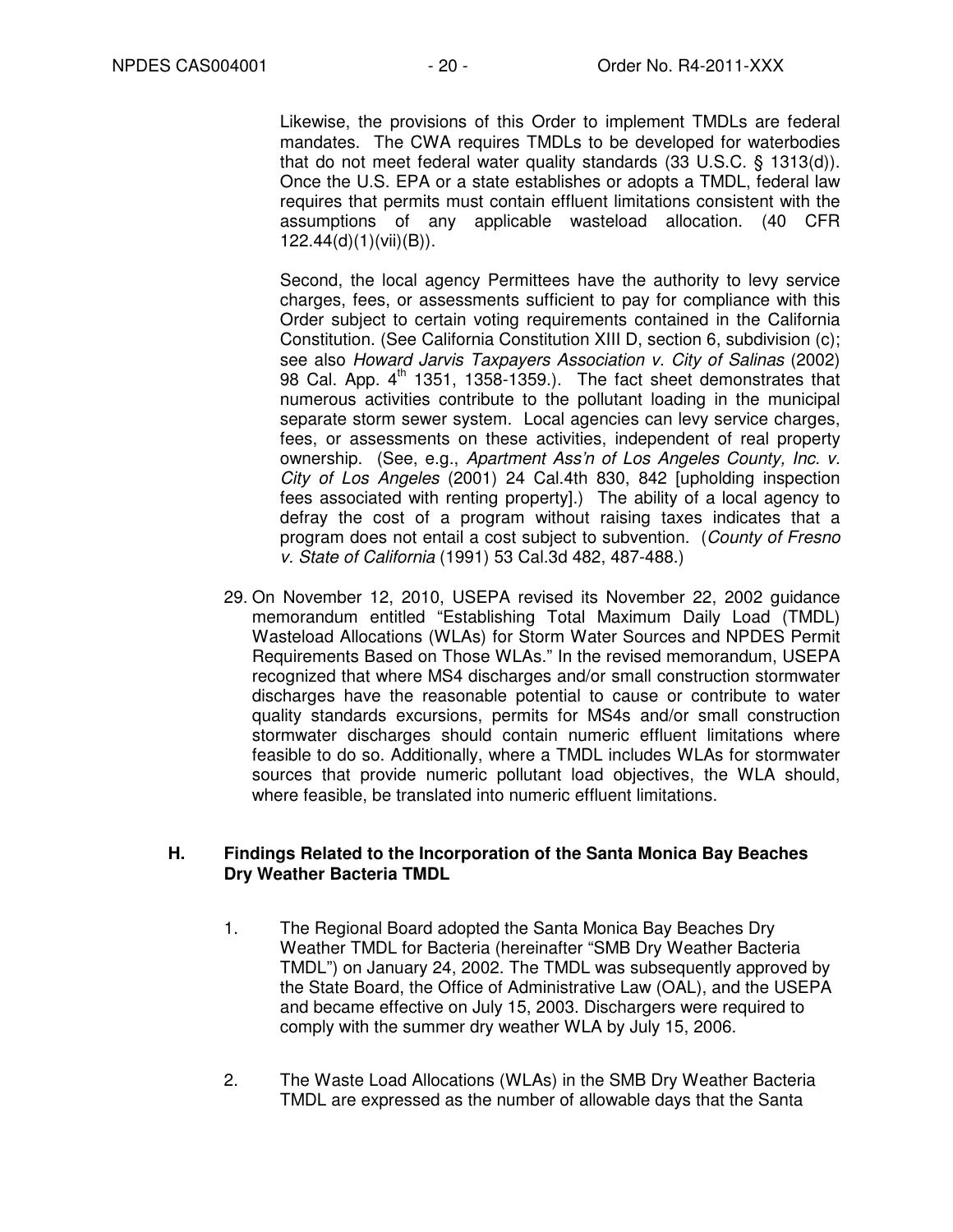Monica Bay beaches may exceed the Basin Plan water quality objectives for protection of Water Contact Recreation (REC-1) in marine waters, specifically the water quality objectives for bacteria. Appropriate requirements consistent with this TMDL are therefore included in Parts 1 (Discharge Prohibitions) and 2 (Receiving Water Limitations), pursuant to 40 CFR 122.41(f) and 122.62. Additionally, 40 CFR 122.44(d)(1)(vii)(B) requires that NPDES permits be consistent with the assumptions and requirements of any available waste load allocation. Tables 7-4.1, 7-4.2a, and 7-4.3 of the Basin Plan set forth the pertinent provisions of the SMB Dry Weather Bacteria TMDL. They require that during Summer Dry Weather there shall be no exceedances in the Wave Wash of the single sample or the geometric mean bacteria objectives set to protect the Water Contact Recreation (REC-1) beneficial use in marine waters. Accordingly, a prohibition is included in this Order barring discharges from a MS4 to Santa Monica Bay that result in exceedance of these objectives. Since the TMDL and the WLAs contained therein are expressed as receiving water conditions, Receiving Water Limitations have been included in this Order that are consistent with and implement the zero exceedance day WLAs.

- 3. Pursuant to federal regulations at 40 CFR sections 124.8 and 125.56, a Fact Sheet was prepared to provide the basis for incorporating the SMB Dry Weather Bacteria TMDL into this Order. This Fact Sheet, included as Attachment A to this Permit's Fact Sheet, is hereby incorporated by reference into these findings.
- 4. The iterative approach to regulating municipal storm water is not an appropriate means of implementing the Santa Monica Bay beaches Summer Dry Weather WLAs for any and all of the following reasons: (a) The WLAs do not regulate the discharge of storm water; (b) The harm to the public from violating the WLAs is dramatic both in terms of health impacts to exposed beachgoers, and the economic cost to the region associated with related illnesses; (c) Under the iterative approach over three permit cycles, required elements of the MS4 permit (e.g., elimination of illicit connections/illicit discharges (IC/ID) into their MS4s, revisions to their SQMP, etc.) have not resulted in the elimination of exceedances of water quality standards at the Santa Monica Bay beaches.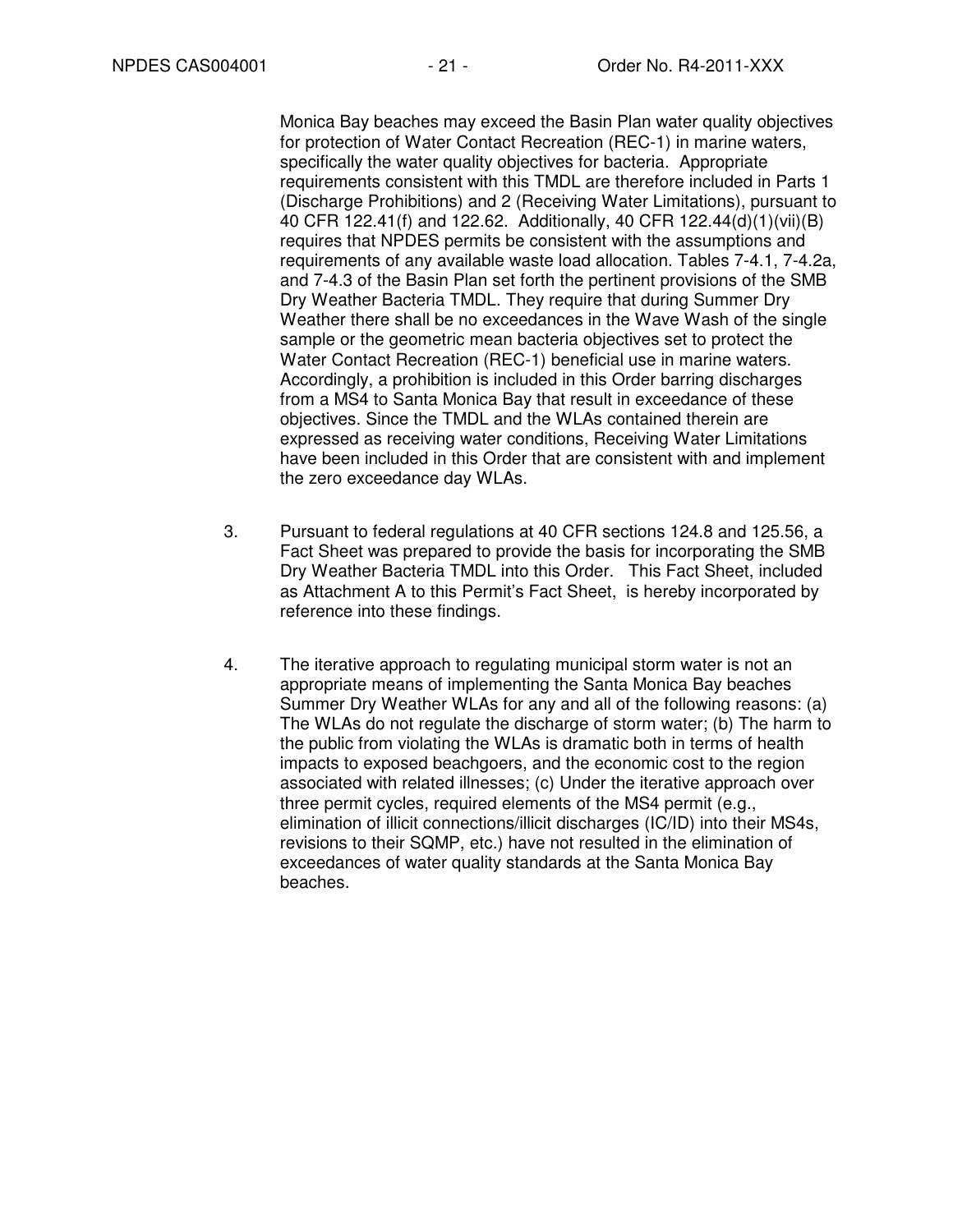- 5. The Receiving Water Limitations have been revised to implement the Summer Dry Weather WLAs set forth in Basin Plan Table 7-4.1. These Receiving Water Limitations apply at the compliance monitoring sites identified in the Santa Monica Bay Beaches Bacterial TMDLs Coordinated Shoreline Monitoring Plan dated April 7, 2004<sup>2</sup>. Compliance with the Receiving Water Limitations shall be determined using monitoring data obtained in conformance with the Santa Monica Bay Beaches Bacterial TMDLs Coordinated Shoreline Monitoring Plan dated April 7, 2004 and the Monitoring and Reporting Program CI 6948.
- 6. If the Receiving Water Limitations are exceeded at a compliance monitoring site, the Regional Board will generally issue an appropriate investigative order pursuant to Cal. Water Code § 13267 or § 13225 to the Permittees and other responsible agencies or jurisdictions within the relevant subwatershed to determine the source of the exceedance. Following these actions, Regional Board staff will generally evaluate the need for further enforcement as follows:
	- a) If the Regional Board determines that the exceedance did not result from discharges from the MS4, then the MS4 Permittees would not be responsible for violations of these provisions.
	- b) If the Regional Board determines that Permittees in the relevant subwatershed have demonstrated that their MS4 does not discharge dry weather flow into Santa Monica Bay, those Permittees would not be responsible for violations of these provisions even if the Receiving Water Limitations are exceeded at an associated compliance monitoring site.
	- c) If the Regional Board determines that Permittees in the relevant subwatershed have demonstrated that their MS4 summer dry weather discharge into Santa Monica Bay is treated to a level that does not exceed either the single sample or the geometric mean bacteria objectives, those Permittees shall not be responsible for violations of these provisions even if the Receiving Water Limitations are exceeded at an associated compliance monitoring site.
	- d) If the Regional Board determines that one or more Permittees have caused or contributed to violations of these Receiving Water Limitations, the Regional Board will consider appropriate enforcement action, including a cease and desist order with or without a time schedule for compliance, or other appropriate enforcement action depending upon the circumstances and the

**<sup>2</sup>**<br><sup>2</sup> If the Regional Board determines that publicly owned storm drains that flow during dry weather are situated at additional shoreline locations, the Santa Monica Bay Beaches Bacterial TMDLs Coordinated Shoreline Monitoring Plan may be revised by the Regional Board Executive Officer approval, after providing the opportunity for public comment, to include these locations as compliance monitoring sites.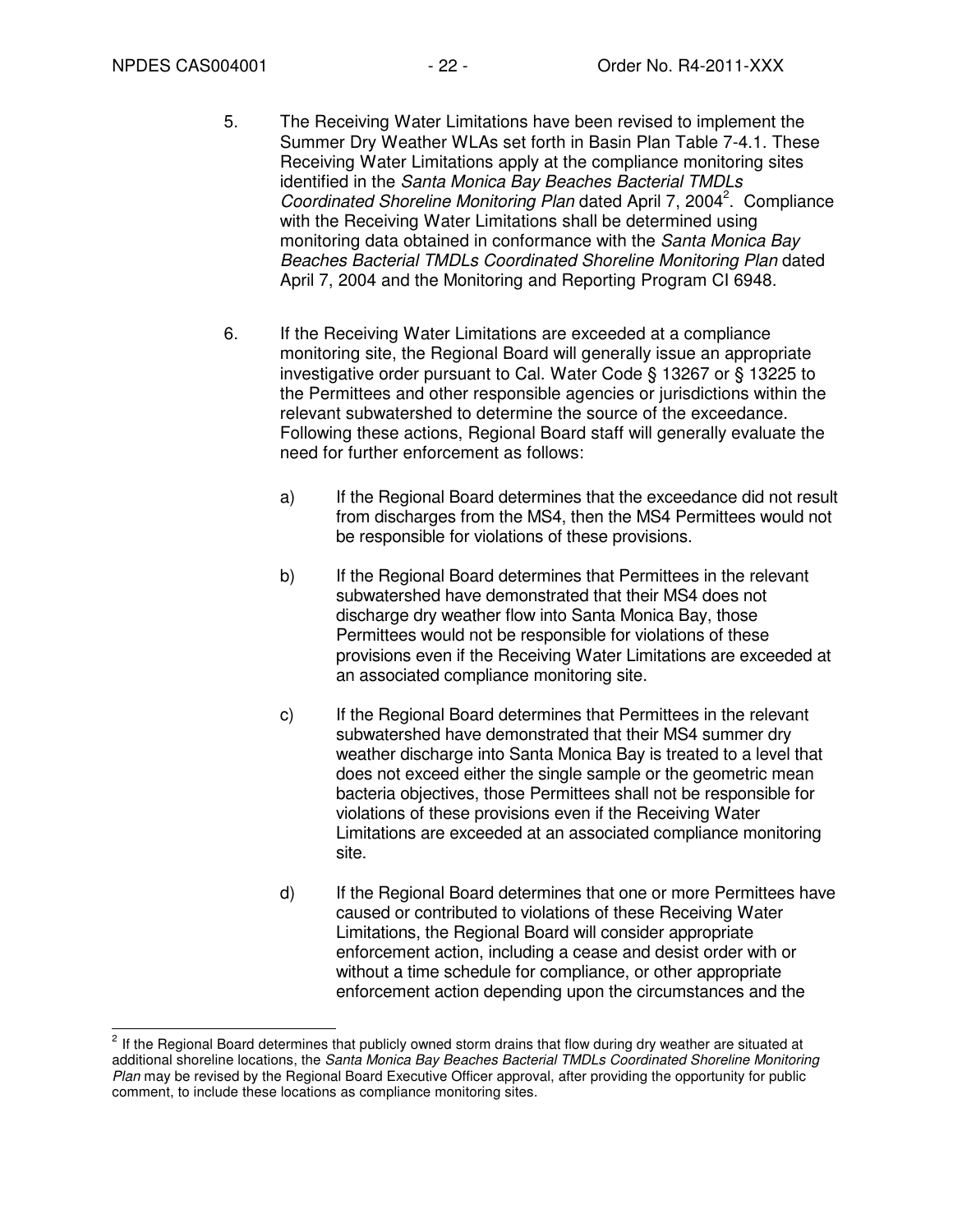extent to which the Permittee(s) has endeavored to comply with these provisions.

- 7. A Permittee would not be responsible for violations of these provisions if the Regional Board Executive Officer determines that the Permittee has adequately documented through a source investigation of the subwatershed, pursuant to protocols established under Cal. Water Code section 13178, that bacterial sources originating within the jurisdiction of the Permittee have not caused or contributed to the exceedance of the Receiving Water Limitations.
- 8. Cal. Water Code section 13389 exempts the Regional Board from compliance with Chapter 3 (commencing with Section 21100) of Division 13 of the Public Resources Code prior to the adoption of waste discharge requirements. Therefore, the Regional Board is not required to prepare environmental documents to evaluate reissuance of this permit. Nevertheless, the Regional Board has considered the policies and requirements set forth in Chapters 1 through 2.6 of CEQA, and further, has considered the final substitute environmental documents for the SMB Dry Weather Bacteria TMDL.

### **I. Findings Related to the Incorporation of the Marina Del Rey Harbor Mothers' Beach and Back Basins Bacteria TMDL**

- 1. The Regional Board adopted the Marina del Rey Harbor Mothers' Beach and Back Basins Bacteria TMDL (hereinafter "MDR Bacteria TMDL") on August 7, 2003. The TMDL was subsequently approved by the SWRCB, the OAL, and the USEPA and became effective on March 18, 2004. Dischargers were required to comply with the summer dry weather WLA by April 1, 2007.
- 2. The Waste Load Allocations (WLAs) in the MDR Bacteria TMDL are expressed as the number of allowable days that Mothers' Beach and Basins D, E, and F in Marina del Rey Harbor may exceed the Basin Plan water quality objectives for protection of Water Contact Recreation (REC-1) in marine waters, specifically the water quality objectives for bacteria. Additionally, 40 CFR 122.44(d)(1)(vii)(B) requires that NPDES permits be consistent with the assumptions and requirements of any available waste load allocation. Appropriate requirements consistent with this TMDL are therefore included in Parts 1 (Discharge Prohibitions) and 2 (Receiving Water Limitations). Tables 7-5.1, 7-5.2, and 7-5.3 of the Basin Plan set forth the pertinent provisions of the MDR Bacteria TMDL. They require that during Summer Dry Weather there shall be no exceedances in the Wave Wash of the single sample or the geometric mean bacteria objectives set to protect the Water Contact Recreation (REC-1) beneficial use in marine waters. Accordingly, a prohibition is included in this Order barring discharges from a MS4 to Marina del Rey Harbor that result in exceedance of these objectives. Since the TMDL and the WLAs contained therein are expressed as receiving water conditions, Receiving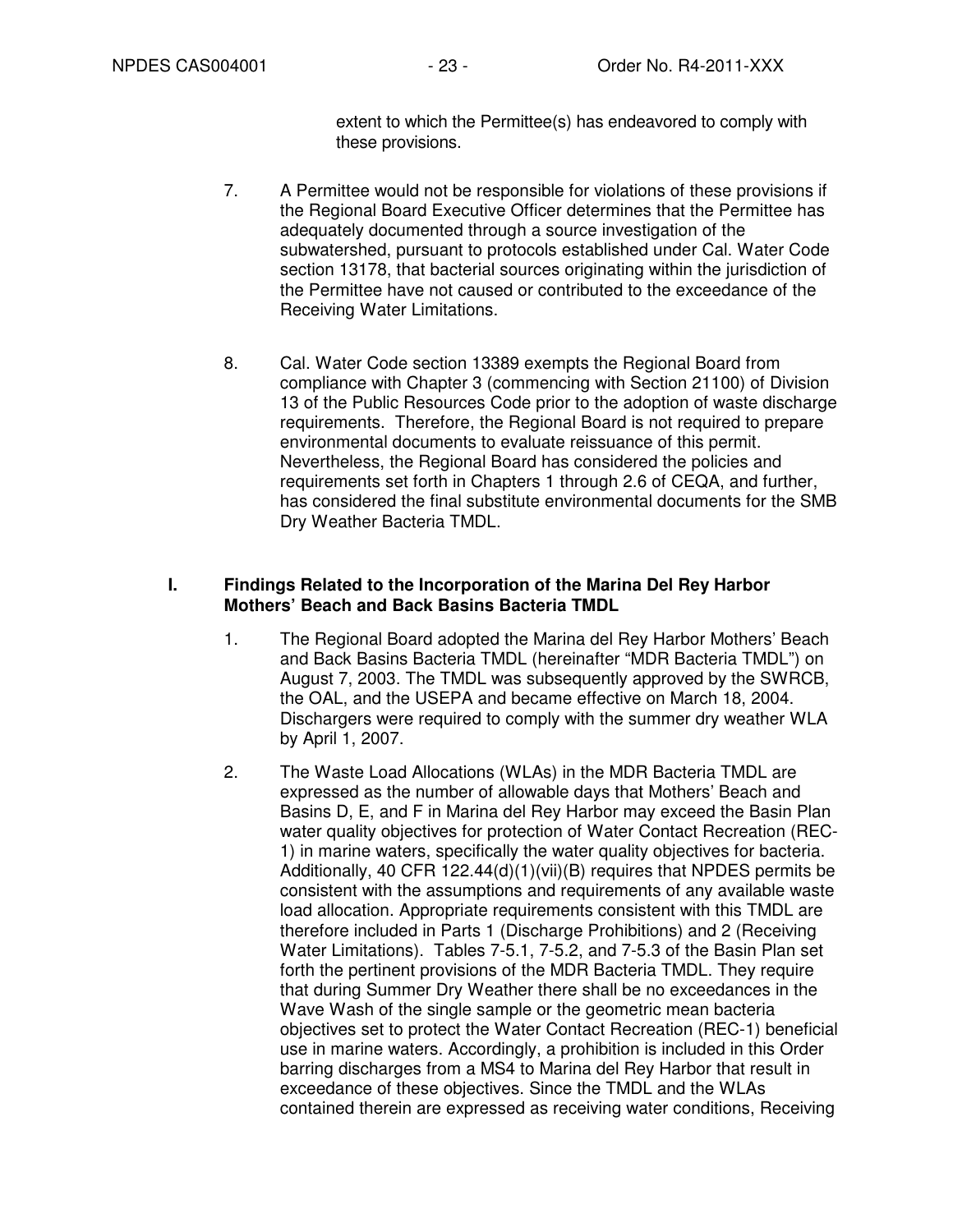Water Limitations have been included in this Order that are consistent with and implement the zero exceedance day WLAs.

- 3. Pursuant to federal regulations at 40 CFR sections 124.8 and 125.56, a Fact Sheet was prepared in 2007 for the Regional Board's adoption of Order No. R4-2007-0042 amending Order No. 01-182, and updated in 2011, which provides the basis for incorporating the MDR Bacteria TMDL into this Order. This MDR Bacteria TMDL Fact Sheet, included as Attachment B to this Permit's Fact Sheet, is hereby incorporated by reference into these findings.
- 4. The iterative approach to regulating municipal storm water is not an appropriate means of implementing the MDR Summer Dry Weather WLAs for any and all of the following reasons: (a) The WLAs do not regulate the discharge of storm water; (b) The harm to the public from violating the WLAs is dramatic both in terms of health impacts to exposed beachgoers, and the economic cost to the region associated with related illnesses; (c) Under the iterative approach over three permit cycles, required elements of the MS4 permit (e.g., elimination of illicit connections/illicit discharges (IC/ID) into their MS4s, revisions to their SQMP, etc.) have not resulted in the elimination of exceedances of water quality standards at Mothers' Beach or in Basins D, E, and F of Marina del Rey Harbor.
- 5. On January 8, 2007, as required by the MDR Bacteria TMDL, Marina del Rey watershed responsible agencies submitted to the Regional Board an implementation plan describing the strategy by which they intend to comply with the MDR Bacteria TMDL. This implementation plan was developed through a process that included both Regional Board staff and representatives from Heal the Bay and Santa Monica Baykeeper.
- 6. The Regional Board acknowledges the County's timely submittals of reports required by the TMDL and implementation measures initiated thus far towards meeting water quality standards for bacteria in Marina del Rey. As a result of the adoption of the MDR Bacteria TMDL in 2003, the County has funded or received grants to initiate the following activities:
	- Marina Beach Water Quality Improvement Project, Phase I and Phase II through a CBI grant;
	- Mothers' Beach and Back Basins Bacterial TMDL Non-point Source Study;
	- Marina del Rey Harbor Mothers Beach and Back Basins Report of Small Drain Identification;
	- Marina del Rey Vessel Discharge Report;
	- Marina del Rey Harbor Mothers' Beach and Back Basins Bacterial TMDL Coordinated Monitoring Plan; and
	- Three low-flow diversion projects, which were partially funded by a grant, two of which have been completed.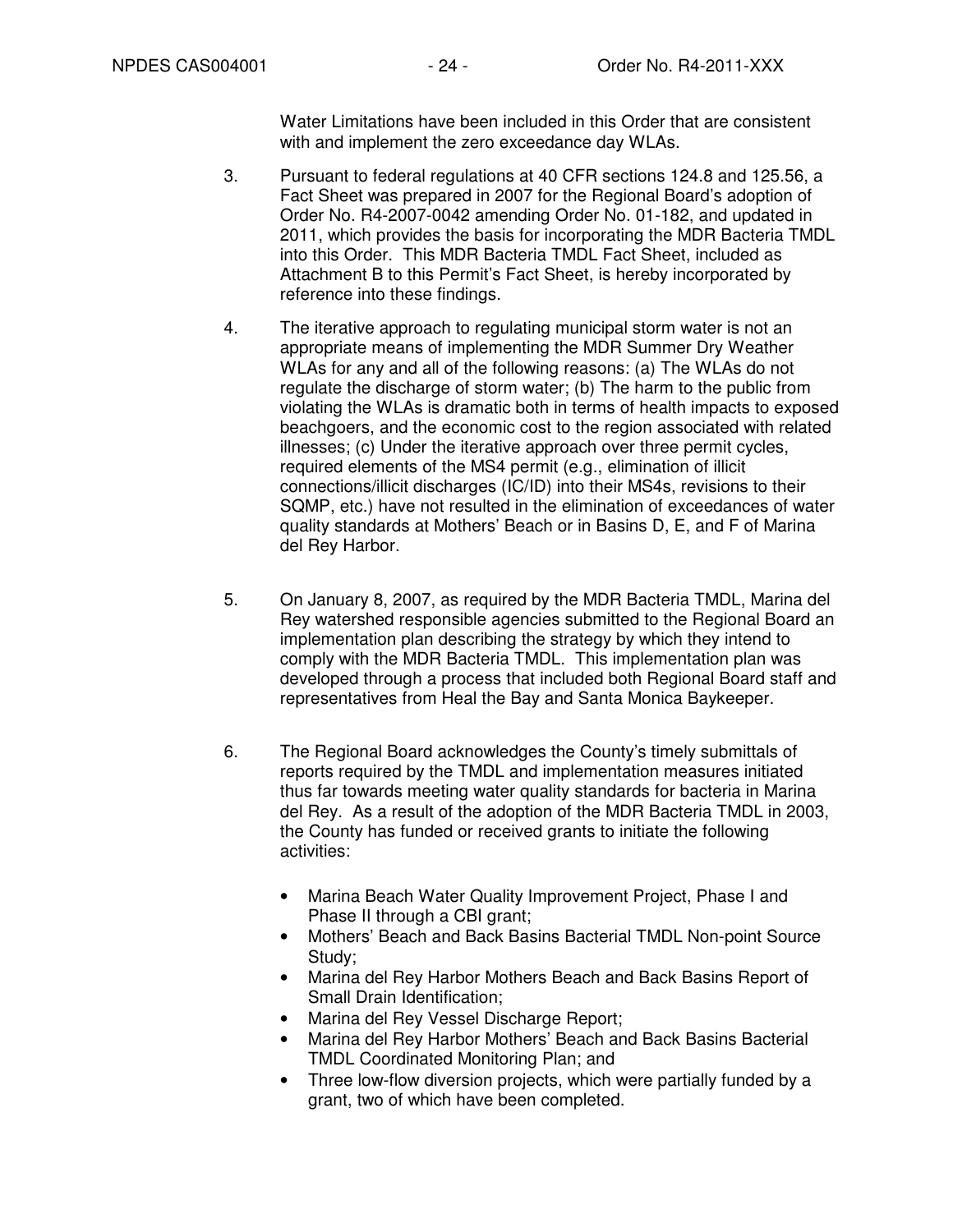In addition to participation in the above studies, the County and other Marina del Rey watershed responsible agencies continue to implement BMPs proposed in the January 8, 2007, Implementation Plan.

- 7. The Receiving Water Limitations implement the Summer Dry Weather WLAs set forth in Basin Plan Table 7-5.1. These Receiving Water Limitations apply at the compliance monitoring sites identified in the Marina del Rey Harbor Mothers' Beach and Back Basins Bacterial TMDL Coordinated Monitoring Plan dated April 13, 2007. Compliance with the Receiving Water Limitations shall be determined using monitoring data obtained in conformance with the Marina del Rey Harbor Mothers' Beach and Back Basins Bacterial TMDL Coordinated Monitoring Plan dated April 13, 2007; and the Monitoring and Reporting Program CI 6948.
- 8. If the Receiving Water Limitations are exceeded at a compliance monitoring site, the Regional Board will generally issue an appropriate investigative order pursuant to Cal. Water Code § 13267 or § 13225 to the Permittees and other responsible agencies or jurisdictions within the relevant subwatershed to determine the source of the exceedance. Following these actions, Regional Board staff will generally evaluate the need for further enforcement as follows:
	- e) If the Regional Board determines that the exceedance did not result from discharges from the MS4, then the MS4 Permittees would not be responsible for violations of these provisions.
	- f) If the Regional Board determines that Permittees in the relevant subwatershed have demonstrated that their MS4 does not discharge dry weather flow into Basins D, E, or F in Marina del Rey Harbor, those Permittees would not be responsible for violations of these provisions even if the Receiving Water Limitations are exceeded at an associated compliance monitoring site.
	- g) If the Regional Board determines that Permittees in the relevant subwatershed have demonstrated that their MS4 summer dry weather discharge into Basins D, E, or F in Marina del Rey Harbor is treated to a level that does not exceed either the single sample or the geometric mean bacteria objectives, those Permittees shall not be responsible for violations of these provisions even if the Receiving Water Limitations are exceeded at an associated compliance monitoring site.
	- h) If the Regional Board determines that one or more Permittees have caused or contributed to violations of these Receiving Water Limitations, the Regional Board will consider appropriate enforcement action, including a cease and desist order with or without a time schedule for compliance, or other appropriate enforcement action depending upon the circumstances and the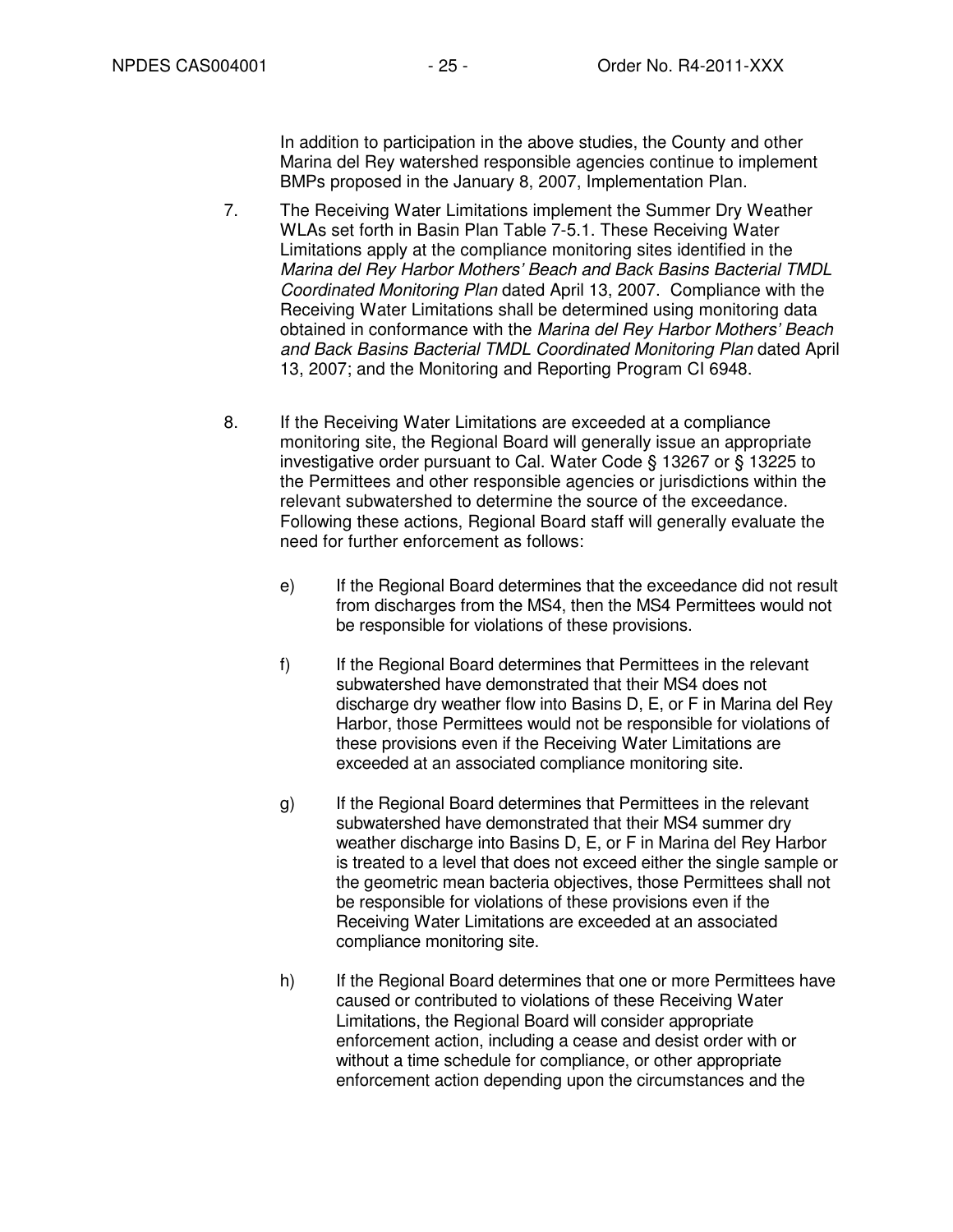extent to which the Permittee(s) has endeavored to comply with these provisions.

- 9. A Permittee would not be responsible for violations of these provisions if the Regional Board Executive Officer determines that the Permittee has adequately documented through a source investigation of the subwatershed, pursuant to protocols established under Cal. Water Code section 13178, that bacterial sources originating within the jurisdiction of the Permittee have not caused or contributed to the exceedance of the Receiving Water Limitations.
- 10. Cal. Water Code section 13389 exempts the Regional Board from compliance with Chapter 3 (commencing with Section 21100) of Division 13 of the Public Resources Code prior to the adoption of waste discharge requirements. Therefore, the Regional Board is not required to prepare environmental documents to evaluate reissuance of this permit. Nevertheless, the Regional Board has considered the policies and requirements set forth in Chapters 1 through 2.6 of CEQA, and further, has considered the final substitute environmental documents for the MDR Bacteria TMDL.

### **J. Findings Related to the Incorporation of the Los Angeles River Watershed Trash TMDL**

- 1. The Regional Board adopted the Los Angeles River Trash Total Maximum Daily Load (LA River Trash TMDL) on August 9, 2007 as an amendment to the region's Water Quality Control Plan (Basin Plan) to address water quality impairments due to trash in the Los Angeles River Watershed that were identified in 1998 on the State's Clean Water Act Section 303(d) List. This TMDL was subsequently approved by the State Board, the Office of Administrative Law (OAL), and the USEPA, and it became effective on September 23, 2008. Dischargers were required to comply with the interim WLAs beginning September 30, 2008.
- 2. By its adoption of the LA River Trash TMDL, the Regional Board determined that trash discharged to the Los Angeles River and its tributaries discourages recreational activity, degrades aquatic habitat, threatens wildlife through ingestion and entanglement, and also poses risks to human health. Existing beneficial uses impaired by trash in the Los Angeles River are contact recreation (REC-1) and non-contact recreation (REC-2); warm fresh water habitat (WARM); wildlife habitat (WILD); estuarine habitat (EST) and marine habitat (MAR); rare, threatened or endangered species (RARE); migration of aquatic organisms (MIGR) and spawning, reproduction and early development of fish (SPWN); commercial and sport fishing (COMM); wetland habitat (WET); and cold freshwater habitat (COLD).
- 3. The LA River Trash TMDL identifies discharges from the municipal separate storm sewer system as the principal source of trash to the Los Angeles River and its tributaries. As such, WLAs were assigned to MS4 Permittees that discharge to the MS4 in the watershed. The WLAs are expressed as progressively decreasing allowable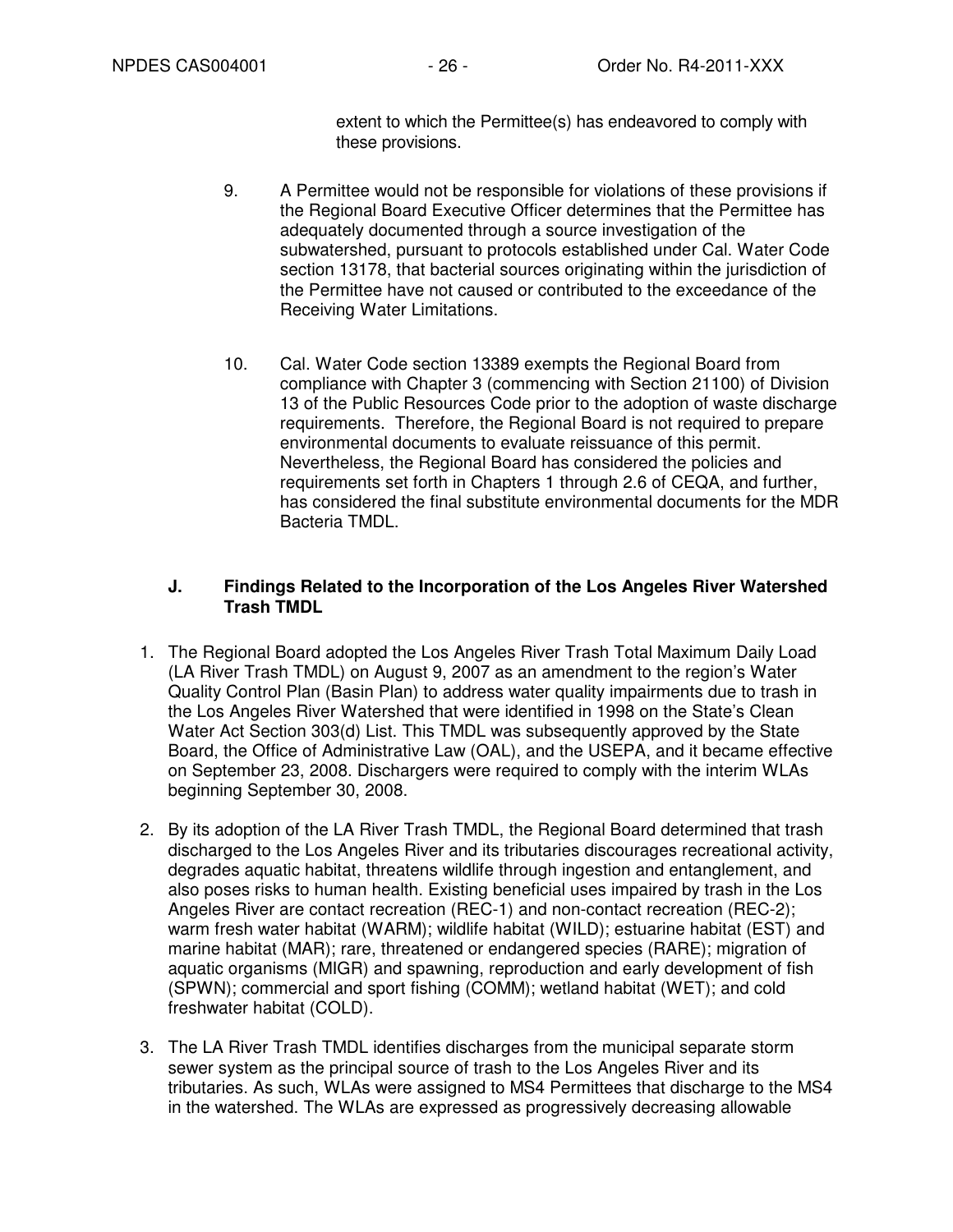amounts of trash discharges from jurisdictional areas within the watershed. The LA River Trash TMDL requires MS4 Permittees to make annual reductions of their discharges of trash to the Los Angeles River Watershed over a 9-year period, until the numeric target of zero trash discharged from the MS4 is achieved for the 2013-2014 storm year. The Basin Plan assigns MS4 Permittees within the Los Angeles River Watershed baseline Waste Load Allocations from which annual reductions are to be made. (See Basin Plan, Table 7-2.2.) The Basin Plan also specifies interim and final Waste Load Allocations as decreasing percentages of the Table 7-2.2 baseline WLAs, and specifies the corresponding "Compliance Points". (See Basin Plan, Table 7-2.3.)

- 4. The LA River Trash TMDL specifies that the WLAs shall be implemented through MS4 permits. Federal regulations require that NPDES permits be consistent with the assumptions and requirements of any available waste load allocation. (40 CFR  $122.44(d)(1)(vi)(B)$ .) State law requires both that the Regional Board implement its Basin Plan when adopting waste discharge requirements (WDRs) and that NPDES permits apply "any more stringent effluent standards or limitations necessary to implement water quality control plans…" (Wat. Code §§ 13263, 13377).
- 5. The Ninth Circuit Court of Appeals in Defenders of Wildlife v. Browner ruled that the Clean Water Act grants the permitting agency discretion either to require "strict compliance" with water quality standards through the imposition of numeric effluent limitations, or to employ an iterative approach toward compliance with water quality standards, by requiring improved BMPs over time (Defenders of Wildlife v. Browner (9<sup>th</sup> Cir. 1999) 191 F.3d 1159). In a precedential decision, the State Board acknowledged that the holding in *Browner* allows the issuance of MS4 permits that limit their provisions to BMPs that control pollutants to the MEP, and which do not require compliance with water quality standards. However, the Water Boards have declined to adopt that approach in light of the impacts of discharges from MS4s on waters throughout the State and Los Angeles region (see Order WQ 2001-15 and Part 2 of the LA County MS4 Permit). The State Board concluded and the Regional Board agrees that "where urban runoff is causing or contributing to exceedances of water quality standards, it is appropriate to require improvements to BMPs that address those exceedances" (Order WQ 2001-15, p. 8).
- 6. As referenced in G.29. above, USEPA revised its November 22, 2002 guidance memorandum entitled "Establishing Total Maximum Daily Load (TMDL) Wasteload Allocations (WLAs) for Storm Water Sources and NPDES Permit Requirements Based on Those WLAs." In the revised memorandum dated November 12, 2010, USEPA recognized that where MS4 discharges and/or small construction stormwater discharges have the reasonable potential to cause or contribute to water quality standards excursions, permits for MS4s and/or small construction stormwater discharges should contain numeric effluent limitations where feasible to do so. Additionally, where a TMDL includes WLAs for stormwater sources that provide numeric pollutant load objectives, the WLA should, where feasible, be translated into numeric effluent limitations. The following paragraphs support the Regional Board's determination to implement the Trash TMDL with numeric effluent limitations.
- 7. The Trash TMDL specified a specific formula for calculating and allocating annual reductions in trash discharges from each jurisdiction. The formula results in specified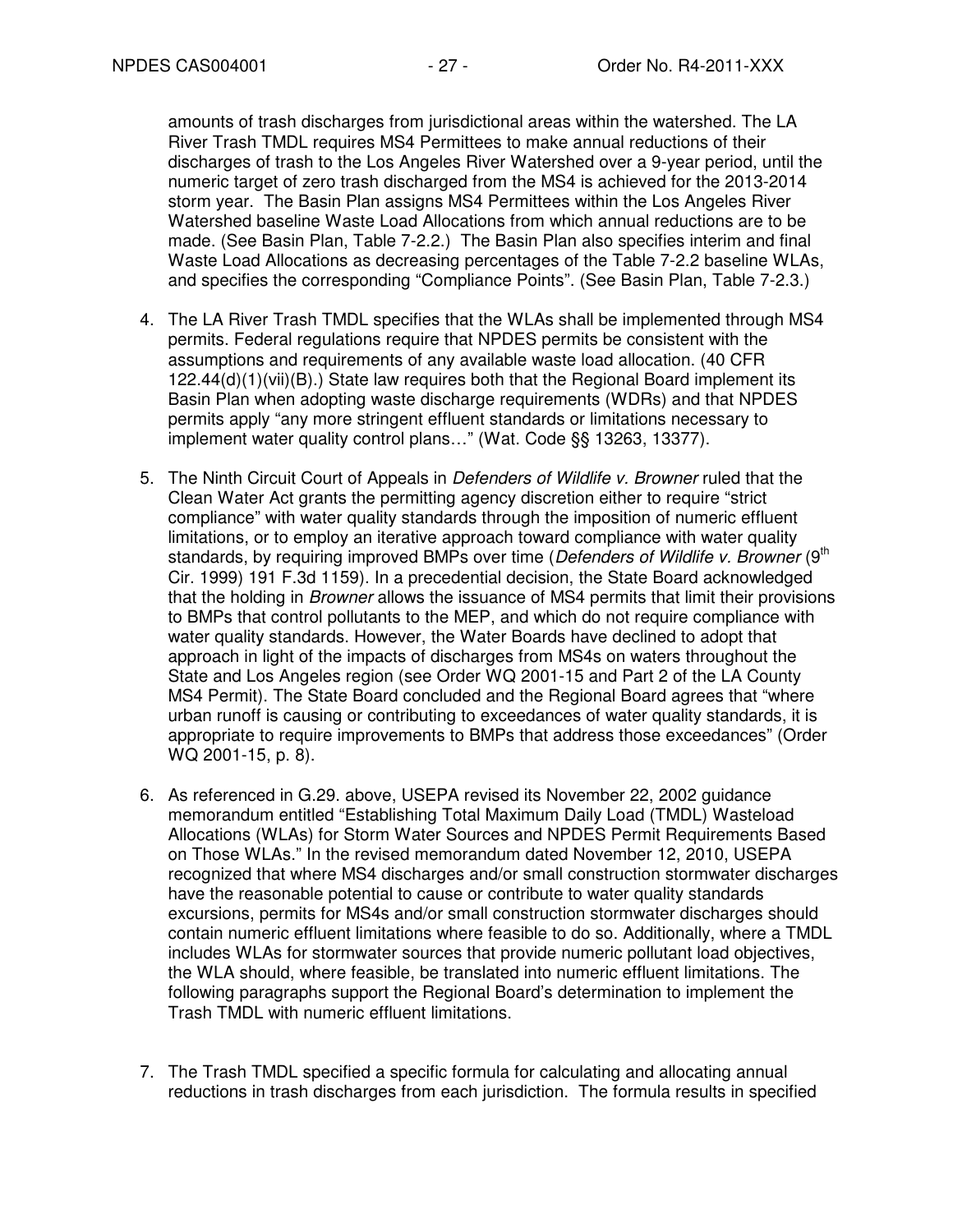annual amounts of trash that may be discharged from each jurisdiction into the receiving waters. Translation of the compliance points described in the TMDL into jurisdictionspecific load reductions from the baseline levels, as specified in the TMDL, logically results in the articulation of an annual limit on the amount of a pollutant that may be discharged. The specification of allowable annual trash discharge amounts meets the definition of an "effluent limitation", as that term is defined in subdivision (c) of section 13385.1 of the California Water Code. Specifically, the trash discharge limitations constitute a "numeric restriction … on the quantity [or] discharge rate … of a pollutant or pollutants that may be discharged from an authorized location." While there may be other ways to incorporate the compliance points from the TMDL into permit conditions, the Regional Board is not aware of any other mechanisms that would result in actual compliance with the requirements of the TMDL as it was intended.

- 8. The process to establish the LA River Trash TMDL was exceedingly lengthy, heavily litigated and scrutinized, and contained extensive analysis. The essence of this TMDL has been twice adopted by the Regional Board, and approved by the State Board, OAL, and the US EPA, and has been subject to considerable judicial review. Therefore, the assumptions underlying this TMDL have been thoroughly vetted by staff, stakeholders, other agencies, and the courts over a significant period of time.
- 9. In its resolution establishing the LA River Trash TMDL, the Regional Board already determined that the implementation schedule was reasonable and feasible, and noted that the MS4 Permittees had notice of the trash impairment since at least 1998 (with its listing on the 1998 303(d) list) and had been required to attain water quality standards for trash in the receiving waters since this order was first adopted in December of 2001. (See e.g., Resolution R07-012, finding 14.) The Court of Appeal affirmed the Regional Board's determination that the final waste load allocations were attainable and not inordinately expensive. (Cities of Arcadia, 135 Cal.App. $4^{\text{th}}$  at 1413 and 1427-1430.) Full capture systems, partial capture devices, and institutional controls are presently available to feasibly and practicably attain the interim and final effluent limitations, and it is anticipated that this Order will further precipitate additional innovations in control strategies and technologies, just as the adoption of the LA River Trash TMDL resulted in the proffering and certification of seven full capture systems.
- 10. The LA River Trash TMDL and this Order include provisions that allow Permittees to be deemed in compliance with their effluent limitations through the installation of certain best management practices (certified full capture systems). Any Permittee that is deemed in compliance through the use of certified full capture systems would not be in violation of the effluent limitations even if some trash is discharged in excess of the annual limitations.
- 11. The LA River Trash TMDL includes provisions requiring its reconsideration after a trash reduction of 50% has been achieved and sustained in the watershed, which provides an opportunity to reexamine some of the assumptions of the TMDL after tangible and meaningful progress has been made in the watershed. (See Basin Plan, Table 7-2.3, fn. 2.) Should this reconsideration result in a modification to the final waste load allocations, the permit will be reopened pursuant to Part 6., paragraph I.1.b, to ensure the effluent limitations contained in Tables 1a and 1b of Appendix 7-1 are consistent with the assumptions and requirements of any revised waste load allocations. (40 CFR § 122.44(d)(1)(vii)(B).)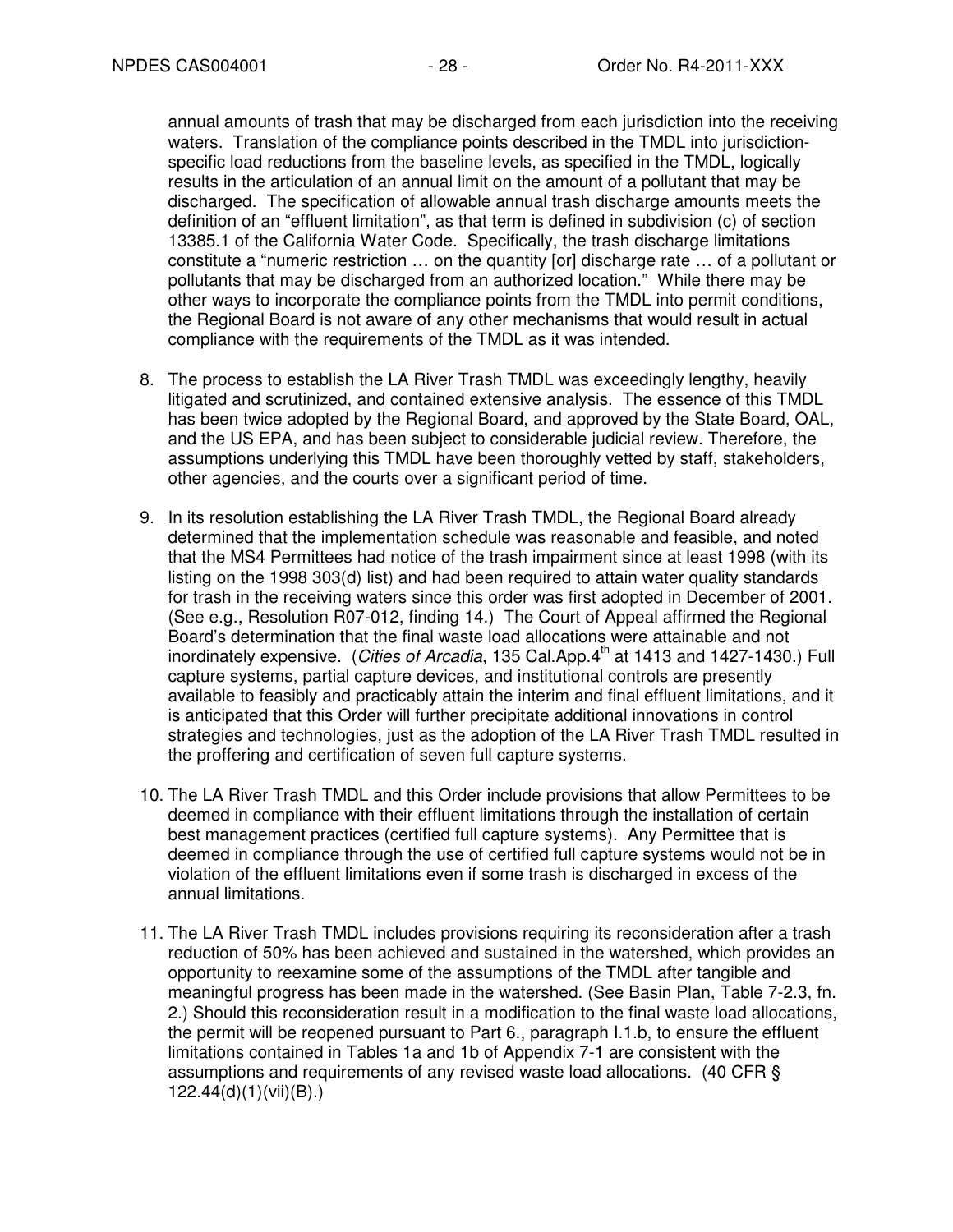- 12. Depending upon the compliance strategy selected by each Permittee, compliance with the effluent limitations set forth in Appendix 7-1 may require a demonstration that the Permittee is in strict compliance with water quality standards. It remains the Permittee's choice, however, to comply via certified full capture systems (which do not require a demonstration of strict compliance with water quality standards), or partial capture devices and/or institutional controls.
- 13. Section 402(p)(3)(B)(iii) of the Clean Water Act, requires MS4 Permittees to reduce the pollutants in their storm water discharges to the "maximum extent practicable" (MEP). As set forth herein, "practicable" options presently exist to achieve compliance with the effluent limitations. Since the effluent limitations can be practicably achieved, their imposition is within the federally mandated MEP standard, and no analysis contemplated by City of Burbank v. SWRCB (2005) 35 Cal.4th 613 pursuant to Water Code section 13241 is necessary to support these effluent limitations.
- 14. In its discretion, the Regional Board may administratively impose civil liability of up to \$10,000 for "each day in which the violation [of waste discharge requirements] occurs." (Water Code § 13385, subd (c).) Not every storm event may result in trash discharges. The LA River Trash TMDL adopted by the Regional Board states that improperly deposited trash is mobilized during storm events of greater than 0.25 inches of precipitation. Therefore, violations of the effluent limitations are limited to the days of a storm event of greater than 0.25 inches. Once a Permittee has violated the annual effluent limitation, any subsequent discharges of trash during any day of a storm event of greater than 0.25 inches during the same storm year constitutes an additional "day in which the violation [of the effluent limitation] occurs".
- 15. Unlike subdivision (c) of Water Code section 13385 where violations of effluent limitations are assessed on a per day basis, the mandatory minimum penalties subdivisions (Wat. Code § 13385, subd. (h) and (i)) require the Regional Board to assess mandatory minimum penalties for "each violation" of an effluent limitation. The effluent limitations in Appendix 7-1 are expressed as annual limitations. Therefore, there can be no more than one violation of each interim or final effluent limitation per year. Trash is considered a Group I pollutant, as specified in Appendix A to section 123.45 of Title 40 of the Code of Federal Regulations. Therefore, each annual violation of an effluent limitation in Appendix 7-1 by forty percent or more would be considered a "serious violation" under subdivision (h). With respect to the final effluent limitation of zero trash, any detectable discharge of trash necessarily is a serious violation, in accordance with the State Board's Enforcement Policy. Violations of the effluent limitations in Appendix 7-1 would not constitute "chronic" violations that would give rise to mandatory liability under subdivision (i) because four or more violations of the effluent limitations subject to a mandatory penalty cannot occur in a period of six consecutive months.
- 16. Therefore, this Order includes effluent limitations in a manner consistent with the assumptions and requirements of the WLAs from which they are derived as well as an allowance to comply with these effluent limitations  $[i.e.$  WLAs] through proper installation and maintenance of certified full capture systems.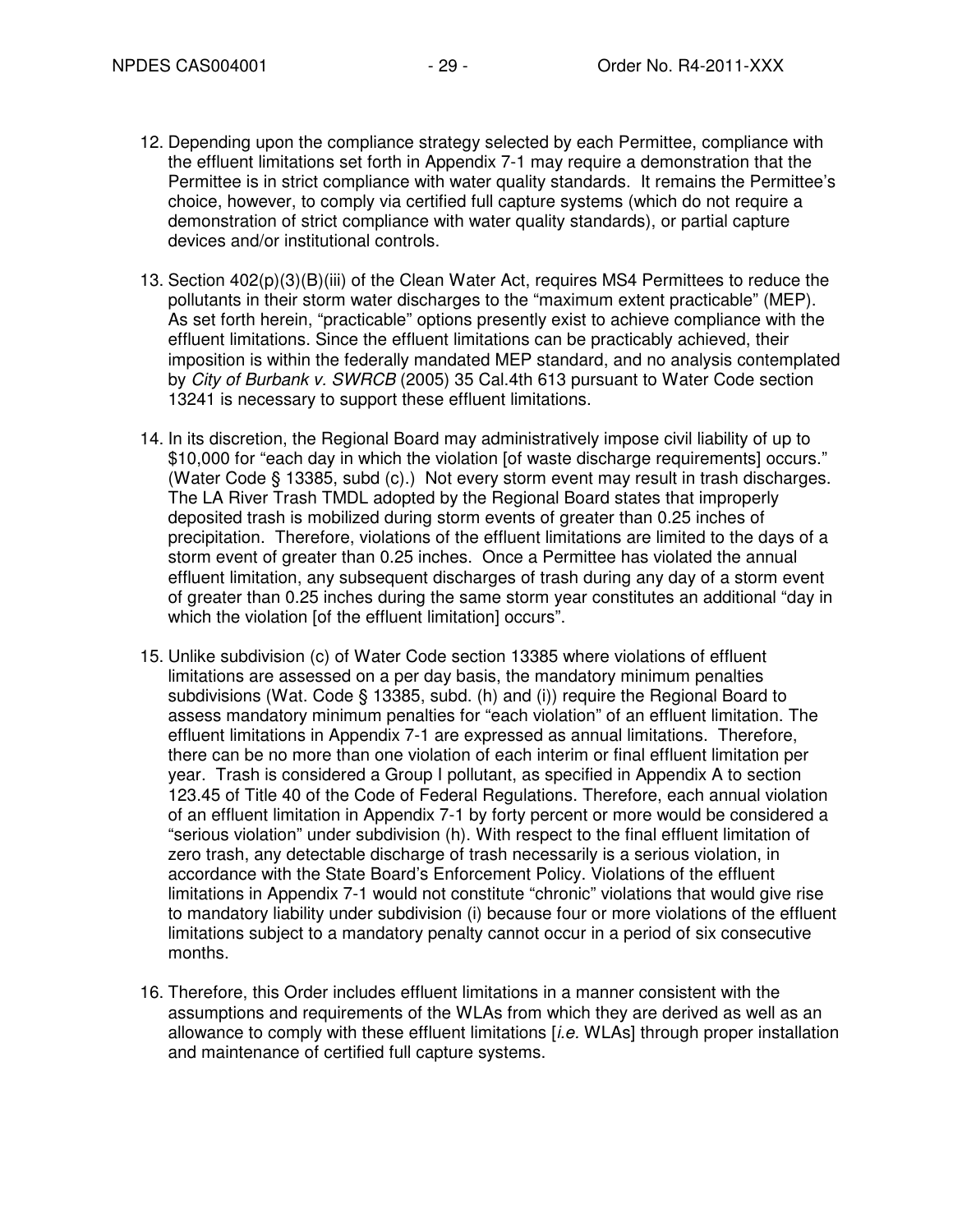- 17. Requirements consistent with the assumptions and requirements of the TMDL are therefore included in Parts 4 (Special Provisions) and 5 (Definitions) of this Order. Part 7 (Total Maximum Daily Load Provisions) contains provisions to assure that Los Angeles County MS4 Permittees achieve the Waste Load Allocations (WLAs) and comply with other requirements of Total Maximum Daily Loads (TMDLs) covering impaired waters impacted by the Permittees' discharges. These requirements are made pursuant to 40 CFR sections 122.41(f), 122.44(d)(1)(vii)(B), and 122.62. Tables 7-2.1, 7-2.2, and 7-2.3 of the Basin Plan set forth the pertinent provisions of the LA River Trash TMDL. The interim and final effluent limitations consistent with the assumptions and requirements of the waste load allocations, and related provisions required of Permittees within the watershed are provided in Part 7 of this Order.
- 18. Permittees identified as responsible agencies in the LA River Trash TMDL may achieve compliance with interim and final effluent limitations through progressive installation of BMPs meeting the definition of "full capture" throughout their jurisdictions' drainage areas. Alternatively, Permittees may install "partial capture" devices and/or implement institutional controls to meet their respective interim and final effluent limitations. Where partial capture devices are utilized as the sole trash control measure, the degree of compliance may be demonstrated based upon performance data specific to the jurisdictional area. However, compliance with the final effluent limitation cannot be achieved through the exclusive use of partial capture devices. Where a combination of partial capture devices and institutional controls are used, compliance shall be determined based on the approximation of jurisdiction-specific trash discharges.
- 19. The Executive Officer will develop a standard reporting form, consistent with these provisions, which shall be used by Permittees to report compliance with the effluent limitations on an annual basis.
- 20. Pursuant to federal regulations at 40 CFR sections 124.8 and 125.56, a Fact Sheet was prepared in 2009 for the Regional Board's adoption of Order No. R4-2009-0130 amending Order No. 01-182, and updated in 2011, which provides the basis for incorporating the LA River Trash TMDL into this Order. This LA River Trash TMDL Fact Sheet, included as Attachment C to this Permit's Fact Sheet, is hereby incorporated by reference into these findings.
- 21. Cal. Water Code section 13389 exempts the Regional Board from compliance with Chapter 3 (commencing with Section 21100) of Division 13 of the Public Resources Code prior to the adoption of waste discharge requirements. Therefore, the Regional Board is not required to prepare environmental documents to evaluate reissuance of this permit. Nevertheless, the Regional Board has considered the policies and requirements set forth in Chapters 1 through 2.6 of CEQA, and further, has considered the final substitute environmental documents for the LA River Trash TMDL.

# **K. Implementation**

1. The California Environmental Quality Act (CEQA) (Cal. Pub. Resources Code § 21000 et seq.) requires that public agencies consider the environmental impacts of the projects they approve for development. CEQA applies to projects that are considered discretionary and does not apply to ministerial projects, which involve the use of established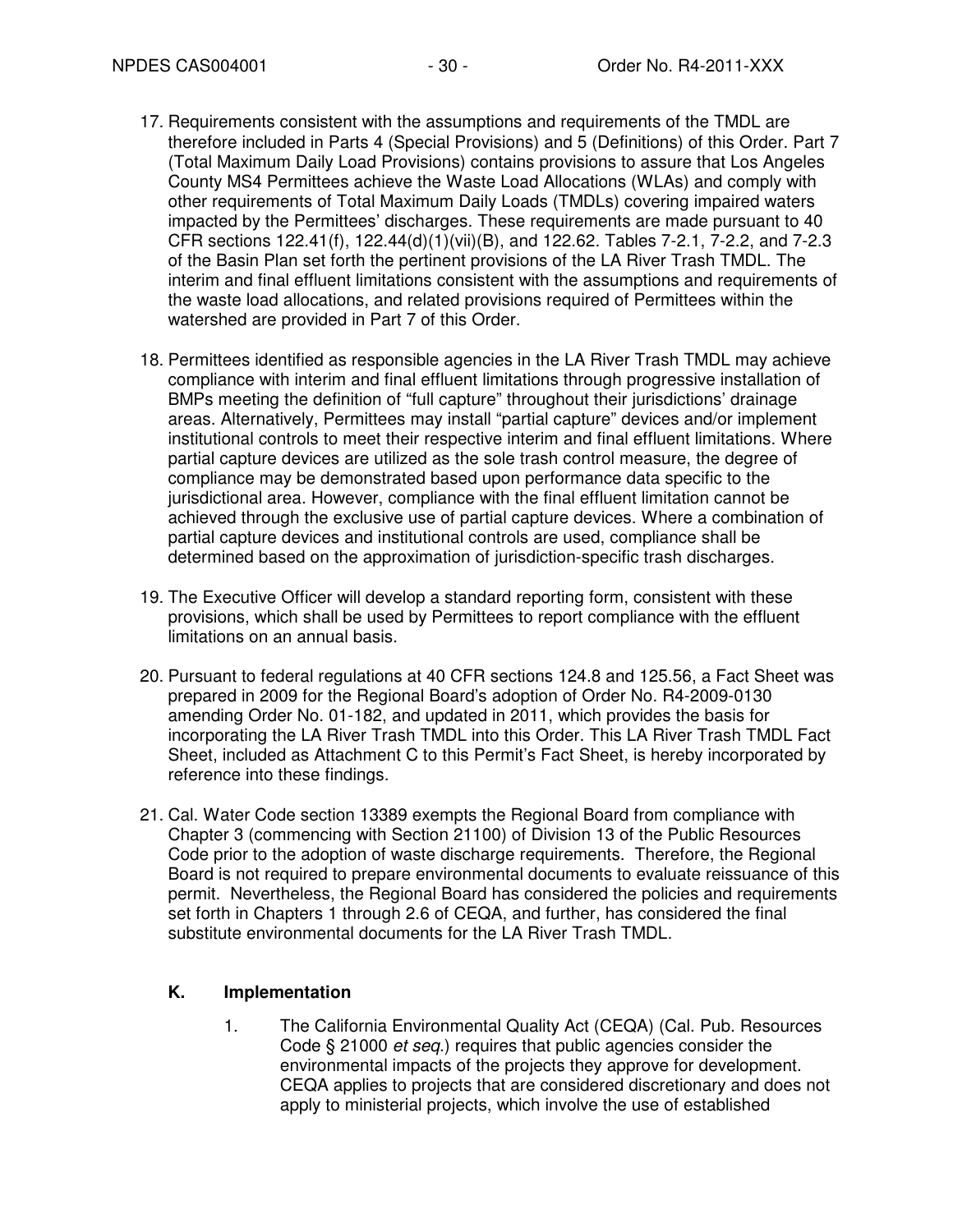standards or objective measurements. A ministerial project may be made discretionary by adopting local ordinance provisions or imposing conditions to create decision-making discretion in approving the project. In the alternative, Permittees may establish standards and objective criteria administratively for storm water mitigation for ministerial projects. For water quality purposes, the Regional Board considers that all new development and significant redevelopment activity in specified categories, that receive approval or permits from a municipality, are subject to storm water mitigation requirements.

- 2. The objective of this Order is to protect the beneficial uses of receiving waters in Los Angeles County. To meet this objective, this Order requires that the SQMP specify BMPs that will be implemented to reduce the discharge of pollutants in storm water to the maximum extent practicable. Further, Permittees are to assure that storm water discharges from the MS4 shall neither cause nor contribute to the exceedance of water quality standards and objectives nor create conditions of nuisance in the receiving waters, and that the discharge of non-storm water to the MS4 has been effectively prohibited.
- 3. The SQMP required in this Order builds upon the programs established in Order Nos. 90-079, 96-054, and 01-182, and consists of the components recommended in the USEPA guidance manual, and was developed with the cooperation of representatives from the regulated community and environmental groups. The SQMP includes provisions that promote customized initiatives, both on a countywide and watershed basis, in developing and implementing cost-effective measures to minimize discharge of pollutants to the receiving water. The various components of the SQMP, taken as a whole rather than individually, are expected to reduce pollutants in storm water and urban runoff to the maximum extent practicable. Provisions of the SQMP are fully enforceable under provisions of this Order.
- 4. The emphasis of the SQMP is pollution prevention through education, public outreach, planning, and implementation as source control BMPs first and then Structural and Treatment Control BMPs next. Successful implementation of the provisions of the SQMP will require cooperation and coordination of all public agencies in each Permittee's organization, among Permittees, and with the regulated community.
- 5. The implementation of a Public Information and Participation Program is a critical component of a storm water management program. An informed and knowledgeable community is critical to the success of a storm water management program since it helps insure the following: (i) greater support for the program as the public gains a greater understanding of the reasons why it is necessary and important, and (ii) greater compliance with the program as the public becomes aware of the personal responsibilities expected of them and others in the community, including the individual actions they can take to protect or improve the quality of area waters.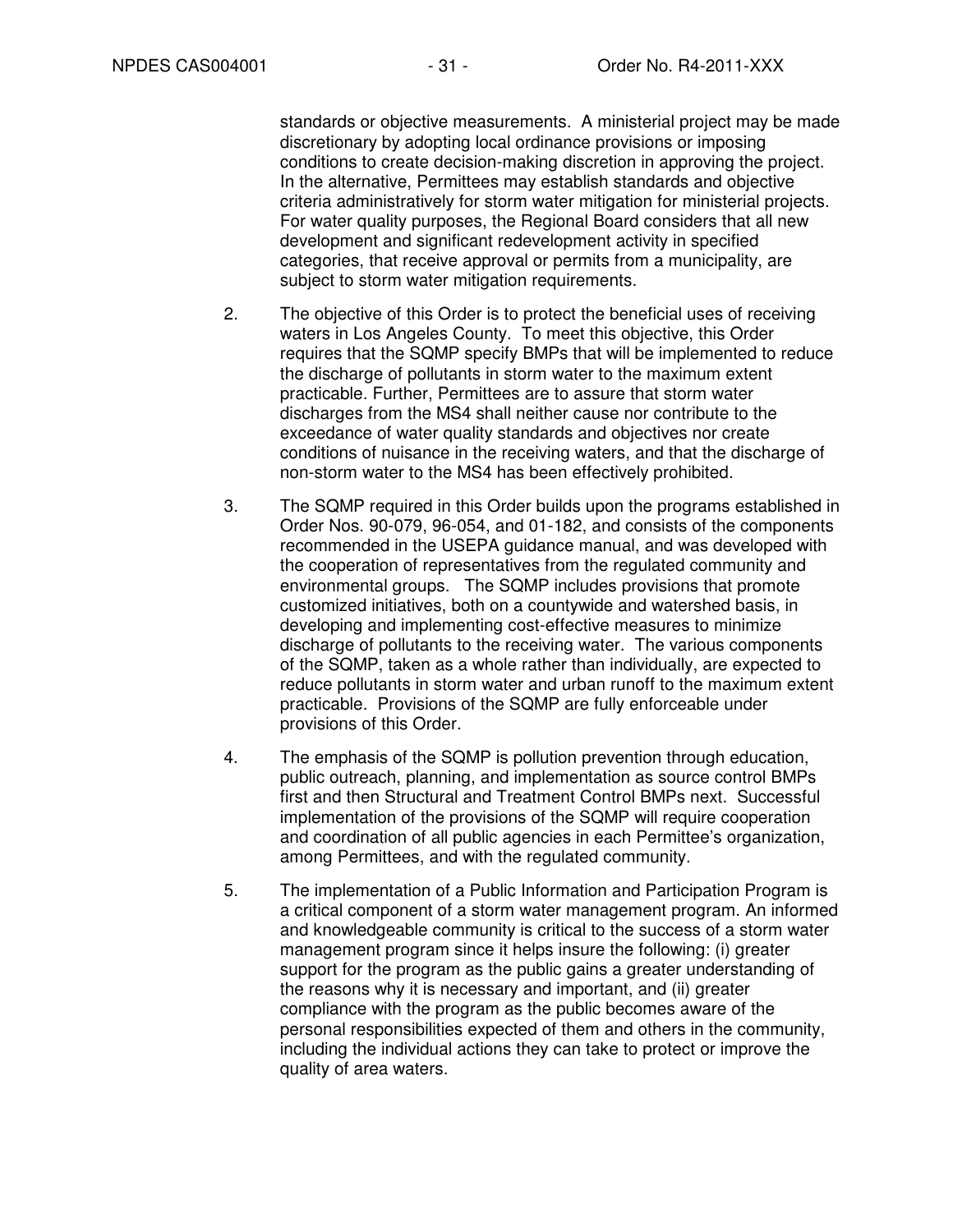- 6. This Order includes a Monitoring Program that incorporates Minimum Levels (MLs) established under the SIP. The SIP's MLs represent the lowest quantifiable concentration for priority toxic pollutants that is measurable with the use of proper method-based analytical procedures and factoring out matrix interference. The SIP's MLs therefore represent the best available science for determining MLs and are appropriate for a storm water monitoring program. The use of MLs allows the detection of toxic priority pollutants at concentrations of concern using recent advances in chemical analytical methods.
- 7. This Order provides flexibility for Permittees to petition the Regional Board Executive Officer to substitute a BMP under the SQMP with an alternative BMP, if they can provide information and documentation on the effectiveness of the alternative, equal to or greater than the prescribed BMP in meeting the objectives of this Order.
- 8. This Order contemplates that the Permittees are responsible for considering potential storm water impacts when making planning decisions in order to fulfill the Permittees' CWA requirement to reduce the discharge of pollutants in municipal storm water to the MEP from new development and redevelopment activities. However, the Permittees retain authority to make the final land-use decisions and retain full statutory authority for deciding what land uses are appropriate at specific locations within each Permittee's jurisdiction. This Order and its requirements are not intended to restrict or control local land use decision-making authority.
- 9. This Order is not intended to prohibit the inspection for or abatement of vectors by the State Department of Health Services or local vector agencies in accordance with Cal. Health and Safety Code § 2270 et seq. and §116110 et seq. Certain Treatment Control BMPs if not properly designed, operated or maintained may create habitats for vectors (e.g. mosquito and rodents). This Order contemplates that the Permittees will closely cooperate and collaborate with local vector control agencies and the State Department of Health Services for the implementation, operation, and maintenance of Treatment Control BMPs in order to minimize the risk to public health from vector borne diseases.

### **L. Public Process**

- 1. The Regional Board has notified the Permittees and interested agencies and persons of its intent to issue waste discharge requirements for this discharge, and has provided them with an opportunity to submit their written view and recommendations.
- 2. The Regional Board, in a public hearing, heard and considered all comments pertaining to the discharge and to the tentative requirements.
- 3. The Regional Board conducted public workshops to discuss drafts of Order No. 01-182, the permit issued to the Permittees in 2001. On April 24, 2001, Regional Board staff conducted a workshop outlining the reasoning behind the changes proposed for the new permit and received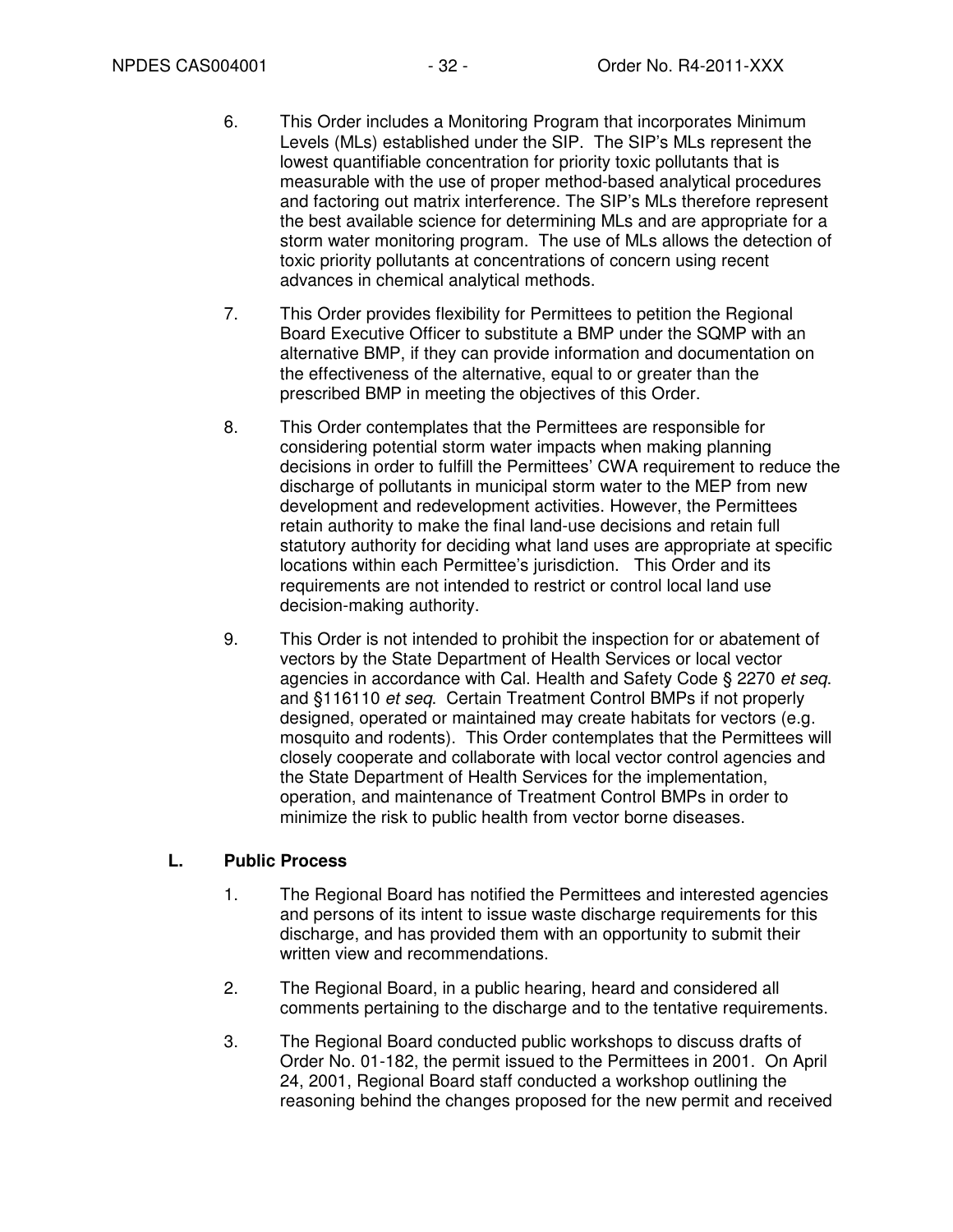input from the Permittees and the public regarding those proposed changes. On July 26, 2001, a second public workshop was held at a special Regional Board meeting. The Permittees and the public had another opportunity to express their opinions regarding the proposed changes to the permit in front of the Regional Board members. A significant number of working meetings with the Permittees and other interested parties occurred throughout the period from the submittal of the ROWD and completion of the tentative draft in 2001, in an attempt to incorporate and address all the comments presented. The Regional Board also conducted workshops in 2006 and 2009 regarding the proposed incorporation of provisions to implement the SMB Dry Weather Bacteria TMDL and LA River Trash TMDL.

- 4. The Los Angeles County Flood Control District, the County of Los Angeles and the other municipalities are co-permittees as defined in 40 CFR 122.26 (b)(1). Los Angeles County Flood Control District will coordinate with the other municipalities and facilitate program implementation. Each Permittee is responsible only for a discharge for which it is the operator.
- 5. This Order shall serve as a NPDES Permit, pursuant to CWA § 402, or amendments thereto, and shall take effect upon adoption of this Order provided the Regional Administrator of the USEPA has no objections.
- 6. The action to adopt an NPDES permit is exempt from the provisions of Chapter 3 of CEQA (Cal. Pub. Resources Code § 21100 et seq.), in accordance with CWC § 13389.
- 7. Any person aggrieved by this action of the Regional Board may petition the State Water Resources Control Board (State Board) to review the action in accordance with Water Code section 13320 and California Code of Regulations, title 23, sections 2050 and following. The State Water Board must receive the petition by 5:00 p.m., 30 days after this Regional Board action, except that if the thirtieth day following the action falls on a Saturday, Sunday, or state holiday, the petition must be received by the State Board by 5:00 p.m. on the next business day. Copies of the law and regulations applicable to filing petitions may be found on the Internet at: http://www.waterboards.ca.gov/public\_notices/petitions/water\_quality or will be provided upon request.
- 8. This Order may be modified or alternatively revoked or reissued prior to its expiration date, in accordance with the procedural requirements of the NPDES program, and the CWC for the issuance of waste discharge requirements.

**IT IS HEREBY ORDERED** that the Los Angeles County Flood Control District, Los Angeles County, and the Cities of Agoura Hills, Alhambra, Arcadia, Artesia, Azusa, Baldwin Park, Bell, Bellflower, Bell Gardens, Beverly Hills, Bradbury, Burbank, Calabasas, Carson, Cerritos, Claremont, Commerce, Compton, Covina, Cudahy, Culver City, Diamond Bar, Downey, Duarte, El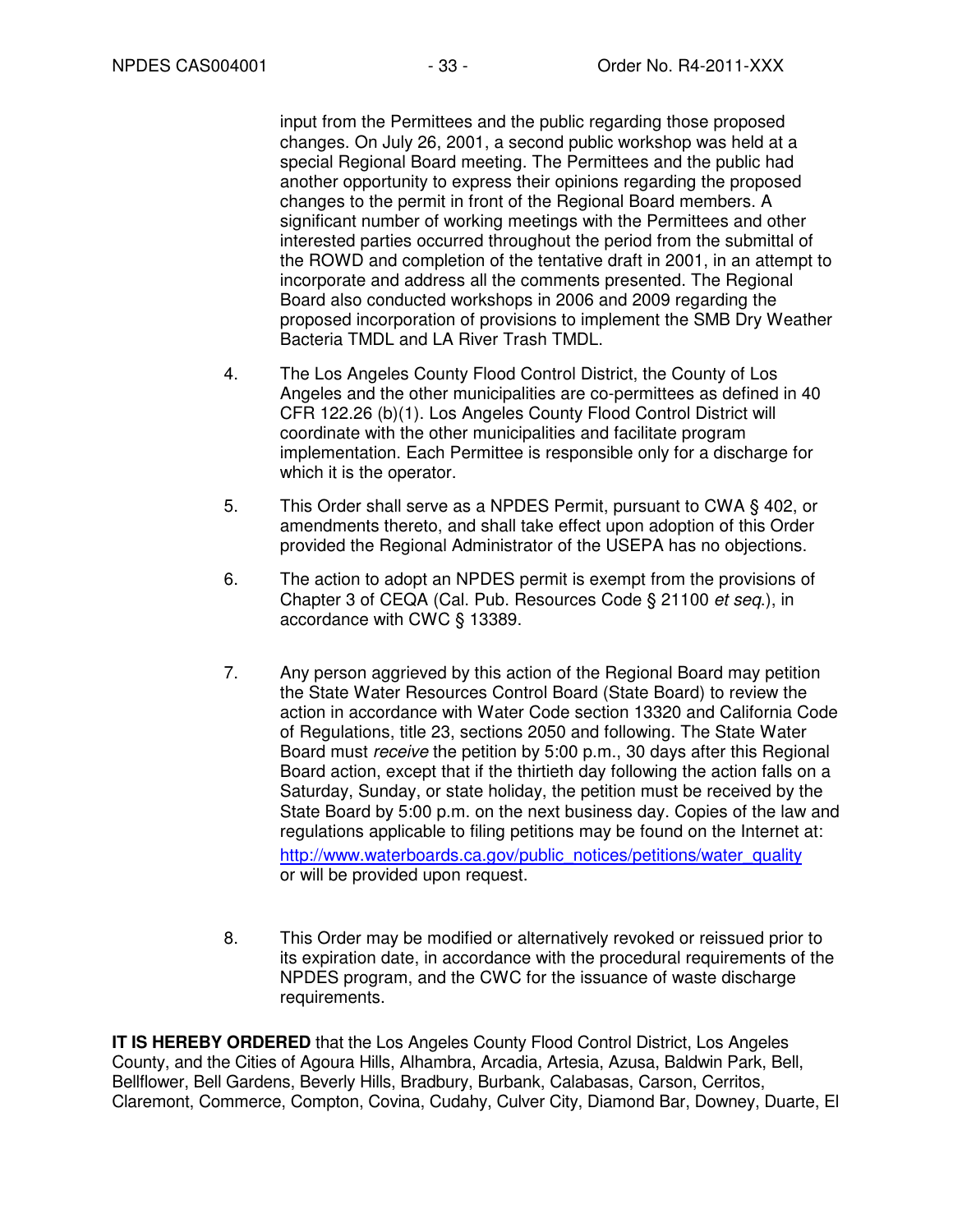Monte, El Segundo, Gardena, Glendale, Glendora, Hawaiian Gardens, Hawthorne, Hermosa Beach, Hidden Hills, Huntington Park, Industry, Inglewood, Irwindale, La Cañada Flintridge, La Habra Heights, Lakewood, La Mirada, La Puente, La Verne, Lawndale, Lomita, Los Angeles, Lynwood, Malibu, Manhattan Beach, Maywood, Monrovia, Montebello, Monterey Park, Norwalk, Palos Verdes Estates, Paramount, Pasadena, Pico Rivera, Pomona, Rancho Palos Verdes, Redondo Beach, Rolling Hills, Rolling Hills Estates, Rosemead, San Dimas, San Fernando, San Gabriel, San Marino, Santa Clarita, Santa Fe Springs, Santa Monica, Sierra Madre, Signal Hill, South El Monte, South Gate, South Pasadena, Temple City, Torrance, Vernon, Walnut, West Covina, West Hollywood, Westlake Village, and Whittier, in order to meet the provisions contained in Division 7 of the CWC and regulations adopted thereunder, and the provisions of the CWA, as amended, and regulations and guidelines adopted thereunder, shall comply with the following:

# **Part 1. DISCHARGE PROHIBITIONS**

- Part 1. A. The Permittees shall effectively prohibit non-storm water discharges into the MS4 and watercourses, except where such discharges:
	- 1. Are covered by a separate individual or general NPDES permit for non-storm water discharges; or
	- 2. Fall within one of the categories below, and meet all conditions when specified by the Regional Board Executive Officer:
		- a) Category A Natural flow:
			- (1) Natural springs and rising ground water;
			- (2) Flows from riparian habitats or wetlands;
			- (3) Stream diversions, permitted by the State Board; and
			- (4) Uncontaminated ground water infiltration [as defined by 40 CFR 35.2005(20)].
		- b) Category B Flows from emergency fire fighting activity.
		- c) Category C Flows incidental to urban activities:
			- (1) Reclaimed and potable landscape irrigation runoff;
			- (2) Potable drinking water supply and distribution system releases (consistent with American Water Works Association guidelines for dechlorination and suspended solids reduction practices);
			- (3) Drains for foundations, footings, and crawl spaces;
			- (4) Air conditioning condensate;
			- (5) Dechlorinated/debrominated swimming pool discharges;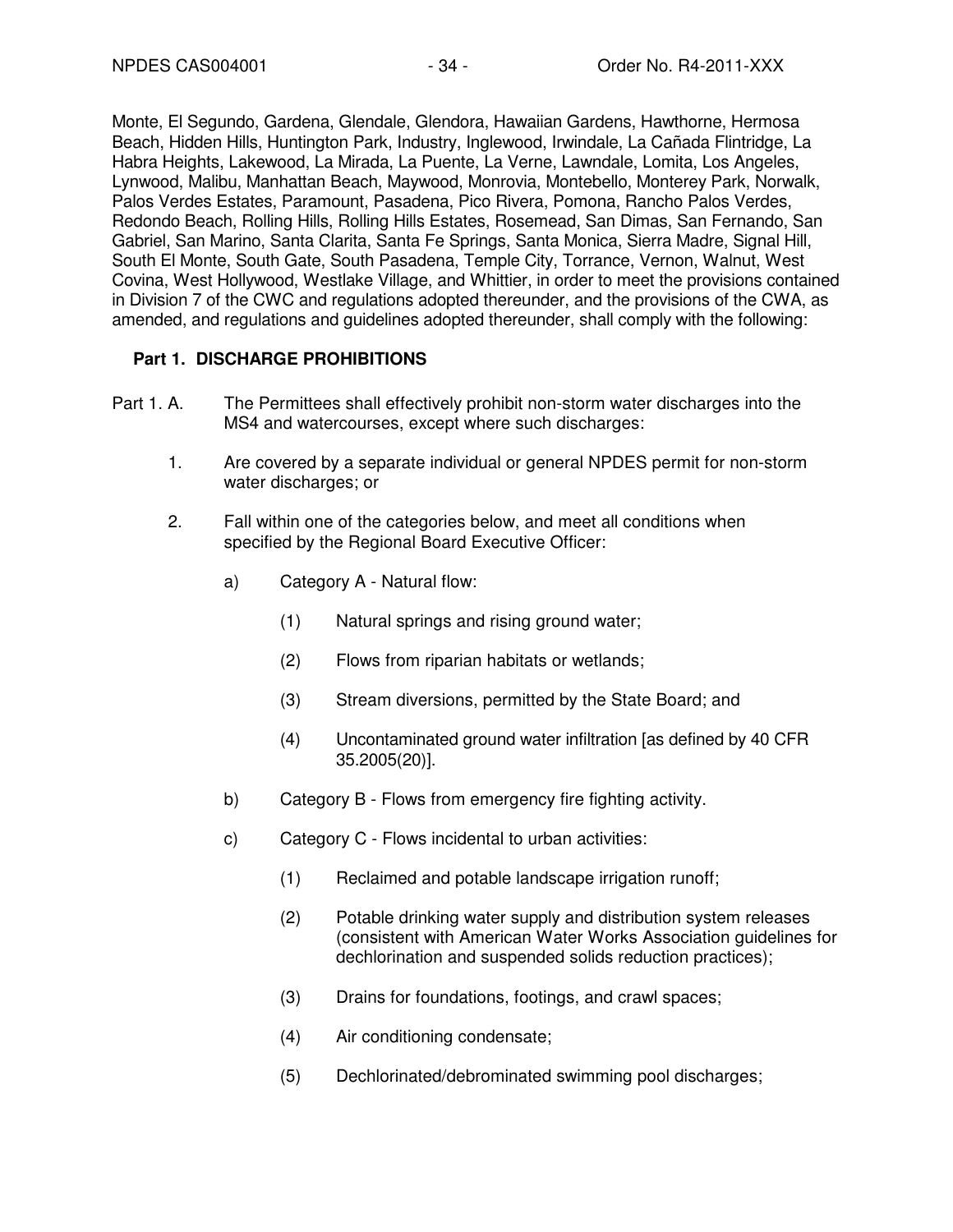- (6) Dewatering of lakes and decorative fountains;
- (7) Non-commercial car washing by residents or by non-profit organizations; and
- (8) Sidewalk rinsing.

The Regional Board Executive Officer may add or remove categories of nonstorm water discharges above. Furthermore, in the event that any of the above categories of non-storm water discharges are determined to be a source of pollutants by the Regional Board Executive Officer, the discharge will no longer be exempt from this prohibition unless the Permittee implements conditions approved by the Regional Board Executive Officer to ensure that the discharge is not a source of pollutants. Notwithstanding the above, the Regional Board Executive Officer may impose additional prohibitions of non-storm water discharges in consideration of antidegradation policies and TMDLs.

- Part 1. B. Discharges of Summer Dry Weather flows from MS4s into Santa Monica Bay<sup>3</sup> that cause or contribute to exceedances of the bacteria Receiving Water Limitations in Part 2.5 below, are prohibited. $4$
- Part 1. C. Discharges of Summer Dry Weather flows from MS4s into Marina del Rey Harbor Basins D, E, or F, including Mothers' Beach, that cause or contribute to exceedances of the bacteria Receiving Water Limitations in Part 2.6 below, are prohibited.<sup>5</sup>

# **Part 2. RECEIVING WATER LIMITATIONS**

- 1. Except as provided in Part 2.5 and 2.6 below, discharges from the MS4 that cause or contribute to the violation of Water Quality Standards or water quality objectives are prohibited.
- 2. Discharges from the MS4 of storm water, or non-storm water, for which a Permittee is responsible for, shall not cause or contribute to a condition of nuisance.
- 3. The Permittees shall comply with Part 2.1. and 2.2. through timely implementation of control measures and other actions to reduce pollutants in the discharges in accordance with the SQMP and its components and other

 3 Santa Monica Bay encompasses the coastal waters from Point Dume to Point Fermin and seaward to the 500 meter depth contour. It includes all beaches from the Los Angeles/Ventura County line south to the Outer Cabrillo Beach located just south of the Palos Verdes Peninsula.

<sup>&</sup>lt;sup>4</sup> Responsibility for such prohibited discharges is determined as indicated in Footnote 3 part (2) of Table 7-4.1 of the Basin Plan. All Permittees within a subwatershed of the Santa Monica Bay Watershed Management Area are jointly responsible for compliance with the limitations imposed in Table 7-4.1 of the Basin Plan.

 $5$  Responsibility for such prohibited discharges is determined as indicated in Footnote 2 part (1) of Table 7-5.1 of the Basin Plan. All Permittees within the Marina del Rey subwatershed of the Santa Monica Bay Watershed Management Area are jointly responsible for compliance with the limitations imposed in Table 7-5.1 of the Basin Plan.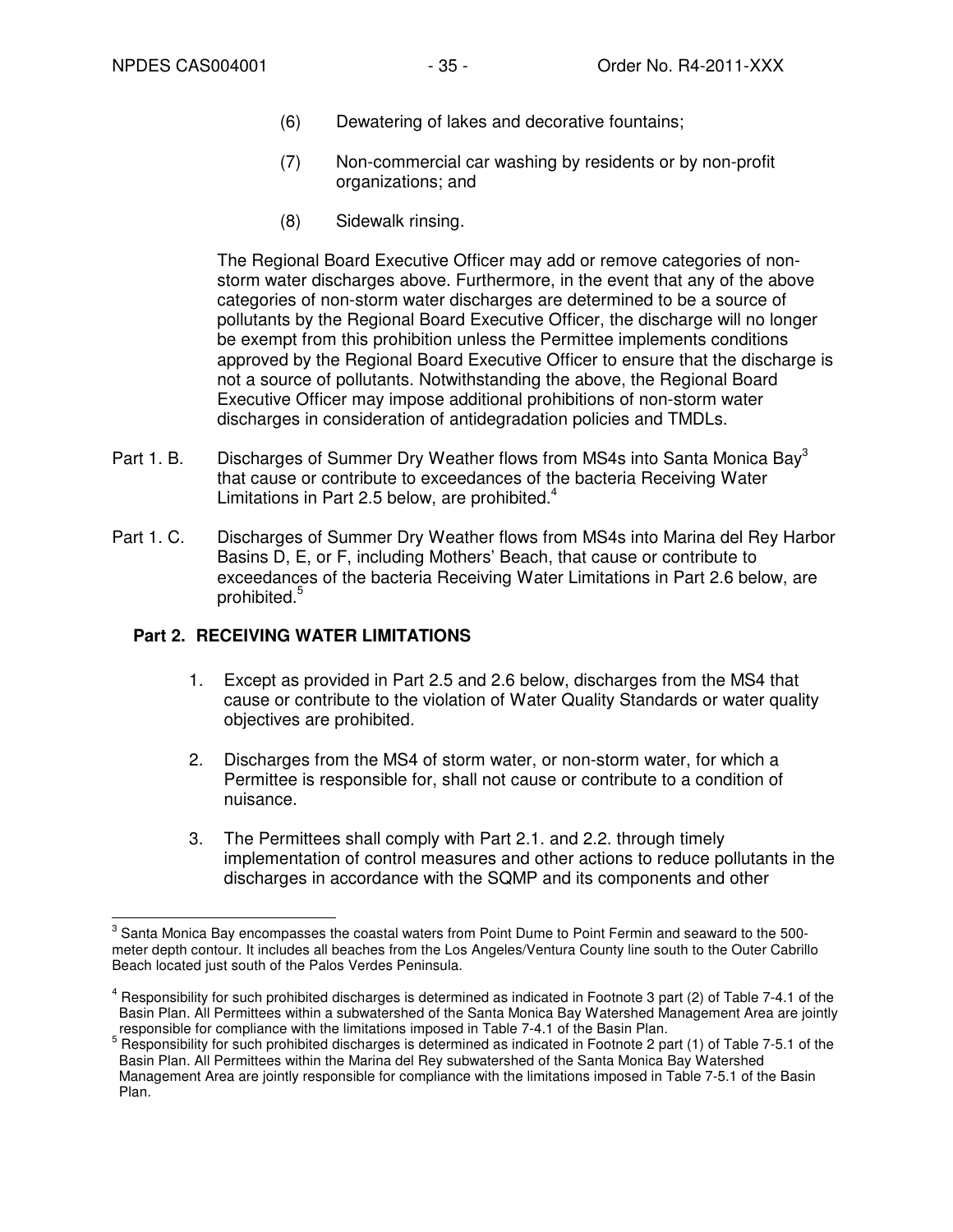requirements of this Order including any modifications. The SQMP and its components shall be designed to achieve compliance with receiving water limitations. If exceedances of Water Quality Objectives or Water Quality Standards (collectively, Water Quality Standards) persist, notwithstanding implementation of the SQMP and its components and other requirements of this permit, the Permittee shall assure compliance with discharge prohibitions and receiving water limitations by complying with the following procedure:

- a) Upon a determination by either the Permittee or the Regional Board that discharges are causing or contributing to an exceedance of an applicable Water Quality Standard, the Permittee shall promptly notify and thereafter submit a Receiving Water Limitations (RWL) Compliance Report (as described in the Program Reporting Requirements, Section I of the Monitoring and Reporting Program) to the Regional Board that describes BMPs that are currently being implemented and additional BMPs that will be implemented to prevent or reduce any pollutants that are causing or contributing to the exceedances of Water Quality Standards. This RWL Compliance Report may be incorporated in the annual Storm Water Report and Assessment unless the Regional Board directs an earlier submittal. The RWL Compliance Report shall include an implementation schedule. The Regional Board may require modifications to the RWL Compliance Report.
- b) Submit any modifications to the RWL Compliance Report required by the Regional Board within 30 days of notification.
- c) Within 30 days following the approval of the RWL Compliance Report, the Permittee shall revise the SQMP and its components and monitoring program to incorporate the approved modified BMPs that have been and will be implemented, an implementation schedule, and any additional monitoring required.
- d) Implement the revised SQMP and its components and monitoring program according to the approved schedule.
- 4. So long as the Permittee has complied with the procedures set forth above and is implementing the revised SQMP and its components, the Permittee does not have to repeat the same procedure for continuing or recurring exceedances of the same receiving water limitations unless directed by the Regional Board to develop additional BMPs.
- 5. During Summer Dry Weather there shall be no discharges of bacteria from MS4s into the Santa Monica Bay that cause or contribute to exceedances in the Wave Wash, of the applicable bacteria objectives. The applicable bacteria objectives include both the single sample and geometric mean bacteria objectives set to protect the Water Contact Recreation (REC-1) beneficial use, as set forth in the .<br>Basin Plan.<sup>6</sup>

 6 Samples collected for determining compliance with the receiving water limitations of Part 2.5 shall be processed in accordance with the sampling procedures and analytical methodology set forth in the Santa Monica Bay Beaches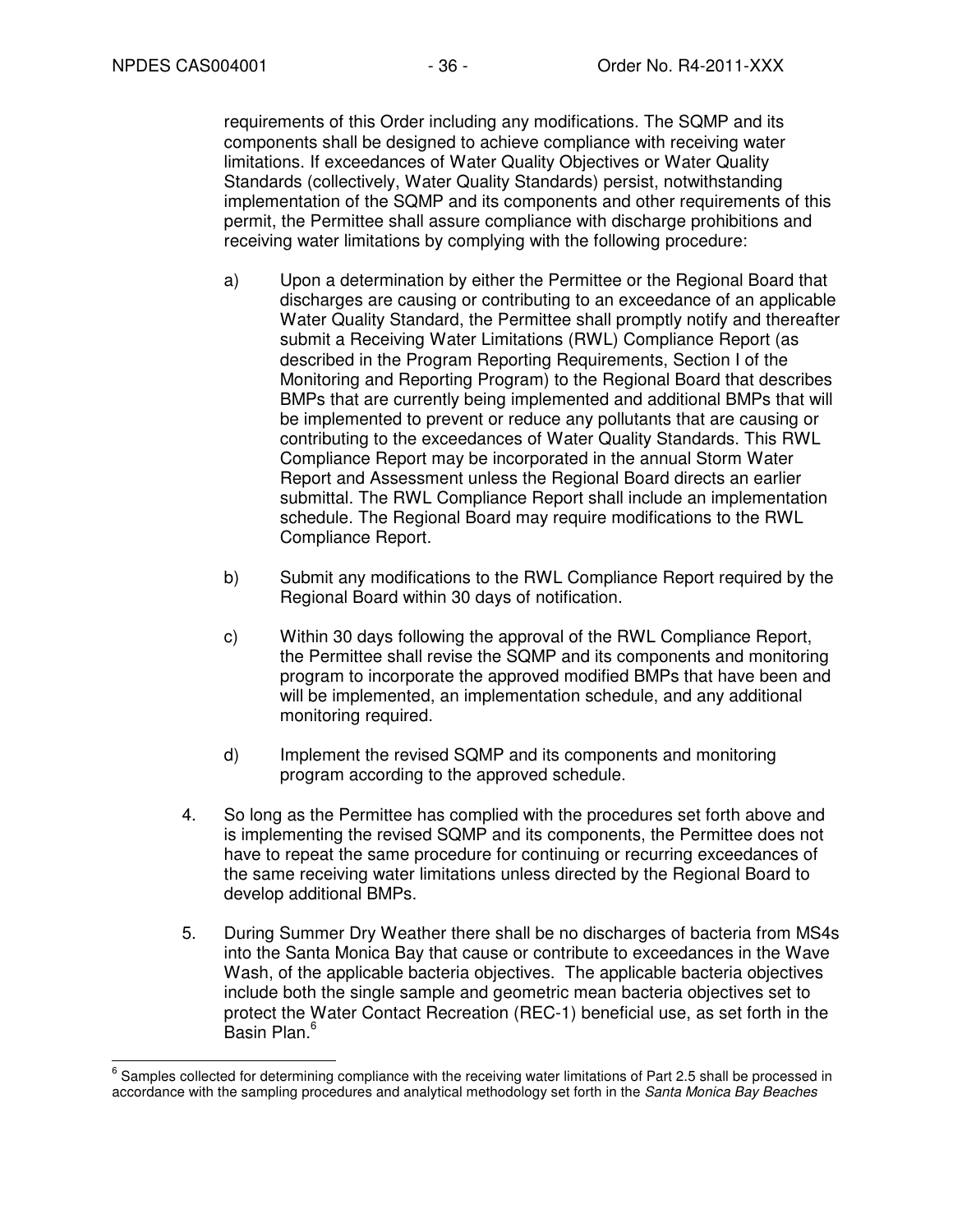6. During Summer Dry Weather there shall be no discharges of bacteria from MS4s into Marina del Rey Harbor Basins D, E, or F, including Mothers' Beach that cause or contribute to exceedances of the applicable bacteria objectives. The applicable bacteria objectives include both the single sample and geometric mean bacteria objectives set to protect the Water Contact Recreation (REC-1) beneficial use, as set forth in the Basin Plan.<sup>7</sup>

#### **Part 3. STORM WATER QUALITY MANAGEMENT PROGRAM (SQMP) IMPLEMENTATION**

### **A. General Requirements**

- 1. Each Permittee shall, at a minimum, implement the SQMP. The SQMP is an enforceable element of this Order.
- 2. The SQMP shall, at a minimum, comply with the applicable storm water program requirements of 40 CFR 122.26(d)(2). The SQMP and its components shall be implemented so as to reduce the discharges of pollutants in storm water to the MEP.
- 3. Each Permittee shall implement additional controls, where necessary, to reduce the discharges of pollutants in storm water to the MEP.

### **B. Best Management Practice Implementation**

The Permittees shall implement or require the implementation of the most effective combination of BMPs for storm water/urban runoff pollution control. When implemented, BMPs are intended to result in the reduction of pollutants in storm water to the MEP.

### **C. Revision of the Storm Water Quality Management Program**

The Permittees shall revise the SQMP, at the direction of the Regional Board Executive Officer, to incorporate program implementation amendments so as to comply with regional, watershed specific requirements, and/or waste load allocations developed and approved pursuant to the process for the designation and implementation of Total Maximum Daily Loads (TMDLs) for impaired water bodies.

 $\overline{a}$ Bacterial TMDLs Coordinated Shoreline Monitoring Plan dated April 7, 2004 and the Monitoring and Reporting Program CI 6948.

 $^7$  Samples collected for determining compliance with the receiving water limitations of Part 2.6 shall be processed in accordance with the sampling procedures and analytical methodology set forth in the Marina del Rey Harbor Mothers' Beach and Back Basins Bacterial TMDL Coordinated Shoreline Monitoring Plan dated April 13, 2007 and the Monitoring and Reporting Program CI 6948.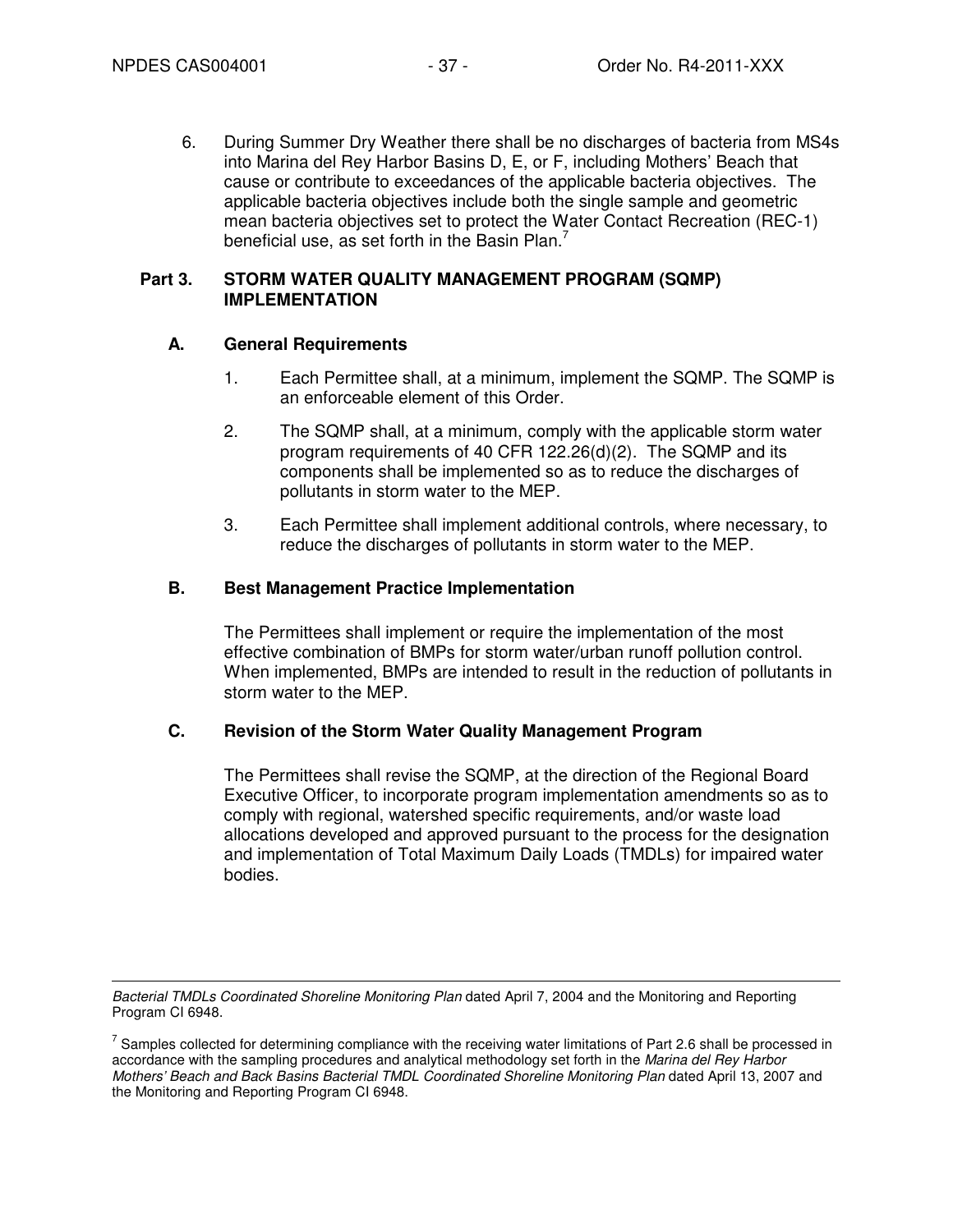### **D. Designation and Responsibilities of the Principal Permittee**

The Los Angeles County Flood Control District is hereby designated as the Principal Permittee. As such, the Principal Permittee shall:

- 1. Coordinate and facilitate activities necessary to comply with the requirements of this Order, but is not responsible for ensuring compliance of any individual Permittee;
- 2. Coordinate permit activities among Permittees and act as liaison between Permittees and the Regional Board on permitting issues;
- 3. Provide personnel and fiscal resources for the necessary updates of the SQMP and its components;
- 4. Provide technical and administrative support for committees that will be organized to implement the SQMP and its components;
- 5. Convene the Watershed Management Committees (WMCs) constituted pursuant to Part F, below, upon designation of representatives;
- 6. Implement the Countywide Monitoring Program required under this Order and evaluate, assess and synthesize the results of the monitoring program;
- 7. Provide personnel and fiscal resources for the collection, processing and submittal to the Regional Board of annual reports and summaries of other reports required under the SQMP; and
- 8. Comply with the "Responsibilities of the Permittees" in Part 3.E., below.

### **E. Responsibilities of the Permittees**

Each Permittee is required to comply with the requirements of this Order applicable to discharges within its boundaries (see Findings E.1, E.2. and E.3.) and not for the implementation of the provisions applicable to the Principal Permittee or other Permittees. Each Permittee shall, within its geographic jurisdiction:

- 1. Comply with the requirements of the SQMP and any modifications thereto;
- 2. Coordinate among its internal departments and agencies, as appropriate, to facilitate the implementation of the requirements of the SQMP applicable to such Permittee in an efficient and cost-effective manner;
- 3. Designate a technically knowledgeable representative to the appropriate WMC;
- 4. Participate in intra-agency coordination (e.g. Fire Department, Building and Safety, Code Enforcement, Public Health, etc.) necessary to successfully implement the provisions of this Order and the SQMP.
- 5. Prepare an annual Budget Summary of expenditures applied to the storm water management program. This summary shall identify the storm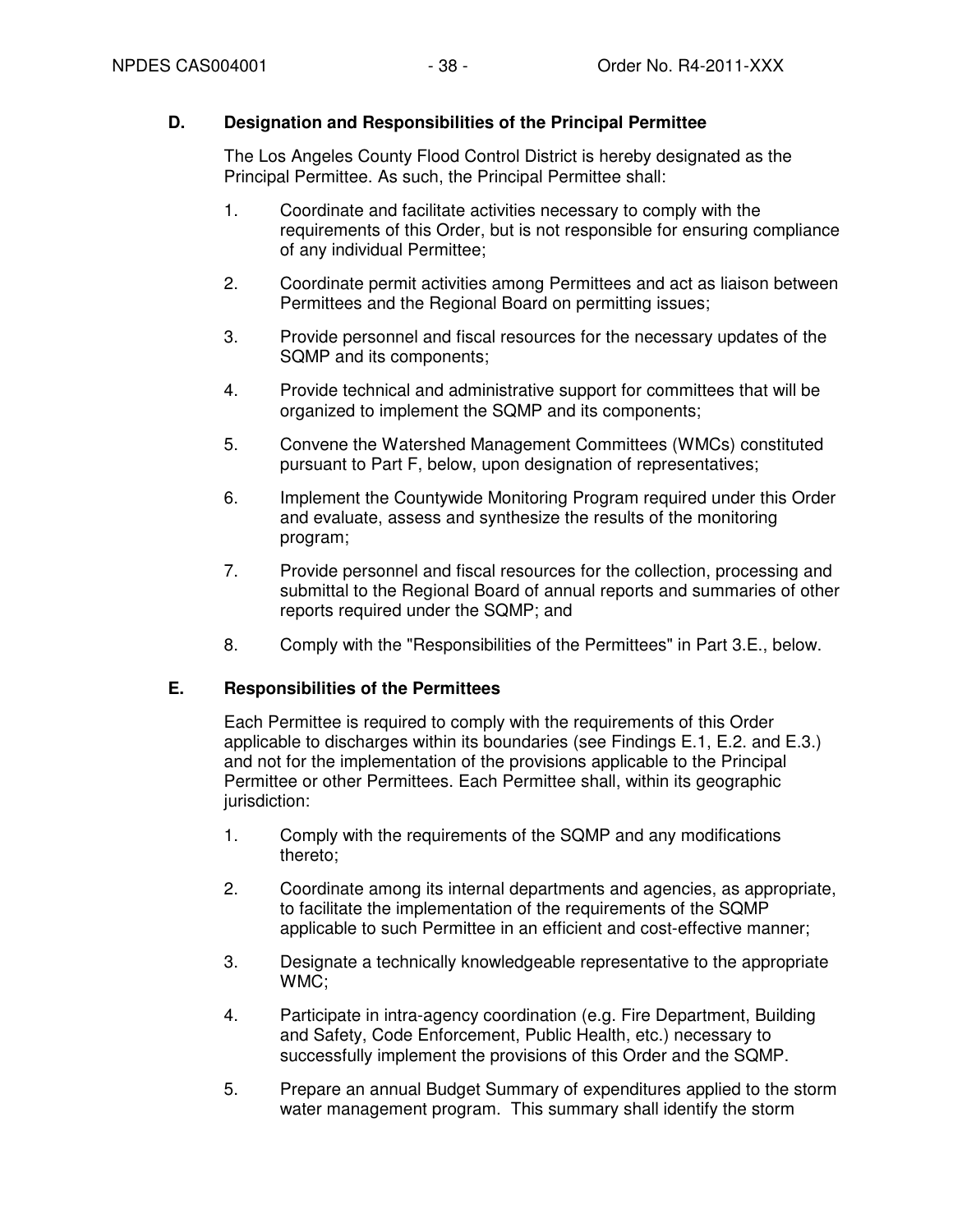water budget for the following year, using estimated percentages and written explanations where necessary, for the specific categories noted below:

- a) Program management
	- Administrative costs
- b) Program Implementation

Where information is available, provide an estimated percent breakdown of expenditures for the categories below:

- Illicit connection/illicit discharge
- Development planning
- Development construction
- Construction inspection activities
- Industrial/Commercial inspection activities
- Public Agency Activities
	- Maintenance of Structural BMPs and Treatment Control BMPs
	- Municipal Street Sweeping
	- Catch basin clean-up
	- Trash collection
	- Capital costs
- c) Public Information and Participation
- d) Monitoring Program
- e) Miscellaneous Expenditures
- 6. Each Permittee, in addition to the Budget Summary, shall report any supplemental dedicated budgets for the same categories.

#### **F. Watershed Management Committees (WMCs)**

- 1. Each WMC shall be comprised of a voting representative from each Permittee in the WMA.
- 2. The WMC's chair and secretary shall be chosen by the WMC upon Order adoption and on an annual basis, thereafter. In the absence of volunteer Permittee(s) for the positions, the Principal Permittee shall assume those roles until the WMC chooses members of the committee for the positions.
- 3. Each WMC shall:
	- a) Facilitate cooperation and exchange of information among Permittees;
	- b) Establish additional goals and objectives and associated deadlines for the WMA, as the program implementation progresses;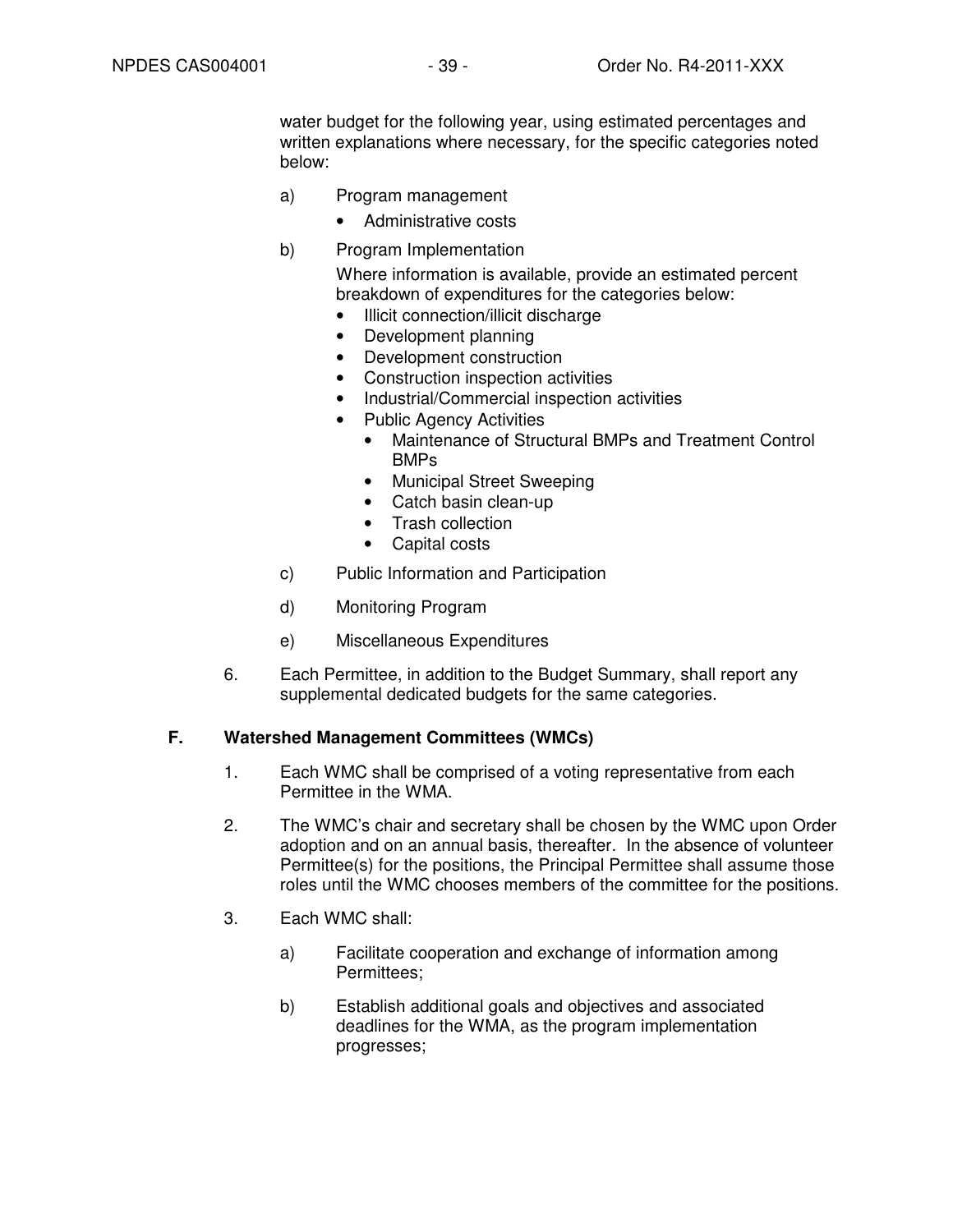- c) Prioritize pollution control efforts based on beneficial use impairment(s), watershed characteristics and analysis of results from studies and the monitoring program;
- d) Develop and/or update and monitor the adequate implementation, on an annual basis, of the tasks identified for the WMA;
- e) Assess the effectiveness of, prepare revisions for, and recommend appropriate changes to the SQMP and its components;
- f) Continue to prioritize the Industrial/Commercial critical sources for investigation, outreach and follow-up; and
- g) Meet four times per year and, as necessary.

### **G. Legal Authority**

- 1. Permittees shall possess the necessary legal authority to prohibit non-storm water discharges to the storm drain system, including, but not limited to:
	- a) Illicit discharges and illicit connections and require removal of illicit connections;
	- b) The discharge of wash waters to the MS4 from the cleaning of gas stations, auto repair garages, or other types of automotive service facilities;
	- c) The discharge of runoff to the MS4 from mobile auto washing, steam cleaning, mobile carpet cleaning, and other such mobile commercial and industrial operations;
	- d) The discharge of runoff to the MS4 from areas where repair of machinery and equipment which are visibly leaking oil, fluid or antifreeze, is undertaken;
	- e) The discharge of runoff to the MS4 from storage areas of materials containing grease, oil, or other hazardous substances, and uncovered receptacles containing hazardous materials;
	- f) The discharge of chlorinated/ brominated swimming pool water and filter backwash to the MS4;
	- g) The discharge of runoff from the washing of toxic materials from paved or unpaved areas to the MS4;
	- h) Washing impervious surfaces in industrial/commercial areas that results in a discharge of runoff to the MS4;
	- i) The discharge of concrete or cement laden wash water from concrete trucks, pumps, tools, and equipment to the MS4; and
	- j) Dumping or disposal of materials into the MS4 other than storm water, such as: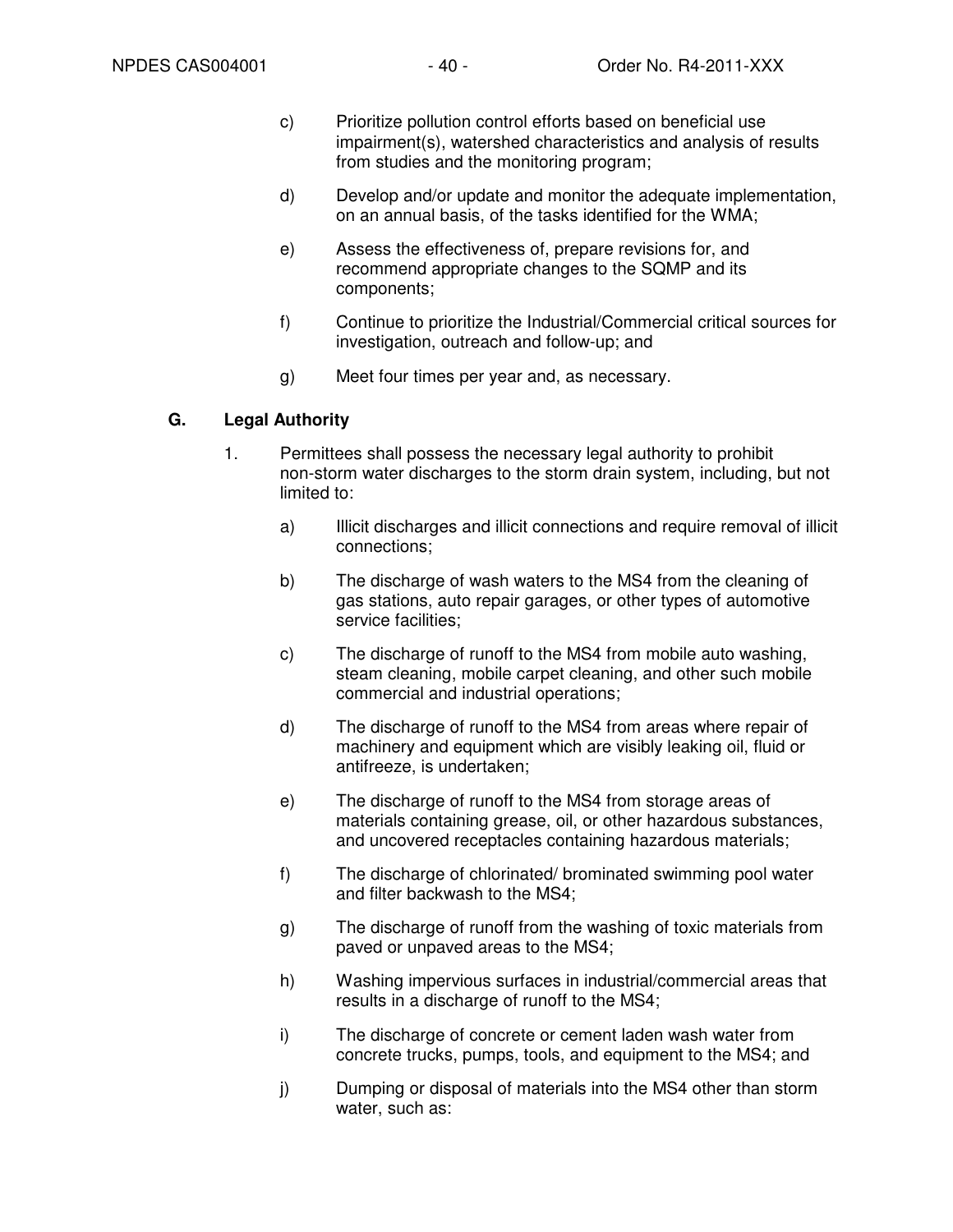- (1) Litter, landscape debris and construction debris;
- (2) Any state or federally banned or unregistered pesticides;
- (3) Food and food processing wastes; and
- (4) Fuel and chemical wastes, animal wastes, garbage, batteries, and other materials that have potential adverse impacts on water quality.
- 2. The Permittees shall possess adequate legal authority to:
	- a) Require persons within their jurisdiction to comply with conditions in Permittees' ordinances, permits, contracts, model programs, or orders (i.e. hold dischargers to its MS4 accountable for their contributions of pollutants and flows);
	- b) Utilize enforcement mechanisms to require compliance with Permittees ordinances, permits, contracts, or orders;
	- c) Control pollutants, including potential contribution, in discharges of storm water runoff associated with industrial activities (including construction activities) to its MS4 and control the quality of storm water runoff from industrial sites (including construction sites). This requirement applies to Source Control, and Treatment Control BMPs;
	- d) Carry out all inspection, surveillance and monitoring procedures necessary to determine compliance and non-compliance with permit conditions, including the prohibition of illicit discharges to the MS4. Permittees must possess authority to enter, sample, inspect, review and copy records, and require regular reports from industrial facilities (including construction sites) discharging polluted or with the potential to discharge polluted storm water runoff into its MS4;
	- e) Require the use of BMPs to prevent or reduce the discharge of pollutants to MS4s to MEP; and
	- f) Require that Treatment Control BMPs be properly operated and maintained to prevent the breeding of vectors.
- 3. Each Permittee shall submit no later than October 7, 2011, a new or updated statement by its legal counsel that the Permittee has obtained all necessary legal authority to comply with this Order through adoption of ordinances and/or municipal code modifications.

# **Part 4. SPECIAL PROVISIONS**

### **Maximum Extent Practicable (MEP) Standard**

This permit, and the provisions herein, are intended to develop, achieve, and implement a timely, comprehensive, cost-effective storm water pollution control program to reduce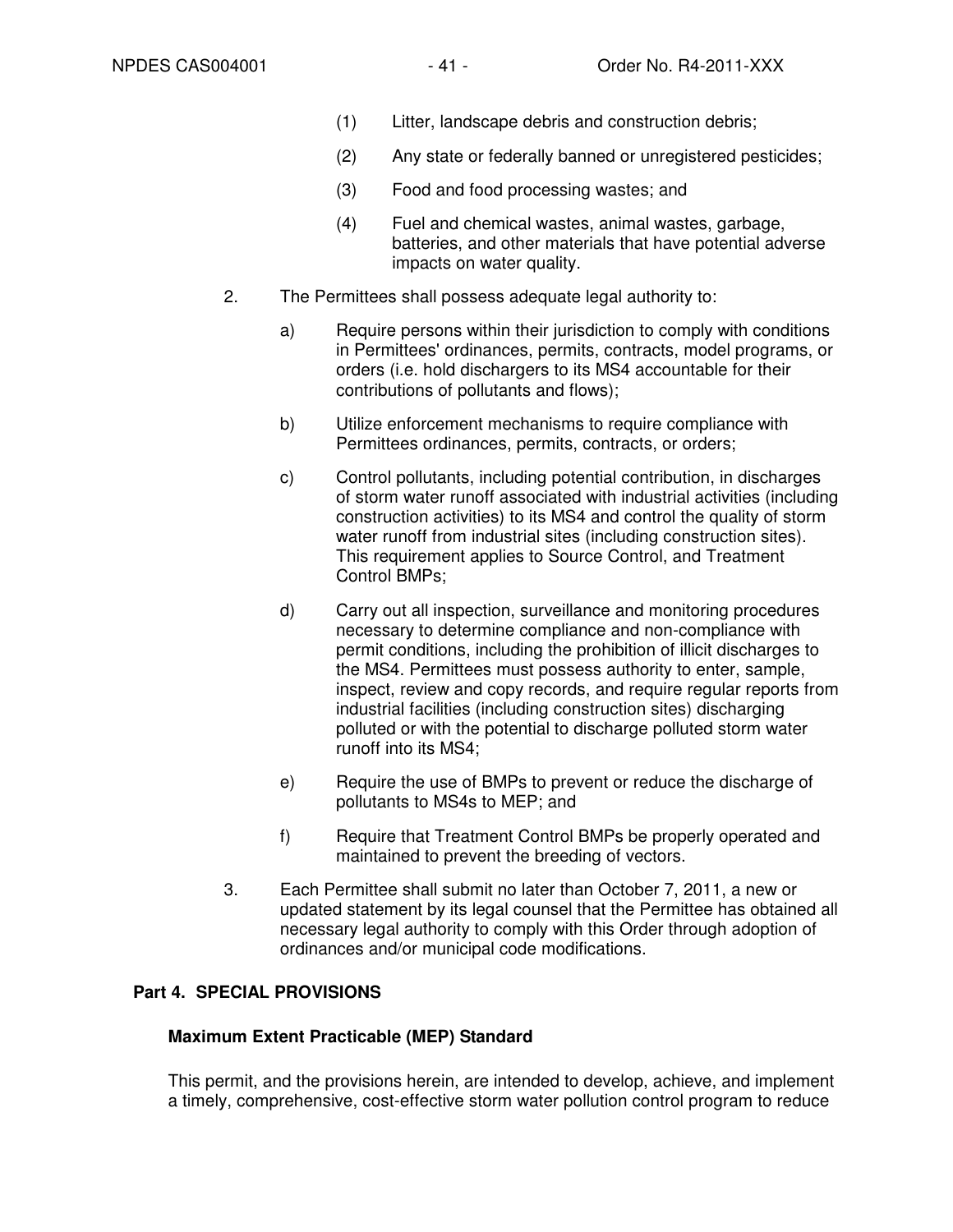the discharge of pollutants in storm water to the MEP (through the use of management practices, control techniques, system, design, and engineering methods) and through such other provisions as the Regional Board determines appropriate for the control of such pollutants (including numeric effluent limitations where feasible) from the permitted areas in the County of Los Angeles to the waters of the U.S. subject to the Permittees' jurisdiction.

### **A. General Requirements**

1. Best Management Practice Substitution

The Regional Board Executive Officer may approve any site-specific BMP substitution upon petition by a Permittee(s), if the Permittee can document that:

- a) The proposed alternative BMP or program will meet or exceed the objective of the original BMP or program in the reduction of storm water pollutants; or
- b) The fiscal burden of the original BMP or program is substantially greater than the proposed alternative and does not achieve a substantially greater improvement in storm water quality; and,
- c) The proposed alternative BMP or program will be implemented within a similar period of time.

## **B. Public Information and Participation Program (PIPP)**

The Principal Permittee shall implement a Public Information and Participation Program (PIPP) that includes, but is not limited to, the requirements listed in this section. The Principal Permittee shall be responsible for developing and implementing the Public Education Program, as described in the SQMP, and shall coordinate with Permittees to implement specific requirements.

The objectives of the PIPP are as follows:

- To measurably increase the knowledge of the target audiences regarding the MS4, the impacts of storm water pollution on receiving waters, and potential solutions to mitigate the problems caused;
- To measurably change the waste disposal and runoff pollution generation behavior of target audiences by encouraging implementation of appropriate solutions; and
- To involve and engage socio-economic groups and ethnic communities in Los Angeles County to participate in mitigating the impacts of storm water pollution.

The Principal Permittee shall convene an advisory committee to provide input and assistance in meeting the goals and objectives of the public education campaign. The advisory committee shall be consulted during the process of developing the PIPP campaign, and shall provide comments and advice during the process of preparing a Request For Proposals for a storm water public education contractor. The committee may participate as a part of a working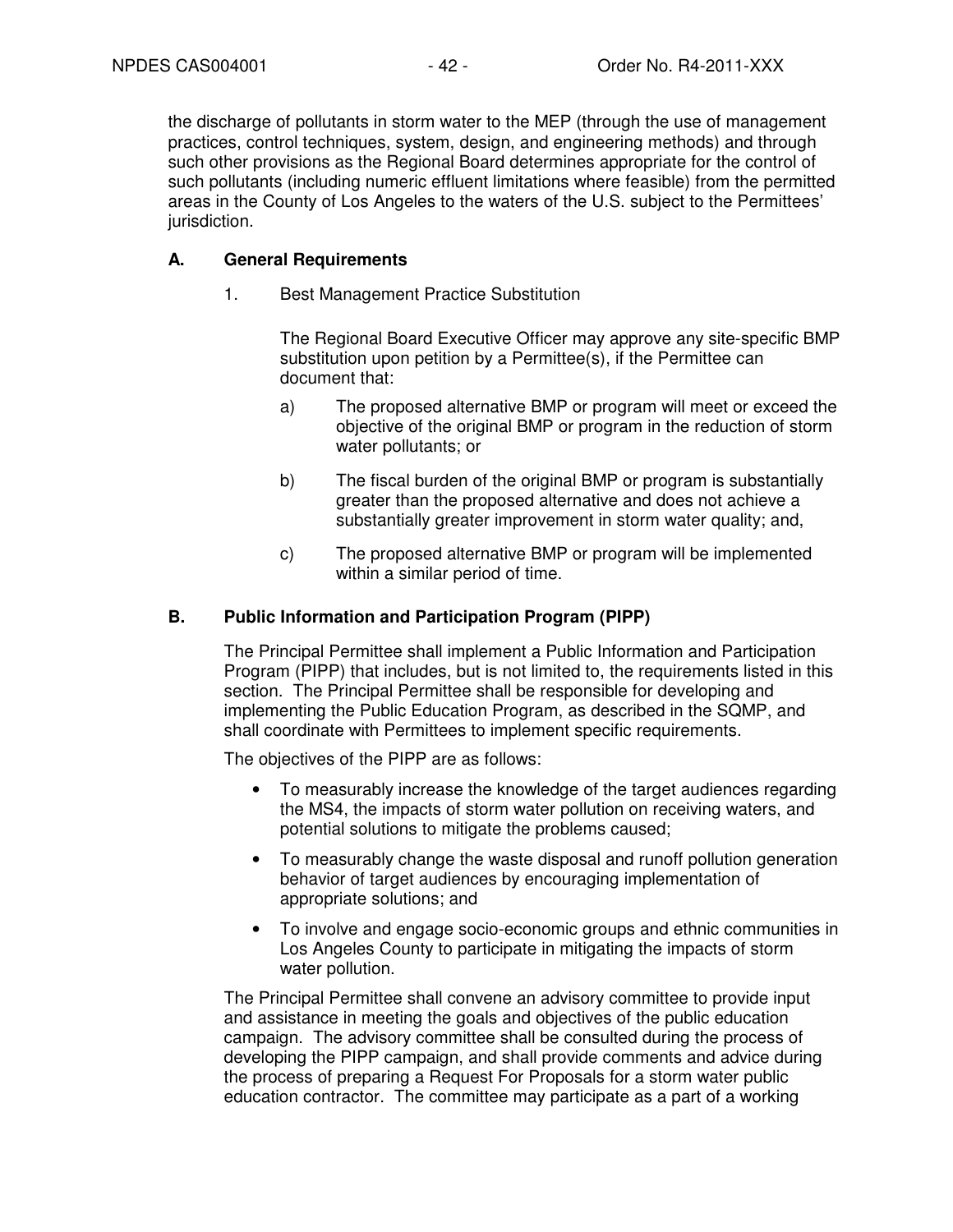group that evaluates contractor proposals and other tasks as appropriate. The committee shall be comprised of representatives of the environmental community, Permittee cities, Regional Board staff, and experts in the fields of public education and marketing. The Principal Permittee shall ensure that the committee meets at least once a year.

- 1. Residential Program
	- a) "No Dumping" Message

Each Permittee shall mark all storm drain inlets that they own with a legible "no dumping" message. In addition, signs with prohibitive language discouraging illegal dumping must be posted at designated public access points to creeks, other relevant water bodies, and channels. Signage and storm drain messages shall be legible and maintained as necessary during the term of the permit.

b) Countywide Hotline

The 888-CLEAN-LA hotline will serve as the general public reporting contact for reporting clogged catch basin inlets and illicit discharges/dumping, faded or lack of catch basin stencils, and general storm water management information. Each Permittee may establish its own hotline if preferred. Permittees shall include this information, updated when necessary, in public information, and the government pages of the telephone book, as they are developed or published. The Principal Permittee shall compile a list of the general public reporting contacts from all Permittees and make this information available on the web site (888CleanLA.com) and upon request. Permittees are responsible for providing current, updated information to the Principal Permittee.

- c) Outreach and Education
	- (1) The Principal Permittee shall continue to implement the following activities that were components of the first fiveyear PIPP:
		- (i) Advertising;
		- (ii) Media relations;
		- (iii) Public service announcements;
		- (iv) "How To" instructional material distributed in a targeted and activity-related manner;
		- (v) Corporate, community association, environmental organization and entertainment industry tie-ins; and
		- (vi) Events targeted to specific activities and population subgroups.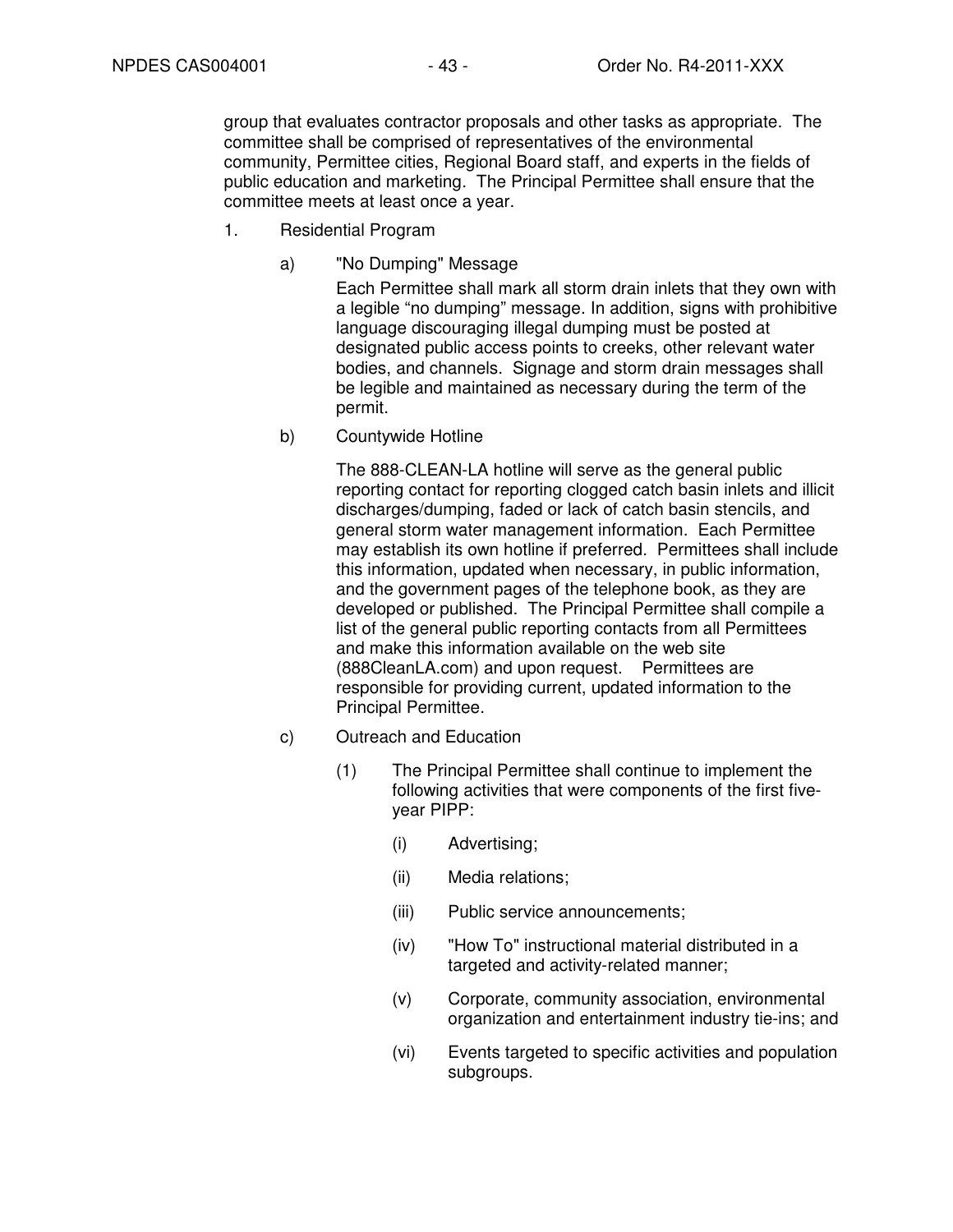- (2) The Principal Permittee shall develop and implement a strategy to educate ethnic communities and businesses through culturally effective methods. Details of this strategy should be incorporated into the Public Education Program.
- (3) The Principal Permittee shall enhance the existing outreach efforts to residents and businesses related to the proper disposal of cigarette butts.
- (4) Each Permittee shall conduct educational activities within its jurisdiction and participate in countywide events.
- (5) The Principal Permittee shall organize Public Outreach Strategy meetings for Permittees on a quarterly basis. The Principal Permittee shall provide guidance for Permittees to augment the countywide outreach and education program. Permittees shall coordinate regional and local outreach and education to reduce duplication of efforts. Permittees are encouraged to include other interested parties in the outreach strategy to strengthen and coordinate educational efforts.
- (6) The Principal Permittee shall ensure that a minimum of 35 million impressions per year are made on the general public about storm water quality via print, local TV access, local radio, or other appropriate media.
- (7) The Principal Permittee, in cooperation with the Permittees, shall provide schools within each School District in the County with materials, including, but not limited to, videos, live presentations, and other information necessary to educate a minimum of 50 percent of all school children (K-12) every 2 years on storm water pollution.
- (8) Permittees shall provide the contact information for their appropriate staff responsible for storm water public education activities to the Principal Permittee, and changes to contact information no later than 30 days after a change occurs.
- (9) The Principal Permittee shall develop and implement a strategy to measure the effectiveness of in-school educational programs. The protocol shall include assessment of students' knowledge of storm water pollution problems and solutions before and after educational efforts are conducted.
- (10) In order to ensure that the PIPP is demonstrably effective in changing the behavior of the public, the Principal Permittee shall develop and conduct a behavioral change assessment. The strategy shall be developed based on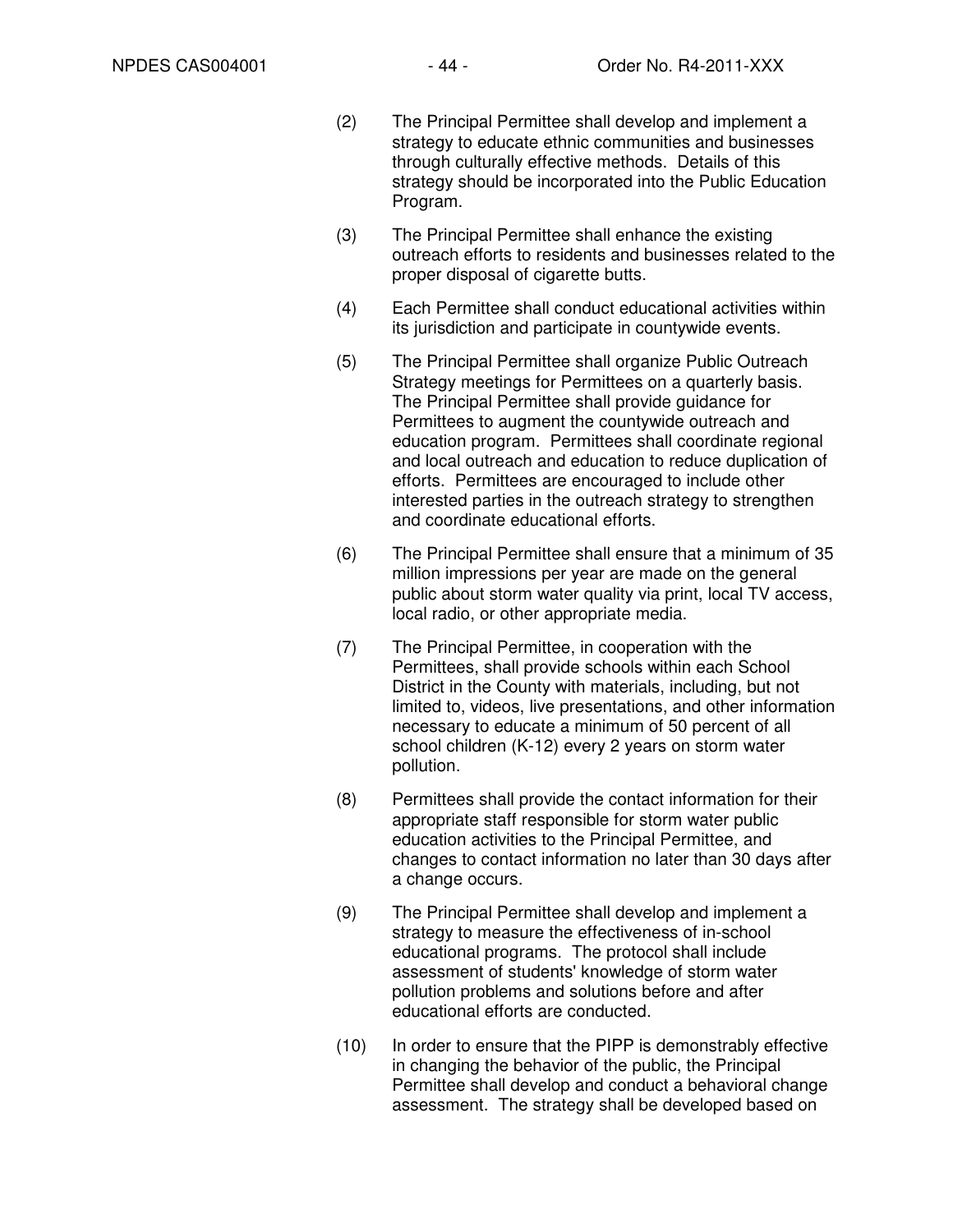sociological data and studies (such as the County Segmentation Study).

d) Pollutant-Specific Outreach

The Principal Permittee, in cooperation with Permittees, shall coordinate to develop outreach programs that focus on the watershed-specific pollutants listed in Table1. Metals may be appropriately addressed through the Industrial/Commercial Facilities Program (e.g. distribute education materials on appropriate BMPs for metal waste management to facilities that have been identified as a potential source, such as metal fabricating facilities). Region-wide pollutants may be included in the Principal Permittee's mass media outreach efforts.

| Table 1.             |                                         |
|----------------------|-----------------------------------------|
| Watershed            | <b>Target Pollutants for Outreach</b>   |
| <b>Ballona Creek</b> | Trash, Indicator Bacteria, Metals, PAHs |
| <b>Malibu Creek</b>  | Trash, Nutrients (Nitrogen), Indicator  |
|                      | Bacteria, Sediments                     |
| Los Angeles River    | Trash, Nutrients (Nitrogen), Indicator  |
|                      | Bacteria, Metals, Pesticides, PAHs      |
| San Gabriel River    | Trash, Nutrients (Nitrogen), Indicator  |
|                      | Bacteria, Metals                        |
| Santa Clara River    | Nutrients (Nitrogen), Coliform          |
| Dominguez            | Trash, Indicator Bacteria, PAHs         |
| Channel              |                                         |

Each Permittee shall make outreach materials available to the general public and target audiences, such as schools, community groups, contractors and developers, and at appropriate public counters and events. Outreach material shall include information on pollutants, sources of concern, and source abatement measures.

- 2. Businesses Program
	- a) Corporate Outreach

The Principal Permittee shall develop and implement a Corporate Outreach program to educate and inform corporate managers about storm water regulations. The program shall target RGOs and restaurant chains. At a minimum, this program shall include:

- (1) Conferring with corporate management to explain storm water regulations;
- (2) Distribution and discussion of educational material regarding storm water pollution and BMPs, and provide managers with suggestions to facilitate employee compliance with storm water regulations.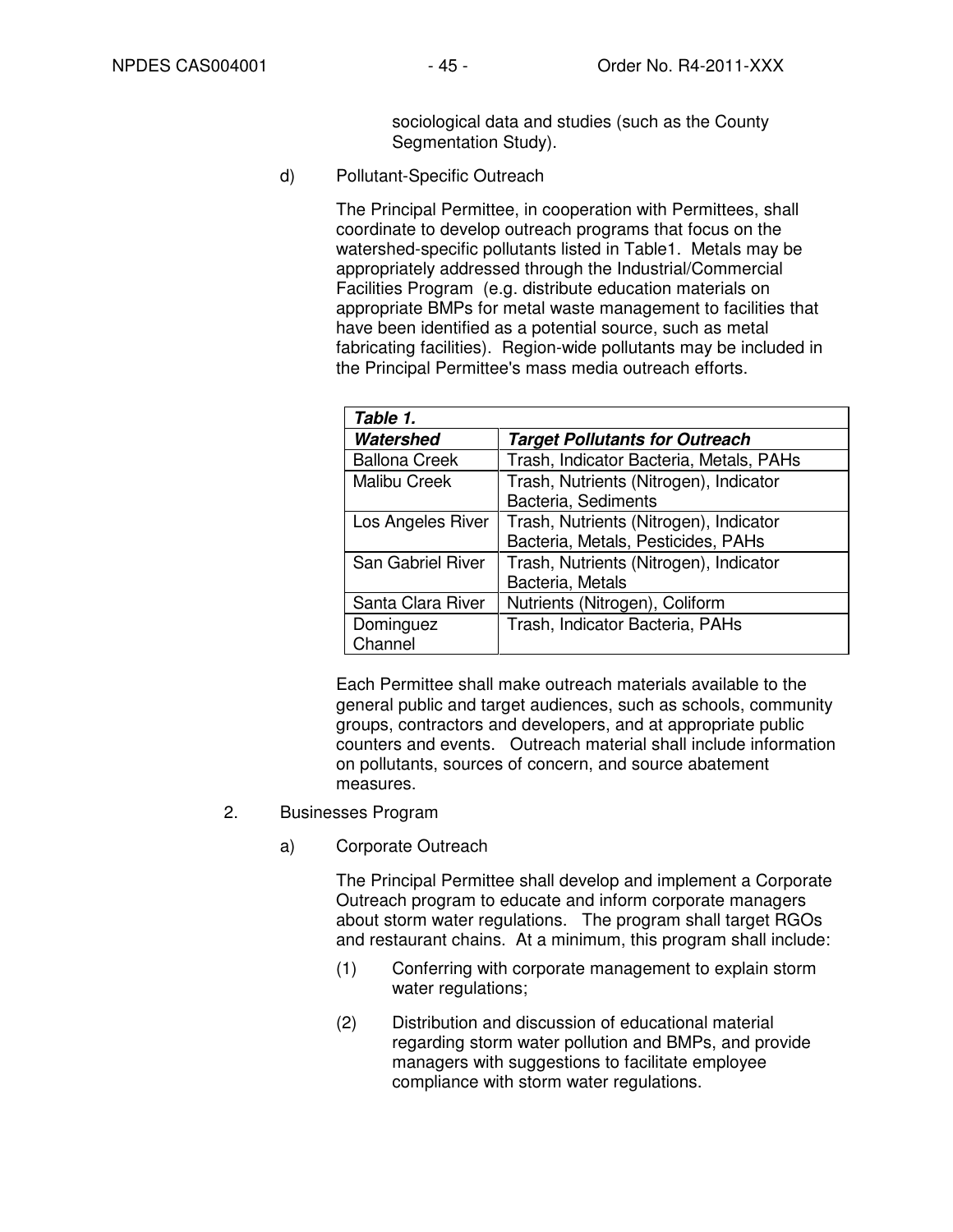Corporate Outreach for all RGOs and restaurant chain corporations shall be conducted not less than once during the 18 month permit term.

b) Business Assistance Program

The Principal Permittee and Permittees may implement a Business Assistance Program to provide technical resource assistance to small businesses to advise them on BMPs implementation to reduce the discharge of pollutants in storm water runoff. Programs may include:

- (1) On-site technical assistance or consultation via telephone to identify and implement storm water pollution prevention methods and best management practices; and
- (2) Making available, distributing, and discussing of applicable BMP and educational materials.

### **C. Industrial/Commercial Facilities Control Program**

Each Permittee shall require implementation of pollutant reduction and control measures at industrial and commercial facilities, with the objective of reducing pollutants in storm water runoff. Except as specified in other sections of this Order, pollutant reduction and control measures can be used alone or in combination, and can include Structural and Source Control BMPs, and operation and maintenance procedures, which can be applied before, during, and/or after pollution generating activities. At a minimum, the Industrial/Commercial Facilities Control Program shall include requirements to: (1) track, (2) inspect, and (3) ensure compliance at industrial and commercial facilities that are critical sources of pollutants in storm water.

# **1. Track Critical Sources**

- a) Each Permittee shall maintain a watershed-based inventory or database of all facilities within its jurisdiction that are critical sources of storm water pollution. Critical sources to be tracked are summarized below, and also specified in Attachment B:
	- (1) Commercial Facilities
		- restaurants;
		- automotive service facilities; and
		- RGOs and automotive dealerships.
	- (2) USEPA Phase I Facilities (Tier 1 and 2)
	- (3) Other Federally-mandated Facilities [as specified in 40 CFR 122.26(d)(2)(iv)(C)]
		- municipal landfills;
		- hazardous waste treatment, disposal, and recovery facilities; and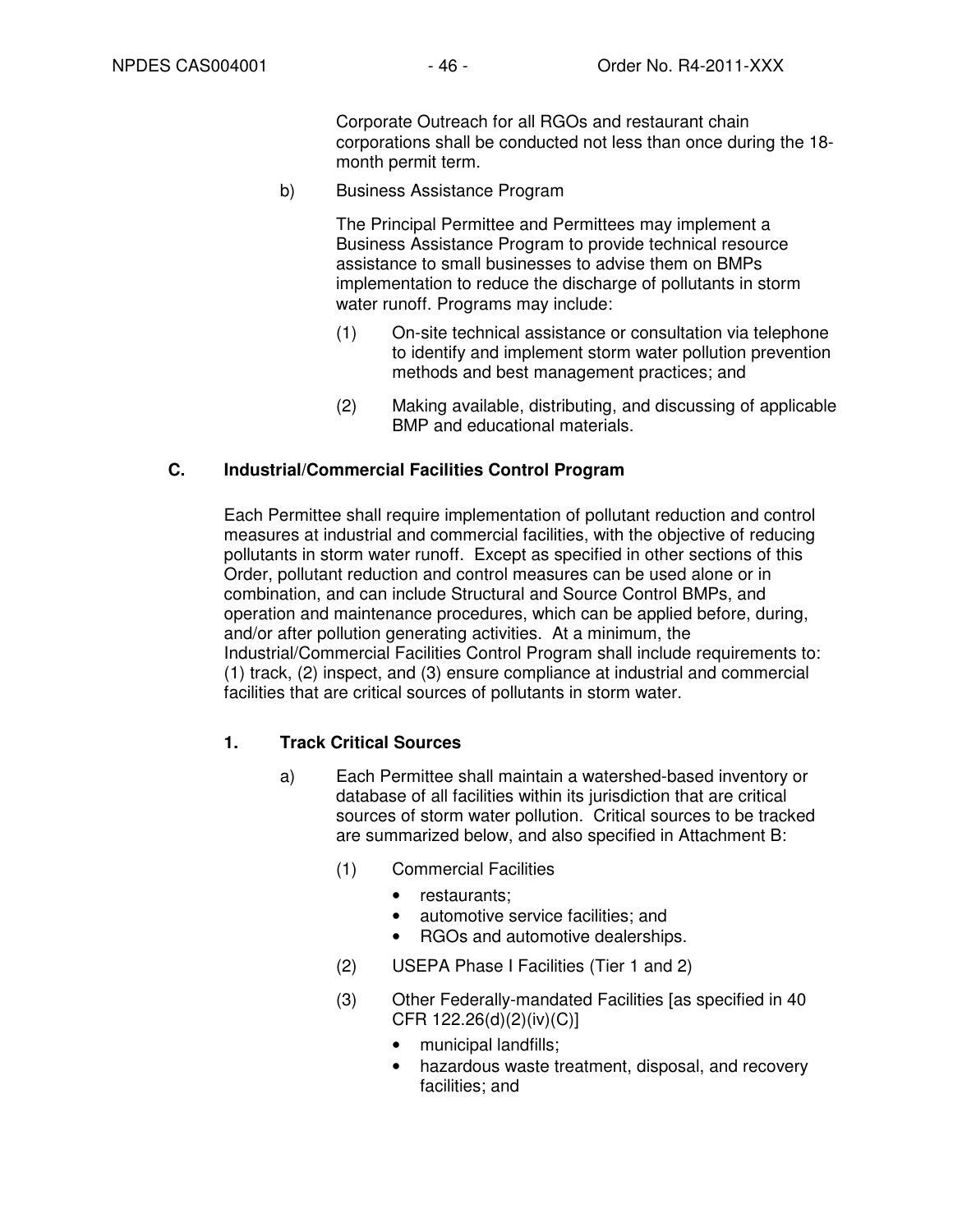- facilities subject to SARA Title III (also known as EPCRA).
- b) Each Permittee shall include the following minimum fields of information for each industrial and commercial facility:
	- name of facility and name of owner/operator;
	- address:
	- coverage under the GIASP or other individual or general NPDES permits; and
	- a narrative description including SIC codes that best reflects the industrial activities at and principal products of each facility.

The Regional Board encourages Permittees to add other fields of information, such as material usage and/or industrial output, and discrepancies between SIC Code designations (as reported by facility operators) and the actual type of industrial activity has the potential to pollute storm water. In addition, the Regional Board recommends use of an automated database system, such as a Geographical Information System (GIS) or Internet-based system; however, this is not required.

c) Each Permittee shall update its inventory of critical sources at least annually. The update may be accomplished through collection of new information obtained through field activities or through other readily available intra-agency informational databases (e.g. business licenses, pretreatment permits, sanitary sewer hook-up permits).

# **2. Inspect Critical Sources**

Each Permittee shall inspect all facilities in the categories and at a level and frequency as specified in the following subsections.

- a) Commercial Facilities
	- (1) Restaurants

Frequency of Inspection: Once during the 18-month term of the Order.

Level of inspections: Each Permittee, in cooperation with its appropriate department (such as health or public works), shall inspect all restaurants within its jurisdiction to confirm that storm water BMPs are being effectively implemented in compliance with State law, County and municipal ordinances, Regional Board Resolution 98-08, and the SQMP. At each restaurant, inspectors shall verify that the restaurant operator: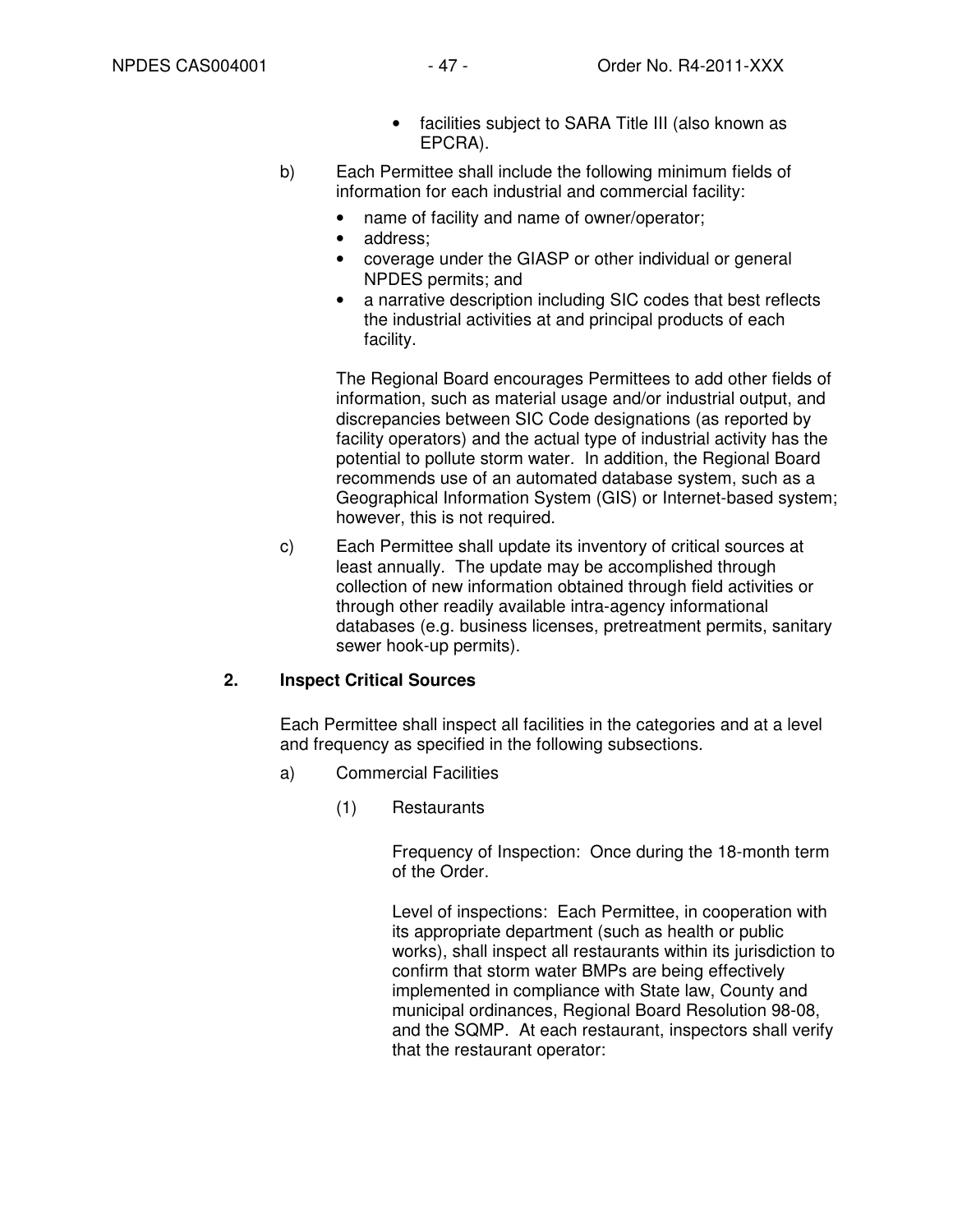- has received educational materials on storm water pollution prevention practices;
- does not pour oil and grease or oil and grease residue onto a parking lot, street or adjacent catch basin;
- keeps the trash bin area clean and trash bin lids closed, and does not fill trash bins with washout water or any other liquid;
- does not allow illicit discharges, such as discharge of washwater from floormats, floors, porches, parking lots, alleys, sidewalks and street areas (in the immediate vicinity of the establishment), filters or garbage/trash containers;
- removes food waste, rubbish or other materials from parking lot areas in a sanitary manner that does not create a nuisance or discharge to the storm drain.
- (2) Automotive Service Facilities

Frequency of Inspection: Once during the 18-month term of the Order.

Level of inspections: Each Permittee shall inspect all automotive service facilities within its jurisdiction to confirm that storm water BMPs are effectively implemented in compliance with County and municipal ordinances, Regional Board Resolution 98-08, and the SQMP. At each automotive service facility, inspectors shall verify that each operator:

- maintains the facility area so that it is clean and dry and without evidence of excessive staining;
- implements housekeeping BMPs to prevent spills and leaks;
- properly discharges wastewaters to a sanitary sewer and/or contains wastewaters for transfer to a legal point of disposal;
- is aware of the prohibition on discharge of non-storm water to the storm drain;
- properly manages raw and waste materials including proper disposal of hazardous waste;
- protects outdoor work and storage areas to prevent contact of pollutants with rainfall and runoff;
- labels, inspects, and routinely cleans storm drain inlets that are located on the facility's property; and
- trains employees to implement storm water pollution prevention practices.
- (3) Retail Gasoline Outlets and Automotive Dealerships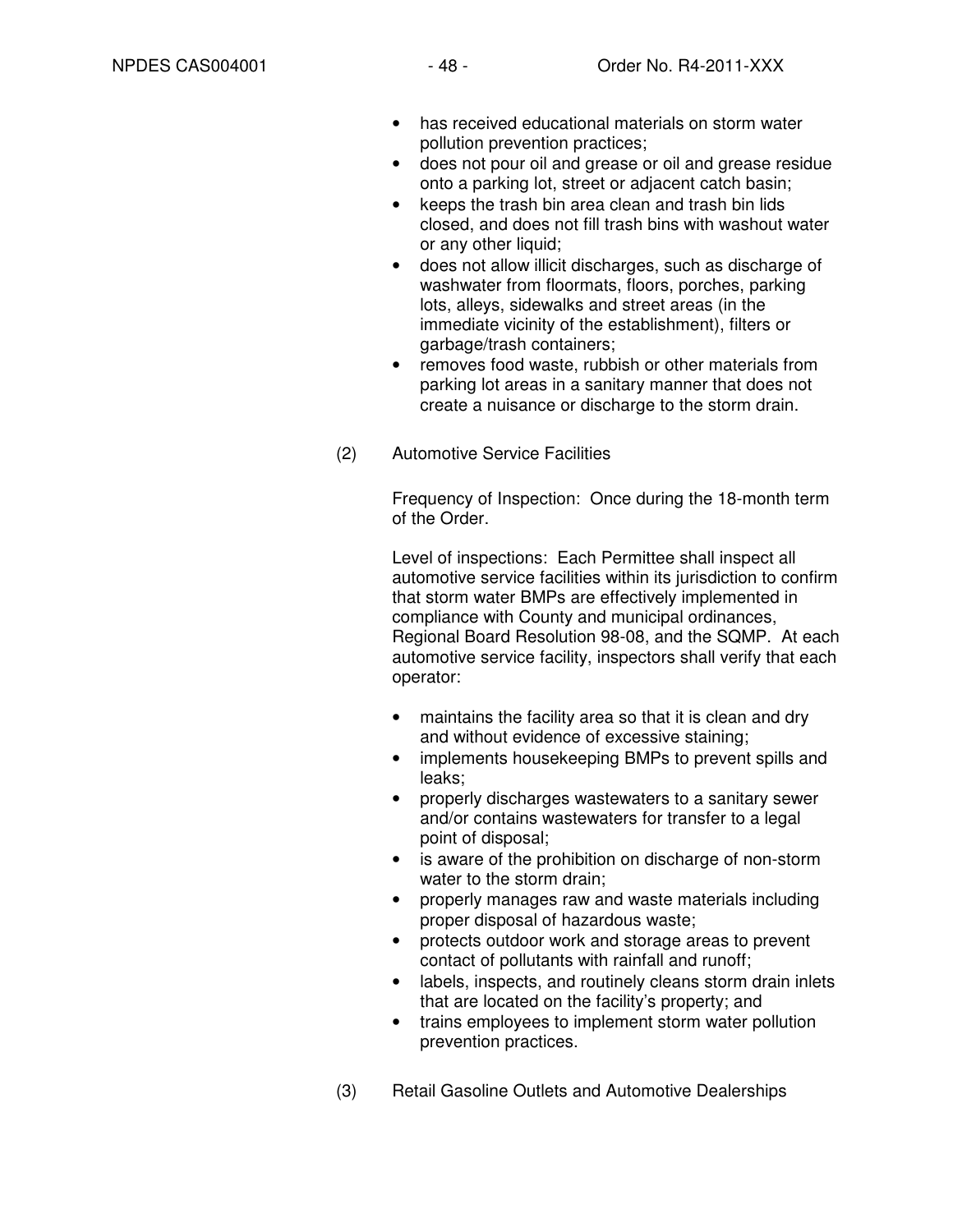Frequency of Inspection: Once during the 18-month term of the Order.

Level of Inspection: Each Permittee shall confirm that BMPs are being effectively implemented at each RGO and automotive dealership within its jurisdiction, in compliance with the SQMP, Regional Board Resolution 98-08, and the Stormwater Quality Task Force Best Management Practice Guide for RGOs. At each RGO and automotive dealership, inspectors shall verify that each operator:

- routinely sweeps fuel-dispensing areas for removal of litter and debris, and keeps rags and absorbents ready for use in case of leaks and spills;
- is aware that washdown of facility area to the storm drain is prohibited;
- is aware of design flaws (such as grading that doesn't prevent run-on, or inadequate roof covers and berms), and that equivalent BMPs are implemented;
- inspects and cleans storm drain inlets and catch basins within each facility's boundaries no later than October 1<sup>st</sup> of each year;
- posts signs close to fuel dispensers, which warn vehicle owners/operators against "topping off" of vehicle fuel tanks and installation of automatic shutoff fuel dispensing nozzles;
- routinely checks outdoor waste receptacle and air/water supply areas, cleans leaks and drips, and ensures that only watertight waste receptacles are used and that lids are closed; and
- trains employees to properly manage hazardous materials and wastes as well as to implement other storm water pollution prevention practices.
- b) Phase I Facilities

Permittees need not inspect facilities that have been inspected by the Regional Board within the past 18 months. For the remaining Phase I facilities that the Regional Board has not inspected, each Permittee shall conduct compliance inspections as specified below.

### **Frequency of Inspection**

**Facilities in Tier 1 Categories:** Once during the 18 month term of the Order.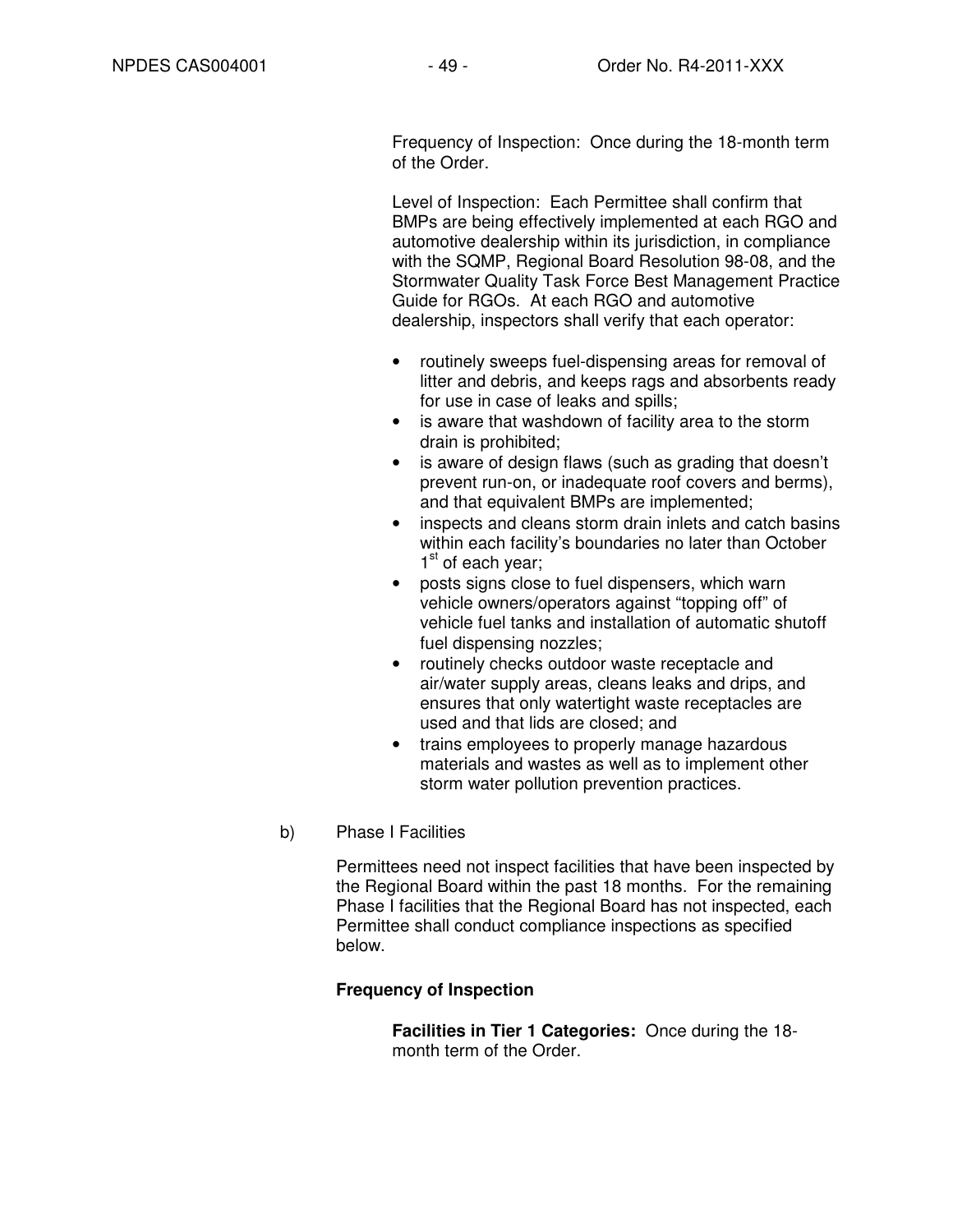**Facilities in Tier 2 Categories:** Once during the 18 month term of the Order. Permittees need not perform inspections of those facilities determined to have no risk of exposure of industrial activity to storm water during the last two years preceding this Order.

**Level of Inspection:** Each Permittee shall confirm that each operator:

- has a current Waste Discharge Identification (WDID) number for facilities discharging storm water associated with industrial activity, and that a Storm Water Pollution Prevention Plan is available on-site, and
- is effectively implementing BMPs in compliance with County and municipal ordinances, Regional Board Resolution 98-08, and the SQMP.
- c) Other Federally-mandated Facilities

Frequency of Inspection: Once during the 18-month term of the Order

**Level of Inspection:** Each Permittee shall confirm that each operator:

- has a current Waste Discharge Identification (WDID) number for facilities discharging storm water associated with industrial activity, and that a Storm Water Pollution Prevention Plan is available on-site, and
- is effectively implementing BMPs in compliance with County and municipal ordinances, Regional Board Resolution 98-08, and the SQMP.
- 3. Ensure Compliance of Critical Sources
	- a) **BMP Implementation:** In the event that a Permittee determines that a BMP specified by the SQMP or Regional Board Resolution 98-08 is infeasible at any site, that Permittee shall require implementation of other BMPs that will achieve the equivalent reduction of pollutants in the storm water discharges. Likewise, for those BMPs that are not adequate to achieve water quality objectives, Permittees may require additional site-specific controls, such as Treatment Control BMPs.
	- b) **Environmentally Sensitive Areas and Impaired Waters:** For critical sources that are in ESAs or that are tributary to CWA § 303(d) impaired water bodies, Permittees shall consider requiring operators to implement additional controls to reduce pollutants in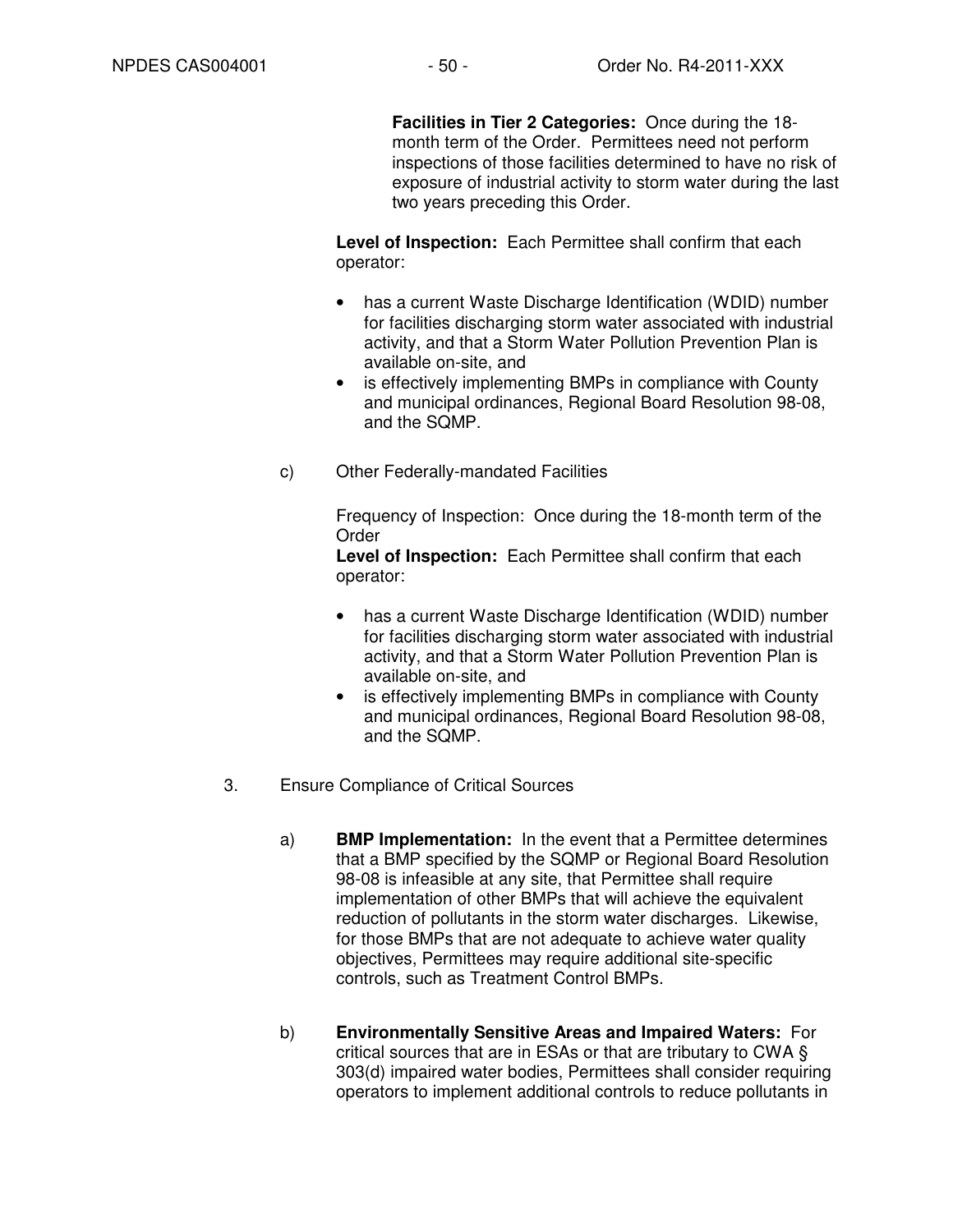storm water runoff that are causing or contributing to the exceedences of Water Quality Objectives.

- c) **Progressive Enforcement:** Each Permittee shall implement a progressive enforcement policy to ensure that facilities are brought into compliance with all storm water requirements within a reasonable time period as specified below.
	- (1) In the event that a Permittee determines, based on an inspection conducted above, that an operator has failed to adequately implement all necessary BMPs, that Permittee shall take progressive enforcement action which, at a minimum, shall include a follow-up inspection within 4 weeks from the date of the initial inspection.
	- (2) In the event that a Permittee determines that an operator has failed to adequately implement BMPs after a follow-up inspection, that Permittee shall take further enforcement action as established through authority in its municipal code and ordinances or through the judicial system.
	- (3) Each Permittee shall maintain records, including inspection reports, warning letters, notices of violations, and other enforcement records, demonstrating a good faith effort to bring facilities into compliance.
- d) Interagency Coordination
	- (1) **Referral of Violations of the SQMP, Regional Board Resolution 98-08, and Municipal Storm Water Ordinances:** A Permittee may refer a violation(s) to the Regional Board provided that that Permittee has made a good faith effort of progressive enforcement. At a minimum, a Permittee's good faith effort must include documentation of:
		- Two follow-up inspections, and
		- Two warning letters or notices of violation.
	- (2) **Referral of Violations of the GIASP, including Requirements to File a Notice of Intent:** For those facilities in violation of the GIASP, Permittees may escalate referral of such violations to the Regional Board after one inspection and one written notice to the operator regarding the violation. In making such referrals, Permittees shall include, at a minimum, the following documentation:
		- Name of the facility;
		- Operator of the facility;
		- Owner of the facility;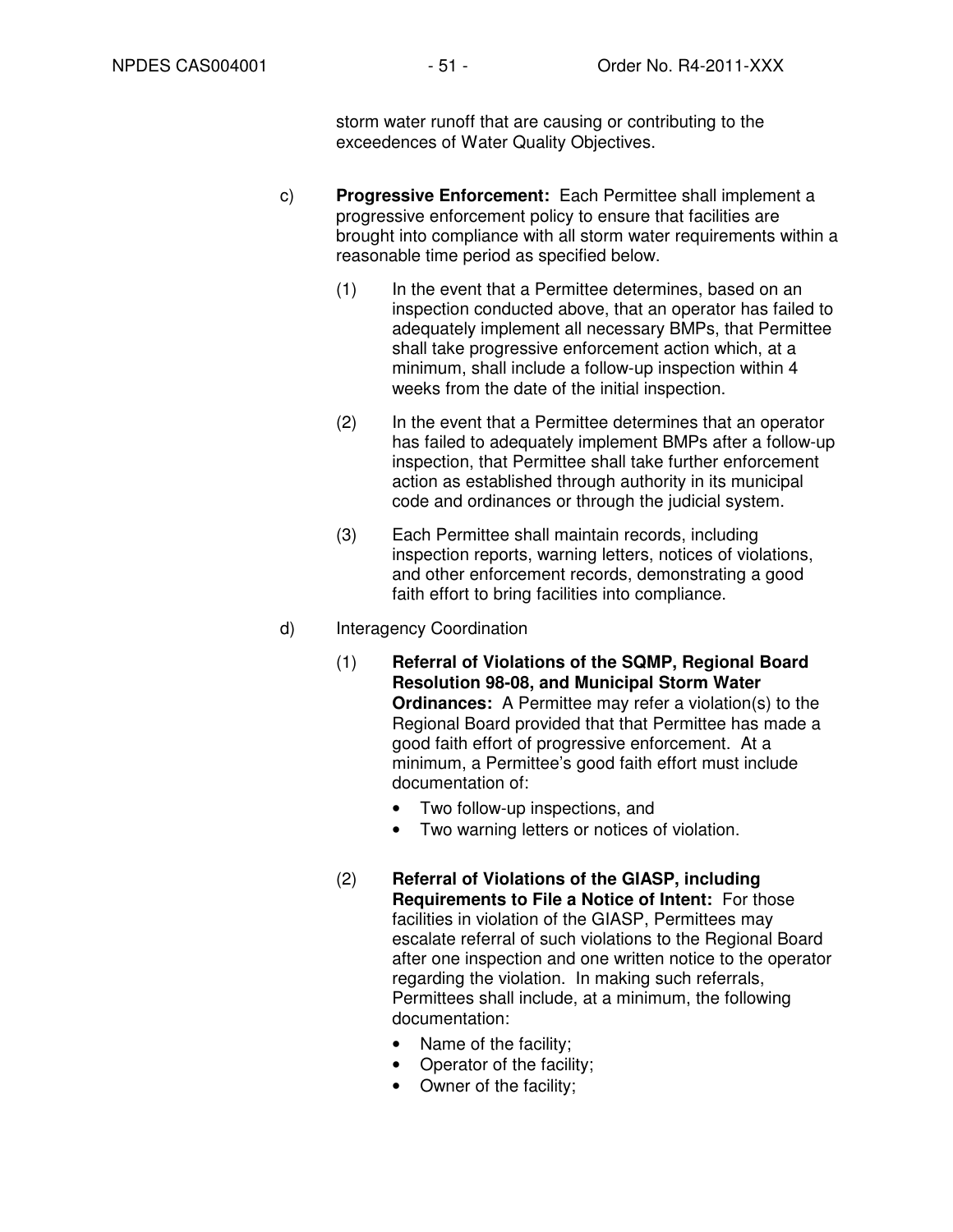- Industrial activity being conducted at the facility that is subject to the GIASP; and
- Records of communication with the facility operator regarding the violation, which shall include at least an inspection report and one written notice of the violation.

Permittees shall, at a minimum, make such referrals on a quarterly basis.

- (3) **Investigation of Complaints Regarding Facilities Transmitted by the Regional Board Staff:** Each Permittee shall initiate, within one business day, investigation of complaints (other than non-storm water discharges) regarding facilities within its jurisdiction. The initial investigation shall include, at a minimum, a limited inspection of the facility to confirm the complaint to determine if the facility is effectively complying with the SQMP and municipal storm water/urban runoff ordinances, and to oversee corrective action.
- (4) **Support of Regional Board Enforcement Actions:** As directed by the Regional Board Executive Officer, Permittees shall support Regional Board enforcement actions by: assisting in identification of current owners, operators, and lessees of facilities; providing staff, when available, for joint inspections with Regional Board inspectors; appearing as witnesses in Regional Board enforcement hearings; and providing copies of inspection reports and other progressive enforcement documentation.
- (5) **Participation in a Task Force:** The Permittees, Regional Board, and other stakeholders may form a Storm Water Task Force, the purpose of which is to communicate concerns regarding special cases of storm water violations by industrial and commercial facilities and to develop a coordinated approach to enforcement action.

# **D. Development Planning Program**

The Permittees shall implement a development-planning program that will require all Planning Priority development and Redevelopment projects to:

- Minimize impacts from storm water and urban runoff on the biological integrity of Natural Drainage Systems and water bodies in accordance with requirements under CEQA (Cal. Pub. Resources Code § 21100), CWC § 13369, CWA § 319, CWA § 402(p), CWA § 404, CZARA § 6217(g), ESA § 7, and local government ordinances;
- Maximize the percentage of pervious surfaces to allow percolation of storm water into the ground;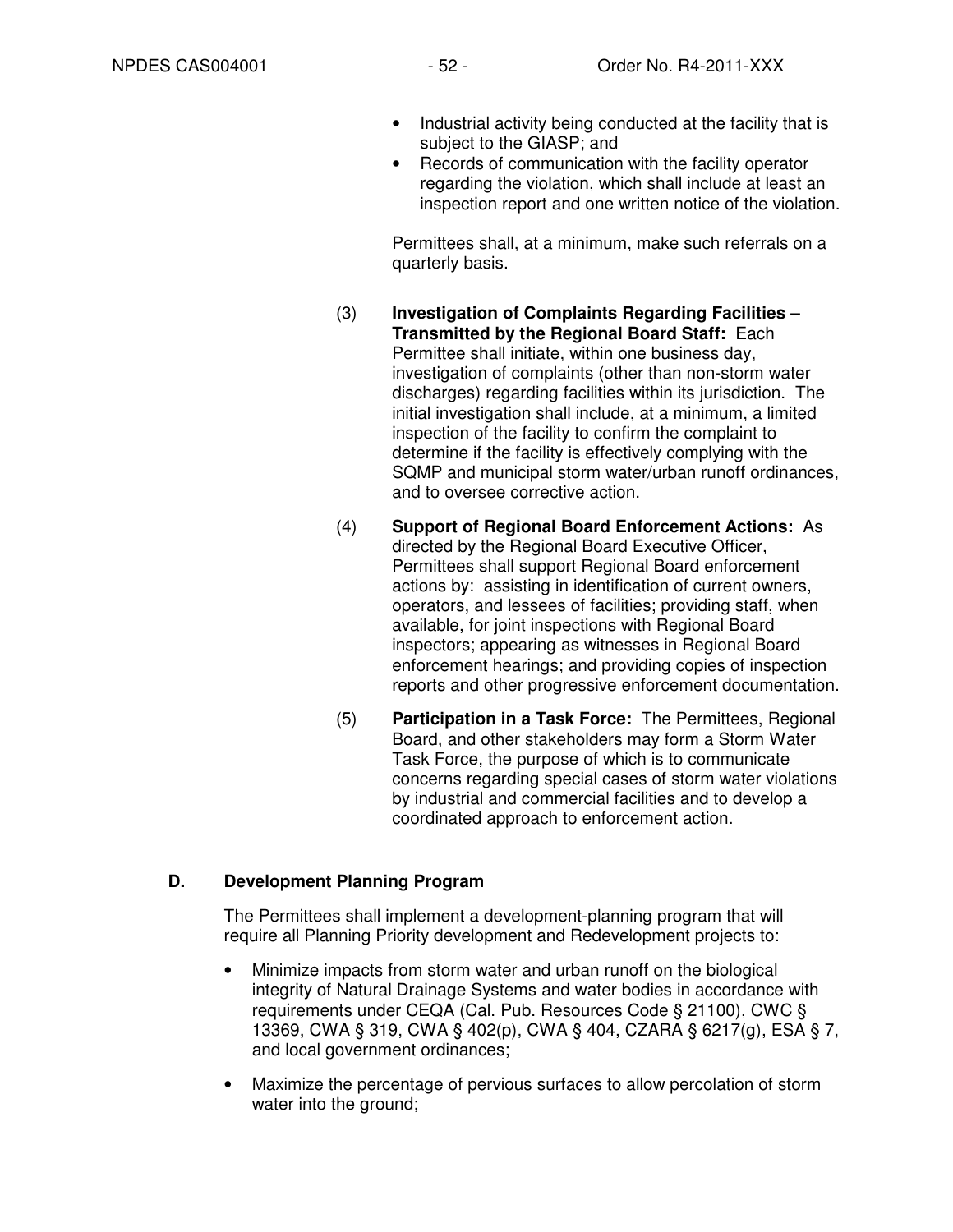- Minimize the quantity of storm water directed to impervious surfaces and the MS4;
- Minimize pollution emanating from parking lots through the use of appropriate Treatment Control BMPs and good housekeeping practices;
- Properly design and maintain Treatment Control BMPs in a manner that does not promote the breeding of vectors; and
- Provide for appropriate permanent measures to reduce storm water pollutant loads in storm water from the development site.
- 1. Peak Flow Control

The Permittees shall control post-development peak storm water runoff discharge rates, velocities, and duration (peak flow control) in Natural Drainage Systems (i.e., mimic pre-development hydrology) to prevent accelerated stream erosion and to protect stream habitat. Natural Drainage Systems are located in the following areas:

- a) Malibu Creek;
- b) Topanga Canyon Creek;
- c) Upper Los Angeles River;
- d) Upper San Gabriel River;
- e) Santa Clara River; and
- f) Los Angeles County Coastal streams (see Basin Plan Table 2-1).

The Principal Permittee in consultation with Permittees shall develop numerical criteria for peak flow control, based on the results of the Peak Discharge Impact Study (see Monitoring Program Section II.I).

Each Permittee shall implement numerical criteria for peak flow control.

A Permittee or group of Permittees may substitute for the countywide peak flow control criteria with a Hydromodification Control Plan (HCP), on approval by the Regional Board, in the following circumstances:

- (1) Stream or watershed-specific conditions indicate the need for a different peak flow control criteria, and the alternative numerical criteria is developed through the application of hydrologic modeling and supporting field observations; or
- (2) A watershed-wide plan has been developed for implementation of control measures to reduce erosion and stabilize drainage systems on a watershed basis.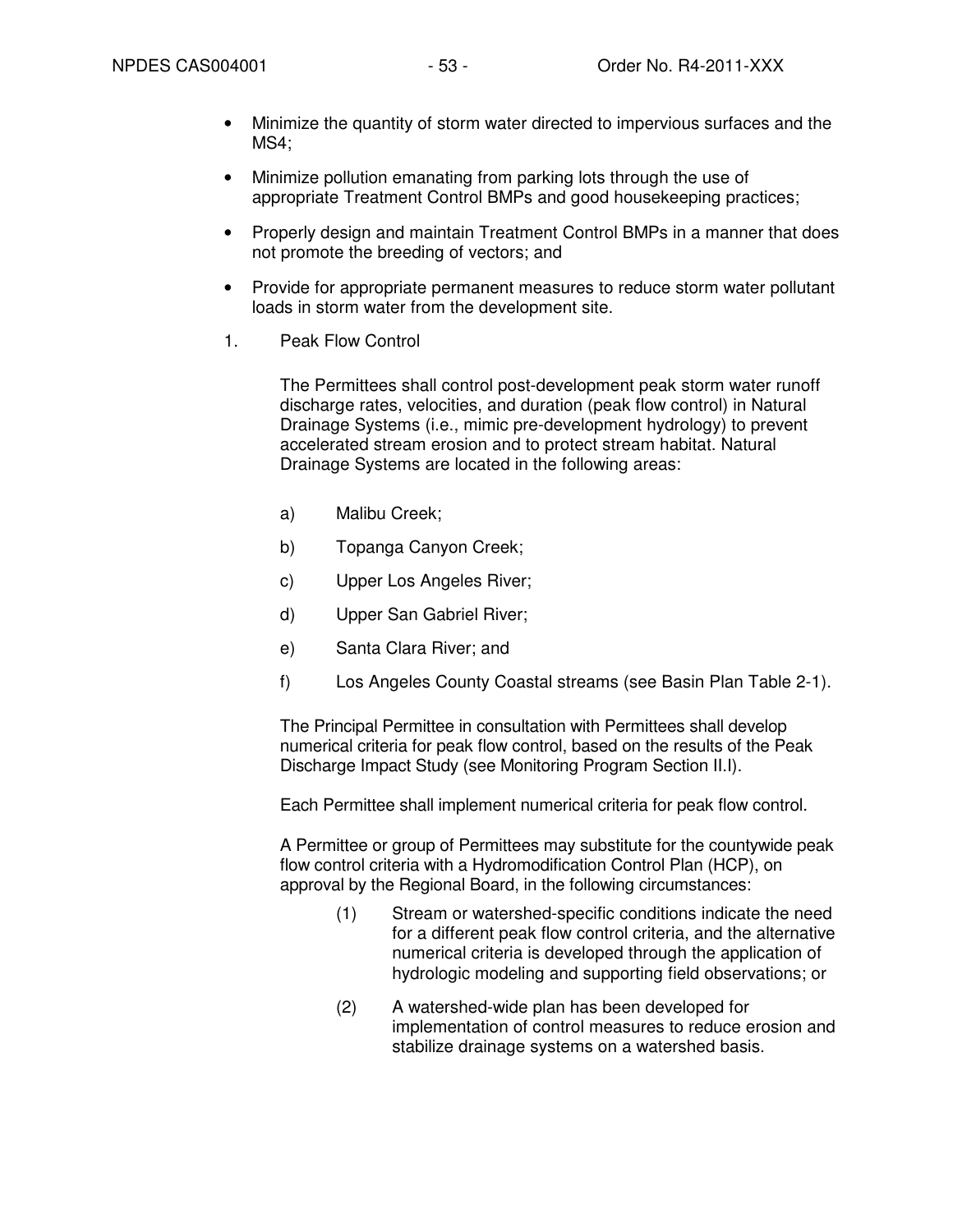- 2. Standard Urban Storm Water Mitigation Plans (SUSMPs)
	- a) Each Permittee shall amend codes and ordinances to give legal effect to SUSMP changes contained in this Order.
	- b) Each Permittee shall require that a single-family hillside home:
		- (1) Conserve natural areas;
		- (2) Protect slopes and channels;
		- (3) Provide storm drain system stenciling and signage;
		- (4) Divert roof runoff to vegetated areas before discharge unless the diversion would result in slope instability; and
		- (5) Direct surface flow to vegetated areas before discharge unless the diversion would result in slope instability.
	- c) Each Permittee shall require that a SUSMP as approved by the Regional Board in Board Resolution No. R 00-02 be implemented for the following categories of developments:
		- (1) Ten or more unit homes (includes single family homes, multifamily homes, condominiums, and apartments);
		- (2) A 100,000 or more square feet of impervious surface area industrial/ commercial development;
		- (3) Automotive service facilities (SIC 5013, 5014, 5541, 7532- 7534, and 7536-7539);
		- (4) Retail gasoline outlets;
		- (5) Restaurants (SIC 5812);
		- (6) Parking lots 5,000 square feet or more of surface area or with 25 or more parking spaces; and
		- (7) Redevelopment projects in subject categories that meet Redevelopment thresholds.
	- d) Each Permittee shall require the implementation of SUSMP provisions, for all projects located in or directly adjacent to or discharging directly to an ESA, where the development will:
		- (1) Discharge storm water and urban runoff that is likely to impact a sensitive biological species or habitat; and
		- (2) Create 2,500 square feet or more of impervious surface area.
- 3. Numerical Design Criteria

The Permittees shall require that post-construction Treatment Control BMPs incorporate, at a minimum, either a volumetric or flow based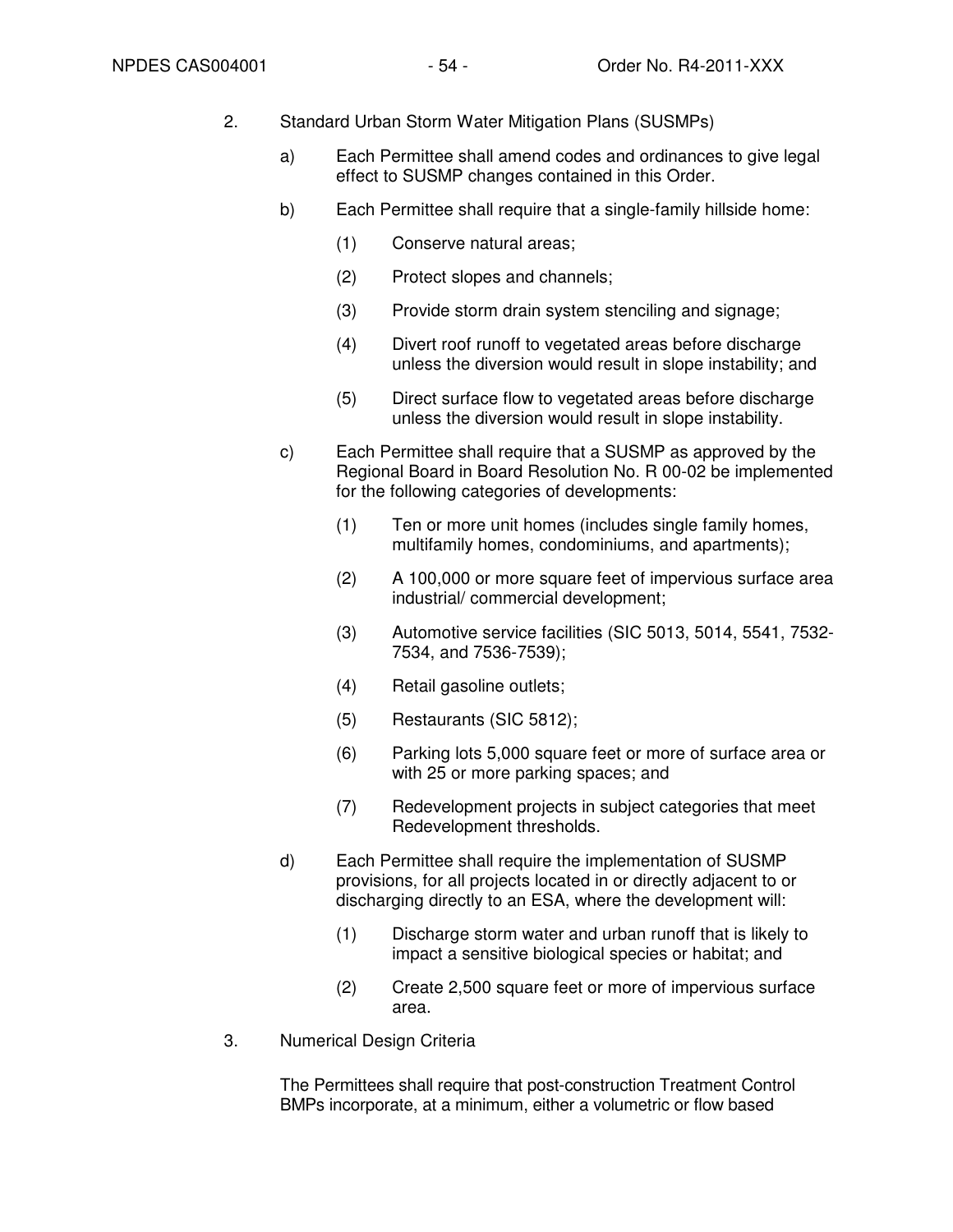treatment control design standard, or both, as identified below to mitigate (infiltrate, filter or treat) storm water runoff:

- a) Volumetric Treatment Control BMP
	- (1) The  $85<sup>th</sup>$  percentile 24-hour runoff event determined as the maximized capture storm water volume for the area, from the formula recommended in Urban Runoff Quality Management, WEF Manual of Practice No. 23/ ASCE Manual of Practice No. 87, (1998); or
	- (2) The volume of annual runoff based on unit basin storage water quality volume, to achieve 80 percent or more volume treatment by the method recommended in California Stormwater Best Management Practices Handbook – Industrial/ Commercial, (1993); or
	- (3) The volume of runoff produced from a 0.75 inch storm event, prior to its discharge to a storm water conveyance system; or
	- (4) The volume of runoff produced from a historical-record based reference 24-hour rainfall criterion for "treatment" (0.75 inch average for the Los Angeles County area) that achieves approximately the same reduction in pollutant loads achieved by the 85<sup>th</sup> percentile 24-hour runoff event.
- b) Flow Based Treatment Control BMP
	- (1) The flow of runoff produced from a rain event equal to at least 0.2 inches per hour intensity; or
	- (2) The flow of runoff produced from a rain event equal to at least two times the  $85<sup>th</sup>$  percentile hourly rainfall intensity for Los Angeles County; or
	- (3) The flow of runoff produced from a rain event that will result in treatment of the same portion of runoff as treated using volumetric standards above.
- 4. Applicability of Numerical Design Criteria

The Permittees shall require the following categories of Planning Priority Projects to design and implement post-construction treatment controls to mitigate storm water pollution:

- a) Single-family hillside residential developments of one acre or more of surface area;
- b) Housing developments (includes single family homes, multifamily homes, condominiums, and apartments) of ten units or more;
- c) A 100,000 square feet or more impervious surface area industrial/ commercial development;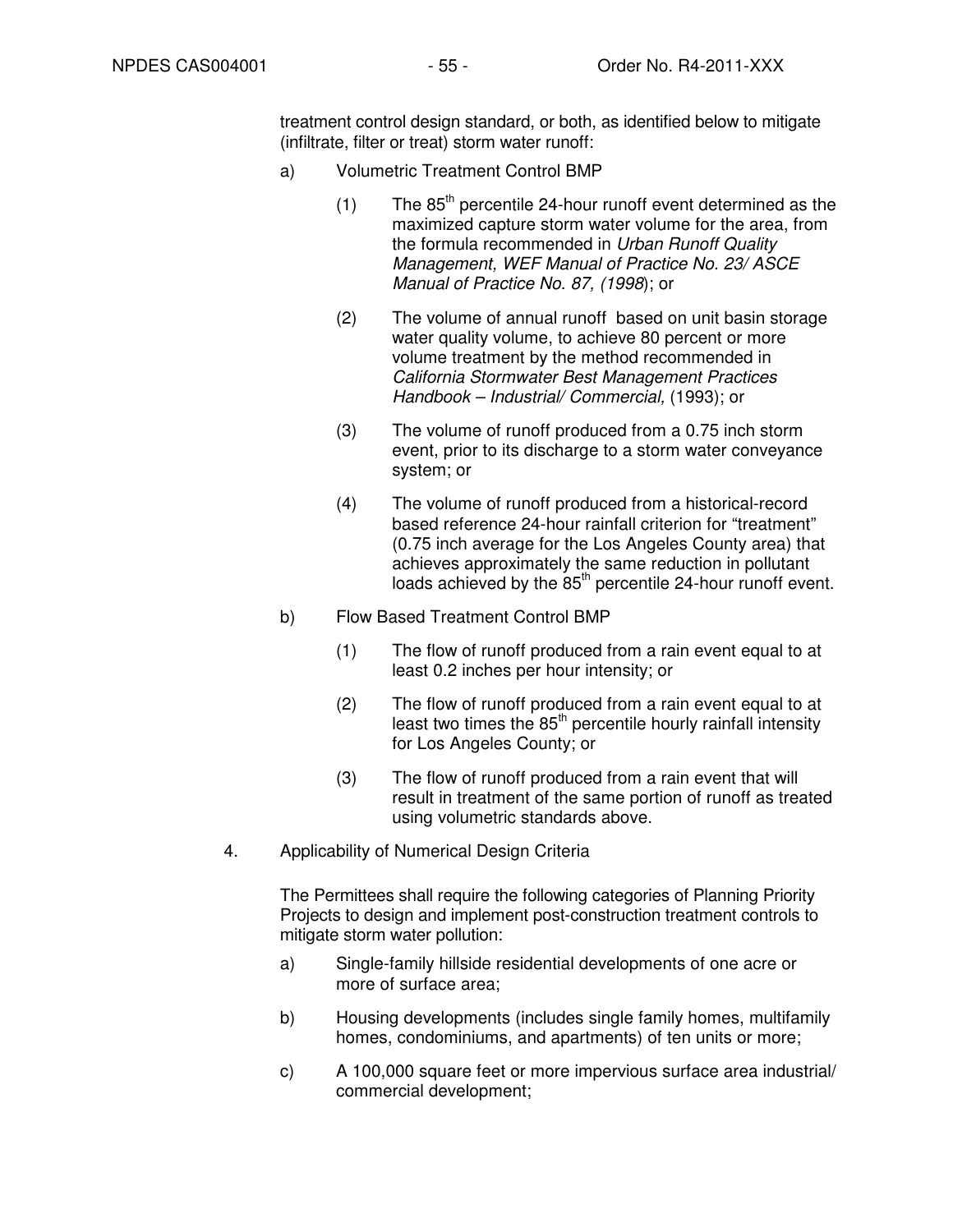- d) Automotive service facilities (SIC 5013, 5014, 5541, 7532-7534 and 7536-7539) [5,000 square feet or more of surface area];
- e) Retail gasoline outlets [5,000 square feet or more of impervious surface area and with projected Average Daily Traffic (ADT) of 100 or more vehicles]. Subsurface Treatment Control BMPs which may endanger public safety (i.e., create an explosive environment) are considered not appropriate;
- f) Restaurants (SIC 5812) [5,000 square feet or more of surface area];
- g) Parking lots 5,000 square feet or more of surface area or with 25 or more parking spaces;
- h) Projects located in, adjacent to or discharging directly to an ESA that meet threshold conditions identified above in 2.e; and
- i) Redevelopment projects in subject categories that meet Redevelopment thresholds.
- 5. Each Permittee shall require the implementation of SUSMP and postconstruction control requirements for the industrial/commercial development category to projects that disturb one acre or more of surface area.
- 6. Site Specific Mitigation

Each Permittee shall require the implementation of a site-specific plan to mitigate post-development storm water for new development and redevelopment not requiring a SUSMP but which may potentially have adverse impacts on post-development storm water quality, where one or more of the following project characteristics exist:

- a) Vehicle or equipment fueling areas;
- b) Vehicle or equipment maintenance areas, including washing and repair;
- c) Commercial or industrial waste handling or storage;
- d) Outdoor handling or storage of hazardous materials;
- e) Outdoor manufacturing areas;
- f) Outdoor food handling or processing;
- g) Outdoor animal care, confinement, or slaughter; or
- h) Outdoor horticulture activities.
- 7. Redevelopment Projects

The Permittees shall apply the SUSMP, or site specific requirements including post-construction storm water mitigation to all Planning Priority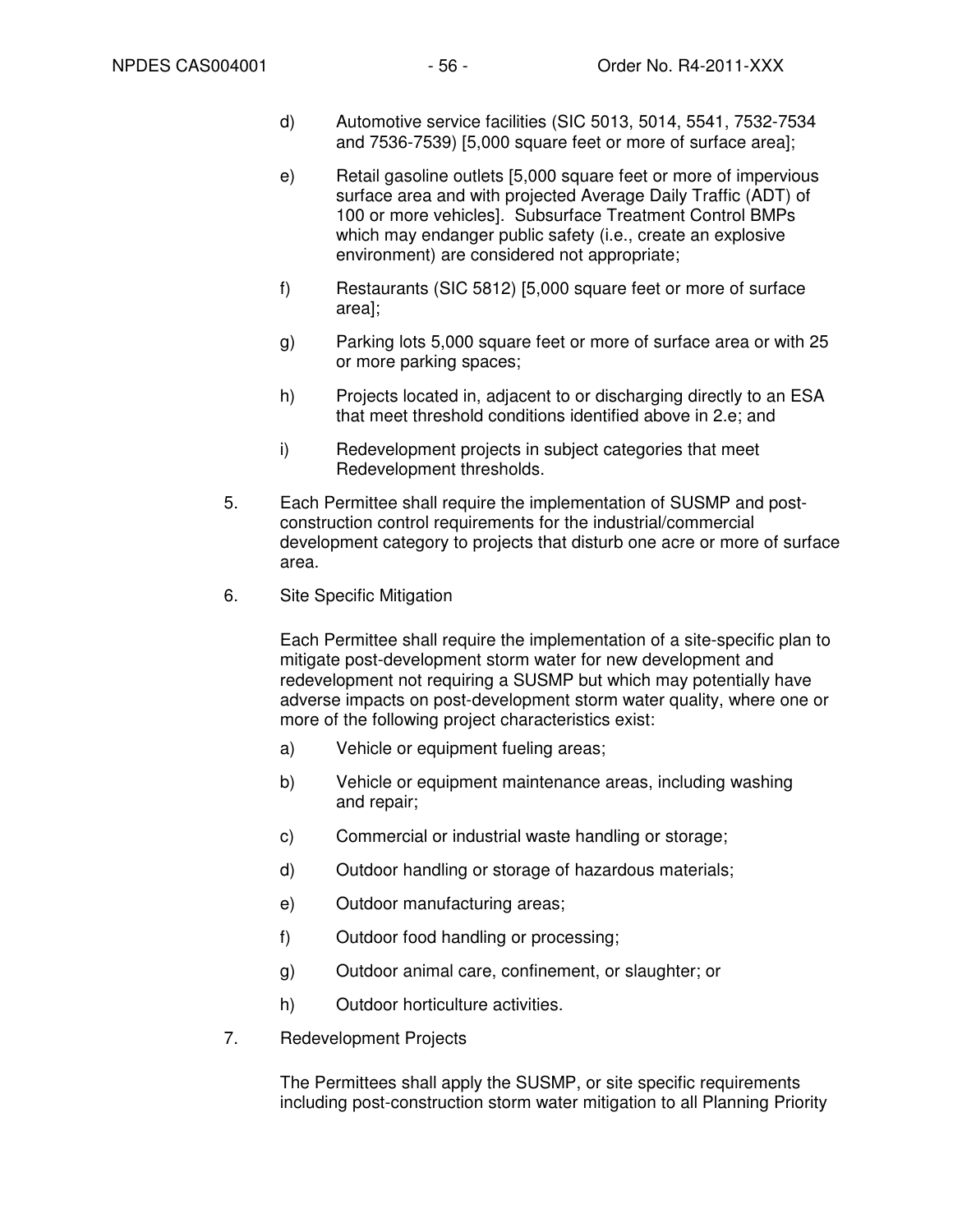Projects that undergo significant Redevelopment in their respective categories.

a) Significant Redevelopment means land-disturbing activity that results in the creation or addition or replacement of 5,000 square feet or more of impervious surface area on an already developed site.

> Where Redevelopment results in an alteration to more than fifty percent of impervious surfaces of a previously existing development, and the existing development was not subject to post development storm water quality control requirements, the entire project must be mitigated. Where Redevelopment results in an alteration to less than fifty percent of impervious surfaces of a previously existing development, and the existing development was not subject to post development storm water quality control requirements, only the alteration must be mitigated, and not the entire development.

- b) Redevelopment does not include routine maintenance activities that are conducted to maintain original line and grade, hydraulic capacity, original purpose of facility or emergency redevelopment activity required to protect public health and safety.
- c) Existing single family structures are exempt from the Redevelopment requirements.
- 8. Maintenance Agreement and Transfer

Each Permittee shall require that all developments subject to SUSMP and site specific plan requirements provide verification of maintenance provisions for Structural and Treatment Control BMPs, including but not limited to legal agreements, covenants, CEQA mitigation requirements, and or conditional use permits. Verification at a minimum shall include:

- a) The developer's signed statement accepting responsibility for maintenance until the responsibility is legally transferred; and either
- b) A signed statement from the public entity assuming responsibility for Structural or Treatment Control BMP maintenance and that it meets all local agency design standards; or
- c) Written conditions in the sales or lease agreement, which requires the recipient to assume responsibility for maintenance and conduct a maintenance inspection at least once a year; or
- d) Written text in project conditions, covenants and restrictions (CCRs) for residential properties assigning maintenance responsibilities to the Home Owners Association for maintenance of the Structural and Treatment Control BMPs; or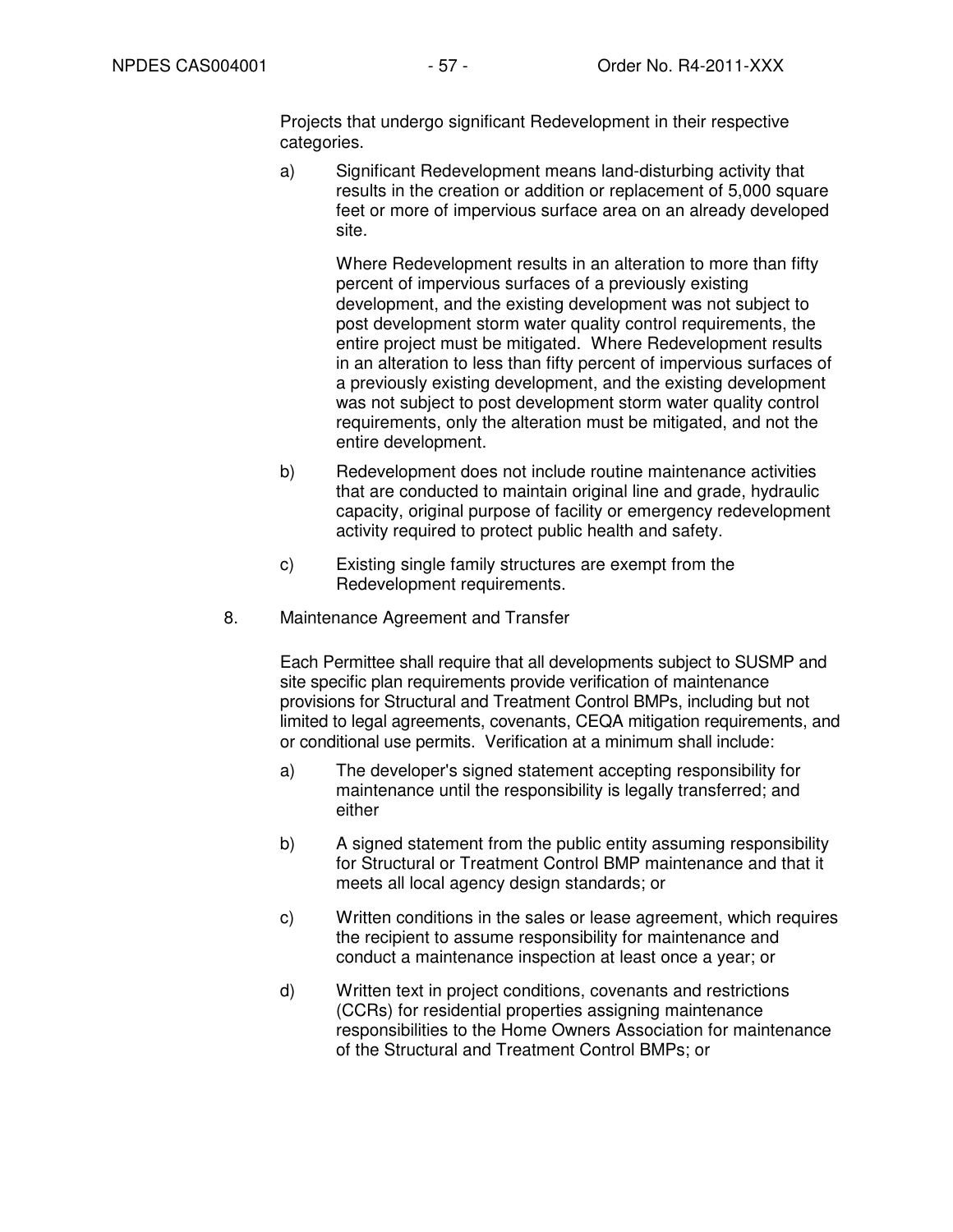- e) Any other legally enforceable agreement that assigns responsibility for the maintenance of post-construction Structural or Treatment Control BMPs.
- 9. Regional Storm Water Mitigation Program

A Permittee or Permittee group may apply to the Regional Board for approval of a regional or sub-regional storm water mitigation program to substitute in part or wholly SUSMP requirements. Upon review and a determination by the Regional Board Executive Officer that the proposal is technically valid and appropriate, the Regional Board may consider for approval such a program if its implementation will:

- a) Result in equivalent or improved storm water quality;
- b) Protect stream habitat;
- c) Promote cooperative problem solving by diverse interests;
- d) Be fiscally sustainable and has secure funding; and
- e) Be completed in five years including the construction and start-up of treatment facilities.

Nothing in this provision shall be construed as to delay the implementation of SUSMP requirements, as approved in this Order.

10. Mitigation Funding

The Permittees may propose a management framework, for endorsement by the Regional Board Executive Officer, to support regional or subregional solutions to storm water pollution, where any of the following situations occur:

- a) A waiver for impracticability is granted;
- b) Legislative funds become available;
- c) Off-site mitigation is required because of loss of environmental habitat; or
- d) An approved watershed management plan or a regional storm water mitigation plan exists that incorporates an equivalent or improved strategy for storm water mitigation.
- 11. California Environmental Quality Act (CEQA) Document Update

Each Permittee shall incorporate into its CEQA process, with immediate effect, procedures for considering potential storm water quality impacts and providing for appropriate mitigation when preparing and reviewing CEQA documents. The procedures shall require consideration of the following:

a) Potential impact of project construction on storm water runoff;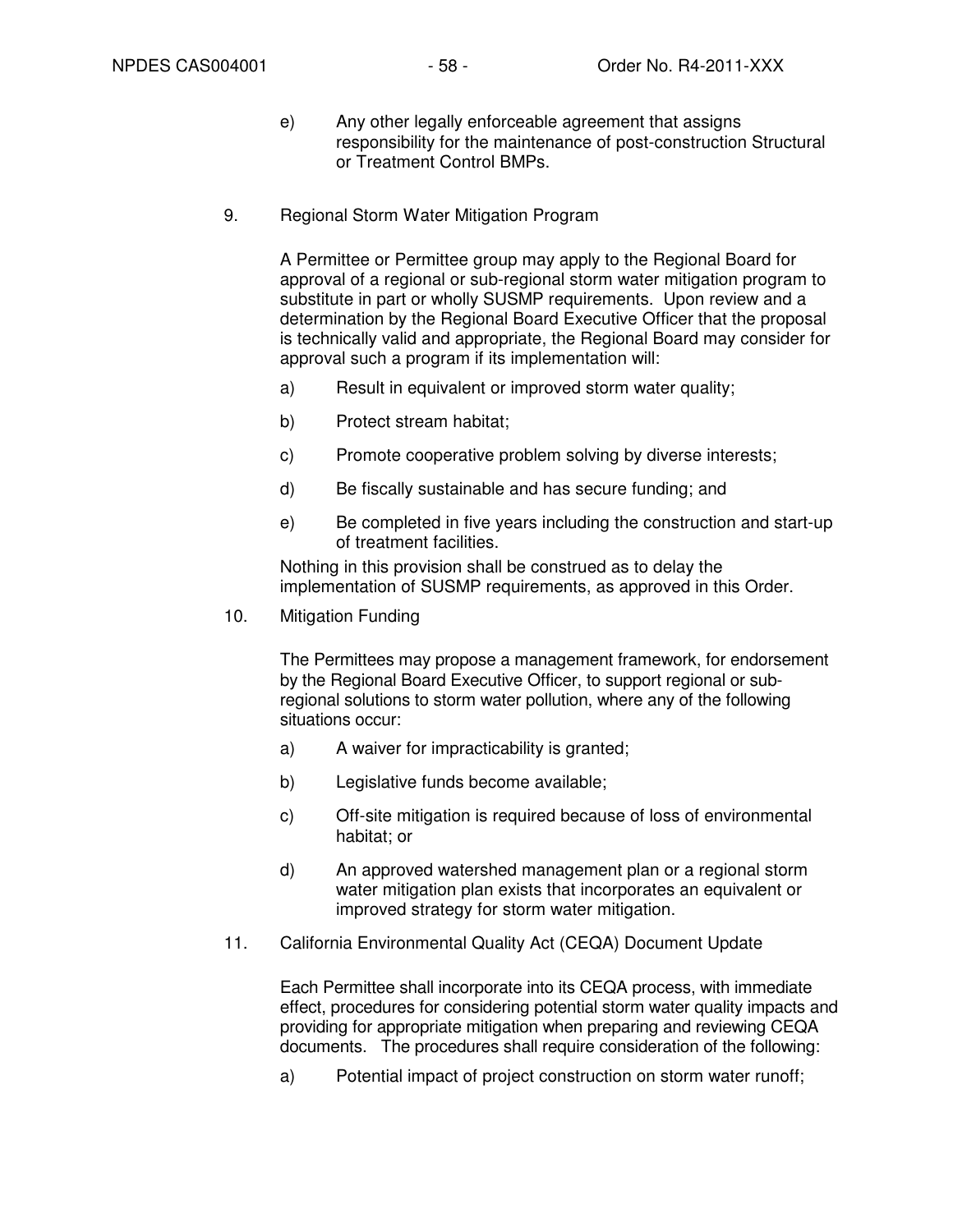- b) Potential impact of project post-construction activity on storm water runoff;
- c) Potential for discharge of storm water from areas from material storage, vehicle or equipment fueling, vehicle or equipment maintenance (including washing), waste handling, hazardous materials handling or storage, delivery areas or loading docks, or other outdoor work areas;
- d) Potential for discharge of storm water to impair the beneficial uses of the receiving waters or areas that provide water quality benefit;
- e) Potential for the discharge of storm water to cause significant harm on the biological integrity of the waterways and water bodies;
- f) Potential for significant changes in the flow velocity or volume of storm water runoff that can cause environmental harm; and
- g) Potential for significant increases in erosion of the project site or surrounding areas.
- 12. General Plan Update
	- a) Each Permittee shall amend, revise or update its General Plan to include watershed and storm water quality and quantity management considerations and policies when any of the following General Plan elements are updated or amended: (i) Land Use, (ii) Housing, (iii) Conservation, and (iv) Open Space.
	- b) Each Permittee shall provide the Regional Board with the draft amendment or revision when a listed General Plan element or the General Plan is noticed for comment in accordance with Cal. Govt. Code § 65350 et seq.
- 13. Targeted Employee Training

Each Permittee shall train its employees in targeted positions (whose jobs or activities are engaged in development planning) regarding the development planning requirements on an annual basis, and more frequently if necessary.

- 14. Developer Technical Guidance and Information
	- a) Each Permittee shall develop and make available to the developer community SUSMP (development planning) guidelines immediately.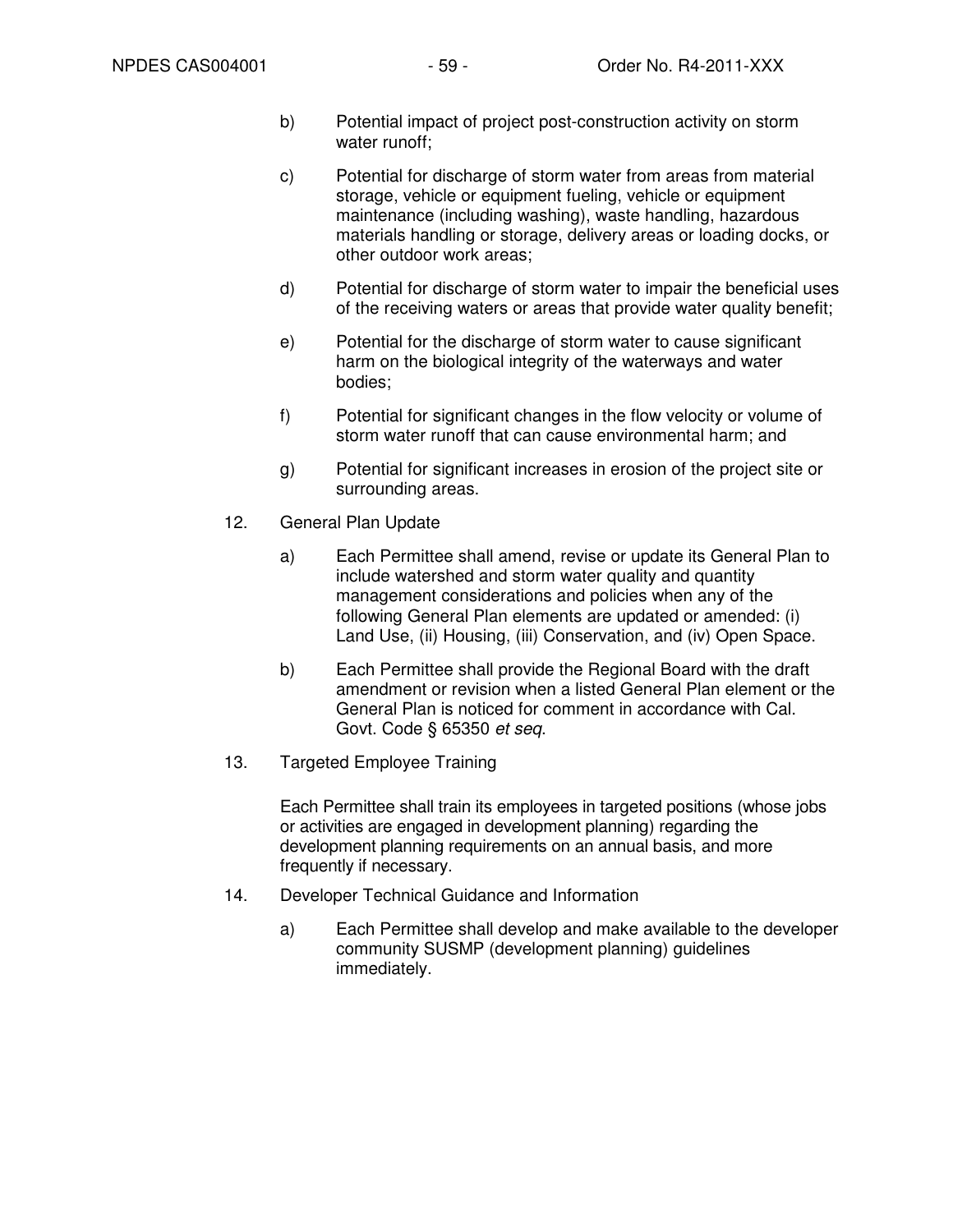### **E. Development Construction Program**

- 1. Each Permittee shall implement a program to control runoff from construction activity at all construction sites within its jurisdiction. The program shall ensure the following minimum requirements are effectively implemented at all construction sites:
	- a) Sediments generated on the project site shall be retained using adequate Treatment Control or Structural BMPs;
	- b) Construction-related materials, wastes, spills, or residues shall be retained at the project site to avoid discharge to streets, drainage facilities, receiving waters, or adjacent properties by wind or runoff;
	- c) Non-storm water runoff from equipment and vehicle washing and any other activity shall be contained at the project site; and
	- d) Erosion from slopes and channels shall be controlled by implementing an effective combination of BMPs (as approved in Regional Board Resolution No. 99-03), such as the limiting of grading scheduled during the wet season; inspecting graded areas during rain events; planting and maintenance of vegetation on slopes; and covering erosion susceptible slopes.
- 2. For construction sites one acre and greater, each Permittee shall comply with all conditions in section E.1. above and shall:
	- a) Require the preparation and submittal of a Local Storm Water Pollution Prevention Plan (Local SWPPP), for approval prior to issuance of a grading permit for construction projects. The Local SWPPP shall include appropriate construction site BMPs and maintenance schedules. (A Local SWPPP may substitute for the State SWPPP if the Local SWPPP is at least as inclusive in controls and BMPs as the State SWPPP). The Local SWPPP must include the rationale used for selecting or rejecting BMPs. The project architect, or engineer of record, or authorized qualified designee, must sign a statement on the Local SWPPP to the effect:

"As the architect/engineer of record, I have selected appropriate BMPs to effectively minimize the negative impacts of this project's construction activities on storm water quality. The project owner and contractor are aware that the selected BMPs must be installed, monitored, and maintained to ensure their effectiveness. The BMPs not selected for implementation are redundant or deemed not applicable to the proposed construction activity."

The landowner or the landowner's agent shall sign a statement to the effect:

> "I certify that this document and all attachments were prepared under my direction or supervision in accordance with a system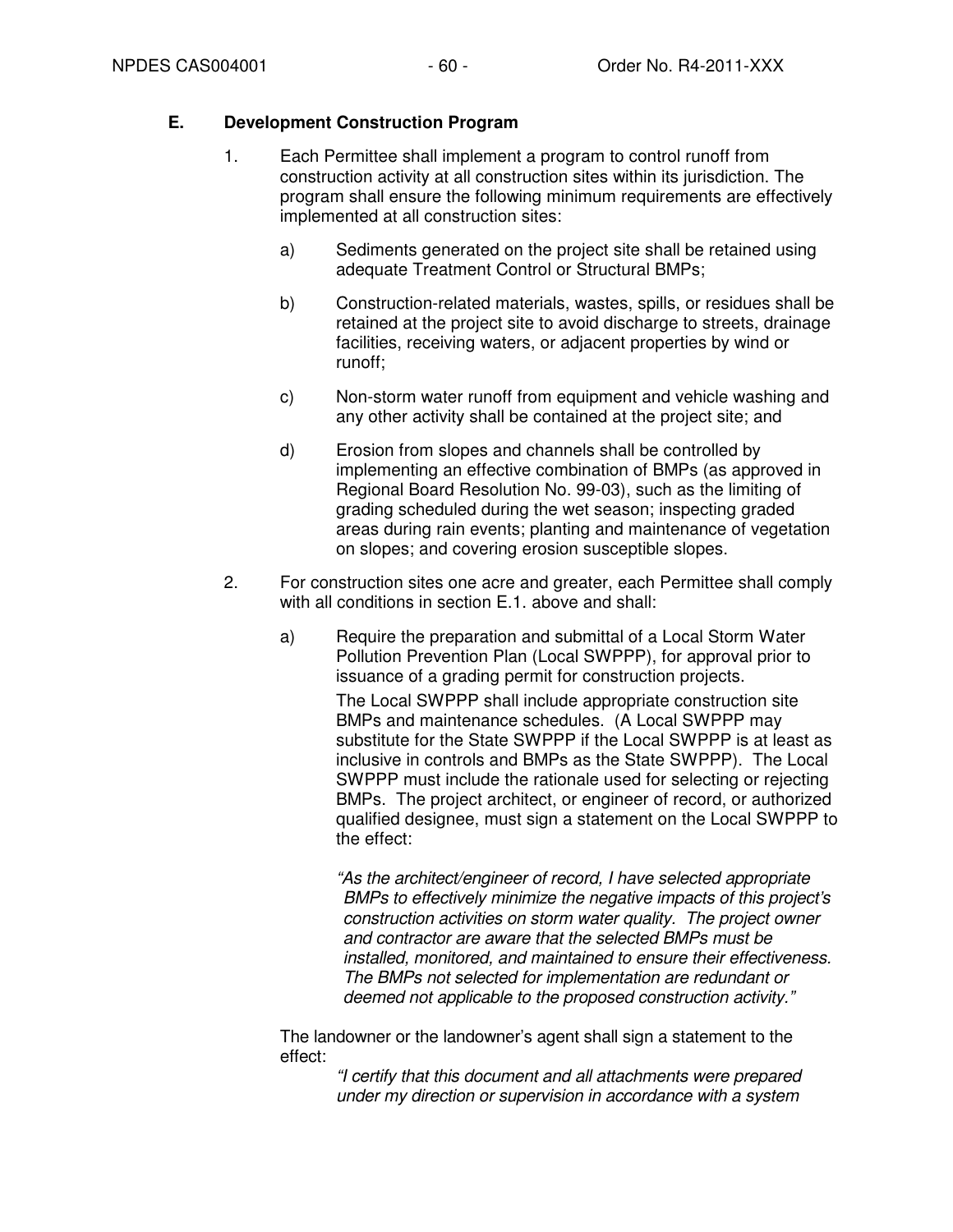designed to assure that qualified personnel properly gather and evaluate the information submitted. Based on my inquiry of the person or persons who manage the system or those persons directly responsible for gathering the information, to the best of my knowledge and belief, the information submitted is true, accurate, and complete. I am aware that submitting false and/or inaccurate information, failing to update the Local SWPPP to reflect current conditions, or failing to properly and/or adequately implement the Local SWPPP may result in revocation of grading and/or other permits or other sanctions provided by law."

The Local SWPPP certification shall be signed by the landowner as follows, for a corporation: by a responsible corporate officer which means (a) a president, secretary, treasurer, or vice president of the corporation in charge of a principal business function, or any other person who performs similar policy or decision-making functions for the corporation, or (b) the manager of the construction activity if authority to sign documents has been assigned or delegated to the manager in accordance with corporate procedures; for a partnership or sole proprietorship: by a general partner or the proprietor; or for a municipality or other public agency: by an elected official, a ranking management official (e.g., County Administrative Officer, City Manager, Director of Public Works, City Engineer, District Manager), or the manager of the construction activity if authority to sign Local SWPPPs has been assigned or delegated to the manager in accordance with established agency policy.

b) Inspect all construction sites for storm water quality requirements during routine inspections a minimum of once during the wet season. The Local SWPPP shall be reviewed for compliance with local codes, ordinances, and permits. For inspected sites that have not adequately implemented their Local SWPPP, a follow-up inspection to ensure compliance will take place within 2 weeks. If compliance has not been attained, the Permittee will take additional actions to achieve compliance (as specified in municipal codes). If compliance has not been achieved, and the site is also covered under a statewide general construction storm water permit, each Permittee shall enforce their local ordinance requirements, and if non-compliance continues the Regional Board shall be notified for further joint enforcement actions.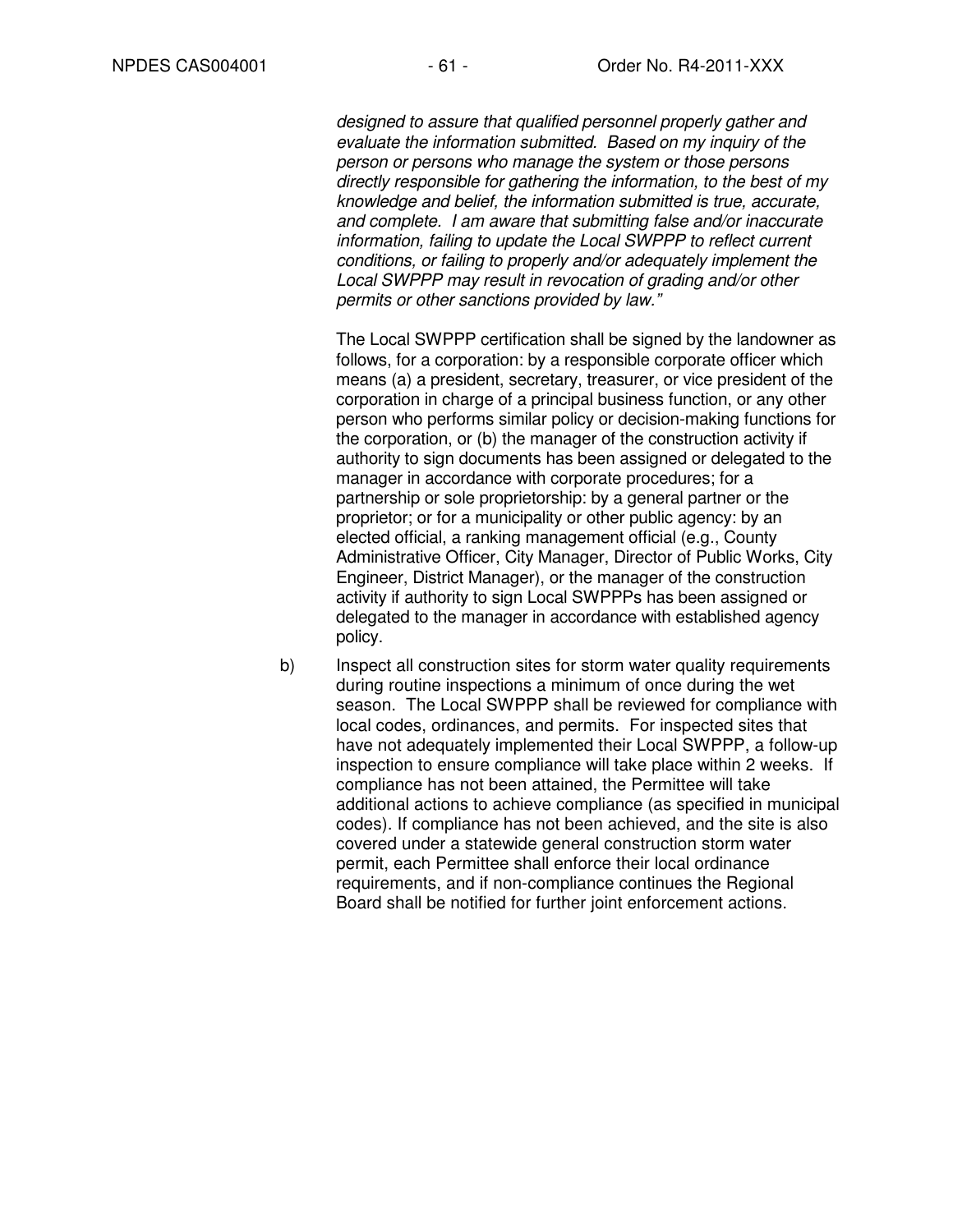- c) Require, prior to issuing a grading permit for all projects requiring coverage under a statewide general construction storm water permit, proof of a Waste Discharger Identification (WDID) Number for filing a Notice of Intent (NOI) for permit coverage and a certification that a SWPPP has been prepared by the project developer. A Local SWPPP may substitute for the State SWPPP if the Local SWPPP is at least as inclusive in controls and BMPs as the State SWPPP.
- 3. For sites one acre and greater, each Permittee shall comply with all conditions in Sections E.1. and E.2. and shall:
	- a) Require, prior to issuing a grading permit for all projects requiring coverage under the state general permit, proof of a Waste Discharger Identification (WDID) Number for filing a Notice of Intent (NOI) for coverage under the GCASP and a certification that a SWPPP has been prepared by the project developer. A Local SWPPP may substitute for the State SWPPP if the Local SWPPP is at least as inclusive in controls and BMPs as the State SWPPP.
	- b) Require proof of an NOI and a copy of the SWPPP at any time a transfer of ownership takes place for the entire development or portions of the common plan of development where construction activities are still on-going.
	- c) Use an effective system to track grading permits issued by each Permittee. To satisfy this requirement, the use of a database or GIS system is encouraged, but not required.
- 4. GCASP Violation Referrals
	- a) Referral of Violations of the SQMP, Regional Board Resolution 98-08, and municipal storm water ordinances:

A Permittee may refer a violation(s) to the Regional Board provided that the Permittee has made a good faith effort of progressive enforcement. At a minimum, a Permittee's good faith effort must include documentation of:

- Two follow-up inspections within 3 months, and
- Two warning letters or notices of violation.
- b) Referral of Violations of GCASP Filing Requirements:

For those projects subject to the GCASP, Permittees shall refer non-filers (i.e., those projects which cannot demonstrate that they have a WDID number) to the Regional Board, within 15 days of making a determination. In making such referrals, Permittees shall include, at a minimum, the following documentation:

- Project location;
- Developer;
- Estimated project size; and
- Records of communication with the developer regarding filing requirements.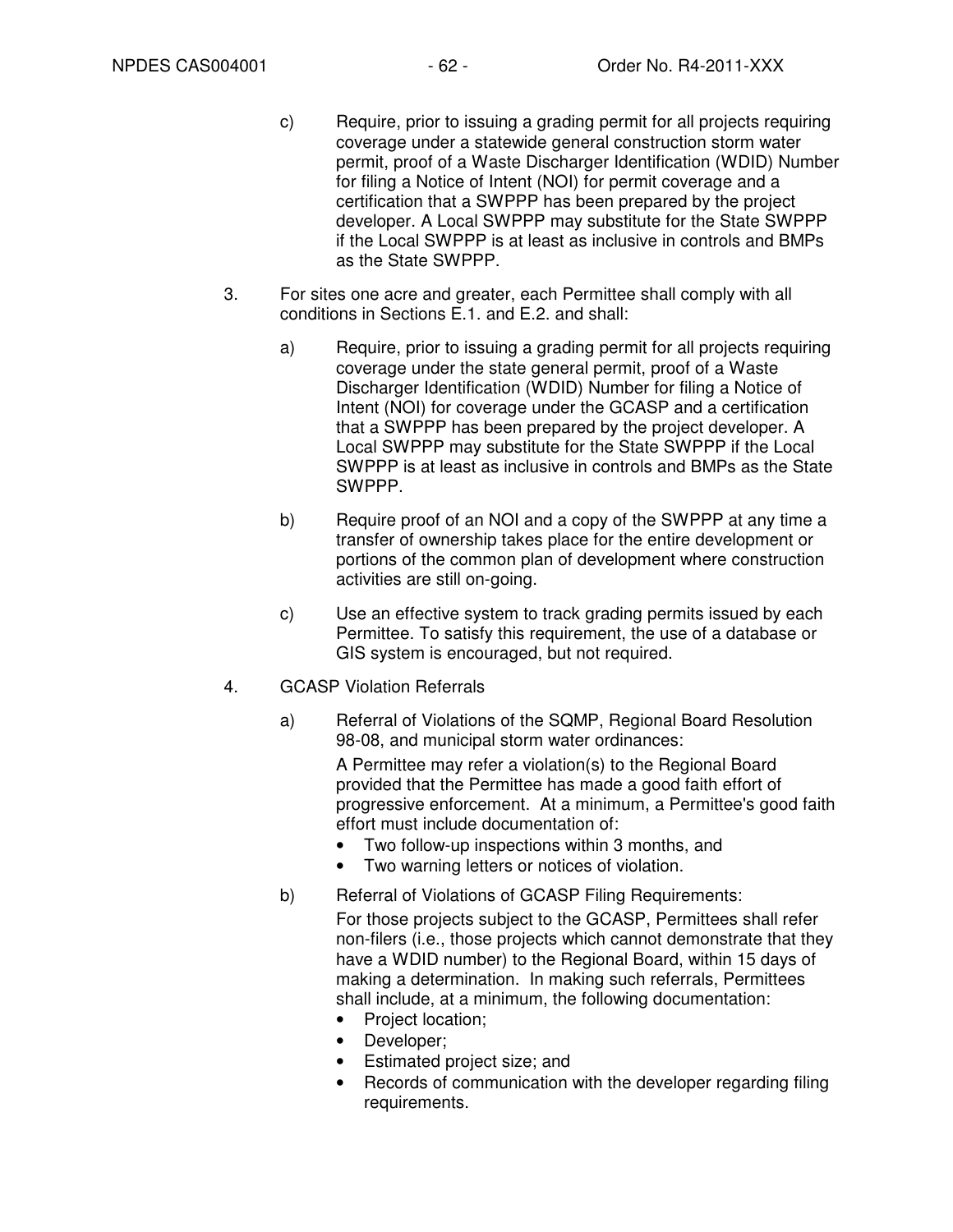5. Each Permittee shall train employees in targeted positions (whose jobs or activities are engaged in construction activities including construction inspection staff) regarding the requirements of the storm water management program annually thereafter. Each Permittee shall maintain a list of trained employees.

#### **F. Public Agency Activities Program**

Each Permittee shall implement a Public Agency program to minimize storm water pollution impacts from public agency activities. Public Agency requirements consist of:

- Sewage Systems Maintenance, Overflow, and Spill Prevention
- Public Construction Activities Management
- Vehicle Maintenance/Material Storage Facilities/Corporation Yards Management
- Landscape and Recreational Facilities Management
- Storm Drain Operation and Management
- Streets and Roads Maintenance
- Parking Facilities Management
- Public Industrial Activities Management
- Emergency Procedures
- Treatment Feasibility Study
- 1. Sewage System Maintenance, Overflow, and Spill Prevention
	- a) Each Permittee shall implement a response plan for overflows of the sanitary sewer system within their respective jurisdiction, which shall consist at a minimum of the following:
		- (1) Investigation of any complaints received;
		- (2) Upon notification, immediate response to overflows for containment; and
		- (3) Notification to appropriate sewer and public health agencies when a sewer overflows to the MS4.
	- b) In addition to 1.a.1, 1.a.2, and 1.a.3 above, for those Permittees, which own and/or operate a sanitary sewer system, the Permittee shall also implement the following requirements:
		- (1) Procedures to prevent sewage spills or leaks from sewage facilities from entering the MS4; and
		- (2) Identify, repair, and remediate sanitary sewer blockages, exfiltration, overflow, and wet weather overflows from sanitary sewers to the MS4.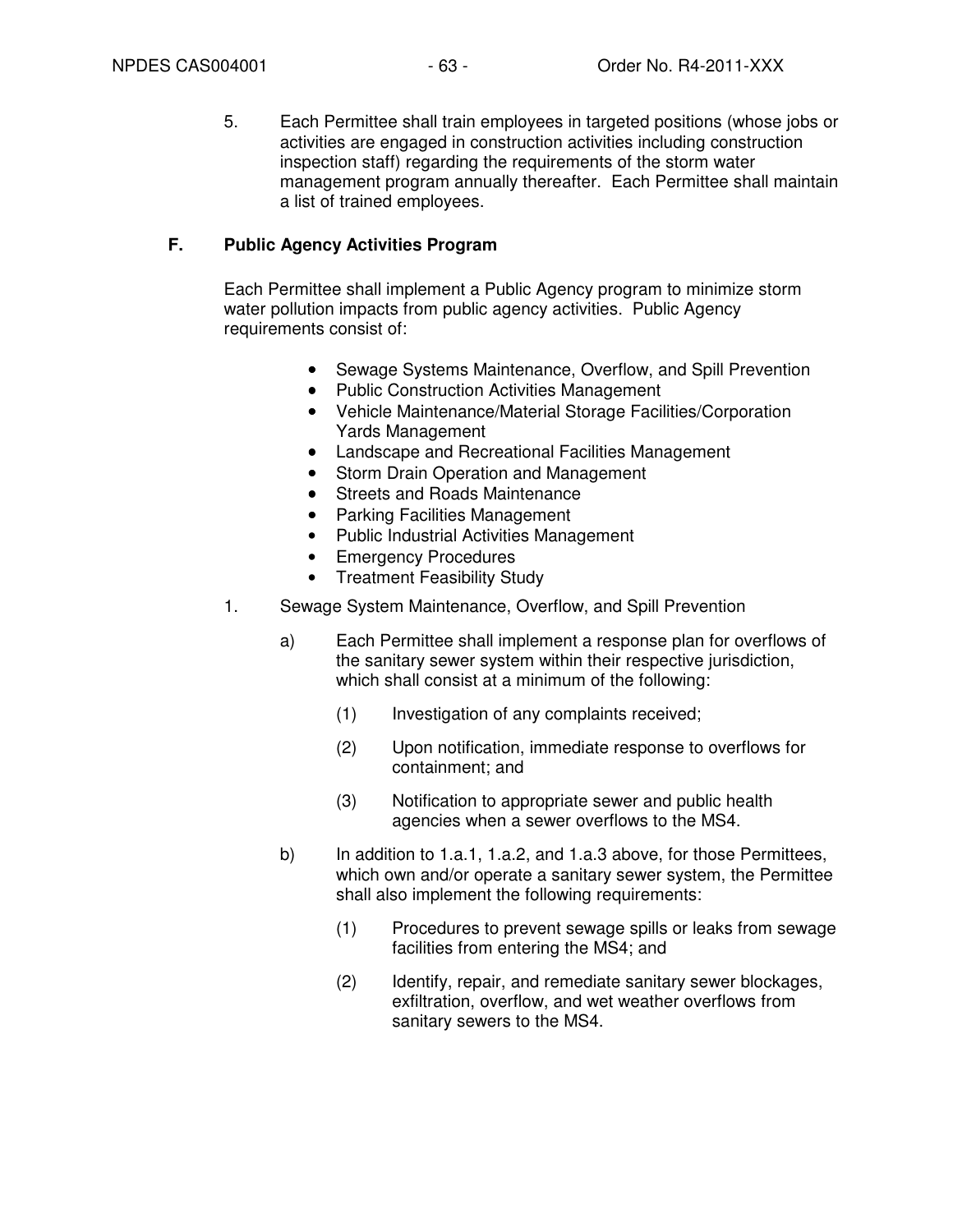- 2. Public Construction Activities Management
	- a) Each Permittee shall implement the Development Planning Program requirements (Permit Part 4.D) at public construction projects.
	- b) Each Permittee shall implement the Development Construction Program requirements (Permit Part 4.E) at Permittee owned construction sites.
	- c) Each Permittee shall obtain coverage under the GCASP for public construction sites one acre or greater (or part of a larger area of development).
- 3. Vehicle Maintenance/Material Storage Facilities/Corporation Yards Management
	- a) Each Permittee, consistent with the SQMP, shall implement SWPPPs for public vehicle maintenance facilities, material storage facilities, and corporation yards which have the potential to discharge pollutants into storm water.
	- b) Each Permittee shall implement BMPs to minimize pollutant discharges in storm water including but not be limited to:
		- (1) Good housekeeping practices;
		- (2) Material storage control;
		- (3) Vehicle leaks and spill control; and
		- (4) Illicit discharge control.
	- c) Each Permittee shall implement the following measures to prevent the discharge of pollutants to the MS4:
		- (1) For existing facilities, that are not already plumbed to the sanitary sewer, all vehicle and equipment wash areas (except for fire stations) shall either be:
			- (i) Self-contained;
			- (ii) Equipped with a clarifier;
			- (iii) Equipped with an alternative pre-treatment device; or
			- (iv) Plumbed to the sanitary sewer.
		- (2) For new facilities, or during redevelopment of existing facilities (including fire stations), all vehicle and equipment wash areas shall be plumbed to the sanitary sewer and be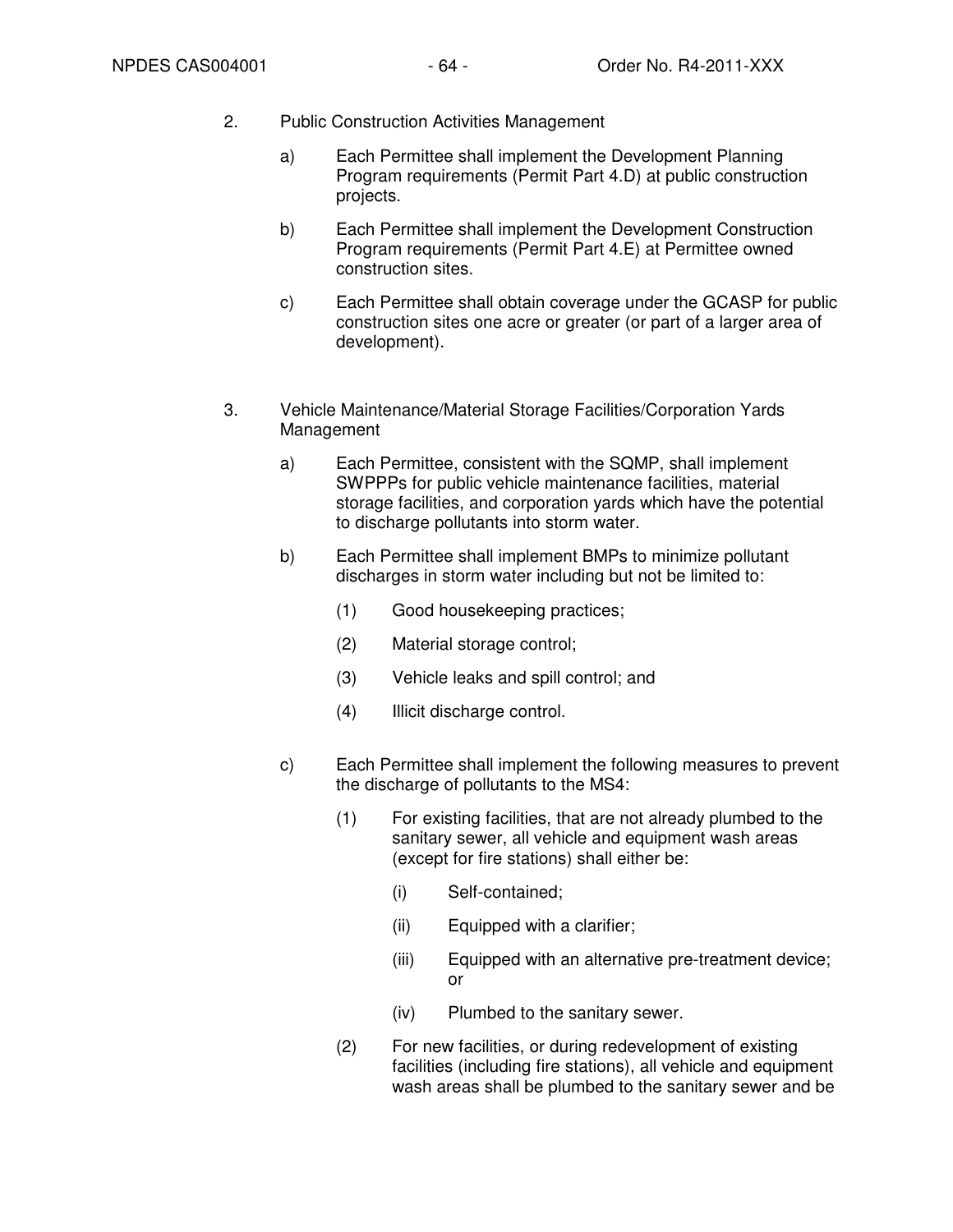equipped with a pre-treatment device in accordance with requirements of the sewer agency.

4. Landscape and Recreational Facilities Management

Each Permittee shall implement the following requirements:

- a) A standardized protocol for the routine and non-routine application of pesticides, herbicides (including pre-emergents), and fertilizers;
- b) Consistency with State Board's guidelines and monitoring requirements for application of aquatic pesticides to surface waters (WQ Order No. 2001-12 DWQ);
- c) Ensure no application of pesticides or fertilizers immediately before, during, or immediately after a rain event or when water is flowing off the area to be applied;
- d) Ensure that no banned or unregistered pesticides are stored or applied;
- e) Ensure that staff applying pesticides are certified by the California Department of Food and Agriculture, or are under the direct supervision of a certified pesticide applicator;
- f) Implement procedures to encourage retention and planting of native vegetation and to reduce water, fertilizer, and pesticide needs;
- g) Store fertilizers and pesticides indoors or under cover on paved surfaces or use secondary containment;
- h) Reduce the use, storage, and handling of hazardous materials to reduce the potential for spills; and
- i) Regularly inspect storage areas.
- 5. Storm Drain Operation and Management
	- a) Each Permittee shall designate catch basin inlets within its jurisdiction as one of the following:
		- Priority A: Catch basins that are designated as consistently generating the highest volumes of trash and/or debris. Priority B: Catch basins that are designated as consistently generating moderate volumes of trash and/or debris. Priority C: Catch basins that are designated as generating low volumes of trash and/or
	- b) Permittees subject to a trash TMDL (Ballona Creek WMA) shall continue to implement the requirements listed below until trash

debris.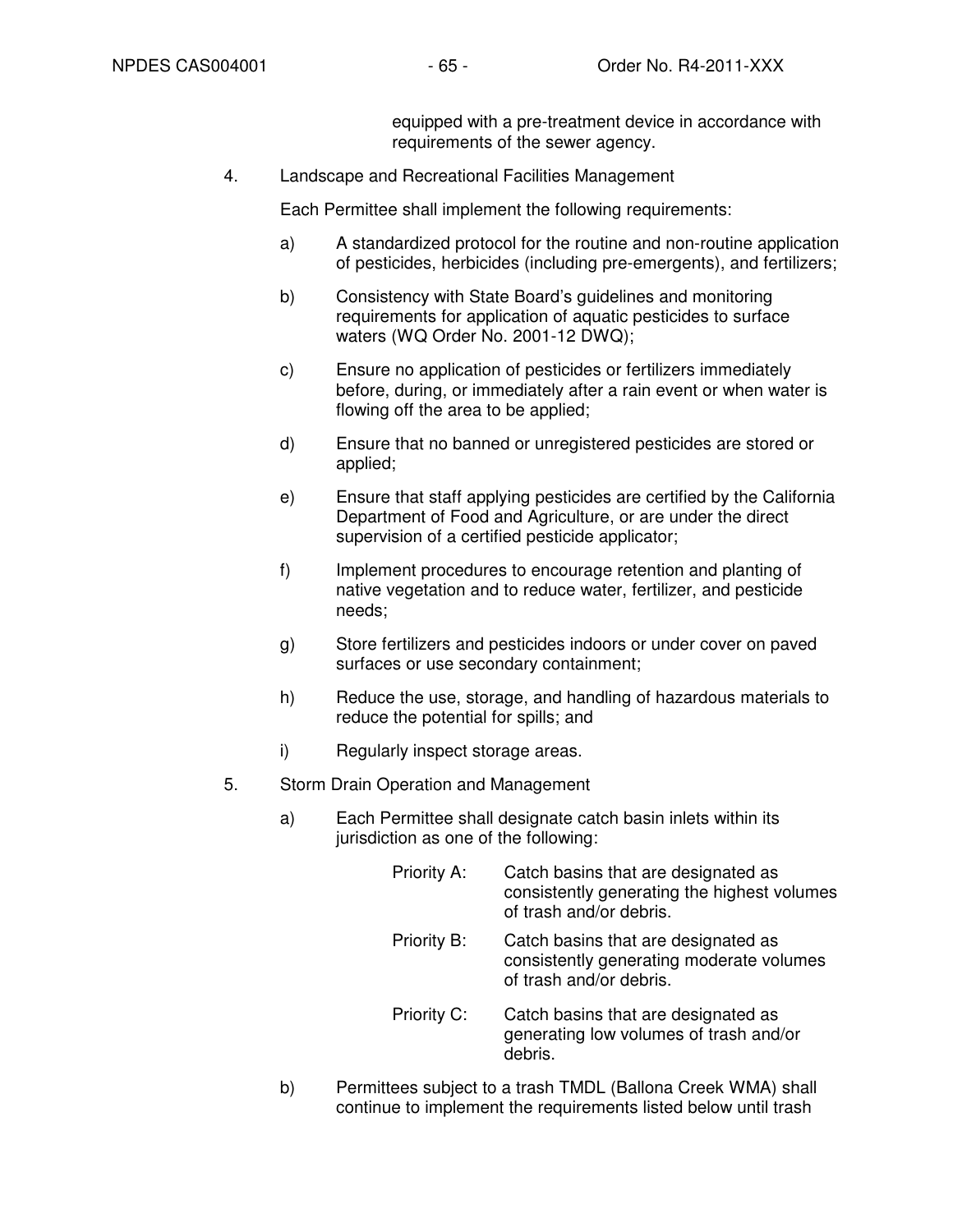TMDL implementation measures are adopted. Thereafter, the subject Permittees shall implement programs in conformance with the TMDL implementation schedule, which shall include an effective combination of measures such as street sweeping, catch basin cleaning, installation of treatment devices and trash receptacles, or other BMPs. Default requirements include:

- (1) Inspection and cleaning of catch basins between May 1 and September 30 of each year;
- (2) Additional cleaning of any catch basin that is at least 40% full of trash and/or debris:
- (3) Record keeping of catch basins cleaned; and
- (4) Recording of the overall quantity of catch basin waste collected.

Until requirements consistent with the Ballona Creek Trash TMDL are incorporated into this Order or future orders, subject Permittees shall implement the requirements described below in subsection 5(c).

Permittees subject to the Los Angeles River Watershed Trash TMDL shall implement the requirements set forth in Part 7. Total Maximum Daily Load Provisions, subsection 1 "TMDL for Trash in the Los Angeles River Watershed".

- c) Permittees not subject to a trash TMDL shall:
	- (1) Clean catch basins according to the following schedule:

Priority A: A minimum of three times during the wet season and once during the dry season every year.

Priority B: A minimum of once during the wet season and once during the dry season every year.

Priority C: A minimum of once per year.

In addition to the schedule above, Permittees shall ensure that any catch basin that is at least 25% full of trash and debris shall be cleaned out.

(2) For any special event that can be reasonably expected to generate substantial quantities of trash and litter, include provisions that require for the proper management of trash and litter generated, as a condition of the special use permit issued for that event. At a minimum, the municipality who issues the permit for the special event shall arrange for either temporary screens to be placed on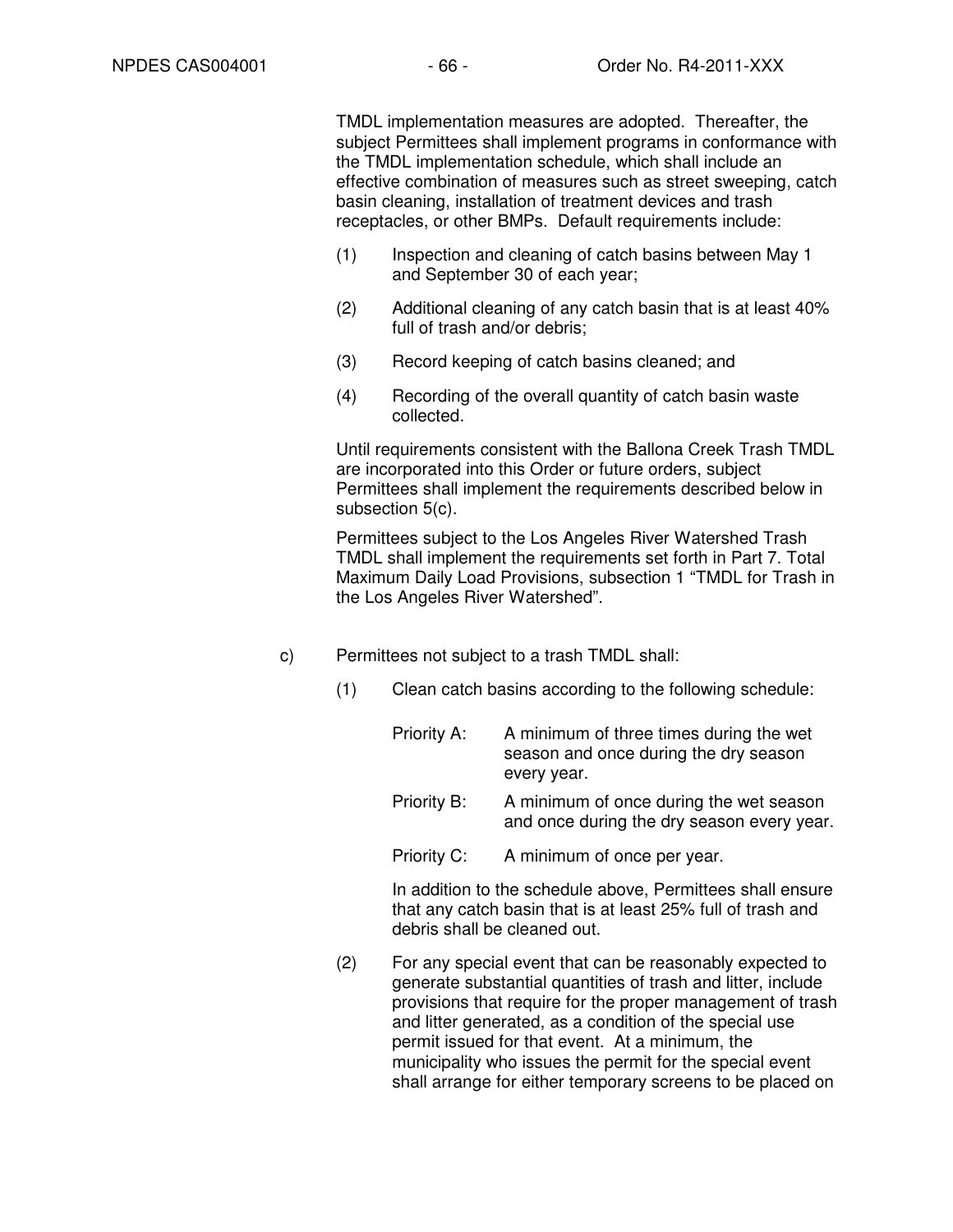catch basins or for catch basins in that area to be cleaned out subsequent to the event and prior to any rain event.

- (3) Place trash receptacles at all transit stops within its jurisdiction. All trash receptacles shall be maintained as necessary.
- d) Each Permittee shall inspect the legibility of the catch basin stencil or label nearest the inlet. Catch basins with illegible stencils shall be recorded and re-stenciled or re-labeled within 180 days of inspection.
- e) Each Permittee shall implement BMPs for Storm Drain Maintenance that include:
	- (1) A program to visually monitor Permittee-owned open channels and other drainage structures for debris at least annually and identify and prioritize problem areas of illicit discharge for regular inspection;
	- (2) A review of current maintenance activities to assure that appropriate storm water BMPs are being utilized to protect water quality;
	- (3) Removal of trash and debris from open channel storm drains shall occur a minimum of once per year before the storm season;
	- (4) Minimize the discharge of contaminants during MS4 maintenance and clean outs; and
	- (5) Proper disposal of material removed.
- 6. Streets and Roads Maintenance
	- a) Each Permittee shall designate streets and/or street segments within its jurisdiction as one of the following:
		- Priority A: Streets and/or street segments that are designated as consistently generating the highest volumes of trash and/or debris.
		- Priority B: Streets and/or street segments that are designated as consistently generating moderate volumes of trash and/or debris.
		- Priority C: Streets and/or street segments that are designated as generating low volumes of trash and/or debris.
	- b) Each Permittee shall perform street sweeping of curbed streets according to the following schedule:
		- Priority A: These streets and/or street segments shall be swept at least two times per month.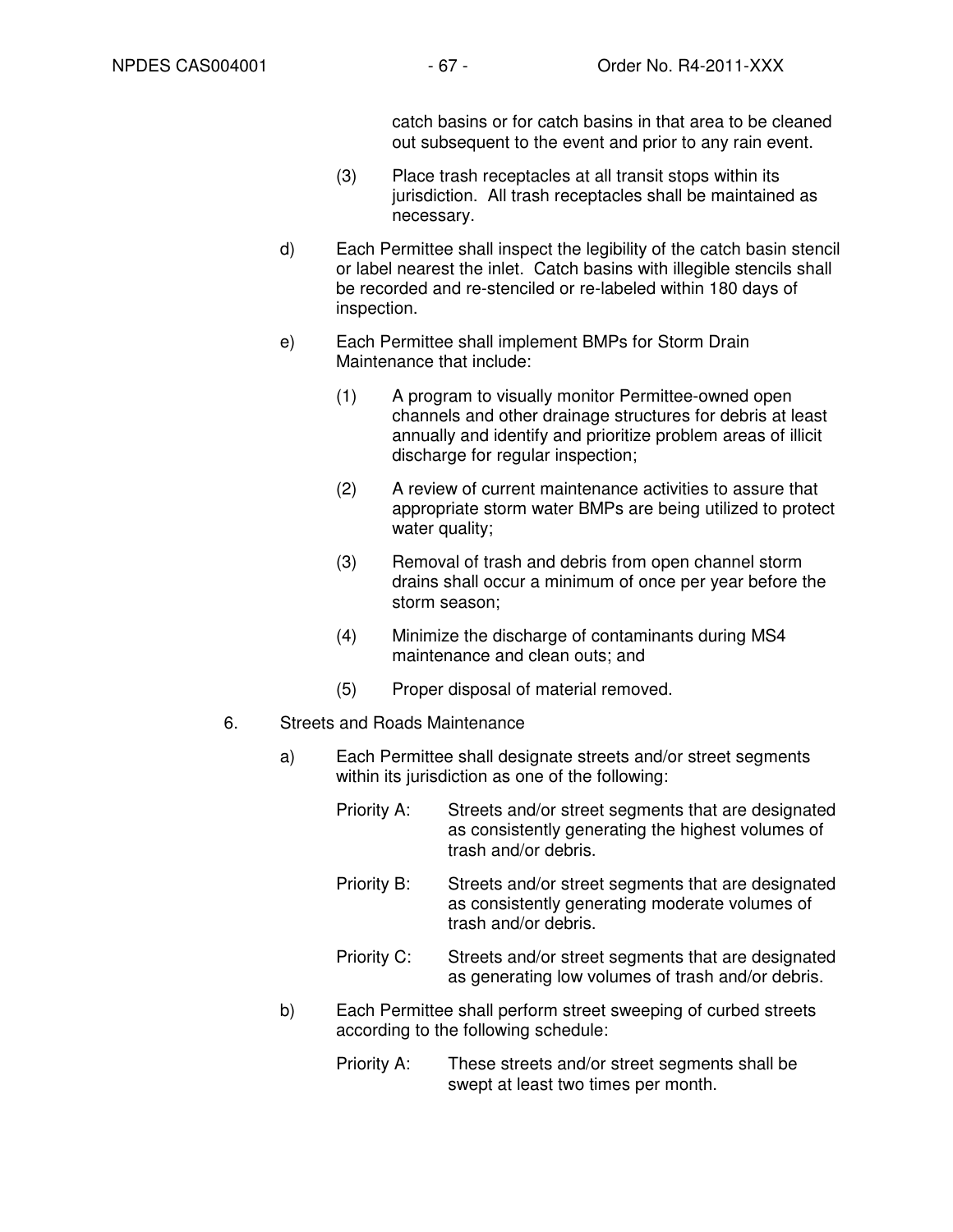- Priority B: Each Permittee shall ensure that each street and/or street segments is swept at least once per month.
- Priority C: These streets and/or street segments shall be swept as necessary but in no case less than once per year.
- c) Each Permittee shall require that:
	- (1) Sawcutting wastes be recovered and disposed of properly and that in no case shall waste be left on a roadway or allowed to enter the storm drain;
	- (2) Concrete and other street and road maintenance materials and wastes shall be managed to prevent discharge to the MS4; and
	- (3) The washout of concrete trucks and chutes shall only occur in designated areas and never discharged to storm drains, open ditches, streets, or catch basins.
- d) Each Permittee shall train their employees in targeted positions (whose interactions, jobs, and activities affect storm water quality) regarding the requirements of the storm water management program to:
	- (1) Promote a clear understanding of the potential for maintenance activities to pollute storm water; and
	- (2) Identify and select appropriate BMPs.
- 7. Parking Facilities Management

Permittee-owned parking lots exposed to storm water shall be kept clear of debris and excessive oil buildup and cleaned no less than 2 times per month and/or inspected no less than 2 times per month to determine if cleaning is necessary. In no case shall a Permittee-owned parking lot be cleaned less than once a month.

8. Public Industrial Activities Management

Each Permittee shall, for any municipal activity considered a discharge of storm water associated with industrial activity, obtain separate coverage under the GIASP.

9. Emergency Procedures

Each Permittee shall repair essential public services and infrastructure in a manner to minimize environmental damage in emergency situations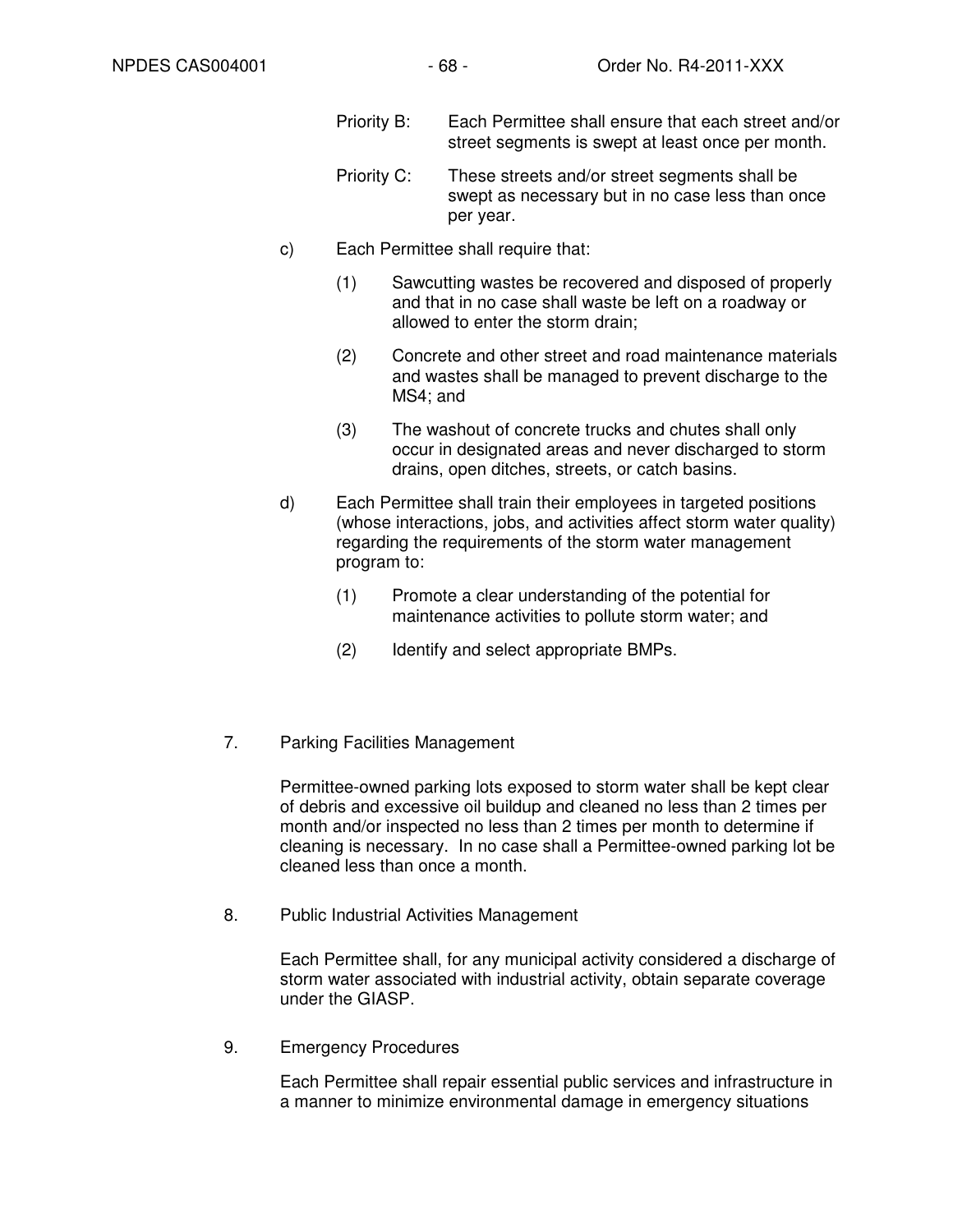such as: earthquakes; fires; floods; landslides; or windstorms. BMPs shall be implemented to the extent that measures do not compromise public health and safety. After initial emergency response or emergency repair activities have been completed, each Permittee shall implement BMPs and programs as required under this Order.

### **G. Illicit Connections and Illicit Discharges Elimination Program**

Permittees shall eliminate all illicit connections and illicit discharges to the storm drain system, and shall document, track, and report all such cases in accordance with the elements and performance measures specified in the following subsections.

- 1. General
	- a) Implementation: Each Permittee must develop an Implementation Program which specifies how each Permittee is implementing revisions to the IC/ID Program of the SQMP. This Implementation Program must be documented, and available for review and approval by the Regional Board Executive Officer, upon request.
	- b) Tracking: All Permittees shall maintain a listing of all permitted connections to their storm drain system. All Permittees shall map at a scale and in a format specified by the Principal Permittee all illicit connections and discharges on their maps, and shall transmit this information to the Principal Permittee. The Principal Permittee shall use this information to evaluate patterns and trends of illicit connections and illicit discharges, with the objectives of identifying priority areas for elimination of illicit connections and illicit discharges.
	- c) Training: All Permittees shall train all targeted employees who are responsible for identification, investigation, termination, cleanup, and reporting of illicit connections and discharges. Furthermore, all Permittees shall conduct refresher training on an annual basis thereafter.
- 2. Illicit Connections
	- a) Screening for Illicit Connections
		- (1) Field Screening: All Permittees shall field screen the storm drain system for illicit connections in accordance with the following schedule:
			- (i) Open channels: No later than 18 months after permit adoption; and
			- (ii) Underground pipes in priority areas: No later than 18 months after permit adoption.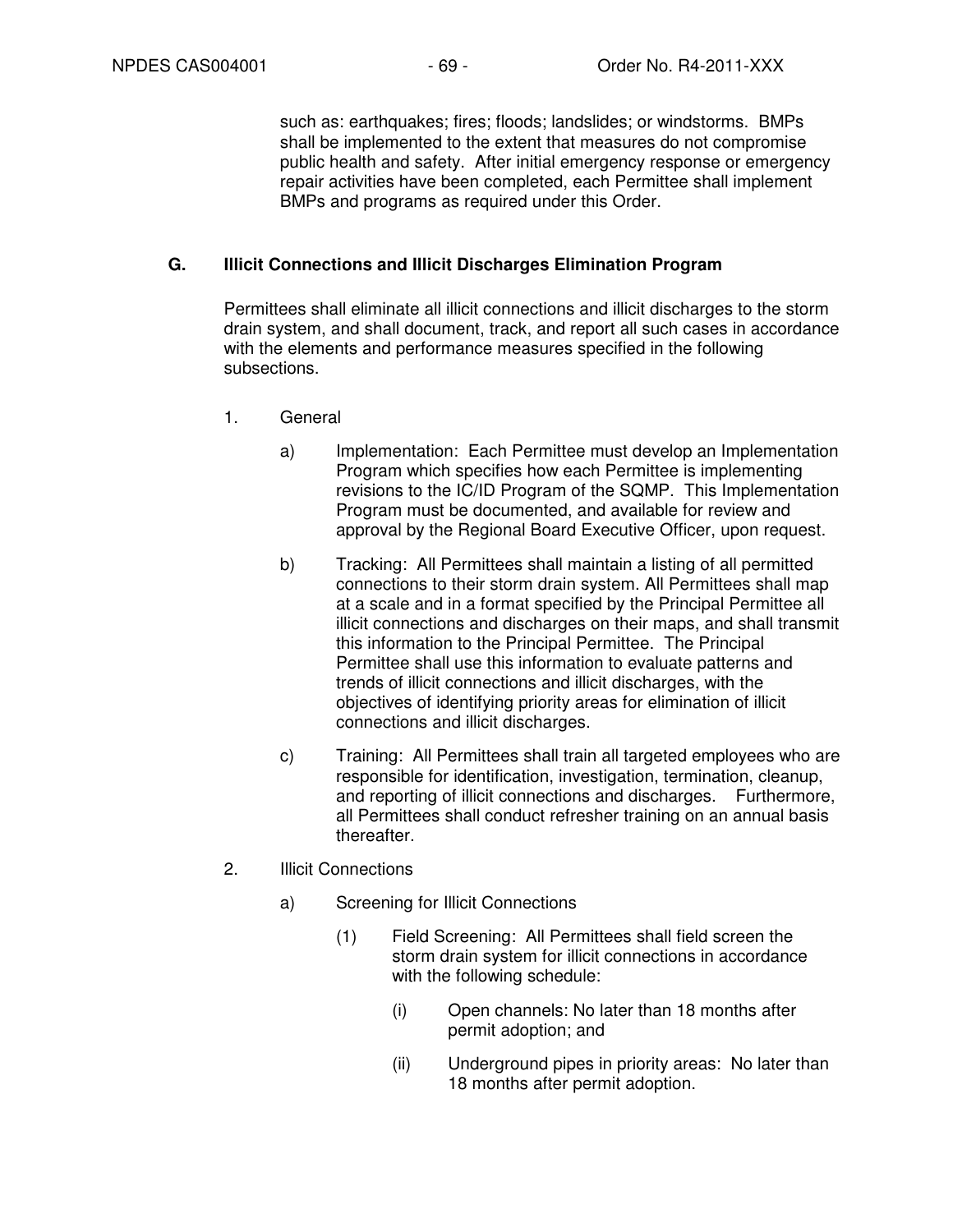Permittees shall report, to the Principal Permittee, on the location and length of open channels or underground pipes that have been screened vis a vis the entire storm drain network, and on the status of suspected, confirmed, and terminated illicit connections. Permittees shall maintain a list containing all permitted connections and the status of connections under investigation for possible illicit connection.

- (2) Permit Screening: No later than 18 months after permit adoption, Permittees shall complete a review of all permitted connections to the storm drain system, to confirm compliance with Part 1 (Discharge Prohibition).
- b) Response to Illicit Connections
	- (1) Investigation: Upon discovery or upon receiving a report of a suspected illicit connection, Permittees shall initiate an investigation within 21 days, to determine the source of the connection, the nature and volume of discharge through the connection, and the responsible party for the connection.
	- (2) Termination: Upon confirmation of the illicit nature of a storm drain connection, Permittees shall ensure termination of the connection within 180 days, using enforcement authority as needed.
- 3. Illicit Discharges
	- a) Abatement and Cleanup: Permittees shall respond, within one business day of discovery or a report of a suspected illicit discharge, with activities to abate, contain, and clean up all illicit discharges, including hazardous substances.
	- b) Investigation: Permittees shall investigate illicit discharges as soon as practicable (during or immediately following containment and cleanup activities), and shall take enforcement action as appropriate.

# **Part 5. DEFINITIONS**

The following are definitions for terms applicable to this Order:

**"Adverse Impact"** means a detrimental effect upon water quality or beneficial uses caused by a discharge or loading of a pollutant or pollutants.

**"Anti-degradation policies"** means the Statement of Policy with Respect to Maintaining High Quality Water in California (State Board Resolution No. 68-16) which protects surface and ground waters from degradation. In particular, this policy protects waterbodies where existing quality is higher than that necessary for the protection of beneficial uses including the protection of fish and wildlife propagation and recreation on and in the water.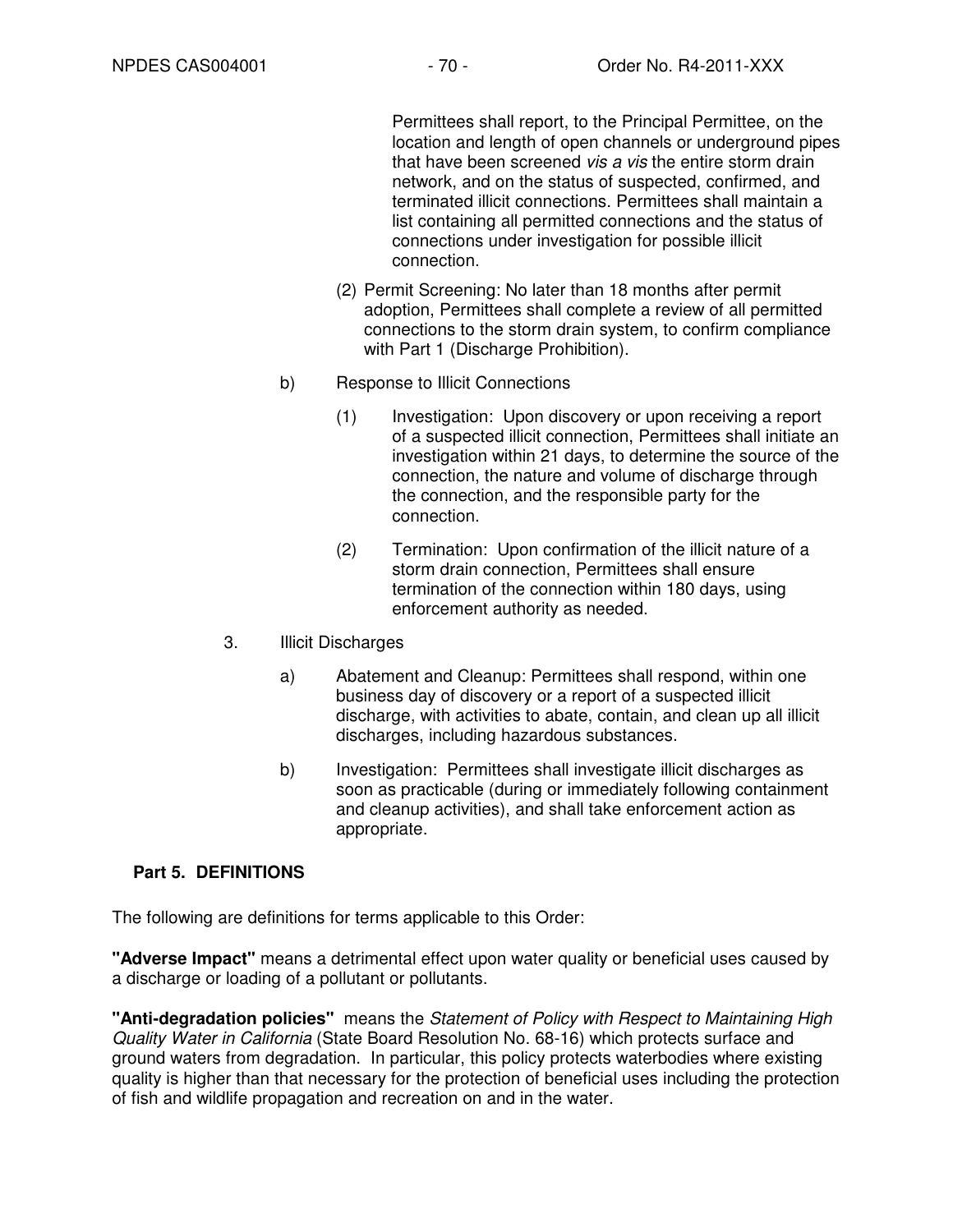**"Applicable Standards and Limitations"** means all State, interstate, and federal standards and limitations to which a "discharge" or a related activity is subject under the CWA, including "effluent limitations, "water quality standards, standards of performance, toxic effluent standards or prohibitions, "best management practices," and pretreatment standards under sections 301, 302, 303, 304, 306, 307, 308, 403 and 404 of CWA.

"**Areas of Special Biological Significance (ASBS)**" means all those areas of this state as ASBS, listed specifically within the California Ocean Plan or so designated by the State Board which, among other areas, includes the area from Mugu Lagoon to Latigo Point: Oceanwater within a line originating from Laguna Point at 34° 5' 40" north, 119° 6'30" west, thence southeasterly following the mean high tideline to a point at Latigo Point defined by the intersection of the meanhigh tide line and a line extending due south of Benchmark 24; thence due south to a distance of 1000 feet offshore or to the 100 foot isobath, whichever distance is greater; thence northwesterly following the 100 foot isobath or maintaining a 1,000-foot distance from shore, whichever maintains the greater distance from shore, to a point lying due south of Laguna Point, thence due north to Laguna Point.

**"Authorized Discharge"** means any discharge that is authorized pursuant to an NPDES permit or meets the conditions set forth in this Order.

**"Automotive Service Facilities"** means a facility that is categorized in any one of the following Standard Industrial Classification (SIC) codes: 5013, 5014, 5541, 5511, 7532-7534, or 7536- 7539. For inspection purposes, Permittees need not inspect facilities with SIC codes 5013, 5014, 5541, 5511, provided that these facilities have no outside activities or materials that may be exposed to storm water.

**"Baseline Waste Load Allocation"** means the Waste Load Allocation assigned to a Permittee before reductions are required. The progressive reductions in the Waste Load Allocations are based on a percentage of the Baseline Waste Load Allocation. The Baseline Waste Load Allocation for each jurisdiction was calculated based on the annual average amount of trash discharged to the storm drain system from a representative sampling of land use areas, as determined during the Baseline Monitoring Program. The Baseline Waste Load Allocations are incorporated into the Basin Plan at Table 7-2.2.

**"Basin Plan"** means the Water Quality Control Plan, Los Angeles Region, Basin Plan for the Coastal Watersheds of Los Angeles and Ventura Counties, adopted by the Regional Board on June 13, 1994 and subsequent amendments.

**"Beneficial Uses"** means the existing or potential uses of receiving waters in the permit area as designated by the Regional Board in the Basin Plan.

**"Best Management Practices (BMPs)"** means methods, measures, or practices designed and selected to reduce or eliminate the discharge of pollutants to surface waters from point and nonpoint source discharges including storm water. BMPs include structural and nonstructural controls, and operation and maintenance procedures, which can be applied before, during, and/or after pollution producing activities.

**"Commercial Development"** means any development on private land that is not heavy industrial or residential. The category includes, but is not limited to: hospitals, laboratories and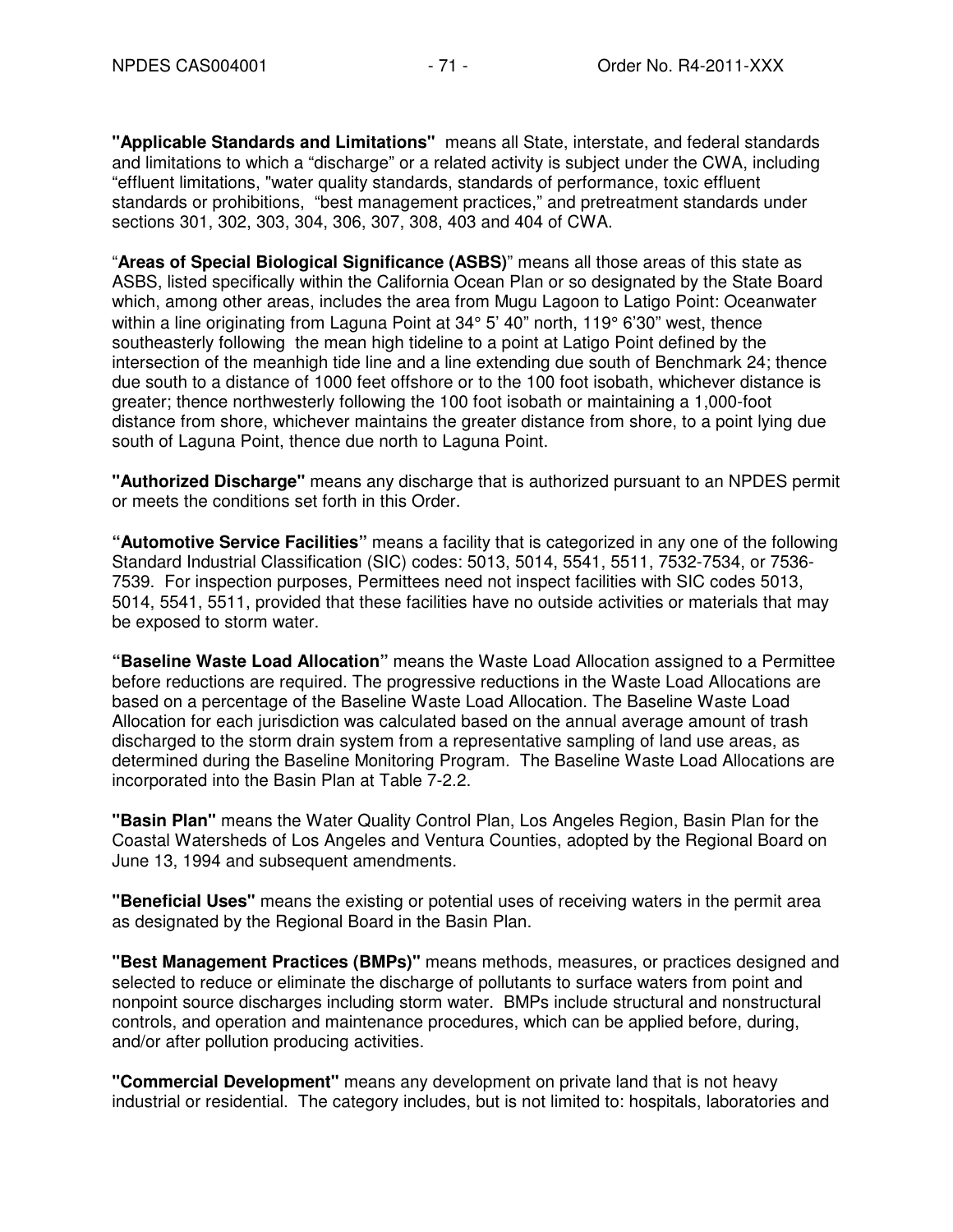other medical facilities, educational institutions, recreational facilities, plant nurseries, car wash facilities, mini-malls and other business complexes, shopping malls, hotels, office buildings, public warehouses and other light industrial complexes.

**"Construction"** means constructing, clearing, grading, or excavation that results in soil disturbance. Construction includes structure teardown. It does not include routine maintenance to maintain original line and grade, hydraulic capacity, or original purpose of facility; emergency construction activities required to immediately protect public health and safety; interior remodeling with no outside exposure of construction material or construction waste to storm water; mechanical permit work; or sign permit work.

**"Control"** means to minimize, reduce, eliminate, or prohibit by technological, legal, contractual or other means, the discharge of pollutants from an activity or activities.

**"Daily Generation Rate (DGR)"** means the estimated amount of trash deposited within a representative drainage area during a 24-hour period, derived from the amount of trash collected from streets and catch basins in the area over a 30-day period.

**"Dechlorinated/Debrominated Swimming Pool Discharge"** means swimming pool discharges which have no measurable chlorine or bromine and do not contain any detergents, wastes, or additional chemicals not typically found in swimming pool water. The term does not include swimming pool filter backwash.

**"Development"** means any construction, rehabilitation, redevelopment or reconstruction of any public or private residential project (whether single-family, multi-unit or planned unit development); industrial, commercial, retail and other non-residential projects, including public agency projects; or mass grading for future construction. It does not include routine maintenance to maintain original line and grade, hydraulic capacity, or original purpose of facility, nor does it include emergency construction activities required to immediately protect public health and safety.

**"Directly Adjacent**" means situated within 200 feet of the contiguous zone required for the continued maintenance, function, and structural stability of the environmentally sensitive area.

**"Director"** means the Director of a municipality and Person(s) designated by and under the Director's instruction and supervision.

**"Discharge"** means when used without qualification the "discharge of a pollutant."

**"Discharging Directly"** means outflow from a drainage conveyance system that is composed entirely or predominantly of flows from the subject, property, development, subdivision, or industrial facility, and not commingled with the flows from adjacent lands.

**"Discharge of a Pollutant"** means: any addition of any "pollutant" or combination of pollutants to "waters of the United States" from any "point source" or, any addition of any pollutant or combination of pollutants to the waters of the "contiguous zone" or the ocean from any point source other than a vessel or other floating craft which is being used as a means of transportation. The term discharge includes additions of pollutants into waters of the United States from: surface runoff which is collected or channeled by man; discharges through pipes, sewers, or other conveyances owned by a State, municipality, or other person which do not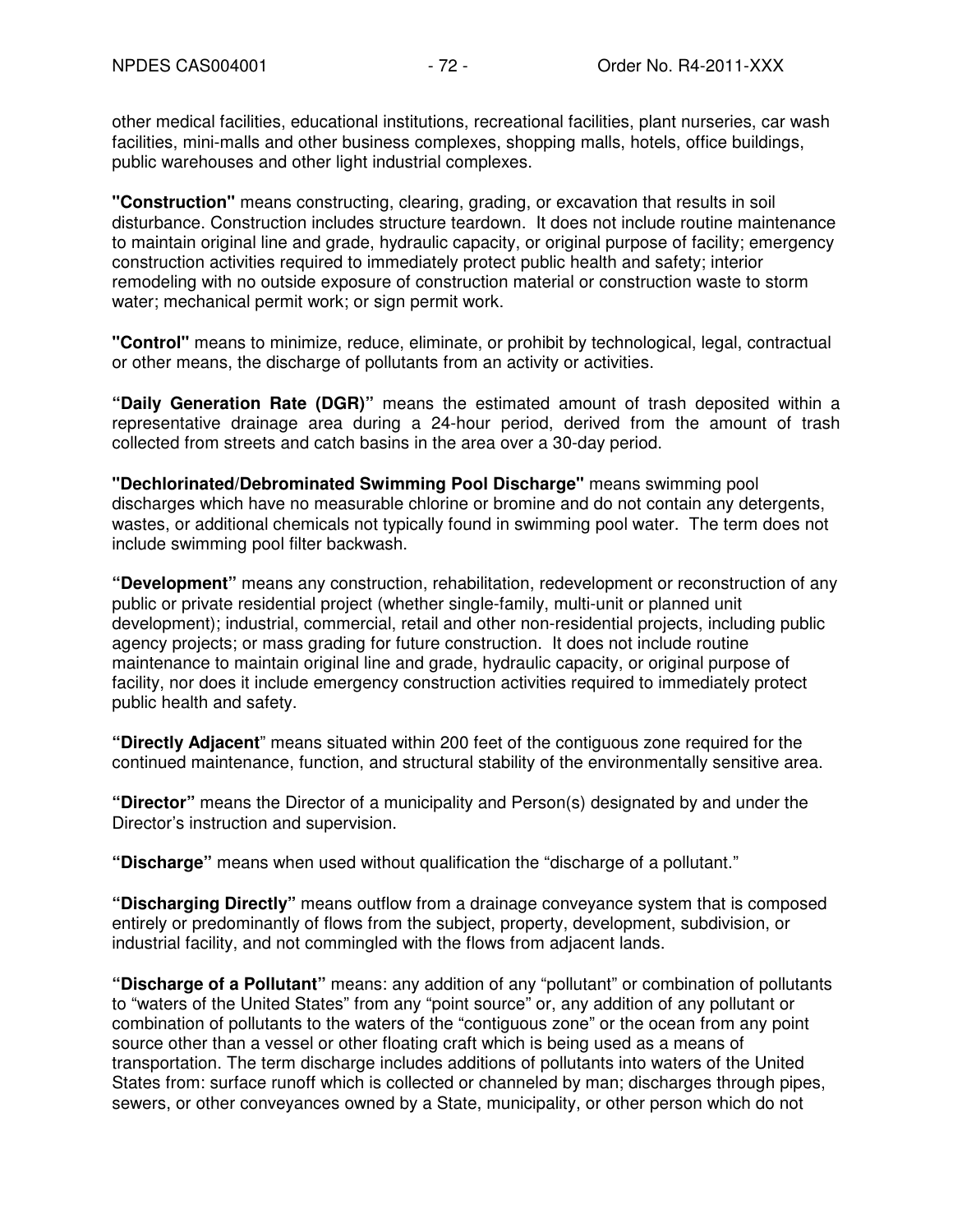lead to a treatment works; and discharges through pipes, sewers, or other conveyances, leading into privately owned treatment works.

**"Disturbed Area"** means an area that is altered as a result of clearing, grading, and/or excavation.

**"Dry Weather"** means those days with less than 0.1 inch of rainfall, and occurring more than three days after a Rain Day.

**"Environmentally Sensitive Areas (ESAs)"** means an area in which plant or animal life or their habitats are either rare or especially valuable because of their special nature or role in an ecosystem and which would be easily disturbed or degraded by human activities and developments (California Public Resources Code § 30107.5). Areas subject to storm water mitigation requirements are: areas designated as Significant Ecological Areas by the County of Los Angeles (Los Angeles County Significant Areas Study, Los Angeles County Department of Regional Planning (1976) and amendments); an area designated as a Significant Natural Area by the California Department of Fish and Game's Significant Natural Areas Program, provided that area has been field verified by the Department of Fish and Game; an area listed in the Basin Plan as supporting the "Rare, Threatened, or Endangered Species (RARE)" beneficial use; and an area identified by a Permittee as environmentally sensitive.

**"Full Capture System"** means any single device or series of devices, certified by the Executive Officer, that traps all particles retained by a 5 mm mesh screen and has a design treatment capacity of not less than the peak flow rate Q resulting from a one-year, one-hour storm in the sub-drainage area. The Rational Equation is used to compute the peak flow rate:

Where:

 $Q = C \times I \times A$ ,

 $Q =$  design flow rate (cubic feet per second, cfs);

 $C =$  runoff coefficient (dimensionless);

I = design rainfall intensity (inches per hour, as determined per the Los Angeles County rainfall isohyetal maps relevant to the Los Angeles River watershed),  $8$  and

 $A = sub-drainace area (acres).$ 

**"General Construction Activities Storm Water Permit (GCASP)"** means the general NPDES permit adopted by the State Board which authorizes the discharge of storm water from construction activities under certain conditions.

**"General Industrial Activities Storm Water Permit (GIASP)"** means the general NPDES permit adopted by the State Board which authorizes the discharge of storm water from certain industrial activities under certain conditions.

**"Hillside"** means property located in an area with known erosive soil conditions, where the development contemplates grading on any natural slope that is 25% or greater and where grading contemplates cut or fill slopes.

 $\overline{\phantom{a}}$  $8$  The isohyetal map may be updated annually by the Los Angeles County hydrologist to reflect additional rain data gathered during the previous year. Annual updates published by the Los Angeles County Department of Public Works are prospectively incorporated by reference into this Order.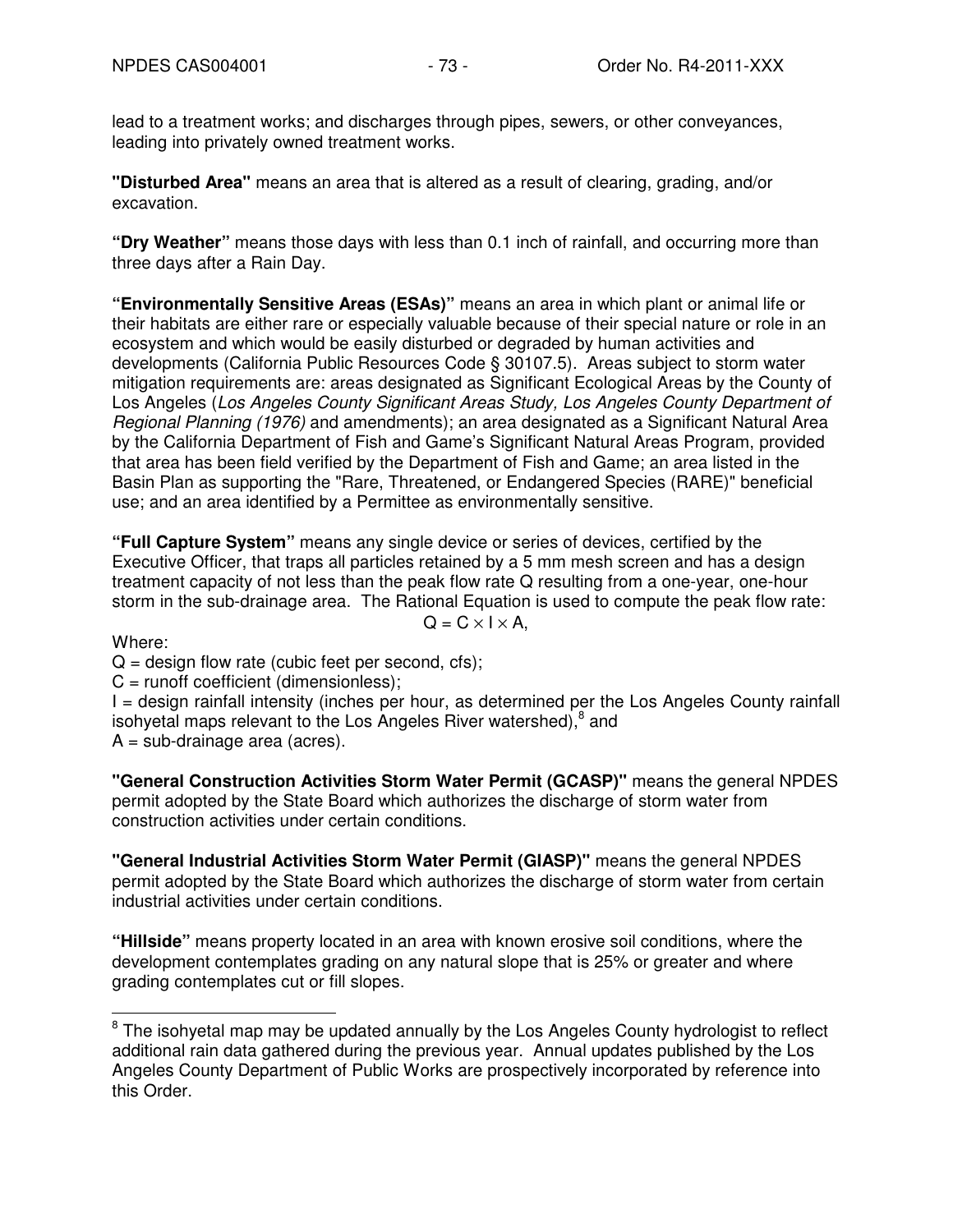**"Illicit Connection"** means any man-made conveyance that is connected to the storm drain system without a permit, excluding roof drains and other similar type connections. Examples include channels, pipelines, conduits, inlets, or outlets that are connected directly to the storm drain system.

 **"Illicit Discharge"** means any discharge to the storm drain system that is prohibited under local, state, or federal statutes, ordinances, codes, or regulations. The term illicit discharge includes all non storm-water discharges except discharges pursuant to an NPDES permit, discharges that are identified in Part 1, "Discharge Prohibitions" of this order, and discharges authorized by the Regional Board Executive Officer.

**"Illicit Disposal"** means any disposal, either intentionally or unintentionally, of material(s) or waste(s) that can pollute storm water.

**"Industrial/Commercial Facility"** means any facility involved and/or used in the production, manufacture, storage, transportation, distribution, exchange or sale of goods and/or commodities, and any facility involved and/or used in providing professional and non-professional services. This category of facilities includes, but is not limited to, any facility defined by the Standard Industrial Classifications (SIC). Facility ownership (federal, state, municipal, private) and profit motive of the facility are not factors in this definition.

**"Infiltration"** means the downward entry of water into the surface of the soil.

**"Inspection"** means entry and the conduct of an on-site review of a facility and its operations, at reasonable times, to determine compliance with specific municipal or other legal requirements. The steps involved in performing an inspection, include, but are not limited to:

- 1. Pre-inspection documentation research.;
- 2. Request for entry;
- 3. Interview of facility personnel;
- 4. Facility walk-through.
- 5. Visual observation of the condition of facility premises;
- 6. Examination and copying of records as required;
- 7. Sample collection (if necessary or required);
- 8. Exit conference (to discuss preliminary evaluation); and,
- 9. Report preparation, and if appropriate, recommendations for coming into compliance.

In the case of restaurants, a Permittee may conduct an inspection from the curbside, provided that such "curbside" inspection provides the Permittee with adequate information to determine an operator's compliance with BMPs that must be implemented per requirements of this Order, Regional Board Resolution 98-08, County and municipal ordinances, and the SQMP.

**"Institutional Controls"** means programmatic trash control measures that do not require construction or structural modifications to the MS4. Examples include street sweeping, public education, and clean out of catch basins that discharge to storm drains.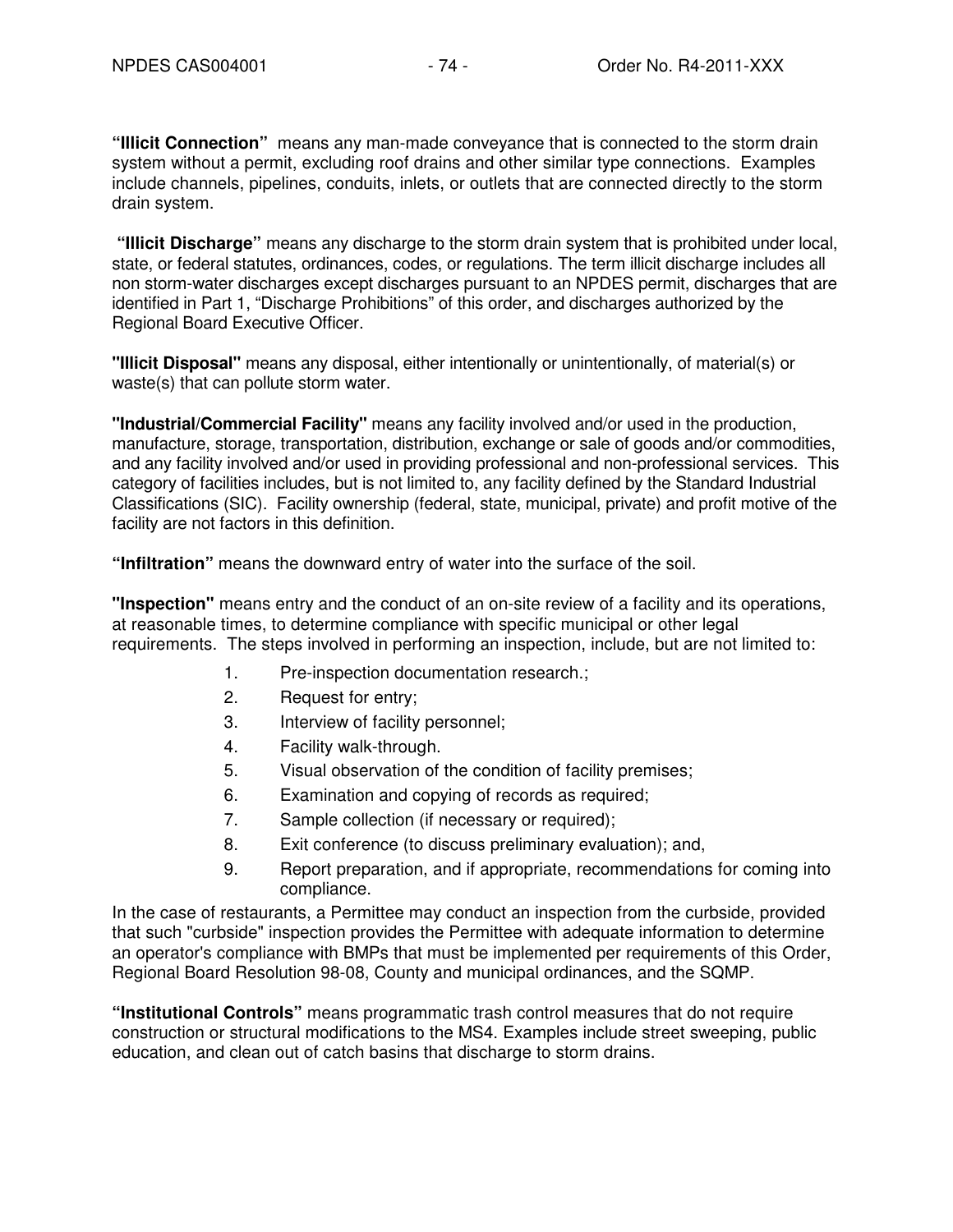**"Large Municipal Separate Storm Sewer System (MS4)"** means all MS4s that serve a population greater than 250,000 (1990 Census) as defined in 40 CFR 122.26 (b)(4). The Regional Board designated Los Angeles County as a large MS4 in 1990, based on: (i) the U.S. Census Bureau 1990 population count of 8.9 million, and (ii) the interconnectivity of the MS4s in the incorporated and unincorporated areas within the County.

**"Local SWPPP"** means the Storm Water Pollution Prevention Plan required by the local agency for a project that disturbs one or more acres of land.

**"Maximum Extent Practicable (MEP)"** means the standard for implementation of storm water management programs to reduce pollutants in storm water. CWA  $\S$  402(p)(3)(B)(iii) requires that municipal permits "shall require controls to reduce the discharge of pollutants to the maximum extent practicable, including management practices, control techniques and system, design and engineering methods, and such other provisions as the Administrator or the State determines appropriate for the control of such pollutants. See also State Board Order WQ 2000-11 at page 20.

**"Method Detection Limit (MDL)"** means the minimum concentration of a substance that can be measured and reported with 99 percent confidence that the analyte concentration is greater than zero, as defined in 40 CFR 136, Appendix B.

**"Minimum Level (ML)"** means the concentration at which the entire analytical system must give a recognizable signal and acceptable calibration point. The ML is the concentration in a sample that is equivalent to the concentration of the lowest calibration standard analyzed by a specific analytical procedure, assuming that all the method specified sample weights, volumes, and processing steps have been followed.

**"Municipal Separate Storm Sewer System (MS4)"** means a conveyance or system of conveyances (including roads with drainage systems, municipal streets, alleys, catch basins, curbs, gutters, ditches, manmade channels, or storm drains) owned by a State, city, county, town or other public body, that is designed or used for collecting or conveying storm water, which is not a combined sewer, and which is not part of a publicly owned treatment works, and which discharges to Waters of the United States.

**"National Pollutant Discharge Elimination System (NPDES)"** means the national program for issuing, modifying, revoking and reissuing, terminating, monitoring and enforcing permits, and imposing and enforcing pretreatment requirements, under CWA §307, 402, 318, and 405. The term includes an "approved program."

**"Natural Drainage Systems**" means unlined or unimproved (not engineered) creeks, streams, rivers or similar waterways.

**"New Development"** means land disturbing activities; structural development, including construction or installation of a building or structure, creation of impervious surfaces; and land subdivision.

**"Non-Storm Water Discharge"** means any discharge to a storm drain that is not composed entirely of storm water.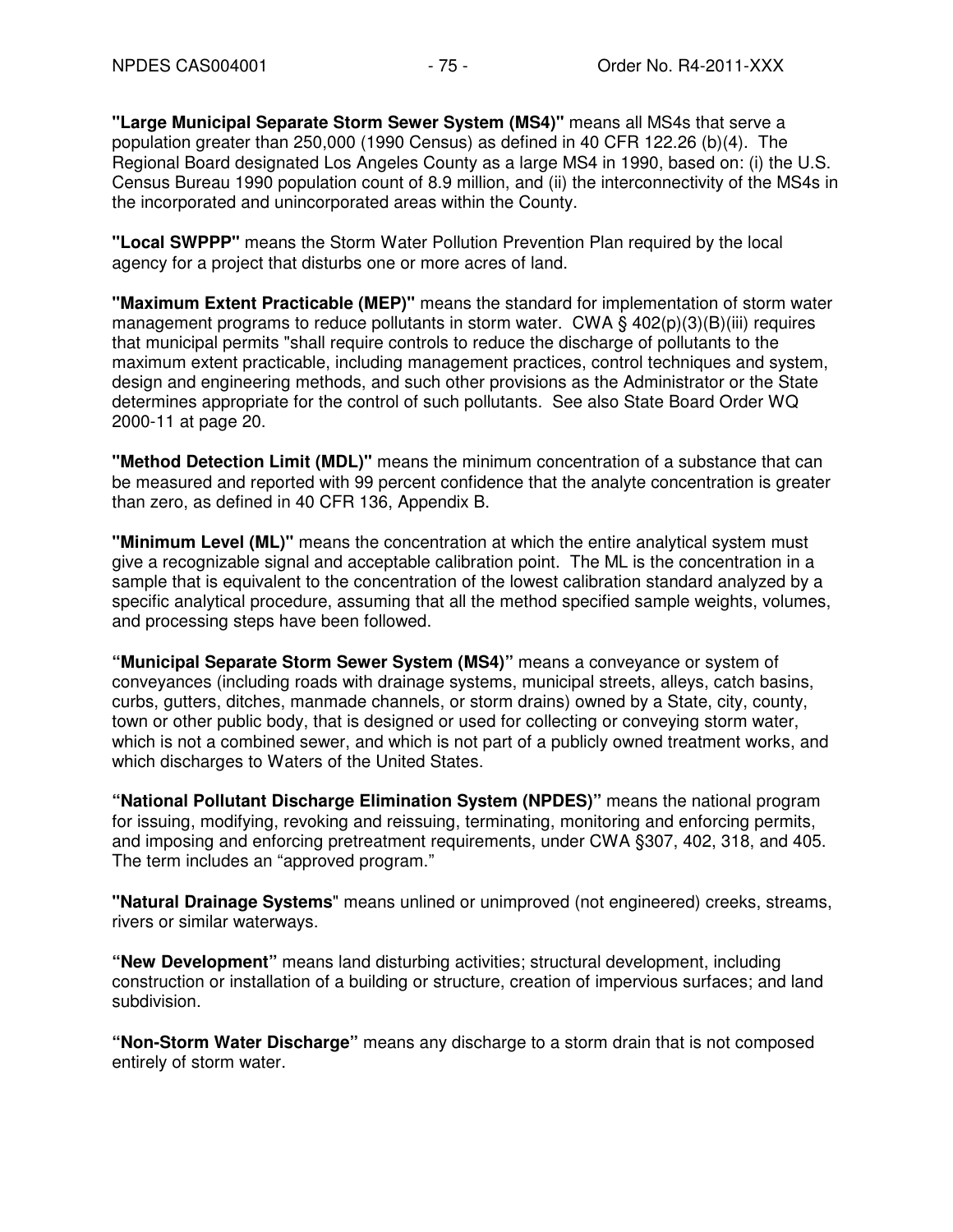**"Nuisance"** means anything that meets all of the following requirements: (1) is injurious to health, or is indecent or offensive to the senses, or an obstruction to the free use of property, so as to interfere with the comfortable enjoyment of life or property; (2) affects at the same time an entire community or neighborhood, or any considerable number of persons, although the extent of the annoyance or damage inflicted upon individuals may be unequal.; (3) occurs during, or as a result of, the treatment or disposal of wastes.

**"Parking Lot"** means land area or facility for the parking or storage of motor vehicles used for businesses, commerce, industry, or personal use, with a lot size of 5,000 square feet or more of surface area, or with 25 or more parking spaces.

**"Partial Capture Device"** means any structural trash control device that has not been certified by the Executive Officer as meeting the "full capture" performance requirements.

**"Permittee(s)"** means Co-Permittees and any agency named in this Order as being responsible for permit conditions within its jurisdiction. Permittees to this Order include the Los Angeles County Flood Control District, Los Angeles County, and the cities of Agoura Hills, Alhambra, Arcadia, Artesia, Azusa, Baldwin Park, Bellflower, Bell Gardens, Beverly Hills, Bradbury, Burbank, Calabasas, Carson, Cerritos, Claremont, Commerce, Compton, Covina, Cudahy, Culver City, Diamond Bar, Downey, Duarte, El Monte, El Segundo, Gardena, Glendale, Glendora, Hawaiian Gardens, Hawthorne, Hermosa Beach, Hidden Hills, Huntington Park, Industry, Inglewood, Irwindale, La Canada Flintridge, La Habra Heights, Lakewood, La Mirada, La Puente, La Verne, Lawndale, Lomita, Los Angeles, Lynwood, Malibu, Manhattan Beach, Maywood, Monrovia, Montebello, Monterey Park, Norwalk, Palos Verdes Estates, Paramount, Pasadena, Pico Rivera, Pomona, Rancho Palos Verdes, Redondo Beach, Rolling Hills, Rolling Hills Estates, Rosemead, San Dimas, San Fernando, San Gabriel, San Marino, Santa Clarita, Santa Fe Springs, Santa Monica, Sierra Madre, Signal Hill, South El Monte, South Gate, South Pasadena, Temple City, Torrance, Vernon, Walnut, West Covina, West Hollywood, Westlake Village, and Whittier.

**"Planning Priority Projects"** means those projects that are required to incorporate appropriate storm water mitigation measures into the design plan for their respective project. These types of projects include:

- 1. Ten or more unit homes (includes single family homes, multifamily homes, condominiums, and apartments)
- 2. A 100,000 or more square feet of impervious surface area industrial/ commercial development (1 ac starting March 2003)
- 3. Automotive service facilities (SIC 5013, 5014, 5541, 7532-7534, and 7536-7539)
- 4. Retail gasoline outlets
- 5. Restaurants (SIC 5812)
- 6. Parking lots 5,000 square feet or more of surface area or with 25 or more parking spaces
- 7. Redevelopment projects in subject categories that meet Redevelopment thresholds
- 8. Projects located in or directly adjacent to or discharging directly to an ESA, which meet thresholds; and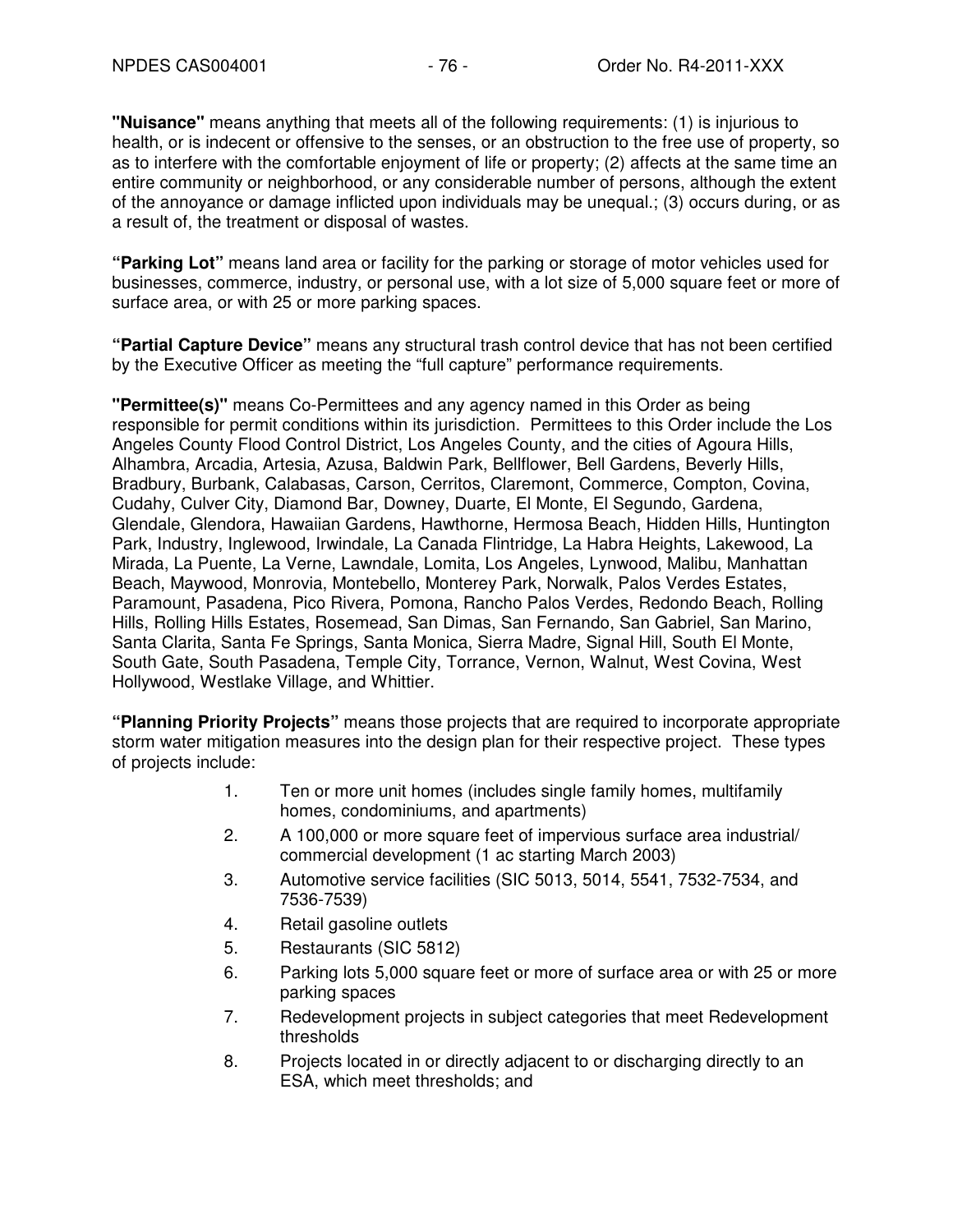- 9. Those projects that require the implementation of a site-specific plan to mitigate post-development storm water for new development not requiring a SUSMP but which may potentially have adverse impacts on post-development storm water quality, where the following project characteristics exist:
	- a) Vehicle or equipment fueling areas;
	- b) Vehicle or equipment maintenance areas, including washing and repair;
	- c) Commercial or industrial waste handling or storage;
	- d) Outdoor handling or storage of hazardous materials;
	- e) Outdoor manufacturing areas;
	- f) Outdoor food handling or processing;
	- g) Outdoor animal care, confinement, or slaughter; or
	- h) Outdoor horticulture activities.

**"Pollutants"** means those "pollutants" defined in CWA §502(6) (33.U.S.C.§1362(6)), and incorporated by reference into California Water Code §13373.

**"Potable Water Distribution Systems Releases"** means sources of flows from drinking water storage, supply and distribution systems including flows from system failures, pressure releases, system maintenance, distribution line testing, fire hydrant flow testing; and flushing and dewatering of pipes, reservoirs, vaults, and minor non-invasive well maintenance activities not involving chemical addition(s). It does not include wastewater discharges from activities that occur at wellheads, such as well construction, well development (i.e., aquifer pumping tests, well purging, etc.), or major well maintenance.

**"Project"** means all development, redevelopment, and land disturbing activities. The term is not limited to "Project" as defined under CEQA (Pub. Resources Code §21065).

**"Rain Days"** are those days with greater than or equal to 0.1 inch of rainfall.

**"Rain Event"** means any rain event greater than 0.1 inch in 24 hours except where specifically stated otherwise.

**"Rare, Threatened, or Endangered Species (RARE)"** means a beneficial use for waterbodies in the Los Angeles Region, as designated in the Basin Plan (Table 2-1), that supports habitats necessary, at least in part, for the survival and successful maintenance of plant or animal species established under state or federal law as rare, threatened, or endangered.

**"Receiving Waters"** means all surface water bodies in the Los Angeles Region that are identified in the Basin Plan.

**"Redevelopment"** means land-disturbing activity that results in the creation, addition, or replacement of 5,000 square feet or more of impervious surface area on an already developed site. Redevelopment includes, but is not limited to: the expansion of a building footprint; addition or replacement of a structure; replacement of impervious surface area that is not part of a routine maintenance activity; and land disturbing activities related to structural or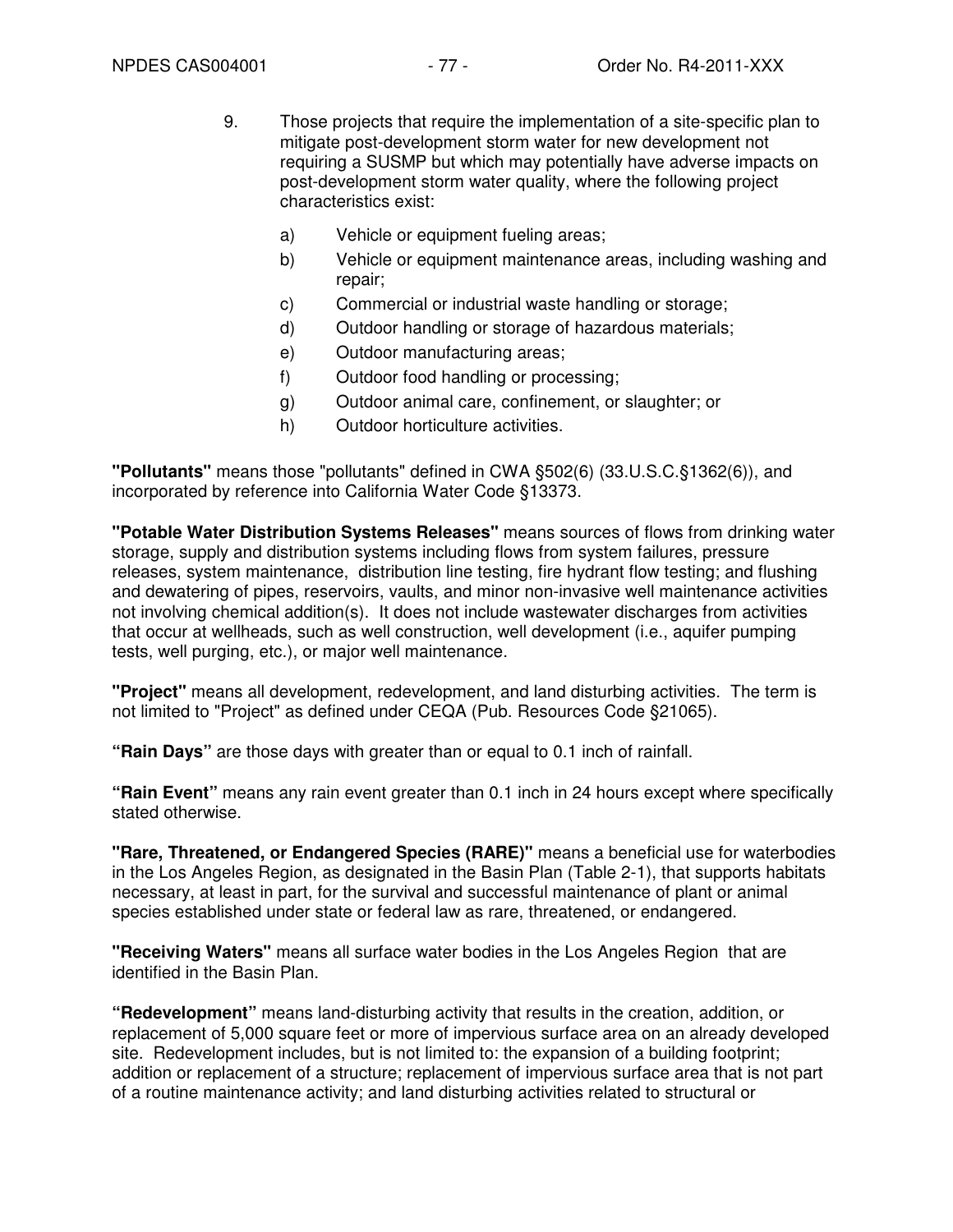impervious surfaces. It does not include routine maintenance to maintain original line and grade, hydraulic capacity, or original purpose of facility, nor does it include emergency construction activities required to immediately protect public health and safety.

**"Regional Administrator"** means the Regional Administrator of the Regional Office of the USEPA or the authorized representative of the Regional Administrator.

**"Restaurant"** means a facility that sells prepared foods and drinks for consumption, including stationary lunch counters and refreshment stands selling prepared foods and drinks for immediate consumption (SIC Code 5812).

**"Retail Gasoline Outlet"** means any facility engaged in selling gasoline and lubricating oils.

**"Runoff"** means any runoff including storm water and dry weather flows from a drainage area that reaches a receiving water body or subsurface. During dry weather it is typically comprised of base flow either contaminated with pollutants or uncontaminated, and nuisance flows.

**"Screening"** means using proactive methods to identify illicit connections through a continuously narrowing process. The methods may include: performing baseline monitoring of open channels, conducting special investigations using a prioritization approach, analyzing maintenance records for catch basin and storm drain cleaning and operation, and verifying all permitted connections into the storm drains. Special investigation techniques may include: dye testing, visual inspection, smoke testing, flow monitoring, infrared, aerial and thermal photography, and remote control camera operation.

**"Sidewalk Rinsing"** means pressure washing of paved pedestrian walkways with average water usage of 0.006 gallons per square foot, with no cleaning agents, and properly disposing of all debris collected, as authorized under Regional Board Resolution No. 98-08.

**"Significant Ecological Area (SEA)**" means an area that is determined to possess an example of biotic resources that cumulatively represent biological diversity, for the purposes of protecting biotic diversity, as part of the Los Angeles County General Plan.<sup>9</sup> Areas are designated as SEAs, if they possess one or more of the following criteria:

- 1. The habitat of rare, endangered, and threatened plant and animal species.
- 2. Biotic communities, vegetative associations, and habitat of plant and animal species that are either one of a kind, or are restricted in distribution on a regional basis.
- 3. Biotic communities, vegetative associations, and habitat of plant and animal species that are either one of a kind or are restricted in distribution in Los Angeles County.

 9 The 61 existing SEAs represent the findings of a study that was completed in 1976 by England and Nelson, Environmental Consultants, as amended through the adoption of a revised Los Angeles County General Plan in 1980. The results of an update study to evaluate existing SEAs within unincorporated Los Angeles County is currently being proposed to the Los Angeles County Planning Commission (Los Angeles County Significant Ecological Area Update Study 2000, Background Report, PCR Services Corporation). The Update Study 2000, which contains existing and proposed SEA boundaries, can be downloaded from the Los Angeles County Department of Planning website at http://planning.co.la.ca.us/drp\_revw.html#SEA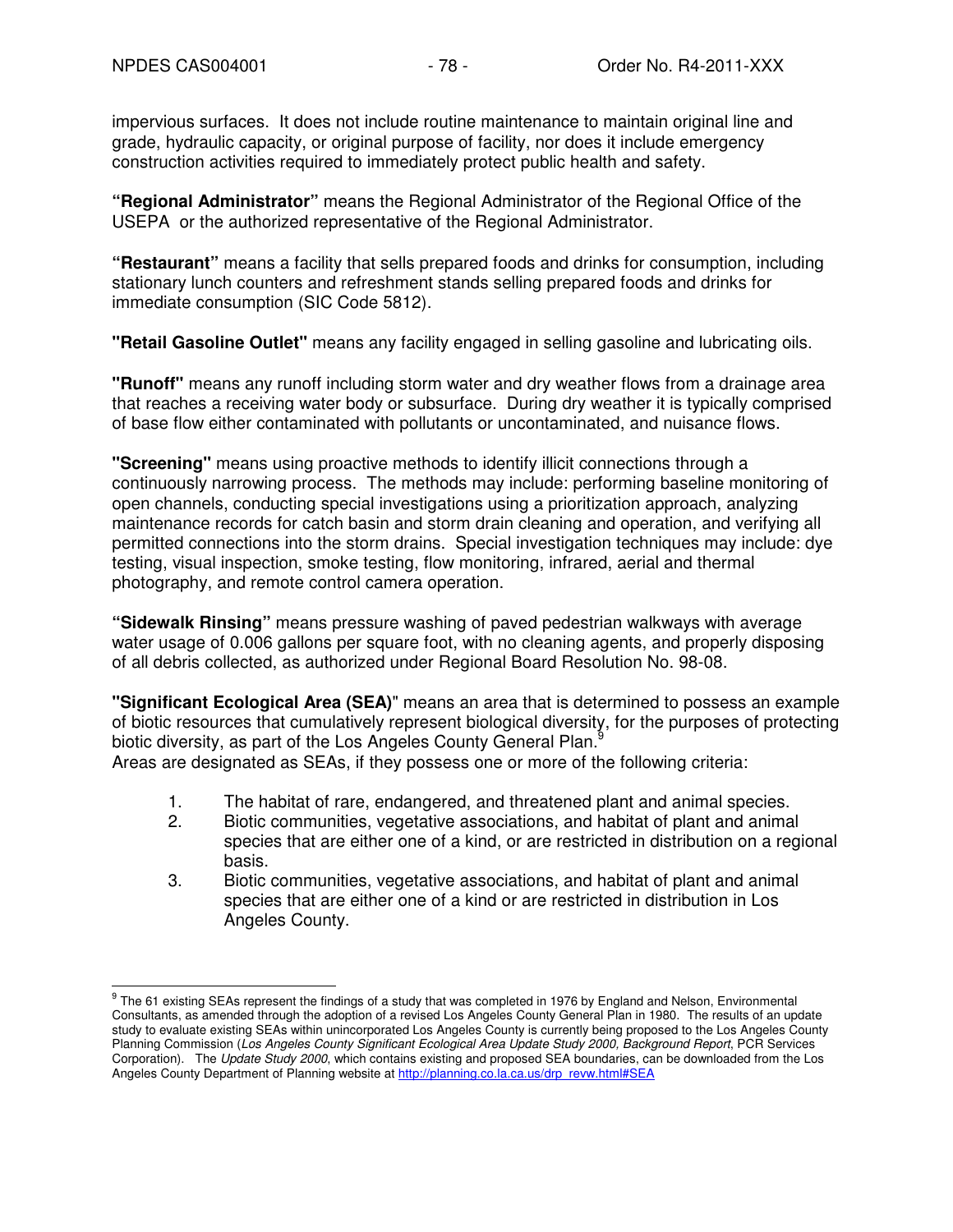- 4. Habitat that at some point in the life cycle of a species or group of species, serves as a concentrated breeding, feeding, resting, migrating grounds and is limited in availability either regionally or within Los Angeles County.
- 5. Biotic resources that are of scientific interest because they are either an extreme in physical/geographical limitations, or represent an unusual variation in a population or community.
- 6. Areas important as game species habitat or as fisheries.
- 7. Areas that would provide for the preservation of relatively undisturbed examples of natural biotic communities in Los Angeles County.
- 8. Special areas.<sup>10</sup>

**"Significant Natural Area (SNA)"** means an area defined by the California Department of Fish and Game (DFG), Significant Natural Areas Program, as an area that contains an important example of California's biological diversity. The most current SNA maps, reports, and descriptions can be downloaded from the DFG website at ftp://maphost.dfg.ca.gov/outgoing/whdab/sna/. These areas are identified using the following

biological criteria only, irrespective of any administrative or jurisdictional considerations:

- 1. Areas supporting extremely rare species or habitats.
- 2. Areas supporting associations or concentrations of rare species or habitats.
- 3. Areas exhibiting the best examples of rare species and habitats in the state.

**"Site"** means the land or water area where any "facility or activity" is physically located or conducted, including adjacent land used in connection with the facility or activity.

**"Source Control BMP"** means any schedules of activities, prohibitions of practices, maintenance procedures, managerial practices or operational practices that aim to prevent storm water pollution by reducing the potential for contamination at the source of pollution.

**"SQMP"** means the Los Angeles Countywide Stormwater Quality Management Program.

**"State Storm Water Pollution Prevention Plan (State SWPPP)"** means a plan, as required by a State General Permit, identifying potential pollutant sources and describing the design, placement and implementation of BMPs, to effectively prevent non-stormwater Discharges and reduce Pollutants in Stormwater Discharges during activities covered by the General Permit.

**"Storm Water"** means storm water runoff, snow melt runoff, and surface runoff and drainage.

**"Storm Water Discharge Associated with Industrial Activity"** means industrial discharge as defined in 40 CFR 122.26(b)(14)

**"Stormwater Quality Management Program"** means the Los Angeles Countywide Stormwater Quality Management Program, which includes descriptions of programs, collectively developed by the Permittees in accordance with provisions of the NPDES Permit, to comply with applicable federal and state law, as the same is amended from time to time.

 $\overline{1}$  $10$  These criteria from the 1976 study have been modified in the Update Study 2000.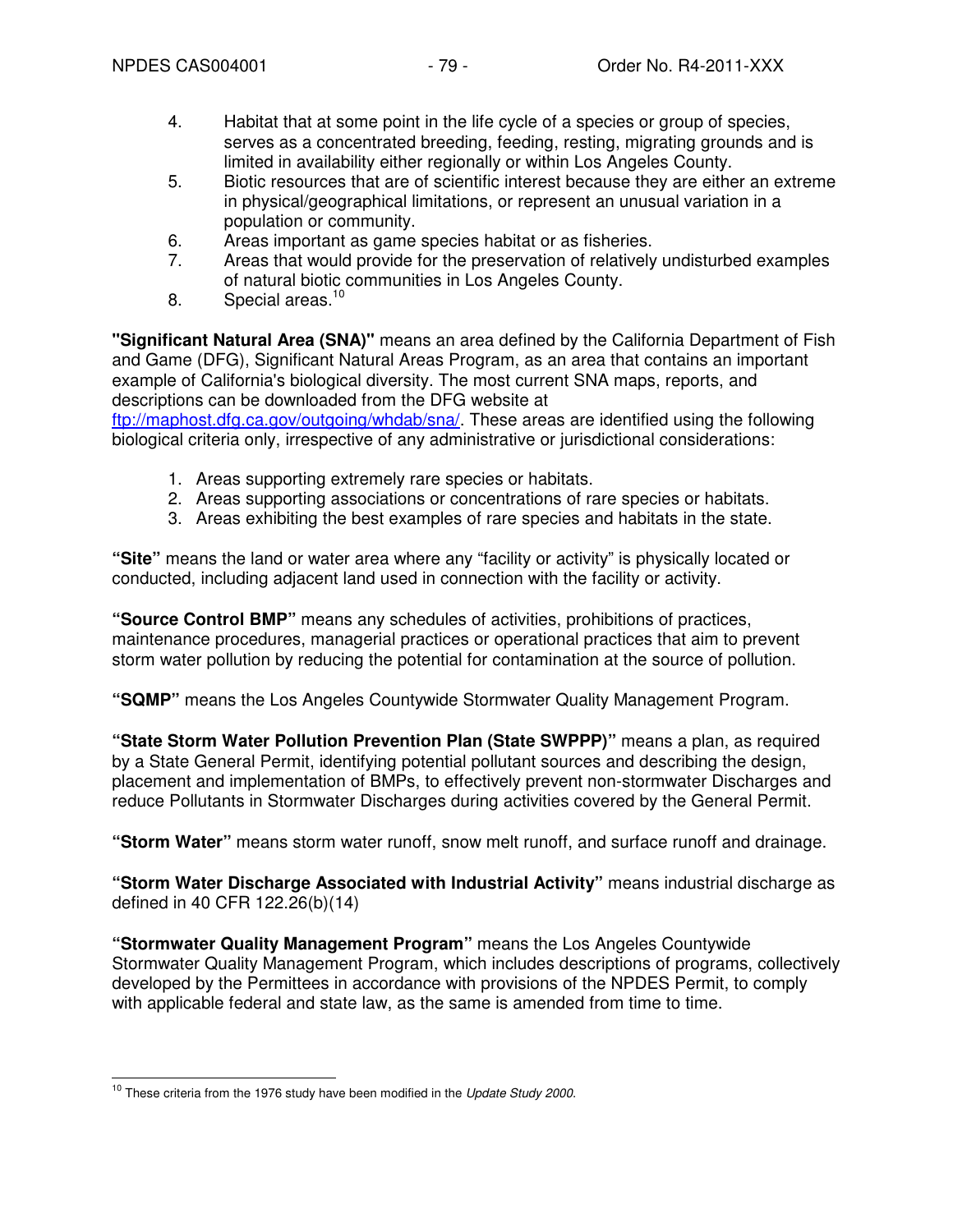**"Structural BMP"** means any structural facility designed and constructed to mitigate the adverse impacts of storm water and urban runoff pollution (e.g. canopy, structural enclosure). The category may include both Treatment Control BMPs and Source Control BMPs.

**"Summer Dry Weather"** means Dry Weather days occurring from April 1 through October 31 of each year.

**"SUSMP"** means the Los Angeles Countywide Standard Urban Stormwater Mitigation Plan. The SUSMP shall address conditions and requirements of new development.

**"Total Maximum Daily Load (TMDL)"** means the sum of the individual waste load allocations for point sources and load allocations for nonpoint sources and natural background.

**"Toxicity Identification Evaluation (TIE)"** means a set of procedures to identify the specific chemical(s) responsible for toxicity. These procedures are performed in three phases (characterization, identification, and confirmation) using aquatic organism toxicity tests.

**"Toxicity Reduction Evaluation (TRE)"** means a study conducted in a step-wise process to identify the causative agents of effluent or ambient toxicity, isolate the sources of toxicity, evaluate the effectiveness of toxicity control options, and then confirm the reduction in toxicity.

**"Treatment"** means the application of engineered systems that use physical, chemical, or biological processes to remove pollutants. Such processes include, but are not limited to, filtration, gravity settling, media absorption, biodegradation, biological uptake, chemical oxidation and UV radiation.

**"Treatment Control BMP"** means any engineered system designed to remove pollutants by simple gravity settling of particulate pollutants, filtration, biological uptake, media absorption or any other physical, biological, or chemical process.

**"USEPA Phase I Facilities"** means facilities in specified industrial categories that are required to obtain an NPDES permit for storm water discharges, as required by 40 CFR 122.26(c). These categories include:

- i. facilities subject to storm water effluent limitation guidelines, new source performance standards, or toxic pollutant effluent standards (40 CFR N)
- ii. manufacturing facilities
- iii. oil and gas/mining facilities
- iv. hazardous waste treatment, storage, or disposal facilities
- v. landfills, land application sites, and open dumps
- vi. recycling facilities
- vii. steam electric power generating facilities
- viii. transportation facilities
- ix. sewage of wastewater treatment works
- x. light manufacturing facilities

**"Vehicle Maintenance/Material Storage Facilities/Corporation Yards"** means any Permittee owned or operated facility or portion thereof that: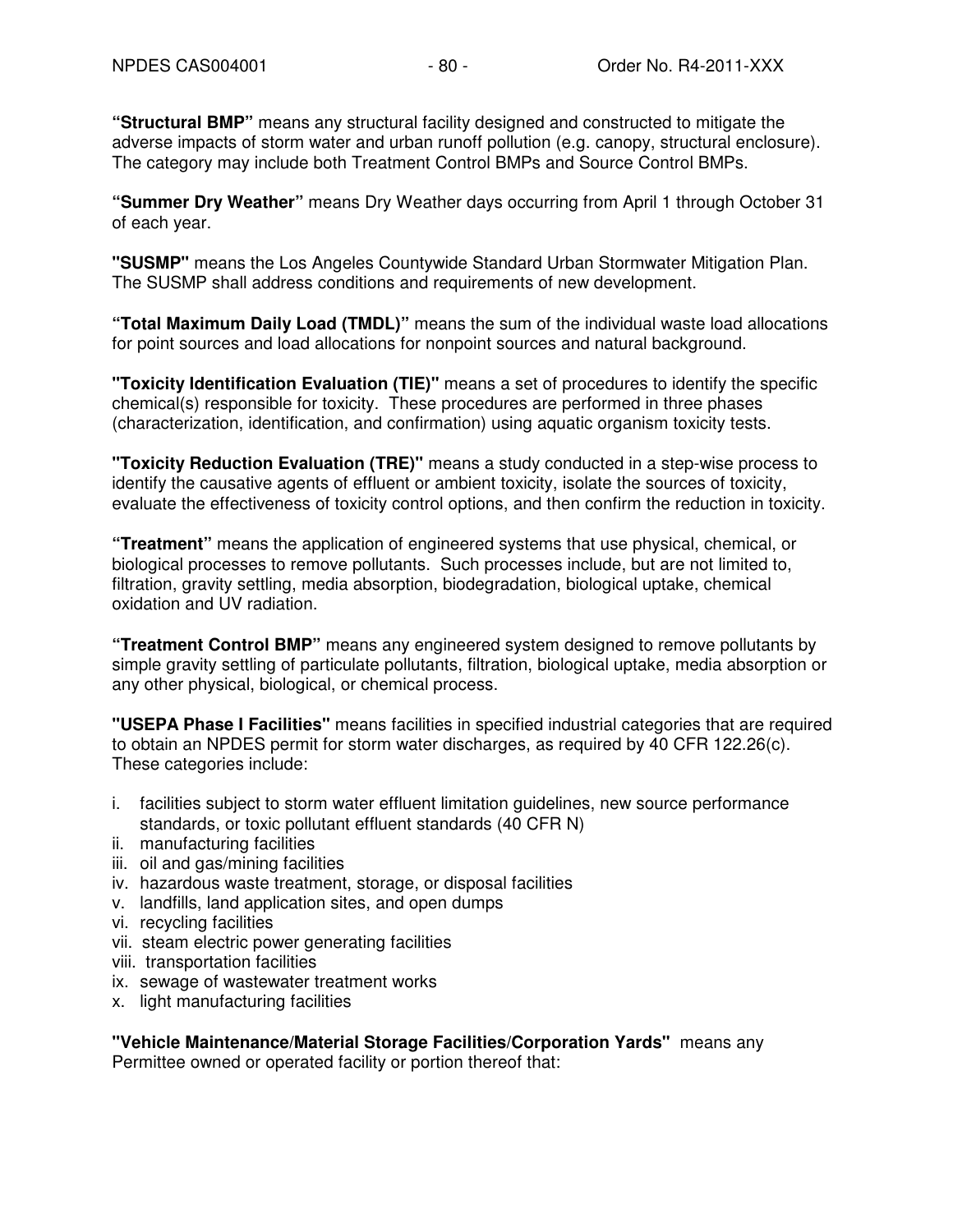- i. Conducts industrial activity, operates equipment, handles materials, and provides services similar to Federal Phase I facilities;
- **ii.** Performs fleet vehicle service/maintenance on ten or more vehicles per day including repair, maintenance, washing, and fueling;
- **iii.** Performs maintenance and/or repair of heavy industrial machinery/equipment ; and
- iv. Stores chemicals, raw materials, or waste materials in quantities that require a hazardous materials business plan or a Spill Prevention, Control , and Countermeasures (SPCC) plan.

**"Water Quality Standards and Water Quality Objectives"** means water quality criteria contained in the Basin Plan, the California Ocean Plan, the National Toxics Rule, the California Toxics Rule, and other state or federally approved surface water quality plans. Such plans are used by the Regional Board to regulate all discharges, including storm water discharges.

**"Waters of the State"** means any surface water or groundwater, including saline waters, within boundaries of the state.

#### **"Waters of the United States" or "Waters of the U.S."** means:

- a. All waters that are currently used, were used in the past, or may be susceptible to use in interstate or foreign commerce, including all waters which are subject to the ebb and flow of the tide;
- b. All interstate waters, including interstate "wetlands";
- c. All other waters such as intrastate lakes, rivers, streams (including intermittent streams), mudflats, sandflats, "wetlands," sloughs, prairie potholes, wet meadows, playa lakes, or natural ponds the use, degradation, or destruction of which would affect or could affect interstate or foreign commerce including any such waters:
	- 1. Which are or could be used by interstate or foreign travelers for recreational or other purposes;
	- 2. From which fish or shellfish are or could be taken and sold in interstate or foreign commerce; or
	- 3. Which are used or could be used for industrial purposes by industries in interstate commerce;
- d. All impoundments of waters otherwise defined as waters of the United States under this definition;
- e. Tributaries of waters identified in paragraphs (a) through (d) of this definition;
- f. The territorial sea; and
- g. "Wetlands" adjacent to waters (other than waters that are themselves wetlands) identified in paragraph (a) through (f) of this definition.

Waste treatment systems, including treatment ponds or lagoons designed to meet the requirements of CWA (other than cooling ponds as defined in 40 CFR 423.22(m), which also meet the criteria of this definition) are not waters of the United States. This exclusion applies only to man-made bodies of water, which neither were originally created in waters of the United States (such as disposal area in wetlands) nor resulted from the impoundment of waters of the United States. Waters of the United States do not include prior converted cropland. Notwithstanding the determination of an area's status as prior converted cropland by any other federal agency, for the purposes of the CWA, the final authority regarding CWA jurisdiction remains with USEPA.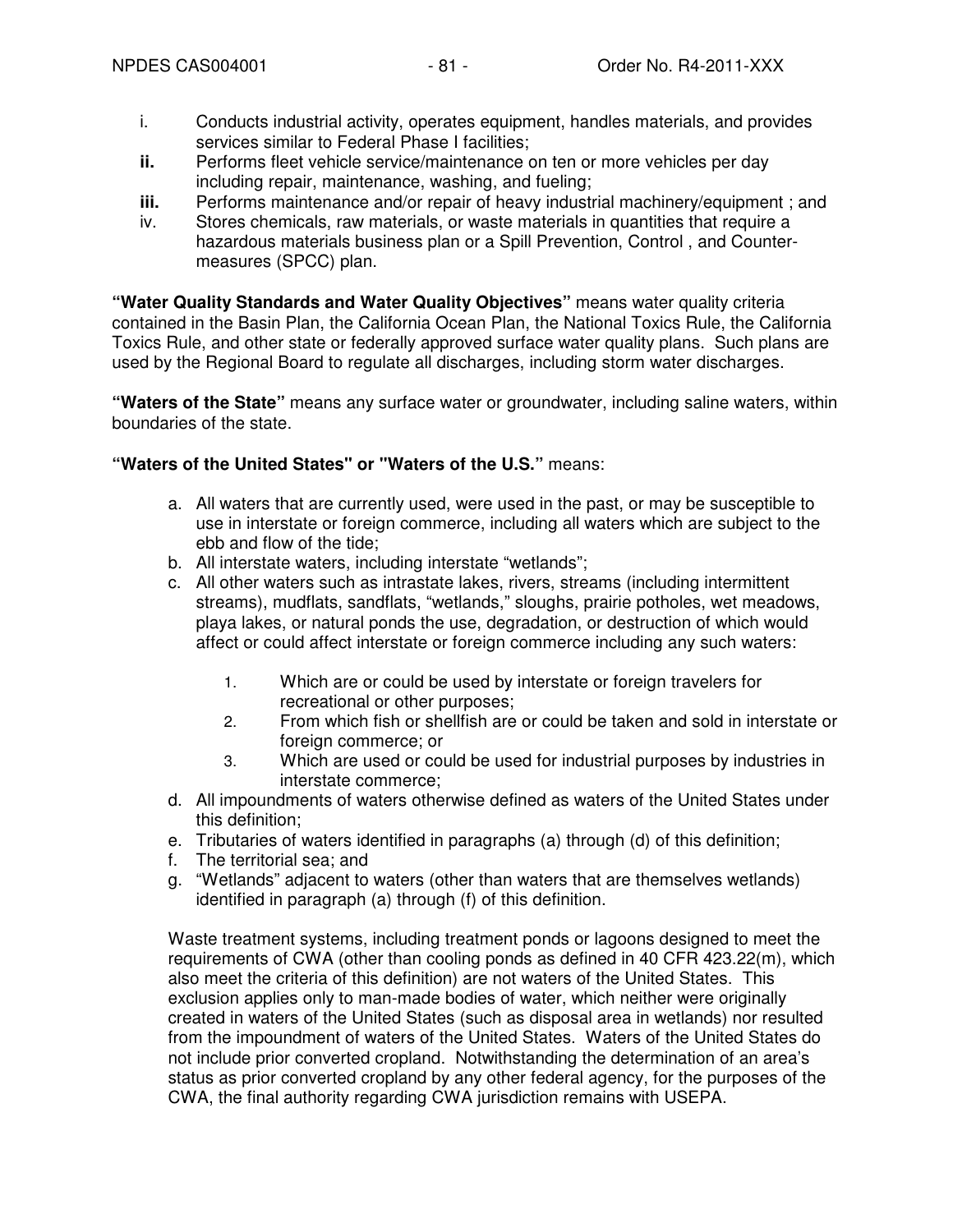**"Wave Wash"** means the point at which a storm drain or creek empties and the effluent from the storm drain initially mixes with the receiving ocean water.

**"Wet Season"** means the calendar period beginning October 1 through April 15.

#### **Part 6. STANDARD PROVISIONS**

#### **A. Standard Requirements**

- 1. Each Permittee shall comply with all provisions and requirements of this permit.
- 2. Should a Permittee discover a failure to submit any relevant facts or that it submitted incorrect information in a report, it shall promptly submit the missing or correct information.
- 3. Each Permittee shall report all instances of non-compliance not otherwise reported at the time monitoring reports are submitted.
- 4. This Order includes the attached Monitoring and Reporting Program, and SUSMP(Regional Board Resolution No. R00-02), which are a part of the permit and must be complied with in the same manner as with the rest of the requirements in the permit.

#### **B. Regional Board Review**

Any formal determination or approval made by the Regional Board Executive Officer pursuant to the provisions of this Order may be reviewed by the Regional Board. A Permittee(s) or a member of the public may request such review upon petition within 30 days of the effective date of the notification of such decision to the Permittee(s) and interested parties on file at the Regional Board.

## **C. Public Review**

- 1. All documents submitted to the Regional Board in compliance with the terms and conditions of this Order shall be made available to members of the public pursuant to the Freedom of Information Act (5 U.S.C. § 552 (as amended) and the Public Records Act (Cal. Government Code § 6250 et seq.).
- 2. All documents submitted to the Regional Board Executive Officer for approval shall be made available to the public for a 30-day period to allow for public comment.

### **D. Duty to Comply**

1. Each Permittee must comply with all of the terms, requirements, and conditions of this Order. Any violation of this order constitutes a violation of the Clean Water Act, its regulations and the California Water Code, and is grounds for enforcement action, Order termination, Order revocation and reissuance, denial of an application for reissuance; or a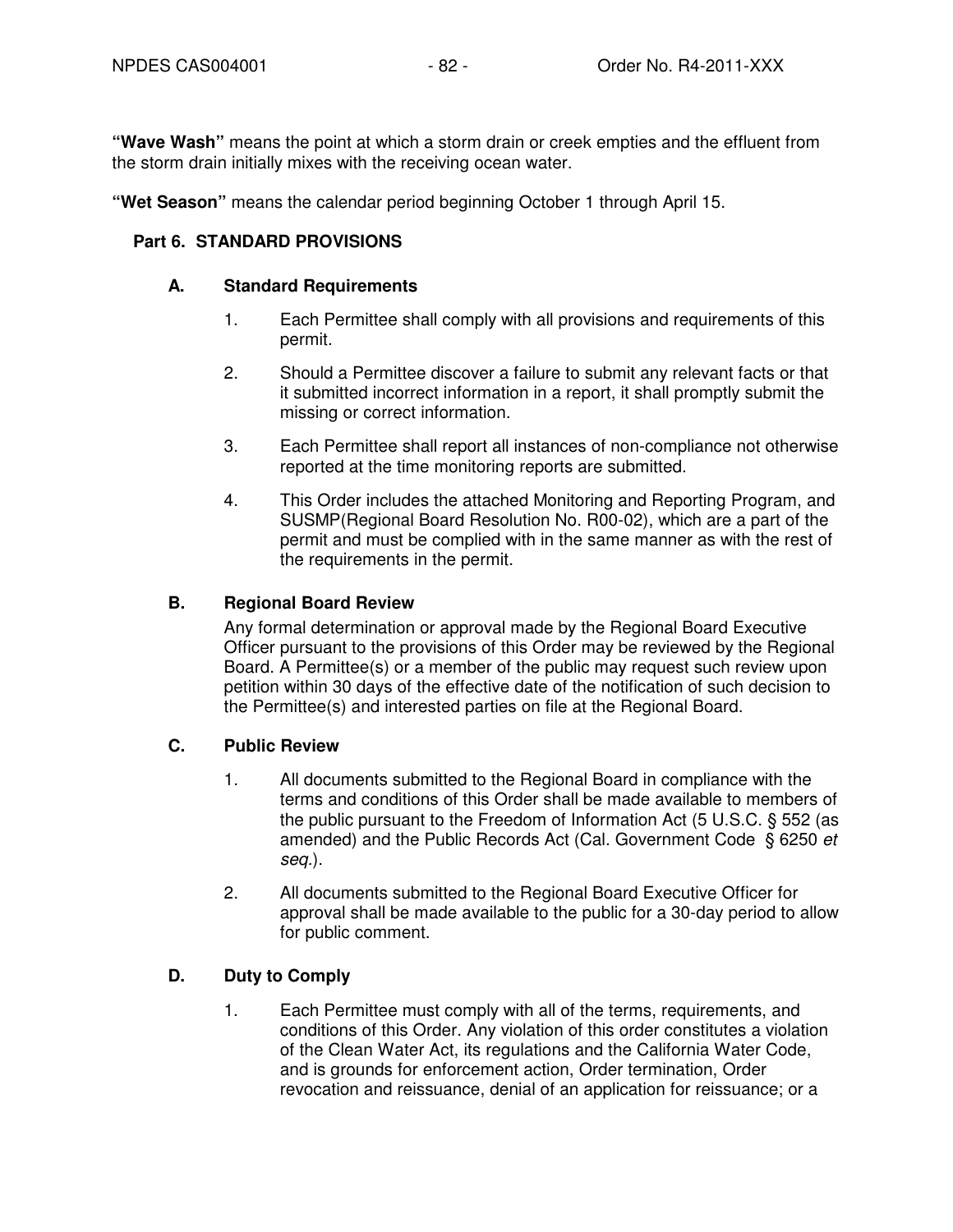combination thereof [40 CFR 122.41(a), CWC § 13261, 13263, 13265, 13268, 13300, 13301, 13304, 13340, 13350].

- 2. A copy of these waste discharge specifications shall be maintained by each Permittee so as to be available during normal business hours to Permittee employees and members of the public.
- 3. Any discharge of wastes at any point(s) other than specifically described in this Order is prohibited, and constitutes a violation of the Order.

## **E. Duty to Mitigate [40 CFR 122.41 (d)]**

Each Permittee shall take all reasonable steps to minimize or prevent any discharge that has a reasonable likelihood of adversely affecting human health or the environment.

## **F. Inspection and Entry [40 CFR 122.41(i), CWC § 13267]**

The Regional Board, USEPA, and other authorized representatives shall be allowed:

- 1. Entry upon premises where a regulated facility is located or conducted, or where records are kept under conditions of this Order;
- 2. Access to copy any records, at reasonable times, that are kept under the conditions of this Order;
- 3. To inspect at reasonable times any facility, equipment (including monitoring and control equipment), practices, or operations regulated or required under this Order; and,
- 4. To photograph, sample, and monitor at reasonable times for the purpose of assuring compliance with this Order, or as otherwise authorized by the CWA and the CWC.

### **G. Proper Operation and Maintenance [40 CFR 122.41 (e), CWC § 13263(f)]**

The Permittees shall at all times properly operate and maintain all facilities and systems of treatment (and related appurtenances) that are installed or used by the Permittees to achieve compliance with this Order. Proper operation and maintenance includes adequate laboratory controls and appropriate quality assurance procedures. This provision requires the operation of backup or auxiliary facilities or similar system that are installed by a Permittee only when necessary to achieve compliance with the conditions of this Order.

### **H. Signatory Requirements [40 CFR 122.41(k) & 122.22]**

Except as otherwise provided in this Order, all applications, reports, or information submitted to the Regional Board shall be signed by the Director of Public Works, City Engineer, or authorized designee and certified as set forth in 40 CFR 122.22.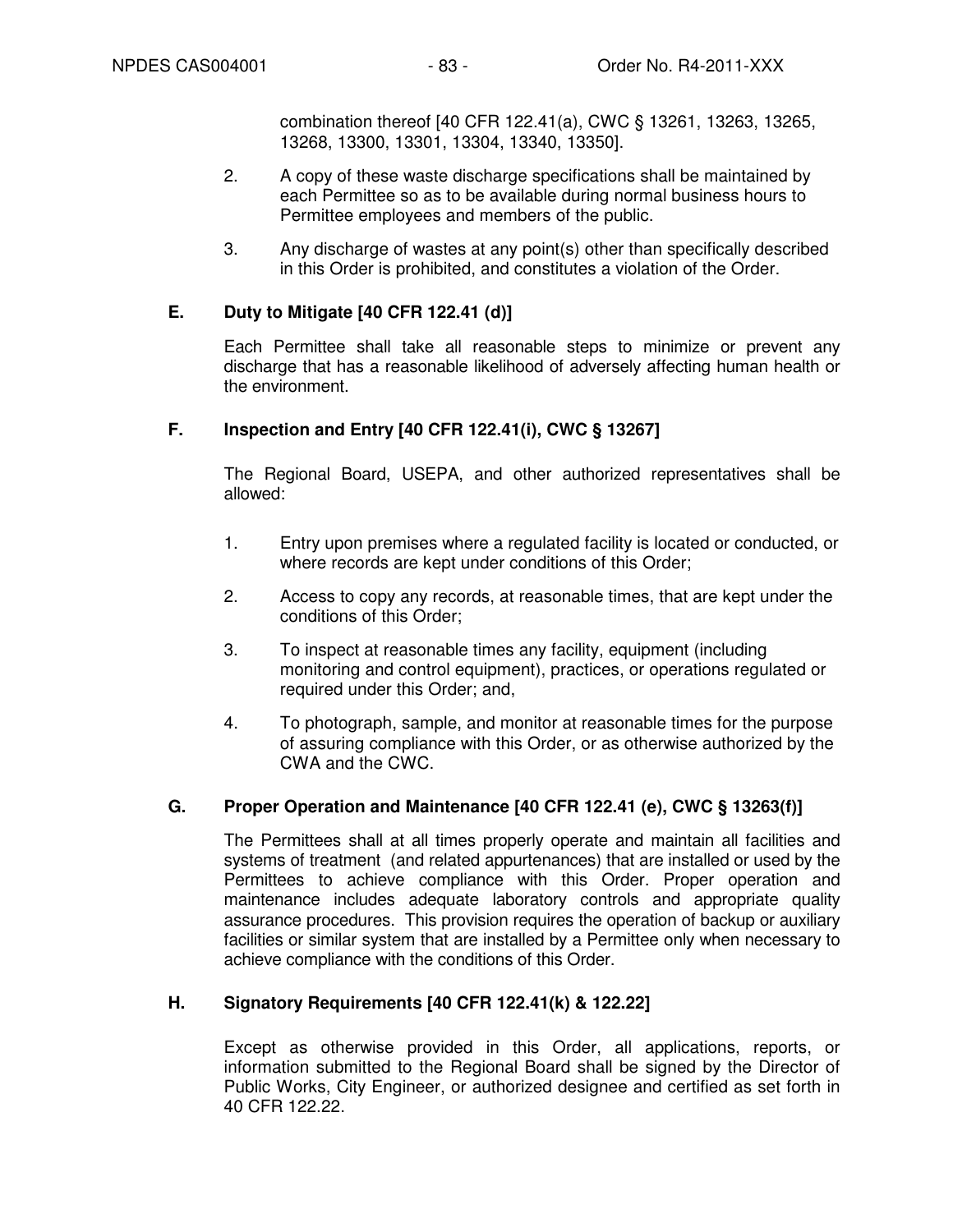## **I. Reopener and Modification [40 CFR 122.41(f) & 122.62]**

- 1. This Order may only be modified, revoked, or reissued, prior to the expiration date, by the Regional Board, in accordance with the procedural requirements of the CWC and CCR Title 23 for the issuance of waste discharge requirements, 40 CFR 122.62, and upon prior notice and hearing, to:
	- a) Address changed conditions identified in the required reports or other sources deemed significant by the Regional Board;
	- b) Incorporate applicable requirements or statewide water quality control plans adopted by the State Board or amendments to the Basin Plan;
	- c) Comply with any applicable requirements, guidelines, and/or regulations issued or approved pursuant to CWA Section 402(p); and/or,
	- d) Consider any other federal, or state laws or regulations that became effective after adoption of this Order.
- 2. After notice and opportunity for a hearing, this Order may be terminated or modified for cause, including, but not limited to:
	- a) Violation of any term or condition contained in this Order;
	- b) Obtaining this Order by misrepresentation, or failure to disclose all relevant facts; or,
	- c) A change in any condition that requires either a temporary or permanent reduction or elimination of the authorized discharge.
- 3. The filing of a request by the Principal Permittee or Permittees for a modification, revocation and re-issuance, or termination, or a notification of planned changes or anticipated noncompliance does not stay any condition of this Order.
- 4. This Order may be modified to make corrections or allowances for changes in the permitted activity listed in this section, following the procedures at 40 CFR 122.63, if processed as a minor modification. Minor modifications may only:
	- a) Correct typographical errors, or
	- b) Require more frequent monitoring or reporting by the Permittee.

## **J. Severability**

The provisions of this permit are severable; and if any provision of this permit or the application of any provision of this permit to any circumstance is held invalid, the application of such provision to other circumstances and the remainder of this permit shall not be affected.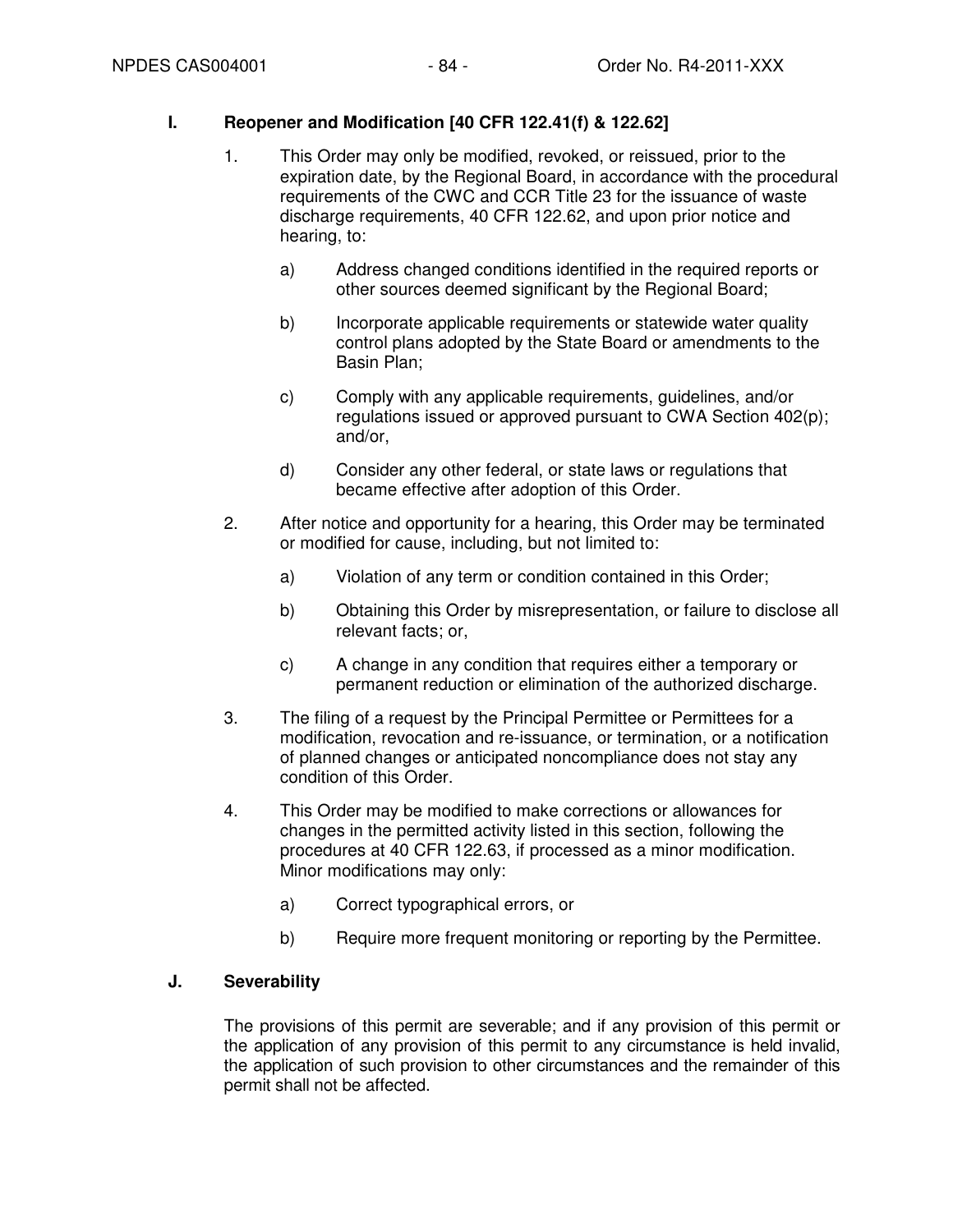## **K. Duty to Provide Information [40 CFR 122.41(h)]**

The Permittees shall furnish, within a reasonable time, any information the Regional Board or USEPA may request to determine whether cause exists for modifying, revoking and reissuing, or terminating this Order. The Permittees shall also furnish to the Regional Board, upon request, copies of records required to be kept by this Order.

# **L. Twenty-four Hour Reporting [40 CFR 122.41(l)(6)]<sup>11</sup>**

- 1. The Permittees shall report to the Regional Board any noncompliance that may endanger health or the environment. Any information shall be provided orally within 24 hours from the time any Permittee becomes aware of the circumstances. A written submission shall also be provided within five days of the time the Permittee becomes aware of the circumstances. The written submission shall contain a description of the noncompliance and its cause; the period of noncompliance, including exact dates and times and, if the noncompliance has not been corrected, the anticipated time it is expected to continue; and steps taken or planned to reduce, eliminate, and prevent reoccurrence of the noncompliance.
- 2. The Regional Board may waive the required written report on a case-bycase basis.

# **M. Bypass [40 CFR 122.41(m)]<sup>12</sup>**

Bypass (the intentional diversion of waste streams from any portion of a treatment facility) is prohibited. The Regional Board may take enforcement action against Permittees for bypass unless:

- 1. Bypass was unavoidable to prevent loss of life, personal injury or severe property damage. (Severe property damage means substantial physical damage to property, damage to the treatment facilities that causes them to become inoperable, or substantial and permanent loss of natural resources that can reasonably be expected to occur in the absence of a bypass. Severe property damage does not mean economic loss caused by delays in production.);
- 2. There were no feasible alternatives to bypass, such as the use of auxiliary treatment facilities, retention of untreated waste, or maintenance during normal periods of equipment down time. This condition is not satisfied if adequate back-up equipment should have been installed in the exercise of reasonable engineering judgment to prevent a bypass that could occur during normal periods of equipment downtime or preventive maintenance;

 $\overline{\phantom{a}}$ <sup>11</sup> This provision applies to incidents where effluent limitations (numerical or narrative) as provided in this Order or in the Los Angeles County SQMP are exceeded, and which endanger public health or the environment.

 $12$  This provision applies to the operation and maintenance of storm water controls and BMPs as provided in this Order or in the SQMP.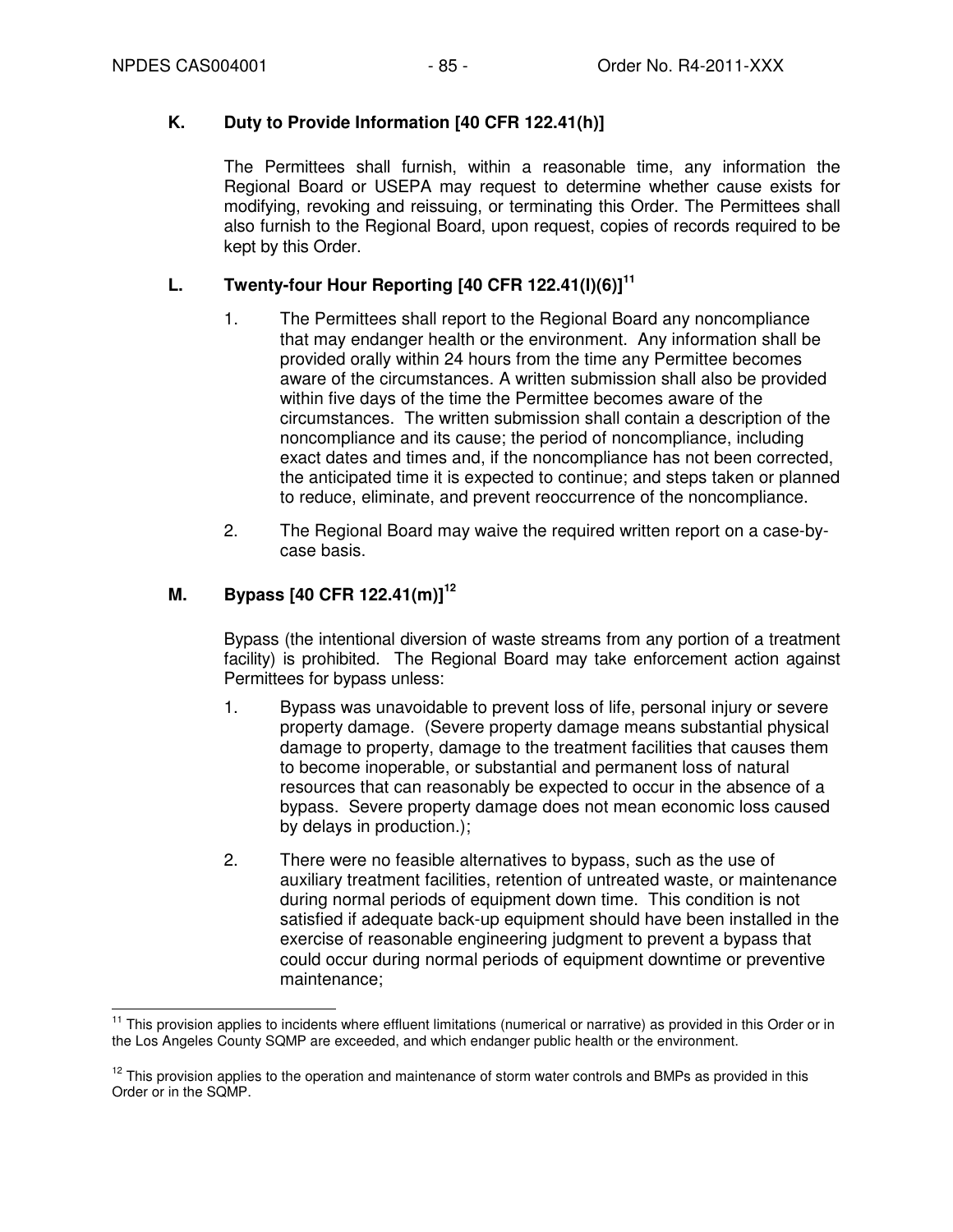- 3. The Permittee submitted a notice at least ten days in advance of the need for a bypass to the Regional Board; or,
- 4. Permittees may allow a bypass to occur that does not cause effluent limitations to be exceeded, but only if it is for essential maintenance to assure efficient operation. In such a case, the above bypass conditions are not applicable. The Permittee shall submit notice of an unanticipated bypass as required.

# **N. Upset [40 CFR 122.41(n)]<sup>13</sup>**

Upset means an exceptional incident in which there is unintentional and temporary noncompliance with technology based permit effluent limitations because of factors beyond the reasonable control of the permittee. An upset does not include noncompliance to the extent caused by operational error, improperly designed treatment facilities, inadequate treatment facilities, lack of preventive maintenance, or careless or improper operation.

- 1. A Permittee that wishes to establish the affirmative defense of an upset in an action brought for non compliance shall demonstrate, through properly signed, contemporaneous operating logs, or other relevant evidence that:
	- a) An upset occurred and that the Permittee can identify the cause(s) of the upset;
	- b) The permitted facility was being properly operated by the time of the upset;
	- c) The Permittee submitted notice of the upset as required; and,
	- d) The Permittee complied with any remedial measures required.
- 2. No determination made before an action for noncompliance, such as during administrative review of claims that non-compliance was caused by an upset, is final administrative action subject to judicial review.
- 3. In any enforcement proceeding, the Permittee seeking to establish the occurrence of an upset has the burden of proof.

## **O. Property Rights [40 CFR 122.41(g)]**

This Order does not convey any property rights of any sort, or any exclusive privilege.

### **P. Enforcement**

1. Violation of any of the provisions of the NPDES permit or any of the provisions of this Order may subject the violator to any of the penalties

 $\overline{\phantom{a}}$ <sup>13</sup> Supra. See footnote number 3.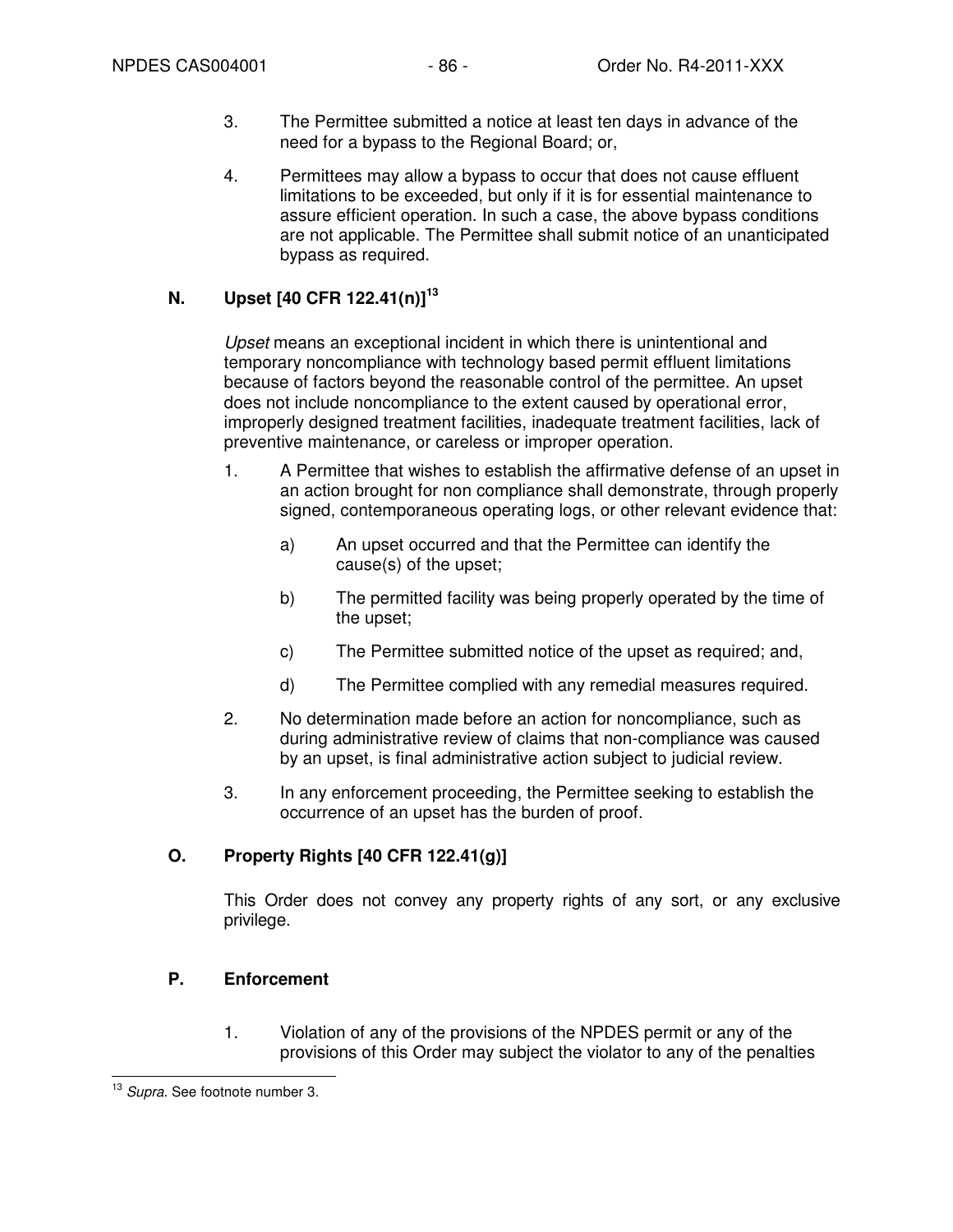described herein, or any combination thereof, at the discretion of the prosecuting authority; except that only one kind of penalties may be applied for each kind of violation. The CWA provides the following:

- a) Criminal Penalties for:
	- (1) Negligent Violations:

The CWA provides that any person who negligently violates permit conditions implementing § 301, 302, 306, 307, 308, 318, or 405 is subject to a fine of not less than \$2,500 nor more than \$25,000 per day for each violation, or by imprisonment for not more than 1 year, or both.

(2) Knowing Violations:

The CWA provides that any person who knowingly violates permit conditions implementing § 301, 302, 306, 307, 308, 318, or 405 is subject to a fine of not less than \$5,000 nor more than \$50,000 per day of violation, or by imprisonment for not more than 3 years, or both.

(3) Knowing Endangerment:

The CWA provides that any person who knowingly violates permit conditions implementing § 301, 302, 307, 308, 318, or 405 and who knows at that time that he is placing another person in imminent danger of death or serious bodily injury is subject to a fine of not more than \$250,000, or by imprisonment for not more than 15 years, or both.

(4) False Statement:

The CWA provides that any person who knowingly makes any false material statement, representation, or certification in any application, record, report, plan, or other document filed or required to be maintained under the Act or who knowingly falsifies, tampers with, or renders inaccurate, any monitoring device or method required to be maintained under the Act, shall upon conviction, be punished by a fine of not more than \$10,000 or by imprisonment for not more than two years, or by both. If a conviction is for a violation committed after a first conviction of such person under this paragraph, punishment shall be by a fine of not more than \$20,000 per day of violation, or by imprisonment of not more than four years, or by both. (See CWA  $\S$  309(c)(4))

b) Civil Penalties

The CWA provides that any person who violates a permit condition implementing § 301, 302, 306, 307, 308, 318, or 405 is subject to a civil penalty not to exceed \$27,500 per day for each violation.

2. The CWC provides that any person who violates a waste discharge requirement provision of the CWC is subject to civil penalties of up to \$5,000 per day, \$10,000 per day, or \$25,000 per day of violation; or when the violation involves the discharge of pollutants, is subject to civil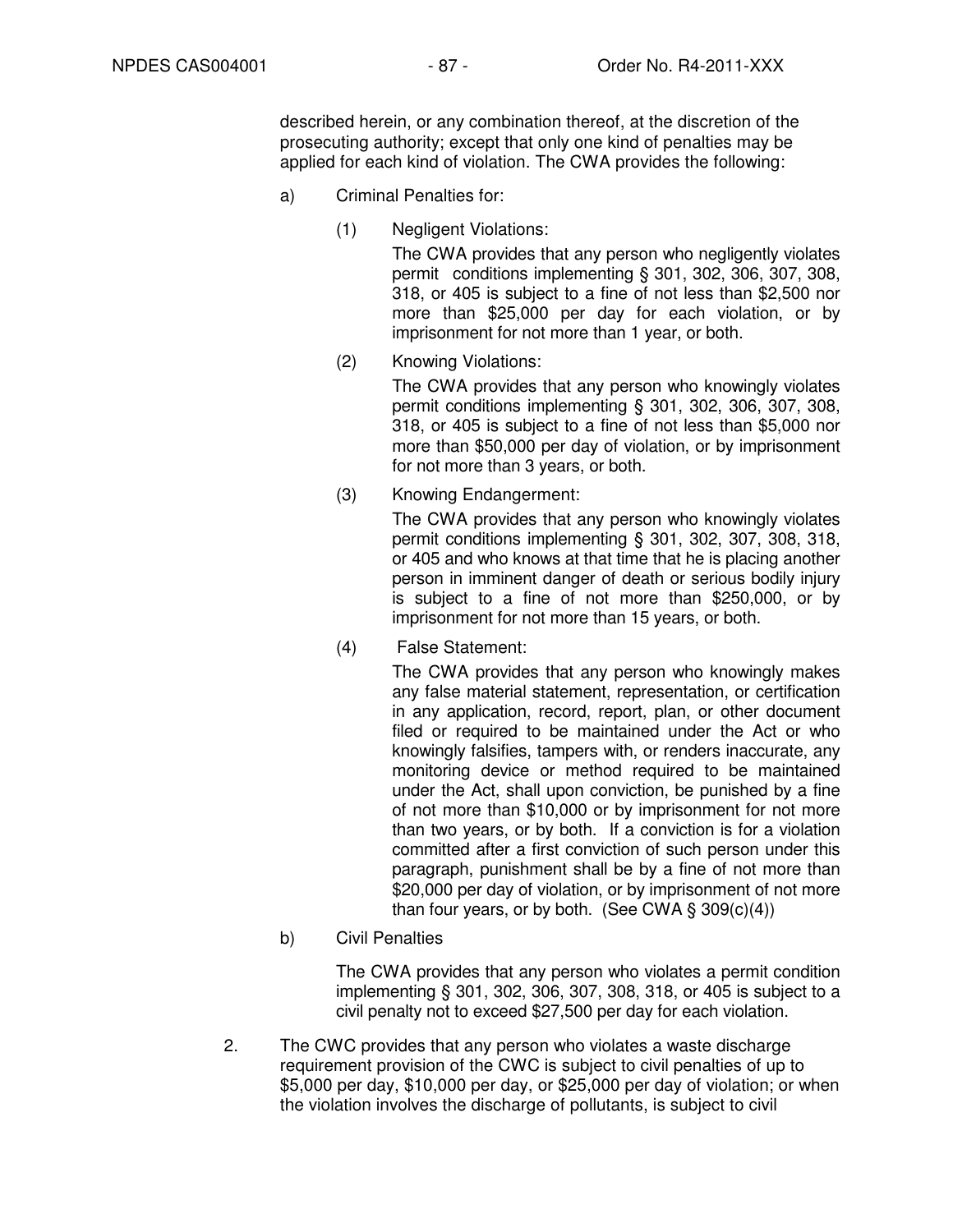penalties of up to \$10 per gallon per day or \$25 per gallon per day of violation; or some combination thereof, depending on the violation or combination of violations.

### **Q. Need to Halt or Reduce Activity not a Defense [40 CFR 122.41(c)]**

It shall not be a defense for a Permittee in an enforcement action that it would have been necessary to halt or reduce the permitted activity in order to maintain compliance with the conditions of this Order.

### **R. Rescission**

Regional Board Order No. 01-182 is hereby rescinded, except for enforcement purposes.

### **S. Expiration**

This Order expires on October 7, 2012. The Permittees must submit a Report of Waste Discharges and a proposed Storm Water Quality Management Program in accordance with CCR Title 23 as application for reissuance of waste discharge requirements no later than October 7, 2011.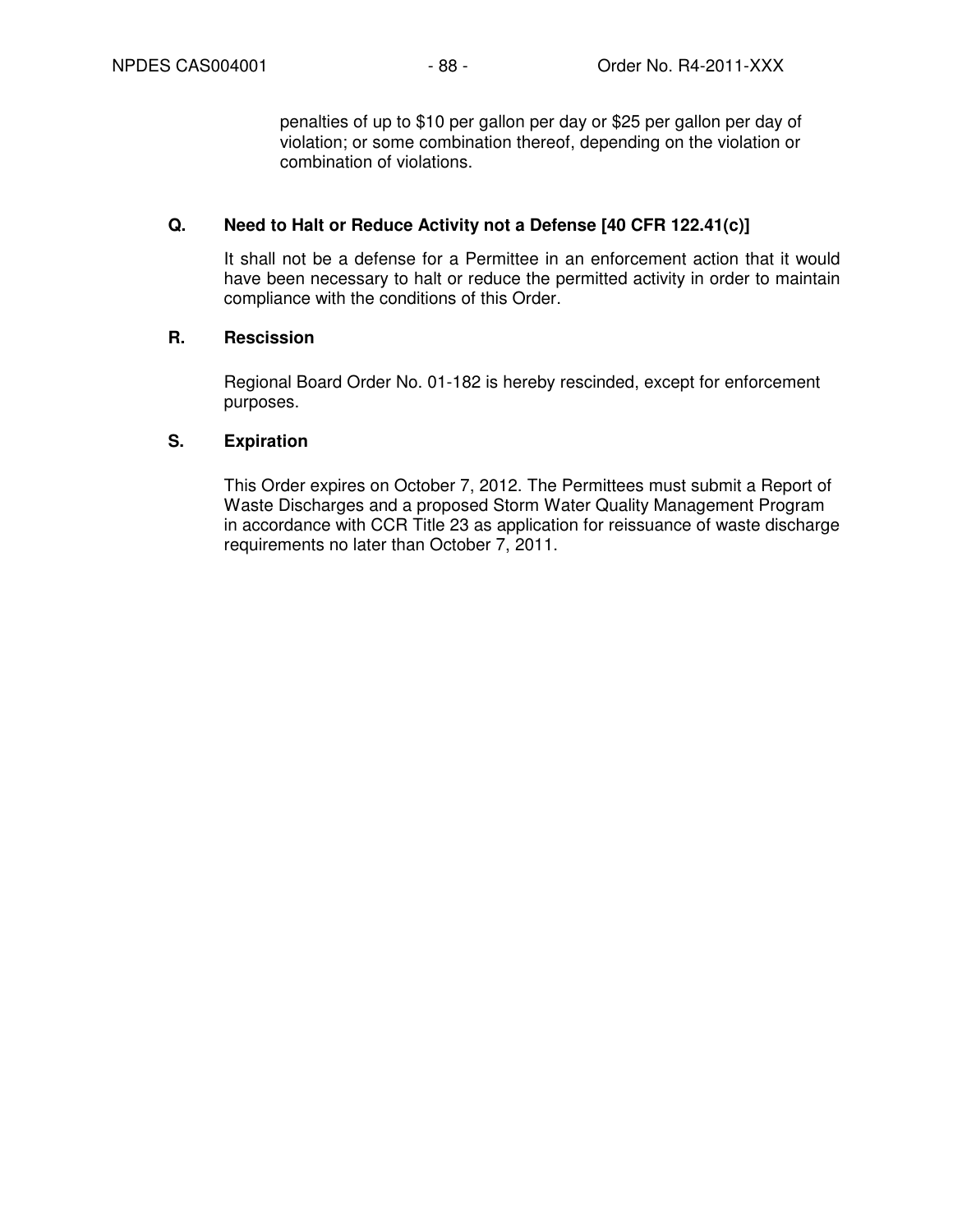# **Part 7. TOTAL MAXIMUM DAILY LOAD PROVISIONS**

The provisions of this Part implement and are consistent with the assumptions and requirements of Waste Load Allocations from TMDLs for which some or all of the Permittees in this Order are responsible.

# **1. TMDL for Trash in the Los Angeles River Watershed**

- A. Waste Load Allocations: Each Permittee identified in Appendix 7-1 shall comply with the interim and final effluent limitations set forth in Appendix  $7-1$  hereto.<sup>14</sup>
- B. Compliance:
	- (1) Permittees may comply with the effluent limitations using any lawful means. Such compliance options are broadly classified as *full capture*, partial capture, or institutional controls, as described below, and any combination of these may be employed to achieve compliance:
		- (a) Full Capture Systems:
			- 1) The Basin Plan authorizes the Executive Officer to certify full capture systems, which are systems that meet the operating and performance requirements as described in this Order, and the procedures identified in "Procedures and Requirements for Certification of a Best Management Practice for Trash Control as a Full Capture System." (See Appendix  $7-2.1$ <sup>15</sup>
			- 2) Permittees are authorized to comply with their effluent limitations through certified full capture systems provided the requirements of paragraph 3), immediately below, and any conditions in the certification, continue to be met.
			- 3) Permittees may comply with their effluent limitations through progressive installation of full capture systems throughout their jurisdiction until all areas draining to the Los Angeles River system are addressed. For purposes of this Permit, attainment of the effluent limitations shall be conclusively presumed for any drainage area to the Los Angeles River (or its tributaries)<sup>16</sup> where certified full capture systems treat all drainage from the area, provided that the *full capture systems* are adequately sized and maintained, and that maintenance records are up-to-date and available for inspection by the Regional Board.
				- i. A Permittee relying entirely on *full capture systems* shall be deemed in compliance with its final effluent

 $\overline{\phantom{a}}$ <sup>14</sup> The interim and final effluent limitations set forth in Appendix 7-1 are equivalent to the Compliance Points identified in Table 7-2.3 of the Basin Plan.

<sup>&</sup>lt;sup>15</sup> The Regional Board currently recognizes eight *full capture systems*. These are: Vortex Separation Systems (VSS) and seven other Executive Officer certified *full capture systems*, including specific types or designs of trash nets; two gross solids removal devices (GSRDs); catch basin brush inserts and mesh screens; vertical and horizontal trash capture screen inserts; and a connector pipe screen device.

<sup>16</sup> Tributaries to the Los Angeles River include, but are not limited to, Pacoima Wash, Tujunga Wash, Burbank Western Channel, Verdugo Wash, Arroyo Seco, Rio Hondo, and Compton Creek.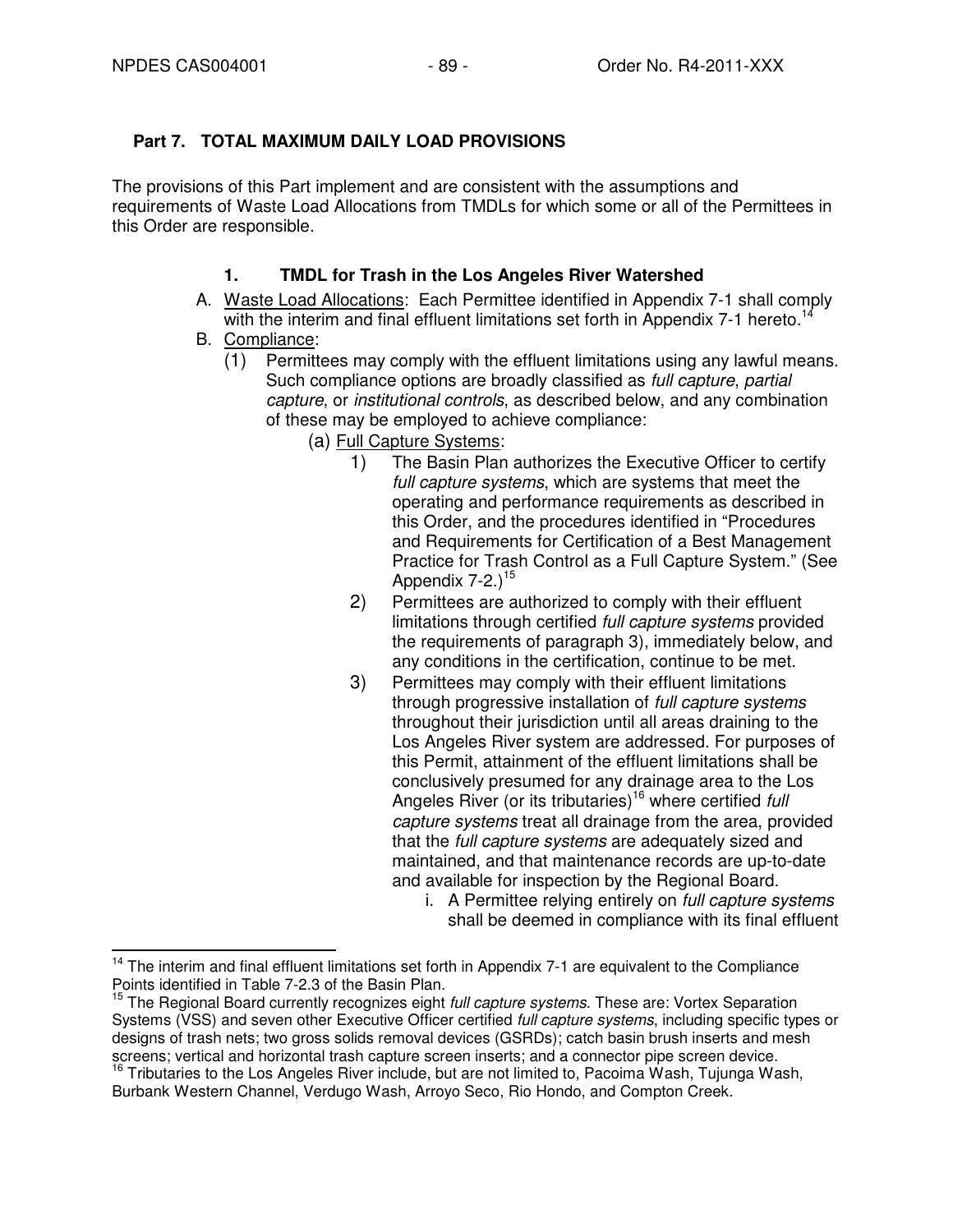limitation if it demonstrates that all drainage areas under its jurisdiction are serviced by appropriate certified full capture systems as described in paragraph (a)(3).

- ii. A Permittee relying entirely on *full capture systems* shall be deemed in compliance with its interim effluent limitations:
	- 1. By demonstrating that full capture systems treat the percentage of drainage areas in the watershed that corresponds to the required trash abatement.
	- 2. Alternatively, a Permittee may propose a schedule for jurisdiction-wide installation of full capture systems, targeting first the areas of greatest trash generation ( based upon the information on drainage area and litter generation rates by land use provided in Appendices I and III of the Los Angeles River Trash TMDL Staff Report) for the Executive Officer's approval. The Executive Officer shall not approve any such schedule that does not result in timely compliance with the final effluent limitations. A Permittee shall be deemed in compliance with its interim effluent limitations provided it is fully in compliance with any such approved schedule.
- (b) Partial Capture Devices and Institutional Controls: Permittees may comply with their interim and final effluent limitations through the installation of partial capture devices and the application of institutional controls. 17
	- 1) Trash discharges from areas serviced solely by partial capture devices may be estimated based on demonstrated performance of the device(s) in the jurisdictional area.<sup>18</sup> That is, trash reduction is equivalent to the *partial capture* devices' trash removal efficiency multiplied by the percentage of drainage area serviced by the devices.
	- 2) Except as provided in subdivision 3), below, trash discharges from areas addressed by institutional controls and/or partial capture devices (where site-specific performance data is not available) shall be calculated using a mass balance approach, based on the daily generation rate (DGR) for a representative area.<sup>19</sup> The

 $\overline{a}$  $17$  While interim effluent limitations may be complied with using partial capture devices, compliance with final effluent limitations cannot be achieved with the exclusive use of partial capture devices.

 $18$  Performance shall be demonstrated under different conditions (e.g. low to high trash loading).

<sup>&</sup>lt;sup>19</sup> The area should be representative of the land uses within the jurisdiction and shall be approved by the Executive Officer prior to the 30-day collection period.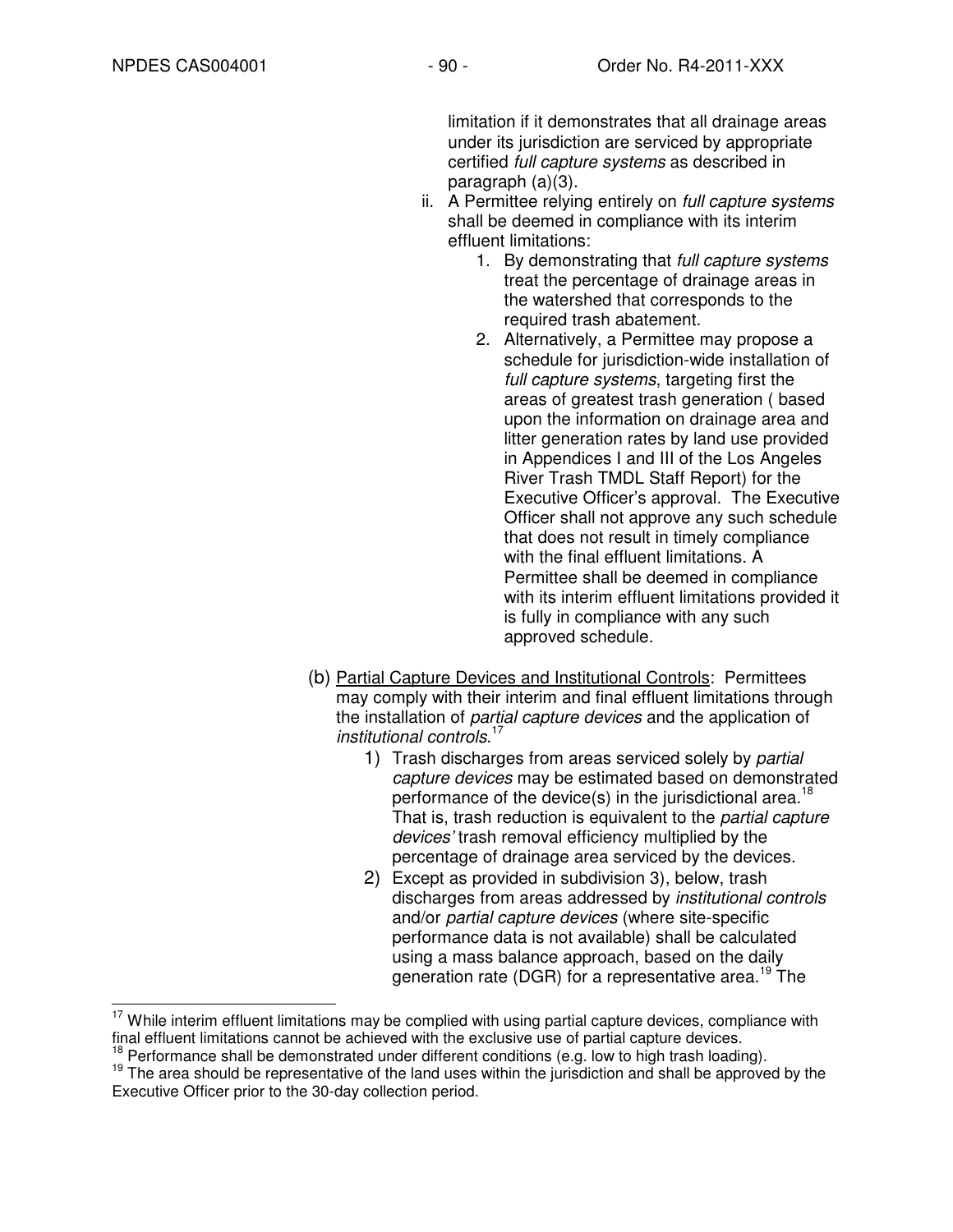DGR shall be determined from direct measurement of trash deposited in the drainage area during any thirty-day period between June 22<sup>nd</sup> and September 22<sup>nd</sup> exclusive of rain events<sup>20</sup>, and shall be re-calculated every year thereafter. The DGR shall be calculated as the total amount of trash collected during this period divided by 30 (the length of the collection period).

### **DGR = (Amount of trash collected during a 30-day collection period<sup>21</sup>) / (30 days)**

The DGR for the applicable area of the jurisdiction shall be extrapolated from that of the representative drainage area. A mass balance equation shall be used to estimate the amount of trash discharged during a storm event.<sup>22</sup> The Storm Event Trash Discharge for a given rain event in a Permittee's drainage area shall be calculated by multiplying the number of days since the last street sweeping by the DGR and subtracting the amount of any trash recovered in the catch basins.<sup>23</sup> For each day of a storm event that generates precipitation greater than 0.25 inches, the Permittee shall calculate a Storm Event Trash Discharge.

### **Storm Event Trash Discharge = [(Days since last street sweeping\*DGR)] – [Amount of trash recovered from catch basins]<sup>24</sup>**

The sum of the Storm Event Trash Discharges for the storm year shall be the Permittee's calculated annual trash discharge.

## **Total Storm Year Trash Discharge =** ∑**Storm Event Trash Discharges from Drainage Area**

3) The Executive Officer may approve alternative compliance monitoring approaches for calculating total storm year trash discharge, upon finding that the program will provide a scientifically-based estimate of the amount of trash discharged from the MS4.

 $\overline{a}$ <sup>20</sup> Provided no special events are scheduled that may affect the representative nature of that collection period.

Between June 22<sup>nd</sup> and September 22<sup>nd</sup>

<sup>&</sup>lt;sup>22</sup> Amount of trash shall refer to the uncompressed volume (in gallons) or drip-dry weight (in pounds) of trash collected.

Any negative values shall be considered to represent a zero discharge.

<sup>&</sup>lt;sup>24</sup> When more than one storm event occurs prior to the next street sweeping the discharge shall be calculated from the date of the last assessment.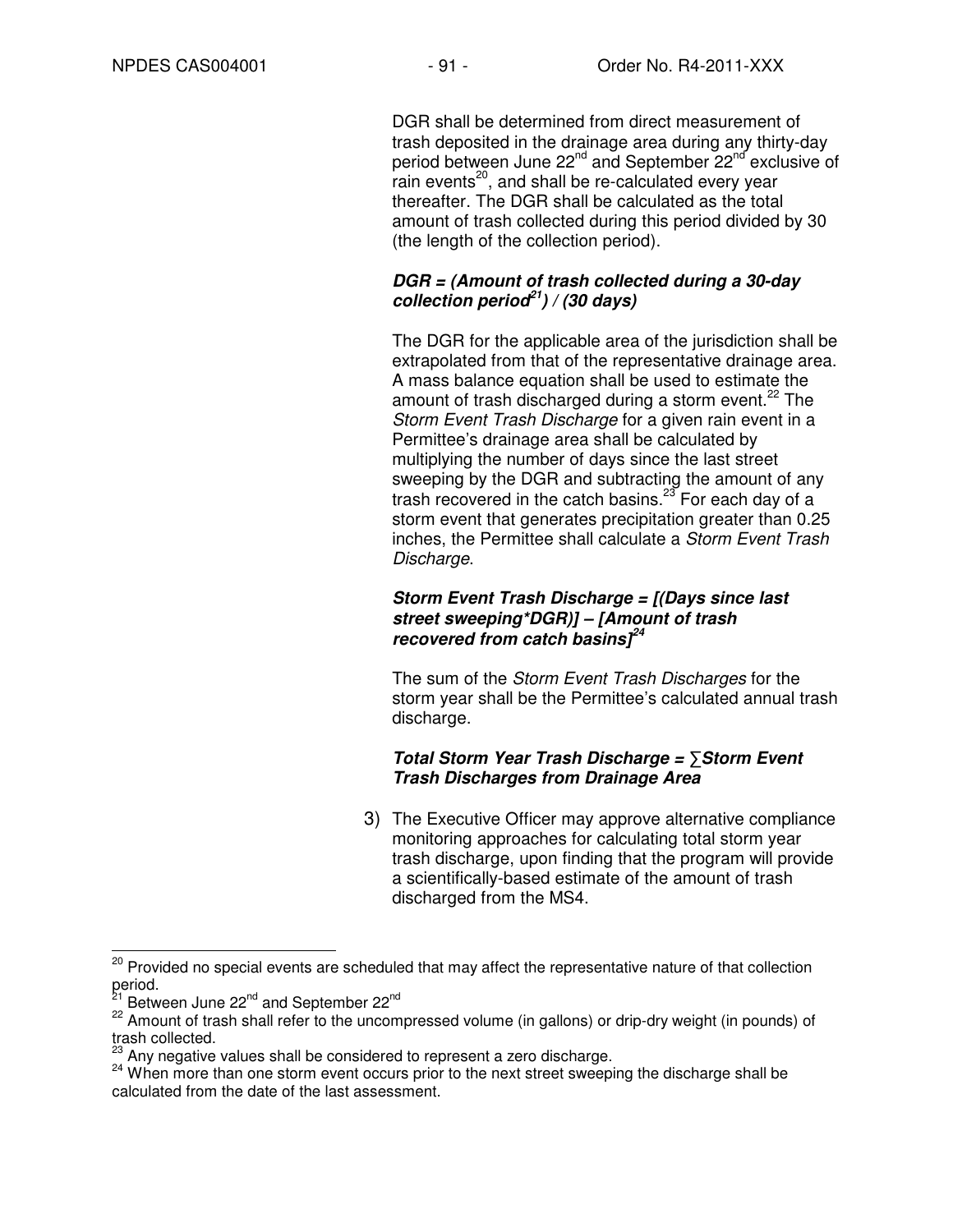- (c) Combined Compliance Approaches:
- Permittees may comply with their interim and final effluent limitations through a combination of full capture systems, partial capture devices, and institutional controls. Permittees relying on a combination of approaches shall demonstrate compliance with the interim and final effluent limitations as specified in (a)(3) in areas where *full capture systems* are installed and as specified in (b)(2) in areas where partial capture devices and institutional controls are applied.
- (2) Permittees that are not in compliance with the applicable interim and/or final effluent limitations as identified in Appendix 7-1 shall be in violation of this permit.
	- (a) Permittees relying on partial capture devices and/or institutional controls that have violated their interim or final effluent limitations as identified in Appendix 7-1 shall be presumed to have violated the applicable limitation for each day of each storm event that generated precipitation greater than 0.25 inches during the applicable storm year, except those storm days on which they establish that their cumulative Storm Event Trash Discharges have not exceeded the applicable effluent limitation.
	- (b) For Permittees relying on full capture systems who have failed to demonstrate that the *full capture systems* for any drainage area are adequately sized and maintained, and that maintenance records are up-to-date and available for inspection by the Regional Board, and that they are in compliance with any conditions of their certification, shall be presumed to have discharged trash in an amount that corresponds to the percentage of the baseline waste load allocation represented by the drainage area in question.
		- 1) A Permittee may overcome this presumption by demonstrating (using any of the methods authorized in this Part 7.1.B(1)(b)) that the actual or calculated discharge for that drainage area is in compliance with the applicable interim or final effluent limitations as specified in Appendix 7-1.
- (3) Each Permittee shall be held liable for violations of the Effluent Limitations assigned to its jurisdiction in Appendix 7-1. Any Permittee whose compliance strategy includes full or partial capture devices and who chooses to install a full or partial capture device in the MS4 physical infrastructure of another public entity is responsible for obtaining all necessary permits to do so. If a Permittee believes it is unable to obtain the permits needed to install a full capture or partial capture device within another Permittee's MS4 physical infrastructure, either Permittee may request the Executive Officer to hold a conference with the Permittees. Nothing in this Order shall affect the right of that public entity or a Permittee to seek indemnity or other recourse from the other as they deem appropriate. Nothing in this subsection shall be construed as relieving a Permittee of any liability that the Permittee would otherwise have under this Order.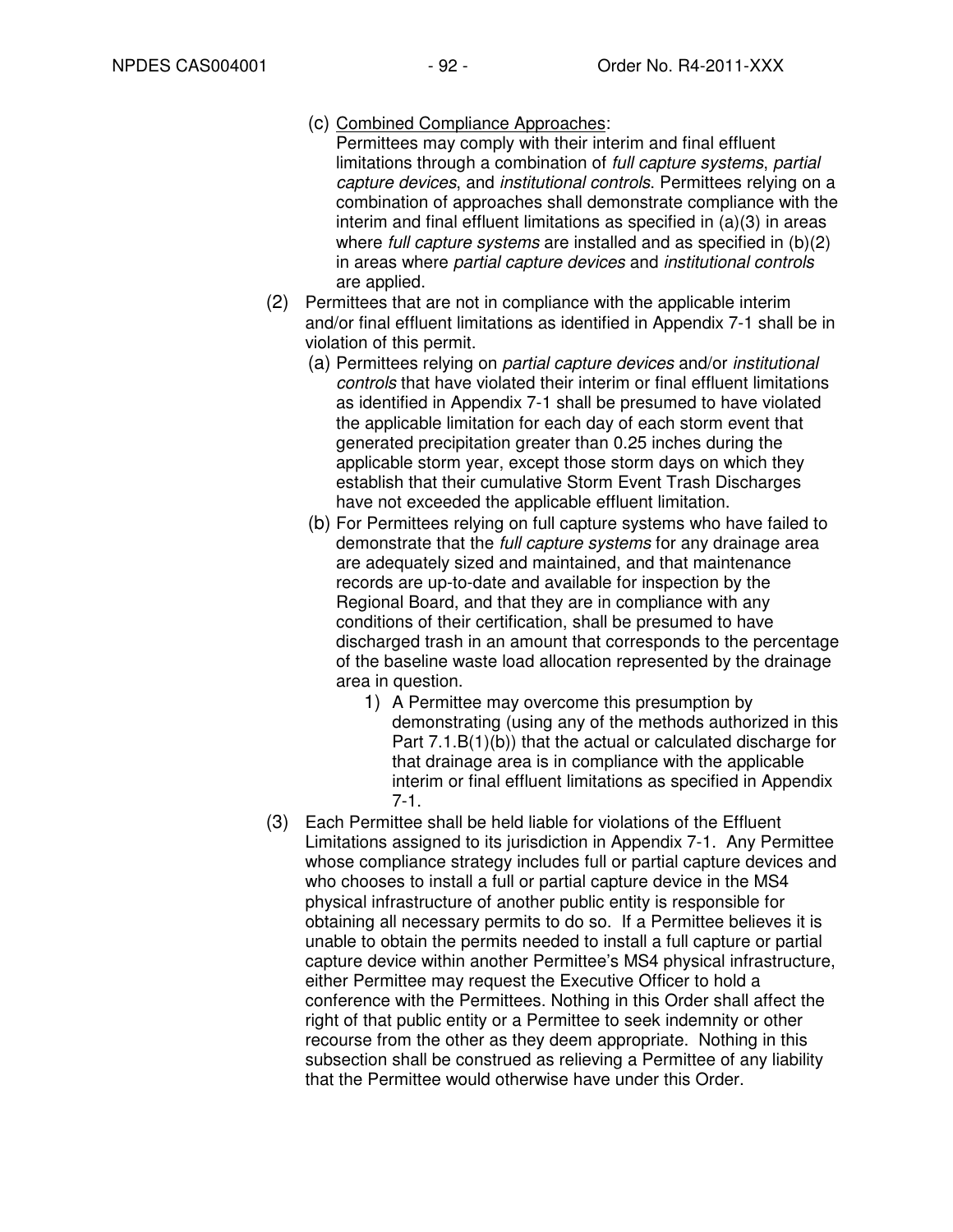- C. Monitoring and Reporting Requirements (pursuant to Water Code section 13383)
	- (1) By October 31 each year, each Permittee identified in Appendix 7-1 shall submit a TMDL Compliance Report detailing compliance with the interim and final effluent limitations. Reporting shall include the information specified below. The report shall be submitted on a reporting form to be specified by the Executive Officer (Appendix 7-3). The report shall be signed under penalty of perjury by the Director of Public Works or other agency head (or their delegee) that is responsible for ensuring compliance with this permit. Permittees shall be charged with and shall demonstrate compliance with the relevant effluent limitations beginning with their October 31, 2010 TMDL Compliance Report.
		- (a) Reporting Compliance based on Full Capture Systems: Permittees identified in Appendix 7-1 shall provide information on the number and location of full capture installations, the sizing of each full capture installation, the drainage areas addressed by these installations, and compliance with the applicable interim or final effluent limitation, in their TMDL Compliance Report. The Regional Board will periodically audit sizing, performance, and other data to validate that a system satisfies the criteria established for a full capture system and any conditions established by the Executive Officer in the certification.
		- (b) Reporting Compliance based on Partial Capture Systems and/or Institutional Controls:
		- (1) Using Performance Data Specific to the Jurisdictional Area: Permittees identified in Appendix 7-1 shall provide (i) sitespecific performance data for the applicable device(s), (ii) information on the number and location of such installations, and the drainage areas addressed by these installations, and (iii) calculated compliance with the applicable effluent limitations, in their TMDL Compliance Report.
		- (2) Using Direct Measurement of Trash Discharge: Permittees identified in Appendix 7-1 shall provide an accounting of DGR and trash removal via street sweeping, catch basin clean outs, etc., in a database to facilitate the calculation of discharge for each rain event. The database shall be maintained and provided to the Regional Board for inspection upon request. Permittees identified in Appendix 7-1 shall provide the annual DGR, calculated storm year discharge, and compliance with the applicable effluent limitation, in their TMDL Compliance Report.
		- (c) Reporting Compliance based on Combined Compliance Approaches:

Permittees identified in Appendix 7-1 shall provide the information specified in subsection (a) for areas where full capture systems are installed and that specified in subsection  $(b)(1)$  or  $(b)(2)$ , as appropriate, for areas where partial capture devices and institutional controls are applied. Permittees shall also provide information on compliance with the applicable effluent limitation based on the combined compliance approaches, in their TMDL Compliance Report